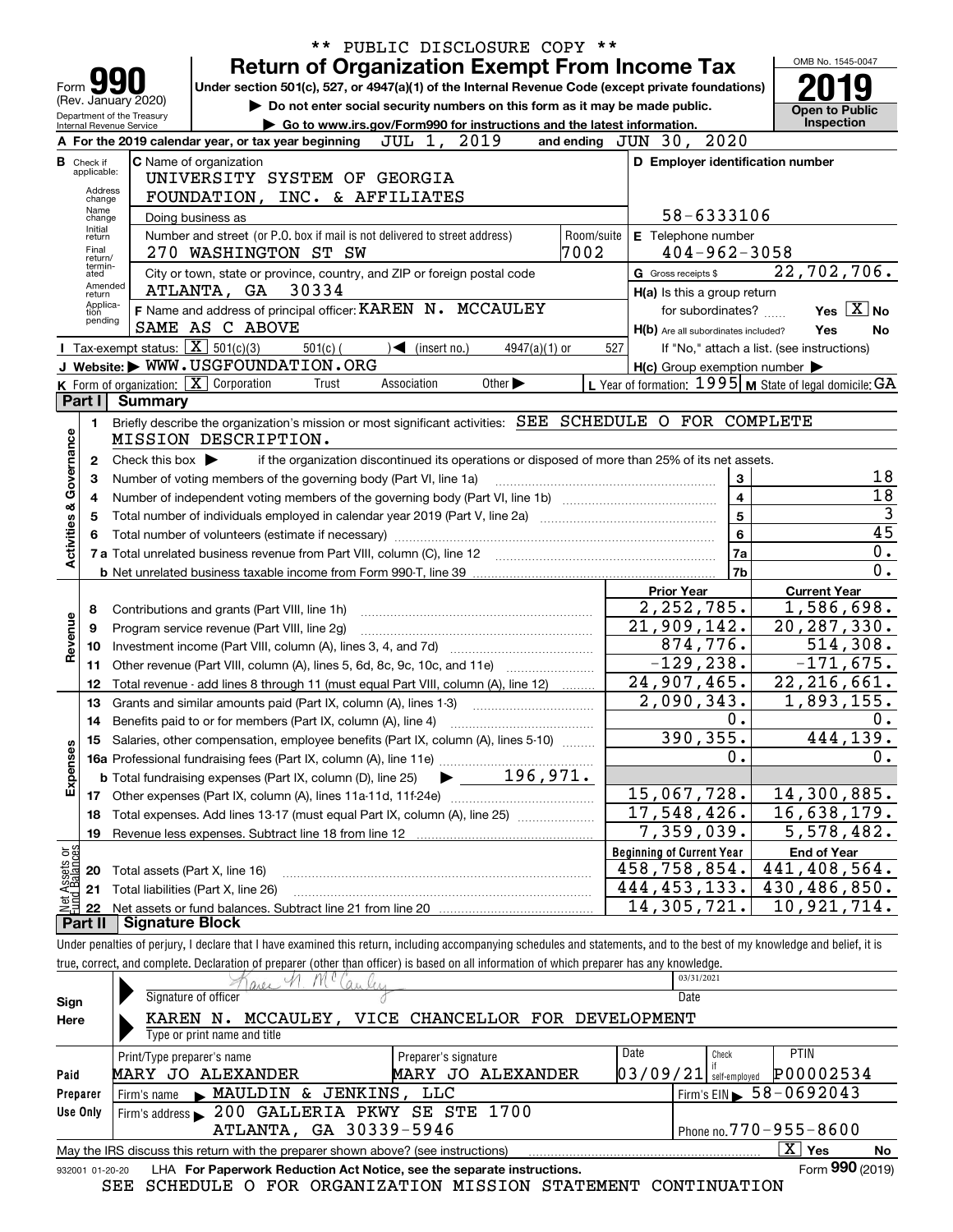|              | UNIVERSITY SYSTEM OF GEORGIA                                                                                                                                    |
|--------------|-----------------------------------------------------------------------------------------------------------------------------------------------------------------|
|              | FOUNDATION, INC. & AFFILIATES<br>58-6333106<br>Page 2<br>Form 990 (2019)                                                                                        |
|              | Part III   Statement of Program Service Accomplishments                                                                                                         |
|              |                                                                                                                                                                 |
| $\mathbf{1}$ | Briefly describe the organization's mission:                                                                                                                    |
|              | THE MISSION OF THE UNIVERSITY SYSTEM OF GEORGIA, A COOPERATIVE                                                                                                  |
|              | ORGANIZATION OF THE BOARD OF REGENTS, IS TO SUPPORT AND ADVANCE THE                                                                                             |
|              | WORK OF THE UNIVERSITY SYSTEM OF GEORGIA CONSISTENT WITH THE                                                                                                    |
|              | UNIVERSITY SYSTEM'S STRATEGIC PLAN.                                                                                                                             |
| $\mathbf{2}$ | Did the organization undertake any significant program services during the year which were not listed on the                                                    |
|              | $\Box$ Yes $\boxed{\mathrm{X}}$ No<br>prior Form 990 or 990-EZ?                                                                                                 |
|              | If "Yes," describe these new services on Schedule O.                                                                                                            |
| 3            | $\boxed{\phantom{1}}$ Yes $\boxed{\text{X}}$ No<br>Did the organization cease conducting, or make significant changes in how it conducts, any program services? |
|              |                                                                                                                                                                 |
|              | If "Yes," describe these changes on Schedule O.                                                                                                                 |
| 4            | Describe the organization's program service accomplishments for each of its three largest program services, as measured by expenses.                            |
|              | Section 501(c)(3) and 501(c)(4) organizations are required to report the amount of grants and allocations to others, the total expenses, and                    |
|              | revenue, if any, for each program service reported.                                                                                                             |
|              | $559,950.$ (Revenue \$<br>$14$ , 520, 090. including grants of \$<br>20, 287, 330.<br>) (Expenses \$<br>4a (Code:                                               |
|              | REAL ESTATE SUPPORT: THE USG REAL ESTATE FOUNDATIONS WERE FORMED FOR                                                                                            |
|              | THE PURPOSE OF CONSTRUCTING PROJECTS AND RENTING THE PROJECTS TO                                                                                                |
|              | COLLEGES AND UNIVERSITIES WITHIN THE UNIVERSITY SYSTEM OF GEORGIA ON                                                                                            |
|              | REAL ESTATE OWNED BY THE BOARD OF REGENTS OF THE UNIVERSITY SYSTEM OF                                                                                           |
|              | GEORGIA. TO DATE, 21 PROJECTS ON 18 CAMPUSES TOTALING \$419 MILLION HAVE                                                                                        |
|              | BEEN FINANCED THROUGH THE USG REAL ESTATE FOUNDATIONS.                                                                                                          |
|              |                                                                                                                                                                 |
|              |                                                                                                                                                                 |
|              |                                                                                                                                                                 |
|              |                                                                                                                                                                 |
|              |                                                                                                                                                                 |
|              |                                                                                                                                                                 |
| 4b           | $1,290,259$ . including grants of \$<br>$1,285,705.$ ) (Revenue \$<br>) (Expenses \$<br>(Code:                                                                  |
|              | SCHOLARSHIPS AND AWARDS: USGF PROVIDES SCHOLARSHIP FUNDS TO ALL USG                                                                                             |
|              | INSTITUTIONS SO THAT THEY CAN OFFER NEEDS- AND MERIT-BASED SCHOLARSHIPS                                                                                         |
|              | TO QUALIFIED STUDENTS. ADDITIONALLY, THE USGF ANNUALLY PROVIDES                                                                                                 |
|              | MONETARY AWARDS TO OUTSTANDING FACULTY SELECTED BY THE USG DEPARTMENT                                                                                           |
|              |                                                                                                                                                                 |
|              | OF ACADEMIC AFFAIRS.                                                                                                                                            |
|              |                                                                                                                                                                 |
|              |                                                                                                                                                                 |
|              |                                                                                                                                                                 |
|              |                                                                                                                                                                 |
|              |                                                                                                                                                                 |
|              |                                                                                                                                                                 |
|              |                                                                                                                                                                 |
| 4с           | 47,500. ) (Revenue \$<br>333,772. including grants of \$<br>(Expenses \$<br>(Code:                                                                              |
|              | THE USG FOUNDATION SERVES AS THE ADMINISTRATIVE CENTER FOR PRIVATE                                                                                              |
|              | GRANTS THAT FEATURE THE STRATEGIC PRIORITIES OF THE BOARD OF REGENTS                                                                                            |
|              | AND THAT INVOLVE MULTIPLE UNIVERSITY SYSTEM OF GEORGIA INSTITUTIONS.                                                                                            |
|              | CURRENTLY ONE GRANT IS BEING MANAGED.                                                                                                                           |
|              |                                                                                                                                                                 |
|              |                                                                                                                                                                 |
|              |                                                                                                                                                                 |
|              |                                                                                                                                                                 |
|              |                                                                                                                                                                 |
|              |                                                                                                                                                                 |
|              |                                                                                                                                                                 |
|              |                                                                                                                                                                 |
|              |                                                                                                                                                                 |
| 4d           | Other program services (Describe on Schedule O.)                                                                                                                |
|              | (Expenses \$<br>(Revenue \$<br>including grants of \$                                                                                                           |
| 4e           | 16, 144, 121.<br>Total program service expenses                                                                                                                 |
|              | Form 990 (2019)                                                                                                                                                 |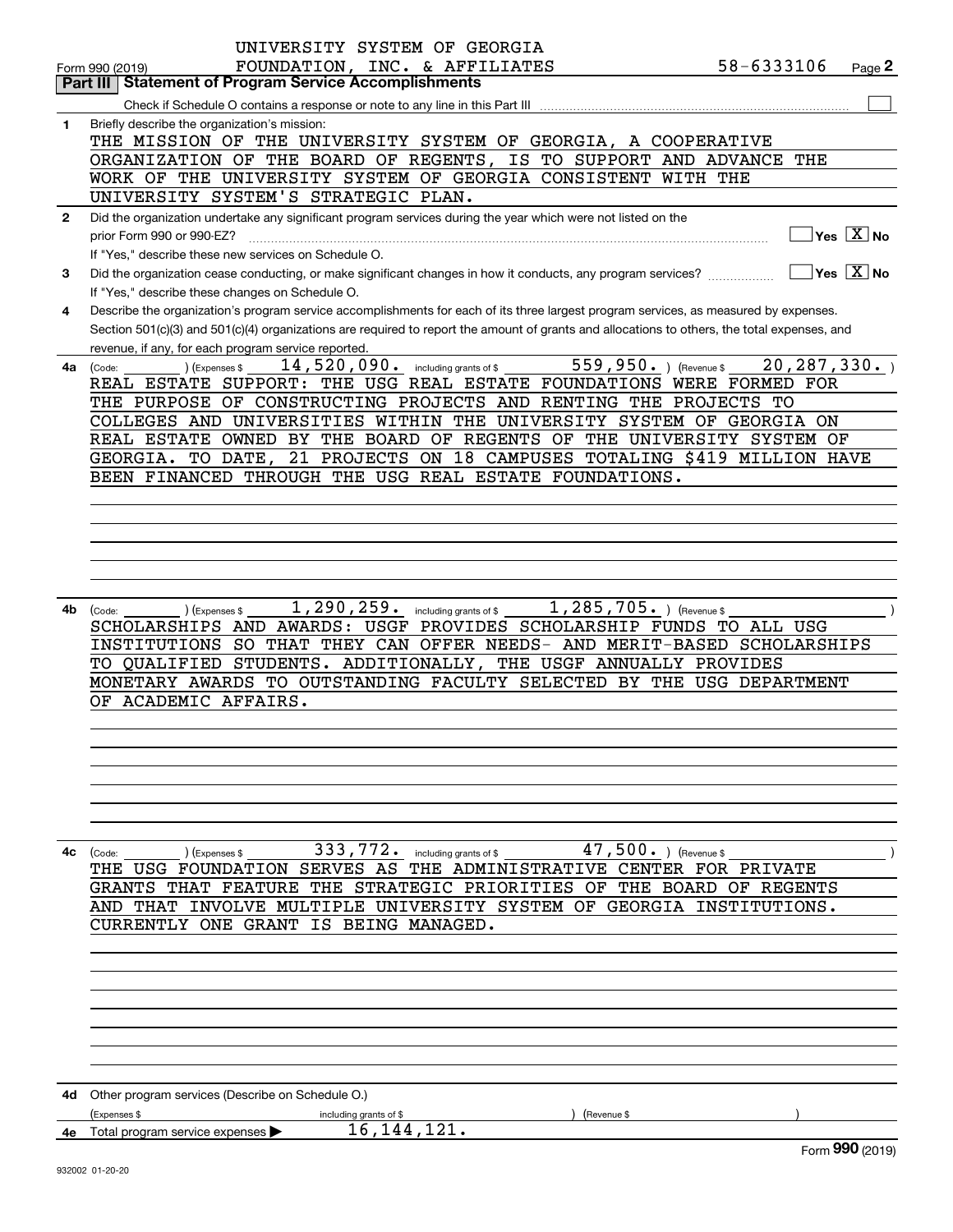|  | UNIVERSITY SYSTEM OF GEORGIA |  |  |  |
|--|------------------------------|--|--|--|
|--|------------------------------|--|--|--|

|     |                                                                                                                                       |                 | Yes $ $     | No     |
|-----|---------------------------------------------------------------------------------------------------------------------------------------|-----------------|-------------|--------|
| 1   | Is the organization described in section 501(c)(3) or 4947(a)(1) (other than a private foundation)?                                   |                 |             |        |
|     |                                                                                                                                       | 1               | х           |        |
| 2   |                                                                                                                                       | $\overline{2}$  | $\mathbf X$ |        |
| 3   | Did the organization engage in direct or indirect political campaign activities on behalf of or in opposition to candidates for       |                 |             |        |
|     |                                                                                                                                       | 3               |             | X.     |
| 4   | Section 501(c)(3) organizations. Did the organization engage in lobbying activities, or have a section 501(h) election in effect      |                 |             |        |
|     |                                                                                                                                       | 4               |             | X.     |
| 5   | Is the organization a section 501(c)(4), 501(c)(5), or 501(c)(6) organization that receives membership dues, assessments, or          |                 |             |        |
|     |                                                                                                                                       | 5               |             | x      |
| 6   | Did the organization maintain any donor advised funds or any similar funds or accounts for which donors have the right to             |                 |             |        |
|     | provide advice on the distribution or investment of amounts in such funds or accounts? If "Yes," complete Schedule D, Part I          | 6               |             | X.     |
| 7   | Did the organization receive or hold a conservation easement, including easements to preserve open space,                             |                 |             |        |
|     |                                                                                                                                       | $\overline{7}$  |             | X.     |
| 8   | Did the organization maintain collections of works of art, historical treasures, or other similar assets? If "Yes," complete          |                 |             |        |
|     |                                                                                                                                       | 8               |             | X.     |
| 9   | Did the organization report an amount in Part X, line 21, for escrow or custodial account liability, serve as a custodian for         |                 |             |        |
|     | amounts not listed in Part X; or provide credit counseling, debt management, credit repair, or debt negotiation services?             |                 |             |        |
|     |                                                                                                                                       | 9               |             | x      |
| 10  | Did the organization, directly or through a related organization, hold assets in donor-restricted endowments                          |                 |             |        |
|     |                                                                                                                                       | 10              | х           |        |
| 11  | If the organization's answer to any of the following questions is "Yes," then complete Schedule D, Parts VI, VII, VIII, IX, or X      |                 |             |        |
|     | as applicable.                                                                                                                        |                 |             |        |
|     | a Did the organization report an amount for land, buildings, and equipment in Part X, line 10? If "Yes," complete Schedule D,         |                 |             |        |
|     |                                                                                                                                       | 11a             |             | x      |
|     | <b>b</b> Did the organization report an amount for investments - other securities in Part X, line 12, that is 5% or more of its total |                 |             |        |
|     |                                                                                                                                       | 11b             |             | x      |
|     | c Did the organization report an amount for investments - program related in Part X, line 13, that is 5% or more of its total         |                 |             |        |
|     |                                                                                                                                       | 11c             | x           |        |
|     | d Did the organization report an amount for other assets in Part X, line 15, that is 5% or more of its total assets reported in       |                 |             |        |
|     |                                                                                                                                       | 11d             | X           |        |
|     | Did the organization report an amount for other liabilities in Part X, line 25? If "Yes," complete Schedule D, Part X                 | 11e             | X           |        |
| f   | Did the organization's separate or consolidated financial statements for the tax year include a footnote that addresses               |                 |             |        |
|     | the organization's liability for uncertain tax positions under FIN 48 (ASC 740)? If "Yes," complete Schedule D, Part X                | 11f             | х           |        |
|     | 12a Did the organization obtain separate, independent audited financial statements for the tax year? If "Yes," complete               |                 |             |        |
|     |                                                                                                                                       | 12a             |             | x      |
|     | <b>b</b> Was the organization included in consolidated, independent audited financial statements for the tax year?                    |                 |             |        |
|     | If "Yes," and if the organization answered "No" to line 12a, then completing Schedule D, Parts XI and XII is optional                 | 12 <sub>b</sub> | х           |        |
| 13  | Is the organization a school described in section 170(b)(1)(A)(ii)? If "Yes," complete Schedule E                                     | 13              |             | X      |
| 14a | Did the organization maintain an office, employees, or agents outside of the United States?                                           | <b>14a</b>      |             | X      |
| b   | Did the organization have aggregate revenues or expenses of more than \$10,000 from grantmaking, fundraising, business,               |                 |             |        |
|     | investment, and program service activities outside the United States, or aggregate foreign investments valued at \$100,000            |                 |             |        |
|     |                                                                                                                                       | 14b             |             | X.     |
| 15  | Did the organization report on Part IX, column (A), line 3, more than \$5,000 of grants or other assistance to or for any             |                 |             |        |
|     |                                                                                                                                       | 15              |             | X.     |
| 16  | Did the organization report on Part IX, column (A), line 3, more than \$5,000 of aggregate grants or other assistance to              |                 |             |        |
|     |                                                                                                                                       | 16              |             | X.     |
| 17  | Did the organization report a total of more than \$15,000 of expenses for professional fundraising services on Part IX,               |                 |             | X.     |
|     |                                                                                                                                       | 17              |             |        |
| 18  | Did the organization report more than \$15,000 total of fundraising event gross income and contributions on Part VIII, lines          |                 | x           |        |
|     |                                                                                                                                       | 18              |             |        |
| 19  | Did the organization report more than \$15,000 of gross income from gaming activities on Part VIII, line 9a? If "Yes."                |                 |             |        |
|     |                                                                                                                                       | 19              |             | X<br>X |
| 20a |                                                                                                                                       | <b>20a</b>      |             |        |
|     | b If "Yes" to line 20a, did the organization attach a copy of its audited financial statements to this return?                        | 20 <sub>b</sub> |             |        |
| 21  | Did the organization report more than \$5,000 of grants or other assistance to any domestic organization or                           | 21              | x           |        |
|     |                                                                                                                                       |                 |             |        |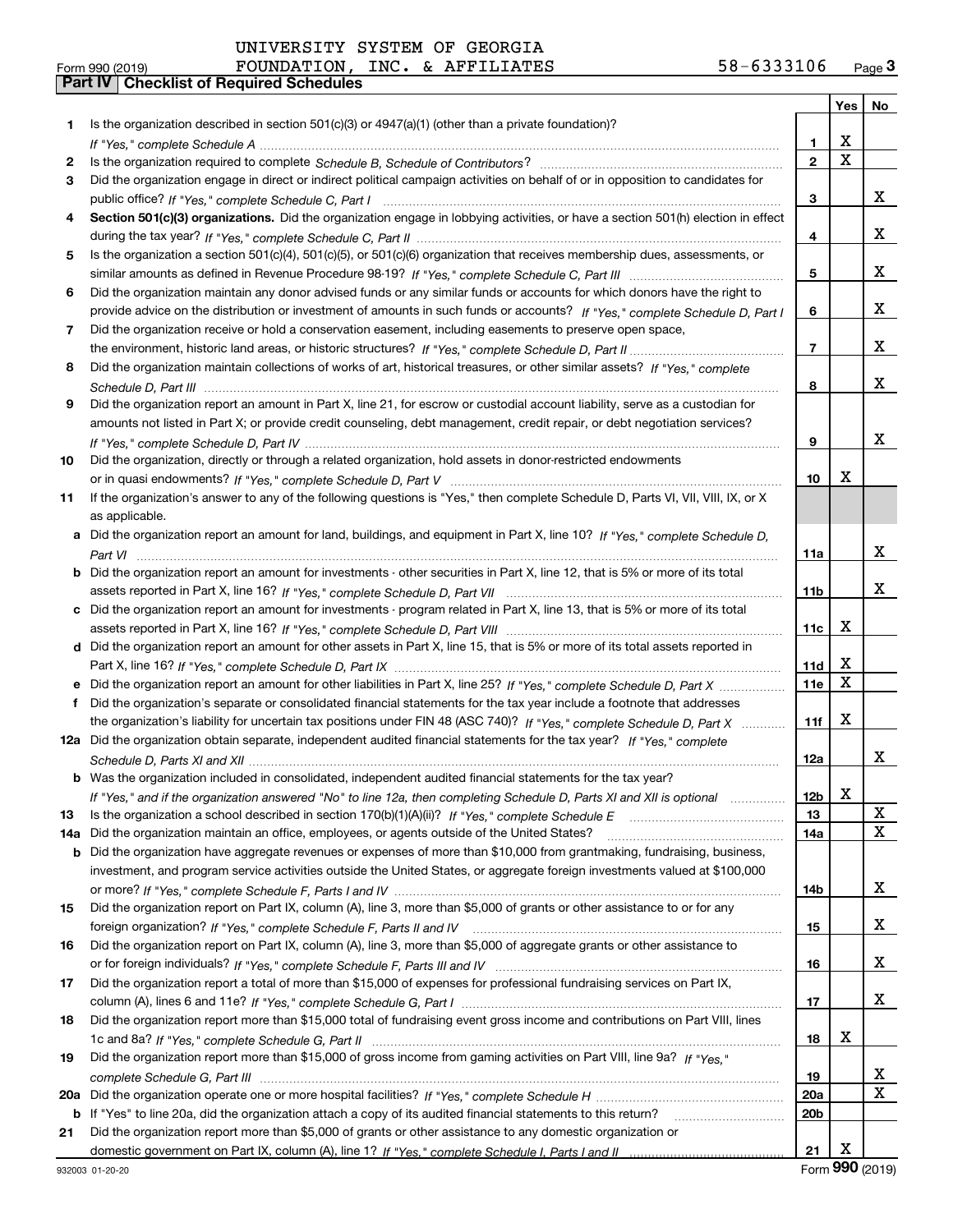*(continued)*

| Form 990 (2019) | FOUNDATION,                                                  |  | INC. & AFFILIATES | 58-6333106 | Page 4 |
|-----------------|--------------------------------------------------------------|--|-------------------|------------|--------|
|                 | <b>Part IV   Checklist of Required Schedules (continued)</b> |  |                   |            |        |

|               |                                                                                                                                                                                                                                        |                 | Yes $ $ | No                           |
|---------------|----------------------------------------------------------------------------------------------------------------------------------------------------------------------------------------------------------------------------------------|-----------------|---------|------------------------------|
| 22            | Did the organization report more than \$5,000 of grants or other assistance to or for domestic individuals on                                                                                                                          |                 |         |                              |
|               |                                                                                                                                                                                                                                        | 22              | X       |                              |
| 23            | Did the organization answer "Yes" to Part VII, Section A, line 3, 4, or 5 about compensation of the organization's current                                                                                                             |                 |         |                              |
|               | and former officers, directors, trustees, key employees, and highest compensated employees? If "Yes," complete                                                                                                                         |                 |         |                              |
|               |                                                                                                                                                                                                                                        | 23              | X       |                              |
|               | 24a Did the organization have a tax-exempt bond issue with an outstanding principal amount of more than \$100,000 as of the                                                                                                            |                 |         |                              |
|               | last day of the year, that was issued after December 31, 2002? If "Yes," answer lines 24b through 24d and complete                                                                                                                     |                 |         |                              |
|               |                                                                                                                                                                                                                                        | 24a             | x       |                              |
|               | <b>b</b> Did the organization invest any proceeds of tax-exempt bonds beyond a temporary period exception?                                                                                                                             | 24b             |         | X                            |
|               | c Did the organization maintain an escrow account other than a refunding escrow at any time during the year to defease                                                                                                                 |                 |         |                              |
|               | any tax-exempt bonds?                                                                                                                                                                                                                  | 24c             |         | x                            |
|               |                                                                                                                                                                                                                                        | 24d             |         | $\overline{\mathtt{x}}$      |
|               | 25a Section 501(c)(3), 501(c)(4), and 501(c)(29) organizations. Did the organization engage in an excess benefit                                                                                                                       |                 |         |                              |
|               |                                                                                                                                                                                                                                        | 25a             |         | x                            |
|               | b Is the organization aware that it engaged in an excess benefit transaction with a disqualified person in a prior year, and                                                                                                           |                 |         |                              |
|               | that the transaction has not been reported on any of the organization's prior Forms 990 or 990-EZ? If "Yes." complete                                                                                                                  |                 |         |                              |
|               | Schedule L, Part I                                                                                                                                                                                                                     | 25 <sub>b</sub> |         | x                            |
| 26            | Did the organization report any amount on Part X, line 5 or 22, for receivables from or payables to any current                                                                                                                        |                 |         |                              |
|               | or former officer, director, trustee, key employee, creator or founder, substantial contributor, or 35%                                                                                                                                |                 |         |                              |
|               | controlled entity or family member of any of these persons? If "Yes," complete Schedule L, Part II                                                                                                                                     | 26              |         | X                            |
| 27            | Did the organization provide a grant or other assistance to any current or former officer, director, trustee, key employee,                                                                                                            |                 |         |                              |
|               | creator or founder, substantial contributor or employee thereof, a grant selection committee member, or to a 35% controlled                                                                                                            |                 |         |                              |
|               | entity (including an employee thereof) or family member of any of these persons? If "Yes," complete Schedule L, Part III                                                                                                               | 27              |         | x                            |
| 28            | Was the organization a party to a business transaction with one of the following parties (see Schedule L, Part IV                                                                                                                      |                 |         |                              |
|               | instructions, for applicable filing thresholds, conditions, and exceptions):                                                                                                                                                           |                 |         |                              |
|               | a A current or former officer, director, trustee, key employee, creator or founder, or substantial contributor? If                                                                                                                     |                 |         |                              |
|               |                                                                                                                                                                                                                                        | 28a             |         | x<br>$\overline{\mathtt{x}}$ |
|               |                                                                                                                                                                                                                                        | 28b             |         |                              |
|               | c A 35% controlled entity of one or more individuals and/or organizations described in lines 28a or 28b? If                                                                                                                            |                 |         | x                            |
|               |                                                                                                                                                                                                                                        | 28c<br>29       | X       |                              |
| 29            |                                                                                                                                                                                                                                        |                 |         |                              |
| 30            | Did the organization receive contributions of art, historical treasures, or other similar assets, or qualified conservation                                                                                                            | 30              |         | x                            |
| 31            |                                                                                                                                                                                                                                        | 31              |         | $\overline{\mathtt{x}}$      |
| 32            | Did the organization liquidate, terminate, or dissolve and cease operations? If "Yes," complete Schedule N, Part I<br>Did the organization sell, exchange, dispose of, or transfer more than 25% of its net assets? If "Yes," complete |                 |         |                              |
|               |                                                                                                                                                                                                                                        | 32              |         | x                            |
| 33            | Did the organization own 100% of an entity disregarded as separate from the organization under Regulations                                                                                                                             |                 |         |                              |
|               |                                                                                                                                                                                                                                        | 33              | х       |                              |
| 34            | Was the organization related to any tax-exempt or taxable entity? If "Yes," complete Schedule R, Part II, III, or IV, and                                                                                                              |                 |         |                              |
|               |                                                                                                                                                                                                                                        | 34              |         | $\overline{\mathbf{x}}$      |
|               | 35a Did the organization have a controlled entity within the meaning of section 512(b)(13)?                                                                                                                                            | 35a             |         | $\overline{\mathbf{x}}$      |
|               | b If "Yes" to line 35a, did the organization receive any payment from or engage in any transaction with a controlled entity                                                                                                            |                 |         |                              |
|               |                                                                                                                                                                                                                                        | 35b             |         |                              |
| 36            | Section 501(c)(3) organizations. Did the organization make any transfers to an exempt non-charitable related organization?                                                                                                             |                 |         |                              |
|               |                                                                                                                                                                                                                                        | 36              |         | x                            |
| 37            | Did the organization conduct more than 5% of its activities through an entity that is not a related organization                                                                                                                       |                 |         |                              |
|               |                                                                                                                                                                                                                                        | 37              |         | x                            |
| 38            | Did the organization complete Schedule O and provide explanations in Schedule O for Part VI, lines 11b and 19?                                                                                                                         |                 |         |                              |
|               |                                                                                                                                                                                                                                        | 38              | х       |                              |
| <b>Part V</b> | <b>Statements Regarding Other IRS Filings and Tax Compliance</b>                                                                                                                                                                       |                 |         |                              |
|               | Check if Schedule O contains a response or note to any line in this Part V                                                                                                                                                             |                 |         |                              |
|               |                                                                                                                                                                                                                                        |                 | Yes     | No                           |
|               | 13<br>1a                                                                                                                                                                                                                               |                 |         |                              |
| b             | 0<br>Enter the number of Forms W-2G included in line 1a. Enter -0- if not applicable<br>1b                                                                                                                                             |                 |         |                              |
| c             | Did the organization comply with backup withholding rules for reportable payments to vendors and reportable gaming                                                                                                                     |                 |         |                              |
|               | (gambling) winnings to prize winners?                                                                                                                                                                                                  | 1c              | X       |                              |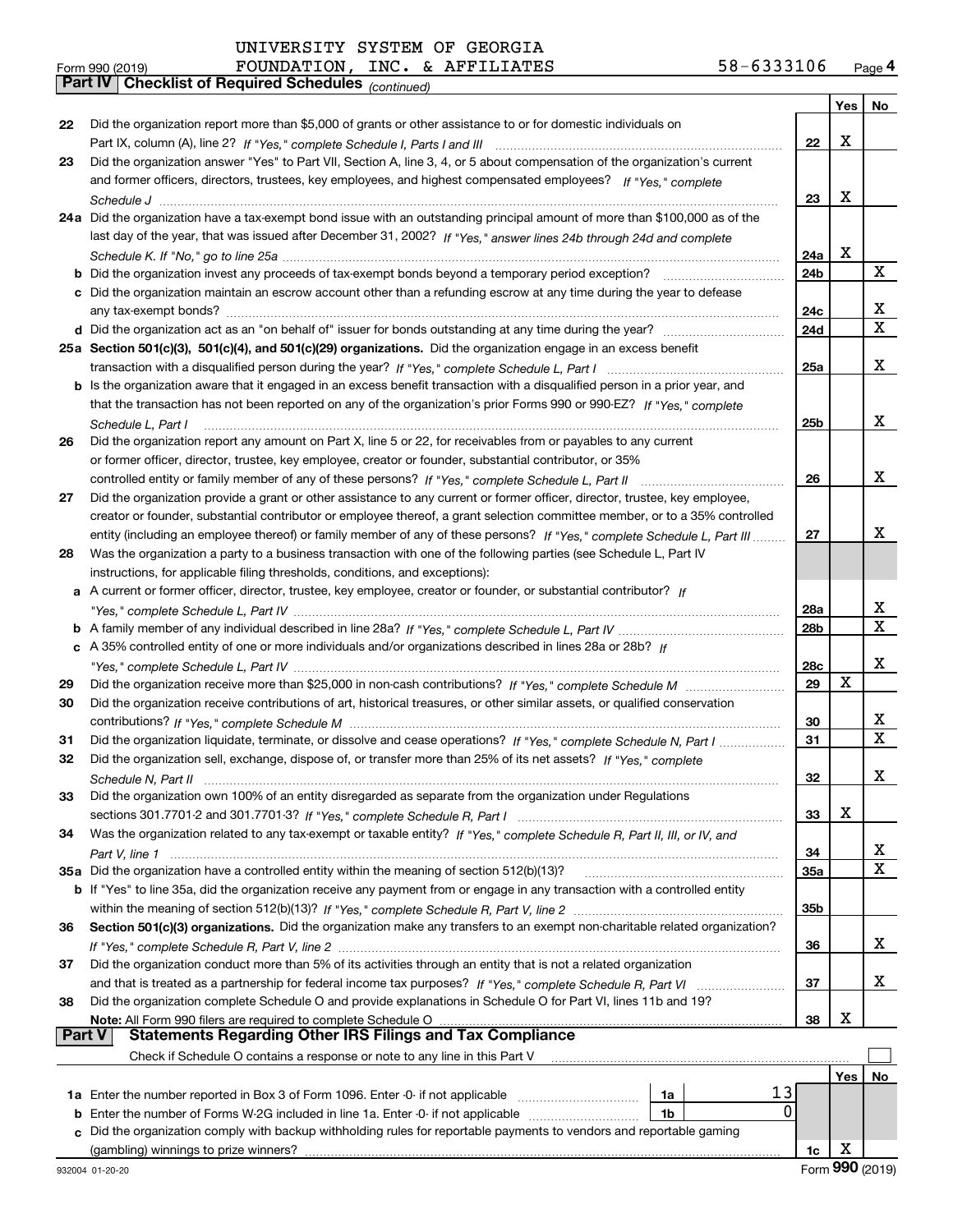| Part V | Statements Regarding Other IRS Fillings and Tax Compilance $_{(continued)}$                                                                     |                |     |    |
|--------|-------------------------------------------------------------------------------------------------------------------------------------------------|----------------|-----|----|
|        |                                                                                                                                                 |                | Yes | No |
|        | <b>2a</b> Enter the number of employees reported on Form W-3, Transmittal of Wage and Tax Statements,                                           |                |     |    |
|        | 3<br>filed for the calendar year ending with or within the year covered by this return<br>2a                                                    |                |     |    |
|        |                                                                                                                                                 | 2 <sub>b</sub> | X   |    |
|        |                                                                                                                                                 |                |     |    |
|        | 3a Did the organization have unrelated business gross income of \$1,000 or more during the year?                                                | За             |     | x  |
|        |                                                                                                                                                 | 3b             |     |    |
|        | 4a At any time during the calendar year, did the organization have an interest in, or a signature or other authority over, a                    |                |     |    |
|        |                                                                                                                                                 | 4a             |     | x  |
|        | <b>b</b> If "Yes," enter the name of the foreign country                                                                                        |                |     |    |
|        | See instructions for filing requirements for FinCEN Form 114, Report of Foreign Bank and Financial Accounts (FBAR).                             |                |     |    |
|        | 5a Was the organization a party to a prohibited tax shelter transaction at any time during the tax year?                                        | 5a             |     | х  |
|        |                                                                                                                                                 | 5b             |     | X  |
|        |                                                                                                                                                 | 5c             |     |    |
|        | 6a Does the organization have annual gross receipts that are normally greater than \$100,000, and did the organization solicit                  |                |     |    |
|        | any contributions that were not tax deductible as charitable contributions?                                                                     | 6a             |     | x  |
|        | <b>b</b> If "Yes," did the organization include with every solicitation an express statement that such contributions or gifts                   |                |     |    |
|        | were not tax deductible?                                                                                                                        | 6b             |     |    |
| 7      | Organizations that may receive deductible contributions under section 170(c).                                                                   |                |     |    |
| а      | Did the organization receive a payment in excess of \$75 made partly as a contribution and partly for goods and services provided to the payor? | 7a             | X   |    |
|        | <b>b</b> If "Yes," did the organization notify the donor of the value of the goods or services provided?                                        | 7b             | x   |    |
|        | c Did the organization sell, exchange, or otherwise dispose of tangible personal property for which it was required                             |                |     |    |
|        | to file Form 8282?                                                                                                                              | 7c             |     | x  |
|        | d If "Yes," indicate the number of Forms 8282 filed during the year<br>7d                                                                       |                |     |    |
|        | e Did the organization receive any funds, directly or indirectly, to pay premiums on a personal benefit contract?                               | 7е             |     | х  |
|        | Did the organization, during the year, pay premiums, directly or indirectly, on a personal benefit contract?                                    | 7f             |     | х  |
| g      | If the organization received a contribution of qualified intellectual property, did the organization file Form 8899 as required?                | 7g             |     |    |
|        | h If the organization received a contribution of cars, boats, airplanes, or other vehicles, did the organization file a Form 1098-C?            | 7h             |     |    |
| 8      | Sponsoring organizations maintaining donor advised funds. Did a donor advised fund maintained by the                                            |                |     |    |
|        | sponsoring organization have excess business holdings at any time during the year?                                                              | 8              |     |    |
| 9      | Sponsoring organizations maintaining donor advised funds.                                                                                       |                |     |    |
|        | a Did the sponsoring organization make any taxable distributions under section 4966?                                                            | 9а             |     |    |
|        | <b>b</b> Did the sponsoring organization make a distribution to a donor, donor advisor, or related person?                                      | 9b             |     |    |
| 10     | Section 501(c)(7) organizations. Enter:                                                                                                         |                |     |    |
|        | 10a                                                                                                                                             |                |     |    |
|        | b Gross receipts, included on Form 990, Part VIII, line 12, for public use of club facilities<br>10b                                            |                |     |    |
| 11.    | Section 501(c)(12) organizations. Enter:                                                                                                        |                |     |    |
|        | 11a                                                                                                                                             |                |     |    |
|        | <b>b</b> Gross income from other sources (Do not net amounts due or paid to other sources against                                               |                |     |    |
|        | 11b                                                                                                                                             |                |     |    |
|        | 12a Section 4947(a)(1) non-exempt charitable trusts. Is the organization filing Form 990 in lieu of Form 1041?                                  | 12a            |     |    |
|        | 12b<br><b>b</b> If "Yes," enter the amount of tax-exempt interest received or accrued during the year                                           |                |     |    |
| 13     | Section 501(c)(29) qualified nonprofit health insurance issuers.                                                                                |                |     |    |
|        | a Is the organization licensed to issue qualified health plans in more than one state?                                                          | 13а            |     |    |
|        | Note: See the instructions for additional information the organization must report on Schedule O.                                               |                |     |    |
|        | <b>b</b> Enter the amount of reserves the organization is required to maintain by the states in which the                                       |                |     |    |
|        | 13 <sub>b</sub>                                                                                                                                 |                |     |    |
|        | 13с                                                                                                                                             |                |     |    |
|        | 14a Did the organization receive any payments for indoor tanning services during the tax year?                                                  | 14a            |     | X  |
|        |                                                                                                                                                 | 14b            |     |    |
| 15     | Is the organization subject to the section 4960 tax on payment(s) of more than \$1,000,000 in remuneration or                                   |                |     |    |
|        |                                                                                                                                                 | 15             |     | х  |
|        | If "Yes," see instructions and file Form 4720, Schedule N.                                                                                      |                |     |    |
| 16     | Is the organization an educational institution subject to the section 4968 excise tax on net investment income?                                 | 16             |     | x  |
|        | If "Yes," complete Form 4720, Schedule O.                                                                                                       |                |     |    |

Form (2019) **990**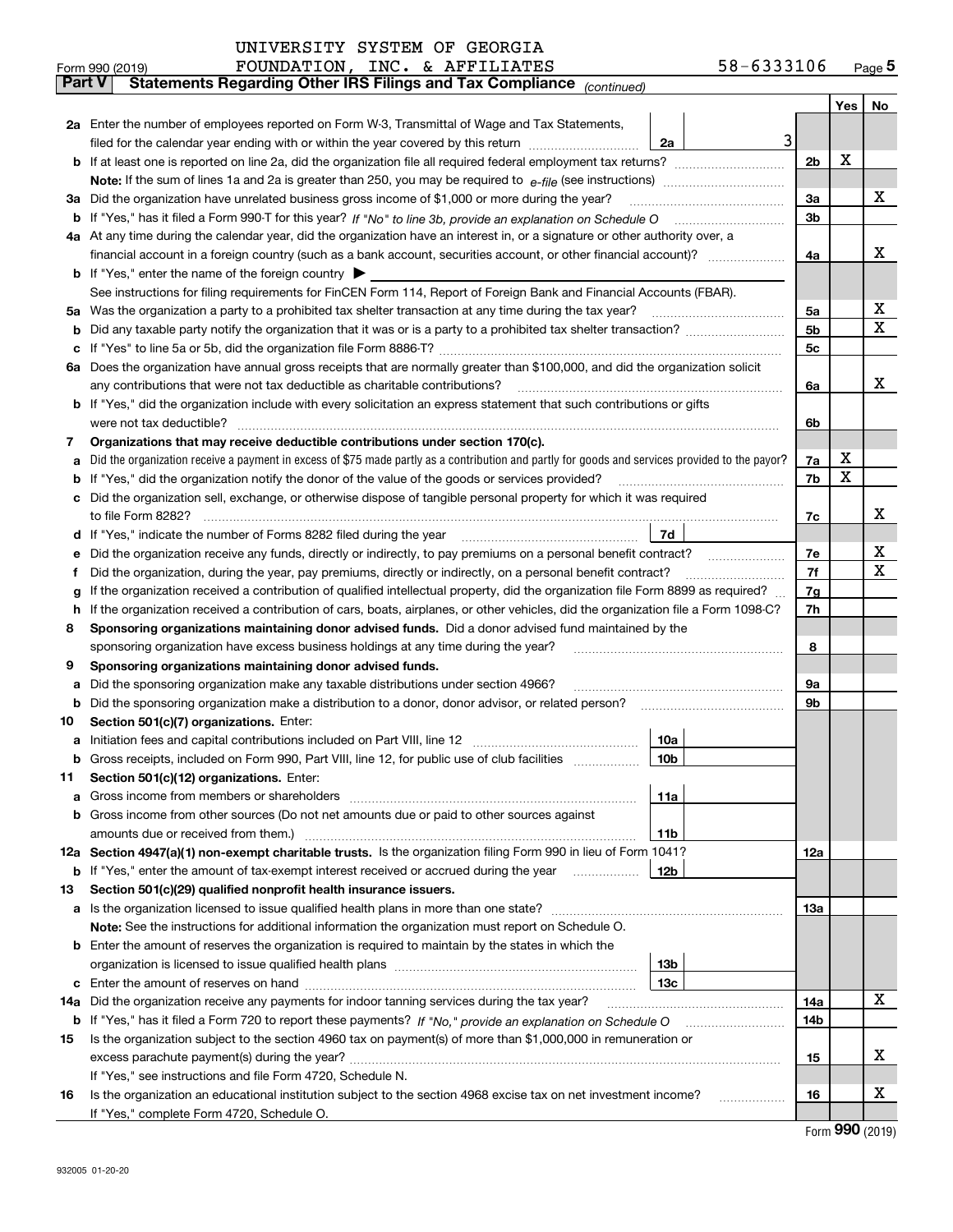|     | to line 8a, 8b, or 10b below, describe the circumstances, processes, or changes on Schedule O. See instructions.                                                                                                               |                        |        |                         |  |  |  |
|-----|--------------------------------------------------------------------------------------------------------------------------------------------------------------------------------------------------------------------------------|------------------------|--------|-------------------------|--|--|--|
|     | Check if Schedule O contains a response or note to any line in this Part VI                                                                                                                                                    |                        |        | $\overline{\mathbf{x}}$ |  |  |  |
|     | <b>Section A. Governing Body and Management</b>                                                                                                                                                                                |                        |        |                         |  |  |  |
|     |                                                                                                                                                                                                                                |                        | Yes    | No                      |  |  |  |
|     | 18<br>1a Enter the number of voting members of the governing body at the end of the tax year<br>1a<br>.                                                                                                                        |                        |        |                         |  |  |  |
|     | If there are material differences in voting rights among members of the governing body, or if the governing                                                                                                                    |                        |        |                         |  |  |  |
|     | body delegated broad authority to an executive committee or similar committee, explain on Schedule O.                                                                                                                          |                        |        |                         |  |  |  |
| b   | 18<br>Enter the number of voting members included on line 1a, above, who are independent<br>1b                                                                                                                                 |                        |        |                         |  |  |  |
| 2   | Did any officer, director, trustee, or key employee have a family relationship or a business relationship with any other                                                                                                       |                        |        |                         |  |  |  |
|     | officer, director, trustee, or key employee?<br>.                                                                                                                                                                              | 2                      |        | х                       |  |  |  |
| 3   | Did the organization delegate control over management duties customarily performed by or under the direct supervision                                                                                                          |                        |        |                         |  |  |  |
|     | of officers, directors, trustees, or key employees to a management company or other person?                                                                                                                                    | 3                      |        | x                       |  |  |  |
| 4   | Did the organization make any significant changes to its governing documents since the prior Form 990 was filed?                                                                                                               | 4                      |        | X                       |  |  |  |
| 5   |                                                                                                                                                                                                                                | 5                      |        | $\mathbf X$             |  |  |  |
| 6   | Did the organization have members or stockholders?                                                                                                                                                                             | 6                      |        | X                       |  |  |  |
| 7a  | Did the organization have members, stockholders, or other persons who had the power to elect or appoint one or                                                                                                                 |                        |        |                         |  |  |  |
|     | more members of the governing body?                                                                                                                                                                                            | 7a                     |        | x                       |  |  |  |
| b   | Are any governance decisions of the organization reserved to (or subject to approval by) members, stockholders, or                                                                                                             |                        |        |                         |  |  |  |
|     | persons other than the governing body?                                                                                                                                                                                         | 7b                     |        | х                       |  |  |  |
| 8   | Did the organization contemporaneously document the meetings held or written actions undertaken during the year by the following:                                                                                              |                        |        |                         |  |  |  |
| a   |                                                                                                                                                                                                                                | 8a                     | х      |                         |  |  |  |
| b   | Each committee with authority to act on behalf of the governing body?                                                                                                                                                          | 8b                     | x      |                         |  |  |  |
| 9   | Is there any officer, director, trustee, or key employee listed in Part VII, Section A, who cannot be reached at the                                                                                                           |                        |        |                         |  |  |  |
|     |                                                                                                                                                                                                                                | 9                      |        | x                       |  |  |  |
|     | Section B. Policies <sub>(This</sub> Section B requests information about policies not required by the Internal Revenue Code.)                                                                                                 |                        |        |                         |  |  |  |
|     |                                                                                                                                                                                                                                |                        | Yes    | No                      |  |  |  |
|     |                                                                                                                                                                                                                                | 10a                    | X      |                         |  |  |  |
|     | <b>b</b> If "Yes," did the organization have written policies and procedures governing the activities of such chapters, affiliates,                                                                                            |                        |        |                         |  |  |  |
|     | and branches to ensure their operations are consistent with the organization's exempt purposes?                                                                                                                                | 10 <sub>b</sub><br>11a | х<br>X |                         |  |  |  |
|     | 11a Has the organization provided a complete copy of this Form 990 to all members of its governing body before filing the form?                                                                                                |                        |        |                         |  |  |  |
| b   | Describe in Schedule O the process, if any, used by the organization to review this Form 990.                                                                                                                                  |                        |        |                         |  |  |  |
| 12a |                                                                                                                                                                                                                                | 12a                    | х<br>X |                         |  |  |  |
| b   |                                                                                                                                                                                                                                | 12 <sub>b</sub>        |        |                         |  |  |  |
| c   | Did the organization regularly and consistently monitor and enforce compliance with the policy? If "Yes." describe                                                                                                             |                        | х      |                         |  |  |  |
|     | in Schedule O how this was done www.communication.com/www.communications.com/www.communications.com/<br>Did the organization have a written whistleblower policy?                                                              | 12c<br>13              | X      |                         |  |  |  |
| 13  | Did the organization have a written document retention and destruction policy? [111] [12] manufaction manufaction manufaction and destruction policy? [11] manufaction manufaction manufaction and the organization manufactio | 14                     | X      |                         |  |  |  |
| 14  | Did the process for determining compensation of the following persons include a review and approval by independent                                                                                                             |                        |        |                         |  |  |  |
|     | persons, comparability data, and contemporaneous substantiation of the deliberation and decision?                                                                                                                              |                        |        |                         |  |  |  |
|     | a The organization's CEO, Executive Director, or top management official manufactured content content of the organization's CEO, Executive Director, or top management official manufactured content of the state of the state | 15a                    | х      |                         |  |  |  |
| b   | Other officers or key employees of the organization                                                                                                                                                                            | 15b                    | X      |                         |  |  |  |
|     | If "Yes" to line 15a or 15b, describe the process in Schedule O (see instructions).                                                                                                                                            |                        |        |                         |  |  |  |
|     | 16a Did the organization invest in, contribute assets to, or participate in a joint venture or similar arrangement with a                                                                                                      |                        |        |                         |  |  |  |
|     | taxable entity during the year?                                                                                                                                                                                                | 16a                    |        | x                       |  |  |  |
|     | b If "Yes," did the organization follow a written policy or procedure requiring the organization to evaluate its participation                                                                                                 |                        |        |                         |  |  |  |
|     | in joint venture arrangements under applicable federal tax law, and take steps to safeguard the organization's                                                                                                                 |                        |        |                         |  |  |  |
|     |                                                                                                                                                                                                                                | 16b                    |        |                         |  |  |  |
|     | <b>Section C. Disclosure</b>                                                                                                                                                                                                   |                        |        |                         |  |  |  |
| 17  | List the states with which a copy of this Form 990 is required to be filed $\blacktriangleright$ GA                                                                                                                            |                        |        |                         |  |  |  |
| 18  | Section 6104 requires an organization to make its Forms 1023 (1024 or 1024-A, if applicable), 990, and 990-T (Section 501(c)(3)s only) available                                                                               |                        |        |                         |  |  |  |
|     | for public inspection. Indicate how you made these available. Check all that apply.                                                                                                                                            |                        |        |                         |  |  |  |
|     | $X$ Upon request<br>Another's website<br>Own website<br>Other (explain on Schedule O)                                                                                                                                          |                        |        |                         |  |  |  |
| 19  | Describe on Schedule O whether (and if so, how) the organization made its governing documents, conflict of interest policy, and financial                                                                                      |                        |        |                         |  |  |  |
|     | statements available to the public during the tax year.                                                                                                                                                                        |                        |        |                         |  |  |  |
| 20  | State the name, address, and telephone number of the person who possesses the organization's books and records                                                                                                                 |                        |        |                         |  |  |  |
|     | CHRISTINA PALOSKI - 404-962-3058                                                                                                                                                                                               |                        |        |                         |  |  |  |
|     | 30334<br>270 WASHINGTON STREET SW STE. 7005A, ATLANTA,<br>GA                                                                                                                                                                   |                        | ההח    |                         |  |  |  |

| Form 990 (2019) | FOUNDATION, INC. & AFFILIATES |  |                                                                                                                                      | 58-6333106 | Page $\boldsymbol{6}$ |
|-----------------|-------------------------------|--|--------------------------------------------------------------------------------------------------------------------------------------|------------|-----------------------|
|                 |                               |  | <b>Part VI   Governance, Management, and Disclosure</b> For each "Yes" response to lines 2 through 7b below, and for a "No" response |            |                       |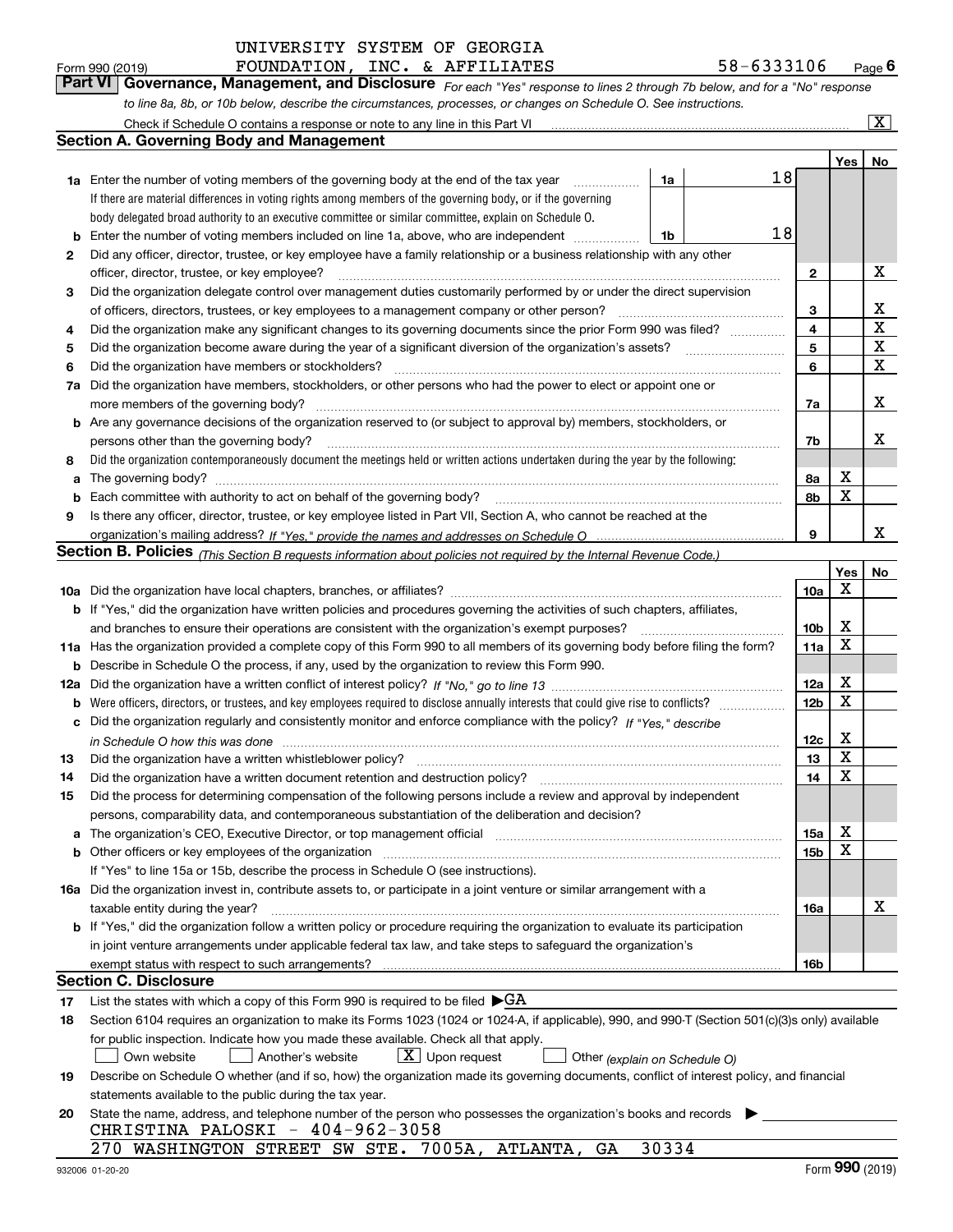$\mathcal{L}^{\text{max}}$ 

### Form 990 (2019) FOUNDATION, INC. & AFFILIATES 58-6333106 <sub>Page</sub> **7Part VII Compensation of Officers, Directors, Trustees, Key Employees, Highest Compensated Employees, and Independent Contractors**

Check if Schedule O contains a response or note to any line in this Part VII

**Section A. Officers, Directors, Trustees, Key Employees, and Highest Compensated Employees**

**1a**  Complete this table for all persons required to be listed. Report compensation for the calendar year ending with or within the organization's tax year. **•** List all of the organization's current officers, directors, trustees (whether individuals or organizations), regardless of amount of compensation.

Enter -0- in columns (D), (E), and (F) if no compensation was paid.

 $\bullet$  List all of the organization's  $\,$ current key employees, if any. See instructions for definition of "key employee."

**•** List the organization's five current highest compensated employees (other than an officer, director, trustee, or key employee) who received reportable compensation (Box 5 of Form W-2 and/or Box 7 of Form 1099-MISC) of more than \$100,000 from the organization and any related organizations.

**•** List all of the organization's former officers, key employees, and highest compensated employees who received more than \$100,000 of reportable compensation from the organization and any related organizations.

**former directors or trustees**  ¥ List all of the organization's that received, in the capacity as a former director or trustee of the organization, more than \$10,000 of reportable compensation from the organization and any related organizations.

See instructions for the order in which to list the persons above.

Check this box if neither the organization nor any related organization compensated any current officer, director, or trustee.  $\mathcal{L}^{\text{max}}$ 

| (A)                                | (B)               |                                                                          |                                 | (C)     |              |                                   |        | (D)             | (E)                           | (F)                   |
|------------------------------------|-------------------|--------------------------------------------------------------------------|---------------------------------|---------|--------------|-----------------------------------|--------|-----------------|-------------------------------|-----------------------|
| Name and title                     | Average           | Position<br>(do not check more than one<br>box, unless person is both an |                                 |         |              |                                   |        | Reportable      | Reportable                    | Estimated             |
|                                    | hours per         |                                                                          | officer and a director/trustee) |         |              |                                   |        | compensation    | compensation                  | amount of             |
|                                    | week<br>(list any |                                                                          |                                 |         |              |                                   |        | from<br>the     | from related<br>organizations | other<br>compensation |
|                                    | hours for         |                                                                          |                                 |         |              |                                   |        | organization    | (W-2/1099-MISC)               | from the              |
|                                    | related           |                                                                          |                                 |         |              |                                   |        | (W-2/1099-MISC) |                               | organization          |
|                                    | organizations     |                                                                          |                                 |         |              |                                   |        |                 |                               | and related           |
|                                    | below             | ndividual trustee or director                                            | nstitutional trustee            |         | Key employee | Highest compensated<br>  employee | Former |                 |                               | organizations         |
|                                    | line)             |                                                                          |                                 | Officer |              |                                   |        |                 |                               |                       |
| (1)<br>CHANCELLOR STEVE W. WRIGLEY | 0.50              |                                                                          |                                 |         |              |                                   |        |                 |                               |                       |
| TRUSTEE EX OFFICIO                 |                   | $\mathbf X$                                                              |                                 |         |              |                                   |        | $\mathbf 0$ .   | $\mathbf 0$ .                 | 0.                    |
| (2)<br>NEIL L. PRUITT, JR.         | 2.00              |                                                                          |                                 |         |              |                                   |        |                 |                               |                       |
| <b>CHAIR</b>                       |                   | X                                                                        |                                 | X       |              |                                   |        | $\mathbf 0$ .   | $\mathbf 0$ .                 | $\mathbf 0$ .         |
| KIRBY A. THOMPSON<br>(3)           | 1.00              |                                                                          |                                 |         |              |                                   |        |                 |                               |                       |
| <b>SECRETARY</b>                   |                   | $\mathbf X$                                                              |                                 | X       |              |                                   |        | $\mathbf 0$ .   | $\mathbf 0$ .                 | $0_{.}$               |
| (4)<br>TY SMITH                    | 1.00              |                                                                          |                                 |         |              |                                   |        |                 |                               |                       |
| <b>TREASURER</b>                   |                   | $\mathbf X$                                                              |                                 | X       |              |                                   |        | $\mathbf 0$ .   | $\mathbf 0$ .                 | $\mathbf 0$ .         |
| (5) PHILIP A. WILHEIT, SR.         | 2.00              |                                                                          |                                 |         |              |                                   |        |                 |                               |                       |
| PRESIDENT USGREF MANAGER, LLC      |                   | $\mathbf X$                                                              |                                 | X       |              |                                   |        | $\mathbf 0$ .   | $\mathbf 0$ .                 | $\mathbf 0$ .         |
| (6)<br>R. DALLIS COPELAND          | 0.50              |                                                                          |                                 |         |              |                                   |        |                 |                               |                       |
| TRUSTEE                            |                   | $\mathbf X$                                                              |                                 |         |              |                                   |        | $\mathbf 0$ .   | $\mathbf 0$ .                 | $0$ .                 |
| <b>WALT EHMER</b><br>(7)           | 0.50              |                                                                          |                                 |         |              |                                   |        |                 |                               |                       |
| <b>TRUSTEE</b>                     |                   | $\mathbf X$                                                              |                                 |         |              |                                   |        | $\mathbf 0$ .   | $\mathbf 0$ .                 | $0_{.}$               |
| DANENA GAINES<br>(8)               | 0.50              |                                                                          |                                 |         |              |                                   |        |                 |                               |                       |
| <b>TRUSTEE</b>                     |                   | $\mathbf X$                                                              |                                 |         |              |                                   |        | $\mathbf 0$ .   | $\mathbf 0$ .                 | $\mathbf 0$ .         |
| STEVE L. KRUGER<br>(9)             | 0.50              |                                                                          |                                 |         |              |                                   |        |                 |                               |                       |
| TRUSTEE                            |                   | $\mathbf X$                                                              |                                 |         |              |                                   |        | $\mathbf 0$ .   | $\mathbf 0$ .                 | $\mathbf 0$ .         |
| (10) DONALD LEEBERN III            | 0.50              |                                                                          |                                 |         |              |                                   |        |                 |                               |                       |
| TRUSTEE                            |                   | $\mathbf X$                                                              |                                 |         |              |                                   |        | $\mathbf 0$ .   | $\mathbf 0$ .                 | $\mathbf 0$ .         |
| (11) SARAH ELIZABETH LANGFORD REED | 0.50              |                                                                          |                                 |         |              |                                   |        |                 |                               |                       |
| <b>TRUSTEE</b>                     |                   | $\mathbf X$                                                              |                                 |         |              |                                   |        | $\mathbf 0$ .   | $\mathbf 0$ .                 | $0_{.}$               |
| (12) JOHN W. ROBINSON III          | 0.50              |                                                                          |                                 |         |              |                                   |        |                 |                               |                       |
| TRUSTEE                            |                   | $\mathbf X$                                                              |                                 |         |              |                                   |        | $\mathbf 0$ .   | $\mathbf 0$ .                 | $\mathbf 0$ .         |
| (13) PETE ROBINSON                 | 0.50              |                                                                          |                                 |         |              |                                   |        |                 |                               |                       |
| TRUSTEE                            |                   | $\mathbf X$                                                              |                                 |         |              |                                   |        | $\mathbf 0$ .   | $\mathbf 0$ .                 | $\mathbf 0$ .         |
| (14) ELIZABETH A. TERRELL          | 0.50              |                                                                          |                                 |         |              |                                   |        |                 |                               |                       |
| TRUSTEE                            |                   | $\mathbf X$                                                              |                                 |         |              |                                   |        | $\mathbf 0$ .   | $\mathbf 0$ .                 | $0_{.}$               |
| (15) DON L. WATERS                 | 0.50              |                                                                          |                                 |         |              |                                   |        |                 |                               |                       |
| TRUSTEE                            |                   | $\mathbf X$                                                              |                                 |         |              |                                   |        | $\mathbf 0$ .   | $\mathbf 0$ .                 | $0_{.}$               |
| (16) JERE MOREHEAD                 | 0.50              |                                                                          |                                 |         |              |                                   |        |                 |                               |                       |
| TRUSTEE                            |                   | $\mathbf X$                                                              |                                 |         |              |                                   |        | $\mathbf 0$ .   | $\mathbf 0$ .                 | $\mathbf 0$ .         |
| (17) TEDDY RUSSELL                 | 0.50              |                                                                          |                                 |         |              |                                   |        |                 |                               |                       |
| TRUSTEE                            |                   | $\mathbf X$                                                              |                                 |         |              |                                   |        | $\mathbf 0$ .   | $\mathbf 0$ .                 | $\mathbf 0$ .         |
|                                    |                   |                                                                          |                                 |         |              |                                   |        |                 |                               |                       |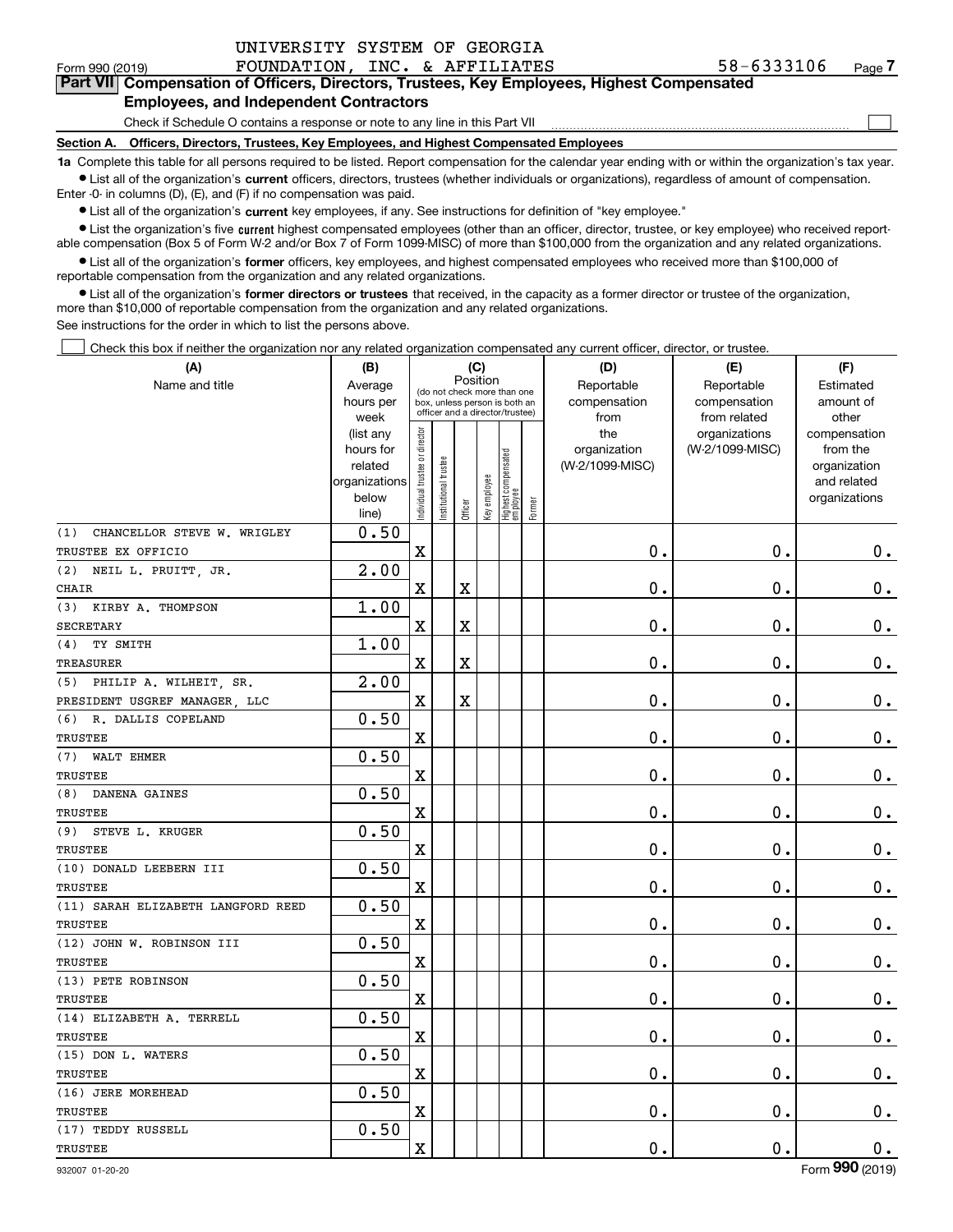| UNIVERSITY SYSTEM OF GEORGIA |             |                                 |
|------------------------------|-------------|---------------------------------|
| <b>DAIRDEADTAR</b>           | $T^{\star}$ | $\epsilon$ annitramn $\epsilon$ |

| Form 990 (2019) | FOUNDATION | INC. | $\alpha$ | AFFILIATES | 58<br>$-6333106$ | Page <b>ö</b> |
|-----------------|------------|------|----------|------------|------------------|---------------|
|-----------------|------------|------|----------|------------|------------------|---------------|

|              | <b>Part VII</b><br>Section A. Officers, Directors, Trustees, Key Employees, and Highest Compensated Employees (continued)                                                                |                        |                                |                       |          |              |                                                              |        |                                 |                 |                        |              |                          |         |
|--------------|------------------------------------------------------------------------------------------------------------------------------------------------------------------------------------------|------------------------|--------------------------------|-----------------------|----------|--------------|--------------------------------------------------------------|--------|---------------------------------|-----------------|------------------------|--------------|--------------------------|---------|
|              | (A)                                                                                                                                                                                      | (B)                    |                                |                       | (C)      |              |                                                              |        | (D)                             | (E)             |                        |              | (F)                      |         |
|              | Name and title                                                                                                                                                                           | Average                |                                |                       | Position |              |                                                              |        | Reportable                      | Reportable      |                        |              | Estimated                |         |
|              |                                                                                                                                                                                          | hours per              |                                |                       |          |              | (do not check more than one<br>box, unless person is both an |        | compensation                    | compensation    |                        |              | amount of                |         |
|              |                                                                                                                                                                                          | week                   |                                |                       |          |              | officer and a director/trustee)                              |        | from                            | from related    |                        |              | other                    |         |
|              |                                                                                                                                                                                          | (list any<br>hours for | Individual trustee or director |                       |          |              |                                                              |        | the                             | organizations   |                        |              | compensation             |         |
|              |                                                                                                                                                                                          | related                |                                |                       |          |              |                                                              |        | organization<br>(W-2/1099-MISC) | (W-2/1099-MISC) |                        |              | from the<br>organization |         |
|              |                                                                                                                                                                                          | organizations          |                                |                       |          |              |                                                              |        |                                 |                 |                        |              | and related              |         |
|              |                                                                                                                                                                                          | below                  |                                | Institutional trustee |          | key employee |                                                              |        |                                 |                 |                        |              | organizations            |         |
|              |                                                                                                                                                                                          | line)                  |                                |                       | Officer  |              | Highest compensated<br>employee                              | Former |                                 |                 |                        |              |                          |         |
|              | (18) RODNEY SANDERS                                                                                                                                                                      | 0.50                   |                                |                       |          |              |                                                              |        |                                 |                 |                        |              |                          |         |
| TRUSTEE      |                                                                                                                                                                                          |                        | $\mathbf X$                    |                       |          |              |                                                              |        | 0.                              |                 | 0.                     |              |                          | 0.      |
|              | (19) KAREN MCCAULEY                                                                                                                                                                      | 40.00                  |                                |                       |          |              |                                                              |        |                                 |                 |                        |              |                          |         |
|              | VICE CHANCELLOR FOR DEVELOPMENT                                                                                                                                                          |                        |                                |                       | X        |              |                                                              |        | 189,844.                        |                 | $\mathbf 0$ .          |              | 34,303.                  |         |
|              | (20) CHRISTINA PALOSKI                                                                                                                                                                   | 40.00                  |                                |                       |          |              |                                                              |        |                                 |                 |                        |              |                          |         |
| CFO          |                                                                                                                                                                                          |                        |                                |                       | X        |              |                                                              |        | 99,470.                         |                 | 0.                     |              |                          | 17,070. |
|              |                                                                                                                                                                                          |                        |                                |                       |          |              |                                                              |        |                                 |                 |                        |              |                          |         |
|              |                                                                                                                                                                                          |                        |                                |                       |          |              |                                                              |        |                                 |                 |                        |              |                          |         |
|              |                                                                                                                                                                                          |                        |                                |                       |          |              |                                                              |        |                                 |                 |                        |              |                          |         |
|              |                                                                                                                                                                                          |                        |                                |                       |          |              |                                                              |        |                                 |                 |                        |              |                          |         |
|              |                                                                                                                                                                                          |                        |                                |                       |          |              |                                                              |        |                                 |                 |                        |              |                          |         |
|              |                                                                                                                                                                                          |                        |                                |                       |          |              |                                                              |        |                                 |                 |                        |              |                          |         |
|              |                                                                                                                                                                                          |                        |                                |                       |          |              |                                                              |        |                                 |                 |                        |              |                          |         |
|              |                                                                                                                                                                                          |                        |                                |                       |          |              |                                                              |        |                                 |                 |                        |              |                          |         |
|              |                                                                                                                                                                                          |                        |                                |                       |          |              |                                                              |        |                                 |                 |                        |              |                          |         |
|              |                                                                                                                                                                                          |                        |                                |                       |          |              |                                                              |        |                                 |                 |                        |              |                          |         |
|              |                                                                                                                                                                                          |                        |                                |                       |          |              |                                                              |        |                                 |                 |                        |              |                          |         |
|              |                                                                                                                                                                                          |                        |                                |                       |          |              |                                                              |        |                                 |                 |                        |              |                          |         |
|              |                                                                                                                                                                                          |                        |                                |                       |          |              |                                                              |        | 289,314.                        |                 | 0.<br>$\overline{0}$ . |              | 51,373.                  | 0.      |
|              |                                                                                                                                                                                          |                        |                                |                       |          |              |                                                              |        | 0.<br>289, 314.                 |                 | $\overline{0}$ .       |              | 51, 373.                 |         |
|              | d Total (add lines 1b and 1c)                                                                                                                                                            |                        |                                |                       |          |              |                                                              |        |                                 |                 |                        |              |                          |         |
| $\mathbf{2}$ | Total number of individuals (including but not limited to those listed above) who received more than \$100,000 of reportable<br>compensation from the organization $\blacktriangleright$ |                        |                                |                       |          |              |                                                              |        |                                 |                 |                        |              |                          | 1       |
|              |                                                                                                                                                                                          |                        |                                |                       |          |              |                                                              |        |                                 |                 |                        |              | Yes                      | No      |
| 3            | Did the organization list any former officer, director, trustee, key employee, or highest compensated employee on                                                                        |                        |                                |                       |          |              |                                                              |        |                                 |                 |                        |              |                          |         |
|              | line 1a? If "Yes," complete Schedule J for such individual                                                                                                                               |                        |                                |                       |          |              |                                                              |        |                                 |                 |                        | 3            |                          | X       |
| 4            | For any individual listed on line 1a, is the sum of reportable compensation and other compensation from the organization                                                                 |                        |                                |                       |          |              |                                                              |        |                                 |                 |                        |              |                          |         |
|              |                                                                                                                                                                                          |                        |                                |                       |          |              |                                                              |        |                                 |                 |                        | 4            | Χ                        |         |
| 5            | Did any person listed on line 1a receive or accrue compensation from any unrelated organization or individual for services                                                               |                        |                                |                       |          |              |                                                              |        |                                 |                 |                        |              |                          |         |
|              |                                                                                                                                                                                          |                        |                                |                       |          |              |                                                              |        |                                 |                 |                        | 5            |                          | X       |
|              | <b>Section B. Independent Contractors</b>                                                                                                                                                |                        |                                |                       |          |              |                                                              |        |                                 |                 |                        |              |                          |         |
| 1            | Complete this table for your five highest compensated independent contractors that received more than \$100,000 of compensation from                                                     |                        |                                |                       |          |              |                                                              |        |                                 |                 |                        |              |                          |         |
|              | the organization. Report compensation for the calendar year ending with or within the organization's tax year.                                                                           |                        |                                |                       |          |              |                                                              |        |                                 |                 |                        |              |                          |         |
|              | (A)                                                                                                                                                                                      |                        |                                |                       |          |              |                                                              |        | (B)                             |                 |                        | (C)          |                          |         |
|              | Name and business address                                                                                                                                                                |                        |                                | <b>NONE</b>           |          |              |                                                              |        | Description of services         |                 |                        | Compensation |                          |         |
|              |                                                                                                                                                                                          |                        |                                |                       |          |              |                                                              |        |                                 |                 |                        |              |                          |         |
|              |                                                                                                                                                                                          |                        |                                |                       |          |              |                                                              |        |                                 |                 |                        |              |                          |         |
|              |                                                                                                                                                                                          |                        |                                |                       |          |              |                                                              |        |                                 |                 |                        |              |                          |         |
|              |                                                                                                                                                                                          |                        |                                |                       |          |              |                                                              |        |                                 |                 |                        |              |                          |         |
|              |                                                                                                                                                                                          |                        |                                |                       |          |              |                                                              |        |                                 |                 |                        |              |                          |         |
|              |                                                                                                                                                                                          |                        |                                |                       |          |              |                                                              |        |                                 |                 |                        |              |                          |         |
|              |                                                                                                                                                                                          |                        |                                |                       |          |              |                                                              |        |                                 |                 |                        |              |                          |         |
|              |                                                                                                                                                                                          |                        |                                |                       |          |              |                                                              |        |                                 |                 |                        |              |                          |         |
|              |                                                                                                                                                                                          |                        |                                |                       |          |              |                                                              |        |                                 |                 |                        |              |                          |         |
| 2            | Total number of independent contractors (including but not limited to those listed above) who received more than                                                                         |                        |                                |                       |          |              |                                                              |        |                                 |                 |                        |              |                          |         |
|              | \$100,000 of compensation from the organization                                                                                                                                          |                        |                                |                       |          | 0            |                                                              |        |                                 |                 |                        |              |                          |         |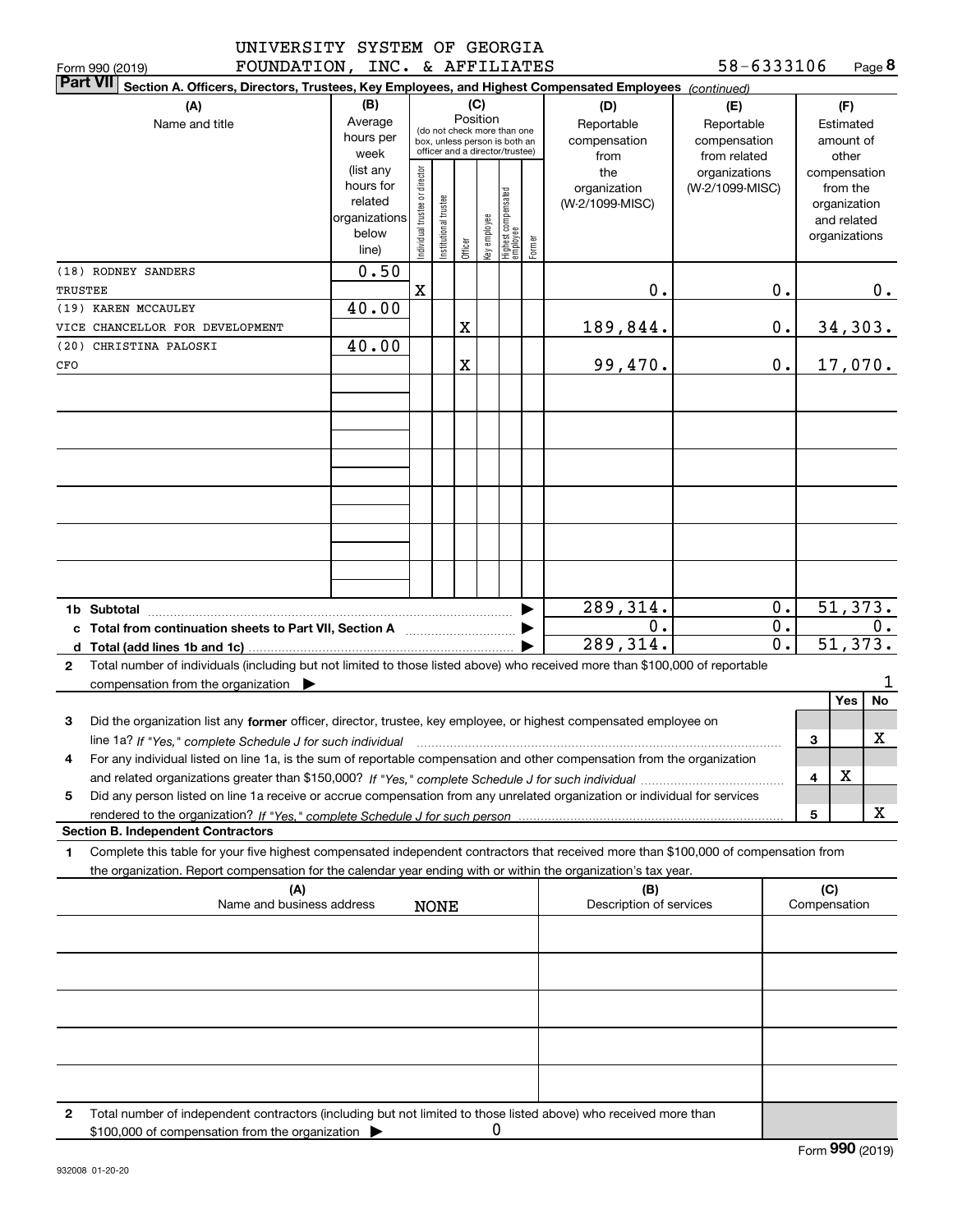| Form 990 (2019 |  |
|----------------|--|

**Part VIII Statement of Revenue**

# UNIVERSITY SYSTEM OF GEORGIA

Form 990 (2019) FOUNDATION,INC.& AFFILIATES 58-6333106 Page FOUNDATION, INC. & AFFILIATES

| (B)<br>(C)<br>(D)<br>Revenue excluded<br>Related or exempt<br>Unrelated<br>Total revenue<br>from tax under<br>function revenue<br>business revenue<br>sections 512 - 514<br>1a<br><b>1 a</b> Federated campaigns<br><b>Grants</b><br><b>Imounts</b><br>1 <sub>b</sub><br><b>b</b> Membership dues<br>1 <sub>c</sub><br>732,651.<br>c Fundraising events<br>Gifts,<br>1 <sub>d</sub><br>d Related organizations<br>Contributions, Gift<br>and Other Similar<br>e Government grants (contributions)<br>1e<br>f All other contributions, gifts, grants, and<br>854,047.<br>similar amounts not included above<br>1f<br>28,156.<br>$1g$   \$<br>g Noncash contributions included in lines 1a-1f<br>1,586,698.<br><b>Business Code</b><br>INTEREST-DIRECT FINANCING LEASE<br>531190<br>16,840,117.<br>16,840,117.<br>2а<br>Program Service<br>Revenue<br>531190<br>LEASE INCOME<br>2,827,836.<br>2,827,836.<br>b<br>SERVICE CONTRACT REVENUE<br>900099<br>546,363.<br>546,363.<br>900099<br>43,496.<br>43,496.<br>MANAGEMENT FEES<br>611430<br>REGISTRATION FEES<br>29,518.<br>29,518.<br>f All other program service revenue<br>20, 287, 330.<br>Investment income (including dividends, interest, and<br>3<br>538,377.<br>Income from investment of tax-exempt bond proceeds<br>4<br>5<br>(i) Real<br>(ii) Personal<br>6 a Gross rents<br>6a<br><b>b</b> Less: rental expenses<br>6b<br>c Rental income or (loss)<br>6c<br>d Net rental income or (loss)<br>(i) Securities<br>(ii) Other<br>7 a Gross amount from sales of<br>230,128.<br>assets other than inventory<br>7a<br><b>b</b> Less: cost or other basis<br>254,197.<br>ther Revenue<br>7 <sub>b</sub><br>and sales expenses<br>$-24,069.$<br>7c<br>c Gain or (loss)<br>$-24.069.$<br>$-24,069.$<br>8 a Gross income from fundraising events (not<br>ō<br>including $\$\qquad 732,651.\qquad\qquad$<br>contributions reported on line 1c). See<br>59,500.<br>8a<br>231,848.<br>8b<br>$-172,348.$<br>c Net income or (loss) from fundraising events<br>▶<br>9 a Gross income from gaming activities. See<br>9a<br>9b<br><b>b</b> Less: direct expenses <b>manually</b><br>c Net income or (loss) from gaming activities<br>10 a Gross sales of inventory, less returns<br> 10a<br>10b<br><b>b</b> Less: cost of goods sold<br>c Net income or (loss) from sales of inventory<br><b>Business Code</b><br>Miscellaneous<br>Revenue<br>900099<br>11 a OTHER INCOME<br>673.<br>673.<br>b<br>c<br>673. |  |    | Check if Schedule O contains a response or note to any line in this Part VIII |  |               |               |               |          |
|--------------------------------------------------------------------------------------------------------------------------------------------------------------------------------------------------------------------------------------------------------------------------------------------------------------------------------------------------------------------------------------------------------------------------------------------------------------------------------------------------------------------------------------------------------------------------------------------------------------------------------------------------------------------------------------------------------------------------------------------------------------------------------------------------------------------------------------------------------------------------------------------------------------------------------------------------------------------------------------------------------------------------------------------------------------------------------------------------------------------------------------------------------------------------------------------------------------------------------------------------------------------------------------------------------------------------------------------------------------------------------------------------------------------------------------------------------------------------------------------------------------------------------------------------------------------------------------------------------------------------------------------------------------------------------------------------------------------------------------------------------------------------------------------------------------------------------------------------------------------------------------------------------------------------------------------------------------------------------------------------------------------------------------------------------------------------------------------------------------------------------------------------------------------------------------------------------------------------------------------------------------------------------------------------------------------------------------------------------------------------------------------------------------------------------------------------------|--|----|-------------------------------------------------------------------------------|--|---------------|---------------|---------------|----------|
|                                                                                                                                                                                                                                                                                                                                                                                                                                                                                                                                                                                                                                                                                                                                                                                                                                                                                                                                                                                                                                                                                                                                                                                                                                                                                                                                                                                                                                                                                                                                                                                                                                                                                                                                                                                                                                                                                                                                                                                                                                                                                                                                                                                                                                                                                                                                                                                                                                                        |  |    |                                                                               |  |               |               |               |          |
| $-172, 348.$                                                                                                                                                                                                                                                                                                                                                                                                                                                                                                                                                                                                                                                                                                                                                                                                                                                                                                                                                                                                                                                                                                                                                                                                                                                                                                                                                                                                                                                                                                                                                                                                                                                                                                                                                                                                                                                                                                                                                                                                                                                                                                                                                                                                                                                                                                                                                                                                                                           |  |    |                                                                               |  |               |               |               |          |
|                                                                                                                                                                                                                                                                                                                                                                                                                                                                                                                                                                                                                                                                                                                                                                                                                                                                                                                                                                                                                                                                                                                                                                                                                                                                                                                                                                                                                                                                                                                                                                                                                                                                                                                                                                                                                                                                                                                                                                                                                                                                                                                                                                                                                                                                                                                                                                                                                                                        |  |    |                                                                               |  |               |               |               |          |
|                                                                                                                                                                                                                                                                                                                                                                                                                                                                                                                                                                                                                                                                                                                                                                                                                                                                                                                                                                                                                                                                                                                                                                                                                                                                                                                                                                                                                                                                                                                                                                                                                                                                                                                                                                                                                                                                                                                                                                                                                                                                                                                                                                                                                                                                                                                                                                                                                                                        |  |    |                                                                               |  |               |               |               |          |
|                                                                                                                                                                                                                                                                                                                                                                                                                                                                                                                                                                                                                                                                                                                                                                                                                                                                                                                                                                                                                                                                                                                                                                                                                                                                                                                                                                                                                                                                                                                                                                                                                                                                                                                                                                                                                                                                                                                                                                                                                                                                                                                                                                                                                                                                                                                                                                                                                                                        |  |    |                                                                               |  |               |               |               |          |
|                                                                                                                                                                                                                                                                                                                                                                                                                                                                                                                                                                                                                                                                                                                                                                                                                                                                                                                                                                                                                                                                                                                                                                                                                                                                                                                                                                                                                                                                                                                                                                                                                                                                                                                                                                                                                                                                                                                                                                                                                                                                                                                                                                                                                                                                                                                                                                                                                                                        |  |    |                                                                               |  |               |               |               |          |
|                                                                                                                                                                                                                                                                                                                                                                                                                                                                                                                                                                                                                                                                                                                                                                                                                                                                                                                                                                                                                                                                                                                                                                                                                                                                                                                                                                                                                                                                                                                                                                                                                                                                                                                                                                                                                                                                                                                                                                                                                                                                                                                                                                                                                                                                                                                                                                                                                                                        |  |    |                                                                               |  |               |               |               |          |
|                                                                                                                                                                                                                                                                                                                                                                                                                                                                                                                                                                                                                                                                                                                                                                                                                                                                                                                                                                                                                                                                                                                                                                                                                                                                                                                                                                                                                                                                                                                                                                                                                                                                                                                                                                                                                                                                                                                                                                                                                                                                                                                                                                                                                                                                                                                                                                                                                                                        |  |    |                                                                               |  |               |               |               |          |
|                                                                                                                                                                                                                                                                                                                                                                                                                                                                                                                                                                                                                                                                                                                                                                                                                                                                                                                                                                                                                                                                                                                                                                                                                                                                                                                                                                                                                                                                                                                                                                                                                                                                                                                                                                                                                                                                                                                                                                                                                                                                                                                                                                                                                                                                                                                                                                                                                                                        |  |    |                                                                               |  |               |               |               |          |
|                                                                                                                                                                                                                                                                                                                                                                                                                                                                                                                                                                                                                                                                                                                                                                                                                                                                                                                                                                                                                                                                                                                                                                                                                                                                                                                                                                                                                                                                                                                                                                                                                                                                                                                                                                                                                                                                                                                                                                                                                                                                                                                                                                                                                                                                                                                                                                                                                                                        |  |    |                                                                               |  |               |               |               |          |
|                                                                                                                                                                                                                                                                                                                                                                                                                                                                                                                                                                                                                                                                                                                                                                                                                                                                                                                                                                                                                                                                                                                                                                                                                                                                                                                                                                                                                                                                                                                                                                                                                                                                                                                                                                                                                                                                                                                                                                                                                                                                                                                                                                                                                                                                                                                                                                                                                                                        |  |    |                                                                               |  |               |               |               |          |
|                                                                                                                                                                                                                                                                                                                                                                                                                                                                                                                                                                                                                                                                                                                                                                                                                                                                                                                                                                                                                                                                                                                                                                                                                                                                                                                                                                                                                                                                                                                                                                                                                                                                                                                                                                                                                                                                                                                                                                                                                                                                                                                                                                                                                                                                                                                                                                                                                                                        |  |    |                                                                               |  |               |               |               |          |
|                                                                                                                                                                                                                                                                                                                                                                                                                                                                                                                                                                                                                                                                                                                                                                                                                                                                                                                                                                                                                                                                                                                                                                                                                                                                                                                                                                                                                                                                                                                                                                                                                                                                                                                                                                                                                                                                                                                                                                                                                                                                                                                                                                                                                                                                                                                                                                                                                                                        |  |    |                                                                               |  |               |               |               |          |
| 538,377.                                                                                                                                                                                                                                                                                                                                                                                                                                                                                                                                                                                                                                                                                                                                                                                                                                                                                                                                                                                                                                                                                                                                                                                                                                                                                                                                                                                                                                                                                                                                                                                                                                                                                                                                                                                                                                                                                                                                                                                                                                                                                                                                                                                                                                                                                                                                                                                                                                               |  |    |                                                                               |  |               |               |               |          |
|                                                                                                                                                                                                                                                                                                                                                                                                                                                                                                                                                                                                                                                                                                                                                                                                                                                                                                                                                                                                                                                                                                                                                                                                                                                                                                                                                                                                                                                                                                                                                                                                                                                                                                                                                                                                                                                                                                                                                                                                                                                                                                                                                                                                                                                                                                                                                                                                                                                        |  |    |                                                                               |  |               |               |               |          |
|                                                                                                                                                                                                                                                                                                                                                                                                                                                                                                                                                                                                                                                                                                                                                                                                                                                                                                                                                                                                                                                                                                                                                                                                                                                                                                                                                                                                                                                                                                                                                                                                                                                                                                                                                                                                                                                                                                                                                                                                                                                                                                                                                                                                                                                                                                                                                                                                                                                        |  |    |                                                                               |  |               |               |               |          |
|                                                                                                                                                                                                                                                                                                                                                                                                                                                                                                                                                                                                                                                                                                                                                                                                                                                                                                                                                                                                                                                                                                                                                                                                                                                                                                                                                                                                                                                                                                                                                                                                                                                                                                                                                                                                                                                                                                                                                                                                                                                                                                                                                                                                                                                                                                                                                                                                                                                        |  |    |                                                                               |  |               |               |               |          |
|                                                                                                                                                                                                                                                                                                                                                                                                                                                                                                                                                                                                                                                                                                                                                                                                                                                                                                                                                                                                                                                                                                                                                                                                                                                                                                                                                                                                                                                                                                                                                                                                                                                                                                                                                                                                                                                                                                                                                                                                                                                                                                                                                                                                                                                                                                                                                                                                                                                        |  |    |                                                                               |  |               |               |               |          |
|                                                                                                                                                                                                                                                                                                                                                                                                                                                                                                                                                                                                                                                                                                                                                                                                                                                                                                                                                                                                                                                                                                                                                                                                                                                                                                                                                                                                                                                                                                                                                                                                                                                                                                                                                                                                                                                                                                                                                                                                                                                                                                                                                                                                                                                                                                                                                                                                                                                        |  |    |                                                                               |  |               |               |               |          |
|                                                                                                                                                                                                                                                                                                                                                                                                                                                                                                                                                                                                                                                                                                                                                                                                                                                                                                                                                                                                                                                                                                                                                                                                                                                                                                                                                                                                                                                                                                                                                                                                                                                                                                                                                                                                                                                                                                                                                                                                                                                                                                                                                                                                                                                                                                                                                                                                                                                        |  |    |                                                                               |  |               |               |               |          |
|                                                                                                                                                                                                                                                                                                                                                                                                                                                                                                                                                                                                                                                                                                                                                                                                                                                                                                                                                                                                                                                                                                                                                                                                                                                                                                                                                                                                                                                                                                                                                                                                                                                                                                                                                                                                                                                                                                                                                                                                                                                                                                                                                                                                                                                                                                                                                                                                                                                        |  |    |                                                                               |  |               |               |               |          |
|                                                                                                                                                                                                                                                                                                                                                                                                                                                                                                                                                                                                                                                                                                                                                                                                                                                                                                                                                                                                                                                                                                                                                                                                                                                                                                                                                                                                                                                                                                                                                                                                                                                                                                                                                                                                                                                                                                                                                                                                                                                                                                                                                                                                                                                                                                                                                                                                                                                        |  |    |                                                                               |  |               |               |               |          |
|                                                                                                                                                                                                                                                                                                                                                                                                                                                                                                                                                                                                                                                                                                                                                                                                                                                                                                                                                                                                                                                                                                                                                                                                                                                                                                                                                                                                                                                                                                                                                                                                                                                                                                                                                                                                                                                                                                                                                                                                                                                                                                                                                                                                                                                                                                                                                                                                                                                        |  |    |                                                                               |  |               |               |               |          |
|                                                                                                                                                                                                                                                                                                                                                                                                                                                                                                                                                                                                                                                                                                                                                                                                                                                                                                                                                                                                                                                                                                                                                                                                                                                                                                                                                                                                                                                                                                                                                                                                                                                                                                                                                                                                                                                                                                                                                                                                                                                                                                                                                                                                                                                                                                                                                                                                                                                        |  |    |                                                                               |  |               |               |               |          |
|                                                                                                                                                                                                                                                                                                                                                                                                                                                                                                                                                                                                                                                                                                                                                                                                                                                                                                                                                                                                                                                                                                                                                                                                                                                                                                                                                                                                                                                                                                                                                                                                                                                                                                                                                                                                                                                                                                                                                                                                                                                                                                                                                                                                                                                                                                                                                                                                                                                        |  |    |                                                                               |  |               |               |               |          |
|                                                                                                                                                                                                                                                                                                                                                                                                                                                                                                                                                                                                                                                                                                                                                                                                                                                                                                                                                                                                                                                                                                                                                                                                                                                                                                                                                                                                                                                                                                                                                                                                                                                                                                                                                                                                                                                                                                                                                                                                                                                                                                                                                                                                                                                                                                                                                                                                                                                        |  |    |                                                                               |  |               |               |               |          |
|                                                                                                                                                                                                                                                                                                                                                                                                                                                                                                                                                                                                                                                                                                                                                                                                                                                                                                                                                                                                                                                                                                                                                                                                                                                                                                                                                                                                                                                                                                                                                                                                                                                                                                                                                                                                                                                                                                                                                                                                                                                                                                                                                                                                                                                                                                                                                                                                                                                        |  |    |                                                                               |  |               |               |               |          |
|                                                                                                                                                                                                                                                                                                                                                                                                                                                                                                                                                                                                                                                                                                                                                                                                                                                                                                                                                                                                                                                                                                                                                                                                                                                                                                                                                                                                                                                                                                                                                                                                                                                                                                                                                                                                                                                                                                                                                                                                                                                                                                                                                                                                                                                                                                                                                                                                                                                        |  |    |                                                                               |  |               |               |               |          |
|                                                                                                                                                                                                                                                                                                                                                                                                                                                                                                                                                                                                                                                                                                                                                                                                                                                                                                                                                                                                                                                                                                                                                                                                                                                                                                                                                                                                                                                                                                                                                                                                                                                                                                                                                                                                                                                                                                                                                                                                                                                                                                                                                                                                                                                                                                                                                                                                                                                        |  |    |                                                                               |  |               |               |               |          |
|                                                                                                                                                                                                                                                                                                                                                                                                                                                                                                                                                                                                                                                                                                                                                                                                                                                                                                                                                                                                                                                                                                                                                                                                                                                                                                                                                                                                                                                                                                                                                                                                                                                                                                                                                                                                                                                                                                                                                                                                                                                                                                                                                                                                                                                                                                                                                                                                                                                        |  |    |                                                                               |  |               |               |               |          |
|                                                                                                                                                                                                                                                                                                                                                                                                                                                                                                                                                                                                                                                                                                                                                                                                                                                                                                                                                                                                                                                                                                                                                                                                                                                                                                                                                                                                                                                                                                                                                                                                                                                                                                                                                                                                                                                                                                                                                                                                                                                                                                                                                                                                                                                                                                                                                                                                                                                        |  |    |                                                                               |  |               |               |               |          |
|                                                                                                                                                                                                                                                                                                                                                                                                                                                                                                                                                                                                                                                                                                                                                                                                                                                                                                                                                                                                                                                                                                                                                                                                                                                                                                                                                                                                                                                                                                                                                                                                                                                                                                                                                                                                                                                                                                                                                                                                                                                                                                                                                                                                                                                                                                                                                                                                                                                        |  |    |                                                                               |  |               |               |               |          |
|                                                                                                                                                                                                                                                                                                                                                                                                                                                                                                                                                                                                                                                                                                                                                                                                                                                                                                                                                                                                                                                                                                                                                                                                                                                                                                                                                                                                                                                                                                                                                                                                                                                                                                                                                                                                                                                                                                                                                                                                                                                                                                                                                                                                                                                                                                                                                                                                                                                        |  |    |                                                                               |  |               |               |               |          |
|                                                                                                                                                                                                                                                                                                                                                                                                                                                                                                                                                                                                                                                                                                                                                                                                                                                                                                                                                                                                                                                                                                                                                                                                                                                                                                                                                                                                                                                                                                                                                                                                                                                                                                                                                                                                                                                                                                                                                                                                                                                                                                                                                                                                                                                                                                                                                                                                                                                        |  |    |                                                                               |  |               |               |               |          |
|                                                                                                                                                                                                                                                                                                                                                                                                                                                                                                                                                                                                                                                                                                                                                                                                                                                                                                                                                                                                                                                                                                                                                                                                                                                                                                                                                                                                                                                                                                                                                                                                                                                                                                                                                                                                                                                                                                                                                                                                                                                                                                                                                                                                                                                                                                                                                                                                                                                        |  |    |                                                                               |  |               |               |               |          |
|                                                                                                                                                                                                                                                                                                                                                                                                                                                                                                                                                                                                                                                                                                                                                                                                                                                                                                                                                                                                                                                                                                                                                                                                                                                                                                                                                                                                                                                                                                                                                                                                                                                                                                                                                                                                                                                                                                                                                                                                                                                                                                                                                                                                                                                                                                                                                                                                                                                        |  |    |                                                                               |  |               |               |               |          |
|                                                                                                                                                                                                                                                                                                                                                                                                                                                                                                                                                                                                                                                                                                                                                                                                                                                                                                                                                                                                                                                                                                                                                                                                                                                                                                                                                                                                                                                                                                                                                                                                                                                                                                                                                                                                                                                                                                                                                                                                                                                                                                                                                                                                                                                                                                                                                                                                                                                        |  |    |                                                                               |  |               |               |               |          |
|                                                                                                                                                                                                                                                                                                                                                                                                                                                                                                                                                                                                                                                                                                                                                                                                                                                                                                                                                                                                                                                                                                                                                                                                                                                                                                                                                                                                                                                                                                                                                                                                                                                                                                                                                                                                                                                                                                                                                                                                                                                                                                                                                                                                                                                                                                                                                                                                                                                        |  |    |                                                                               |  |               |               |               |          |
|                                                                                                                                                                                                                                                                                                                                                                                                                                                                                                                                                                                                                                                                                                                                                                                                                                                                                                                                                                                                                                                                                                                                                                                                                                                                                                                                                                                                                                                                                                                                                                                                                                                                                                                                                                                                                                                                                                                                                                                                                                                                                                                                                                                                                                                                                                                                                                                                                                                        |  |    |                                                                               |  |               |               |               |          |
|                                                                                                                                                                                                                                                                                                                                                                                                                                                                                                                                                                                                                                                                                                                                                                                                                                                                                                                                                                                                                                                                                                                                                                                                                                                                                                                                                                                                                                                                                                                                                                                                                                                                                                                                                                                                                                                                                                                                                                                                                                                                                                                                                                                                                                                                                                                                                                                                                                                        |  |    |                                                                               |  |               |               |               |          |
|                                                                                                                                                                                                                                                                                                                                                                                                                                                                                                                                                                                                                                                                                                                                                                                                                                                                                                                                                                                                                                                                                                                                                                                                                                                                                                                                                                                                                                                                                                                                                                                                                                                                                                                                                                                                                                                                                                                                                                                                                                                                                                                                                                                                                                                                                                                                                                                                                                                        |  |    |                                                                               |  |               |               |               |          |
|                                                                                                                                                                                                                                                                                                                                                                                                                                                                                                                                                                                                                                                                                                                                                                                                                                                                                                                                                                                                                                                                                                                                                                                                                                                                                                                                                                                                                                                                                                                                                                                                                                                                                                                                                                                                                                                                                                                                                                                                                                                                                                                                                                                                                                                                                                                                                                                                                                                        |  |    |                                                                               |  |               |               |               |          |
|                                                                                                                                                                                                                                                                                                                                                                                                                                                                                                                                                                                                                                                                                                                                                                                                                                                                                                                                                                                                                                                                                                                                                                                                                                                                                                                                                                                                                                                                                                                                                                                                                                                                                                                                                                                                                                                                                                                                                                                                                                                                                                                                                                                                                                                                                                                                                                                                                                                        |  |    |                                                                               |  |               |               |               |          |
|                                                                                                                                                                                                                                                                                                                                                                                                                                                                                                                                                                                                                                                                                                                                                                                                                                                                                                                                                                                                                                                                                                                                                                                                                                                                                                                                                                                                                                                                                                                                                                                                                                                                                                                                                                                                                                                                                                                                                                                                                                                                                                                                                                                                                                                                                                                                                                                                                                                        |  |    |                                                                               |  |               |               |               |          |
|                                                                                                                                                                                                                                                                                                                                                                                                                                                                                                                                                                                                                                                                                                                                                                                                                                                                                                                                                                                                                                                                                                                                                                                                                                                                                                                                                                                                                                                                                                                                                                                                                                                                                                                                                                                                                                                                                                                                                                                                                                                                                                                                                                                                                                                                                                                                                                                                                                                        |  |    |                                                                               |  |               |               |               |          |
|                                                                                                                                                                                                                                                                                                                                                                                                                                                                                                                                                                                                                                                                                                                                                                                                                                                                                                                                                                                                                                                                                                                                                                                                                                                                                                                                                                                                                                                                                                                                                                                                                                                                                                                                                                                                                                                                                                                                                                                                                                                                                                                                                                                                                                                                                                                                                                                                                                                        |  |    |                                                                               |  |               |               |               |          |
|                                                                                                                                                                                                                                                                                                                                                                                                                                                                                                                                                                                                                                                                                                                                                                                                                                                                                                                                                                                                                                                                                                                                                                                                                                                                                                                                                                                                                                                                                                                                                                                                                                                                                                                                                                                                                                                                                                                                                                                                                                                                                                                                                                                                                                                                                                                                                                                                                                                        |  |    |                                                                               |  |               |               |               |          |
|                                                                                                                                                                                                                                                                                                                                                                                                                                                                                                                                                                                                                                                                                                                                                                                                                                                                                                                                                                                                                                                                                                                                                                                                                                                                                                                                                                                                                                                                                                                                                                                                                                                                                                                                                                                                                                                                                                                                                                                                                                                                                                                                                                                                                                                                                                                                                                                                                                                        |  |    |                                                                               |  |               |               |               |          |
|                                                                                                                                                                                                                                                                                                                                                                                                                                                                                                                                                                                                                                                                                                                                                                                                                                                                                                                                                                                                                                                                                                                                                                                                                                                                                                                                                                                                                                                                                                                                                                                                                                                                                                                                                                                                                                                                                                                                                                                                                                                                                                                                                                                                                                                                                                                                                                                                                                                        |  |    |                                                                               |  |               |               |               |          |
|                                                                                                                                                                                                                                                                                                                                                                                                                                                                                                                                                                                                                                                                                                                                                                                                                                                                                                                                                                                                                                                                                                                                                                                                                                                                                                                                                                                                                                                                                                                                                                                                                                                                                                                                                                                                                                                                                                                                                                                                                                                                                                                                                                                                                                                                                                                                                                                                                                                        |  |    |                                                                               |  |               |               |               |          |
|                                                                                                                                                                                                                                                                                                                                                                                                                                                                                                                                                                                                                                                                                                                                                                                                                                                                                                                                                                                                                                                                                                                                                                                                                                                                                                                                                                                                                                                                                                                                                                                                                                                                                                                                                                                                                                                                                                                                                                                                                                                                                                                                                                                                                                                                                                                                                                                                                                                        |  |    |                                                                               |  |               |               |               |          |
|                                                                                                                                                                                                                                                                                                                                                                                                                                                                                                                                                                                                                                                                                                                                                                                                                                                                                                                                                                                                                                                                                                                                                                                                                                                                                                                                                                                                                                                                                                                                                                                                                                                                                                                                                                                                                                                                                                                                                                                                                                                                                                                                                                                                                                                                                                                                                                                                                                                        |  |    |                                                                               |  |               |               |               |          |
|                                                                                                                                                                                                                                                                                                                                                                                                                                                                                                                                                                                                                                                                                                                                                                                                                                                                                                                                                                                                                                                                                                                                                                                                                                                                                                                                                                                                                                                                                                                                                                                                                                                                                                                                                                                                                                                                                                                                                                                                                                                                                                                                                                                                                                                                                                                                                                                                                                                        |  |    |                                                                               |  |               |               |               |          |
|                                                                                                                                                                                                                                                                                                                                                                                                                                                                                                                                                                                                                                                                                                                                                                                                                                                                                                                                                                                                                                                                                                                                                                                                                                                                                                                                                                                                                                                                                                                                                                                                                                                                                                                                                                                                                                                                                                                                                                                                                                                                                                                                                                                                                                                                                                                                                                                                                                                        |  |    |                                                                               |  |               |               |               |          |
|                                                                                                                                                                                                                                                                                                                                                                                                                                                                                                                                                                                                                                                                                                                                                                                                                                                                                                                                                                                                                                                                                                                                                                                                                                                                                                                                                                                                                                                                                                                                                                                                                                                                                                                                                                                                                                                                                                                                                                                                                                                                                                                                                                                                                                                                                                                                                                                                                                                        |  |    |                                                                               |  |               |               |               |          |
|                                                                                                                                                                                                                                                                                                                                                                                                                                                                                                                                                                                                                                                                                                                                                                                                                                                                                                                                                                                                                                                                                                                                                                                                                                                                                                                                                                                                                                                                                                                                                                                                                                                                                                                                                                                                                                                                                                                                                                                                                                                                                                                                                                                                                                                                                                                                                                                                                                                        |  | 12 |                                                                               |  | 22, 216, 661. | 20, 287, 330. | $\mathbf 0$ . | 342,633. |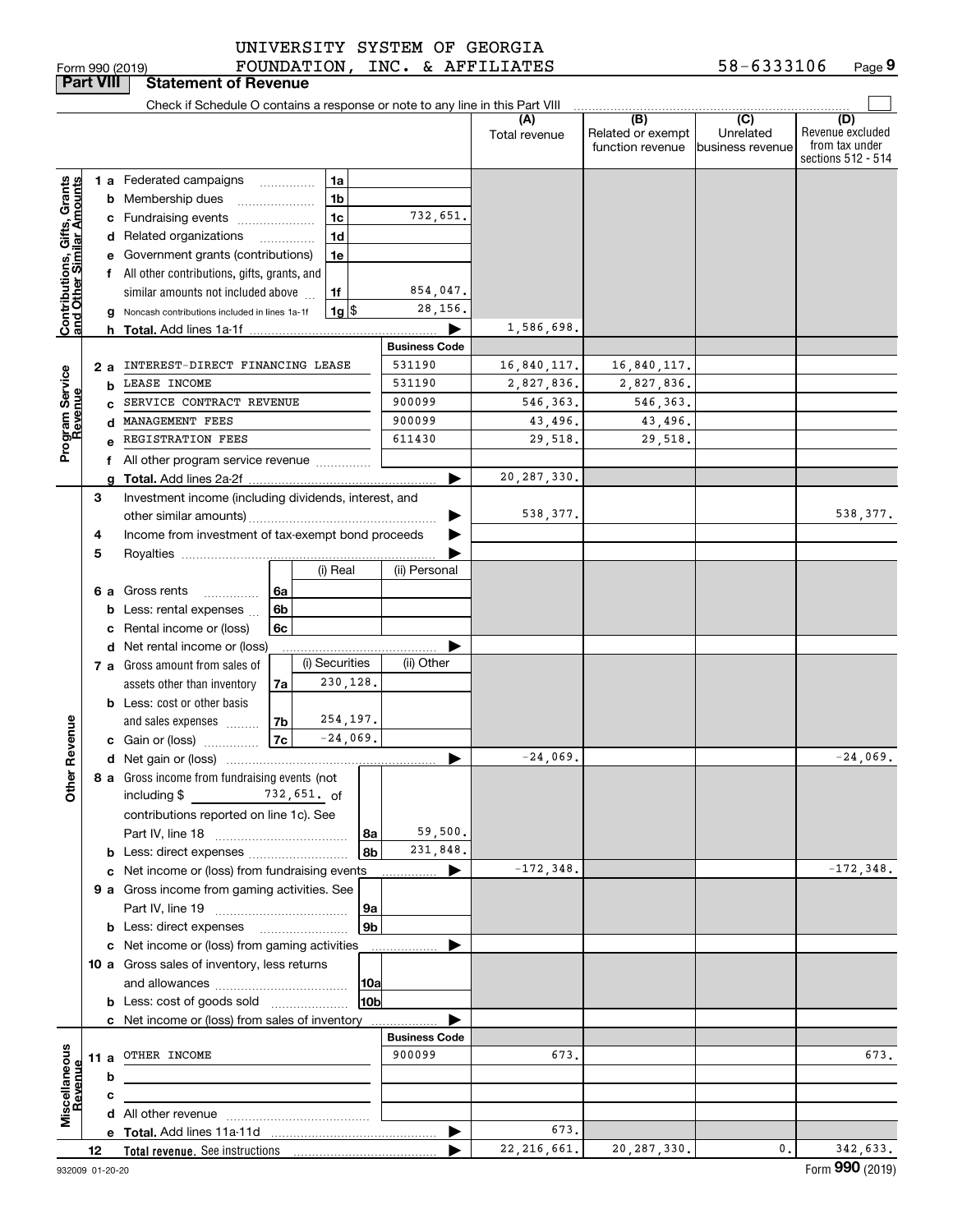Fundraising

 $\mathcal{L}^{\text{max}}$ 

**(A)(C)** (C) (C)<br>
penses Program service Management and Fundrai<br>
expenses general expenses expen **1***Section 501(c)(3) and 501(c)(4) organizations must complete all columns. All other organizations must complete column (A).* Grants and other assistance to domestic organizations and domestic governments. See Part IV, line 21 Form 990 (2019) FOUNDATION, INC. & AFFILIATES 58-6333106 <sub>Page</sub> Check if Schedule O contains a response or note to any line in this Part IX.<br>  $\frac{1}{2}$ <br>  $\frac{1}{2}$ <br>
(B) Program service expenses*Do not include amounts reported on lines 6b, 7b, 8b, 9b, and 10b of Part VIII.* **Part IX Statement of Functional Expenses** 1,863,155. 1,863,155.

|                | 70, 80, 90, and 100 01 Part VIII.                                                                              |                       | expenses                     | general expenses | expenses                |
|----------------|----------------------------------------------------------------------------------------------------------------|-----------------------|------------------------------|------------------|-------------------------|
| $\mathbf 1$    | Grants and other assistance to domestic organizations                                                          |                       |                              |                  |                         |
|                | and domestic governments. See Part IV, line 21<br>Grants and other assistance to domestic                      | 1,863,155.            | 1,863,155.                   |                  |                         |
| $\mathbf{2}$   | individuals. See Part IV, line 22                                                                              | 30,000.               | 30,000.                      |                  |                         |
| 3              | Grants and other assistance to foreign                                                                         |                       |                              |                  |                         |
|                | organizations, foreign governments, and foreign                                                                |                       |                              |                  |                         |
|                | individuals. See Part IV, lines 15 and 16                                                                      |                       |                              |                  |                         |
| 4              | Benefits paid to or for members                                                                                |                       |                              |                  |                         |
| 5              | Compensation of current officers, directors,                                                                   |                       |                              |                  |                         |
|                | trustees, and key employees                                                                                    | 344,500.              | 160,090.                     | 75,123.          | 109,287.                |
| 6              | Compensation not included above to disqualified                                                                |                       |                              |                  |                         |
|                | persons (as defined under section 4958(f)(1)) and                                                              |                       |                              |                  |                         |
|                | persons described in section 4958(c)(3)(B)                                                                     |                       |                              |                  |                         |
| $\overline{7}$ | Other salaries and wages                                                                                       | 61,282.               | 22,144.                      | 1,302.           | 37,836.                 |
| 8              | Pension plan accruals and contributions (include                                                               |                       |                              |                  |                         |
|                | section 401(k) and 403(b) employer contributions)                                                              | 11,453.<br>3,496.     | 4,648.<br>$\overline{383}$ . | 1,511.<br>908.   | $\frac{5,294}{2,205}$   |
| 9              |                                                                                                                | $\overline{23,408}$ . | 12, 283.                     | 4,459.           | 6,666.                  |
| 10<br>11       | Fees for services (nonemployees):                                                                              |                       |                              |                  |                         |
|                |                                                                                                                |                       |                              |                  |                         |
|                |                                                                                                                | 54, 293.              | 54,293.                      |                  |                         |
|                |                                                                                                                | 174,846.              |                              | 174,846.         |                         |
|                |                                                                                                                |                       |                              |                  |                         |
| е              | Professional fundraising services. See Part IV, line 17                                                        |                       |                              |                  |                         |
| f              | Investment management fees                                                                                     | 7,167.                |                              | 7,167.           |                         |
|                | g Other. (If line 11g amount exceeds 10% of line 25,                                                           |                       |                              |                  |                         |
|                | column (A) amount, list line 11g expenses on Sch O.)                                                           | 334,613.              | 332,421.                     | 90.              | 2,102.                  |
| 12             |                                                                                                                | 84,861.               | 84,861.                      |                  |                         |
| 13             |                                                                                                                | 18,589.               | $\frac{8,977}{78,314}$       | 4,221.           | $\frac{5,391.}{4,209.}$ |
| 14             |                                                                                                                | 87,366.               |                              | 4,843.           |                         |
| 15             |                                                                                                                |                       |                              |                  |                         |
| 16             |                                                                                                                | 36,969.               | 26, 143.                     | 5,236.           |                         |
| 17             | Travel                                                                                                         |                       |                              |                  | 5,590.                  |
| 18             | Payments of travel or entertainment expenses                                                                   |                       |                              |                  |                         |
| 19             | for any federal, state, or local public officials<br>Conferences, conventions, and meetings                    | 72, 413.              | 49,975.                      | 11,068.          | 11,370.                 |
| 20             | Interest                                                                                                       |                       | 13, 388, 936. 13, 388, 936.  |                  |                         |
| 21             |                                                                                                                |                       |                              |                  |                         |
| 22             | Depreciation, depletion, and amortization                                                                      |                       |                              |                  |                         |
| 23             | Insurance                                                                                                      | 16,814.               | 16, 240.                     | 574.             |                         |
| 24             | Other expenses. Itemize expenses not covered                                                                   |                       |                              |                  |                         |
|                | above (List miscellaneous expenses on line 24e. If<br>line 24e amount exceeds 10% of line 25, column (A)       |                       |                              |                  |                         |
|                | amount, list line 24e expenses on Schedule O.)                                                                 |                       |                              |                  |                         |
| a              | GIFTS AND AWARDS                                                                                               | 8,375.                | 4,384.                       |                  | 3,991.                  |
| b              | <b>BANK CHARGES</b>                                                                                            | 4,844.                | 1,958.                       |                  | 2,886.                  |
|                | MEMBERSHIP DUES                                                                                                | 3,725.                | 825.                         | 2,900.           |                         |
| d              | DECORATIONS AND<br>FURNISH                                                                                     | 3,173.                | 275.                         | 2,839.           | 59.<br>85.              |
|                | e All other expenses                                                                                           | 3,901.<br>16,638,179. | 3,816.<br>16, 144, 121.      | 297,087.         | 196, 971.               |
| 25<br>26       | Total functional expenses. Add lines 1 through 24e<br>Joint costs. Complete this line only if the organization |                       |                              |                  |                         |
|                | reported in column (B) joint costs from a combined                                                             |                       |                              |                  |                         |
|                | educational campaign and fundraising solicitation.                                                             |                       |                              |                  |                         |
|                | Check here<br>if following SOP 98-2 (ASC 958-720)                                                              |                       |                              |                  |                         |
|                |                                                                                                                |                       |                              |                  |                         |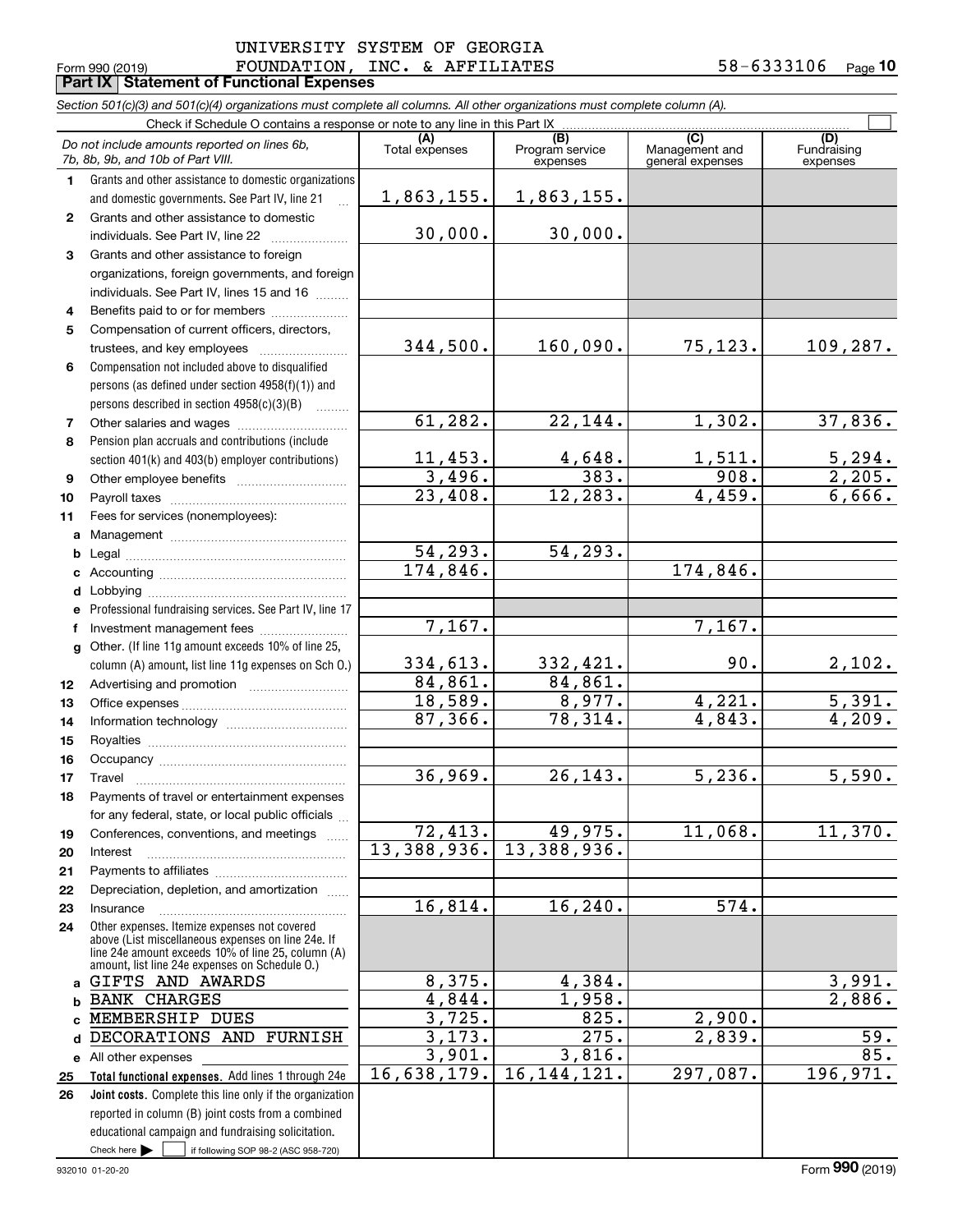**33**

Total liabilities and net assets/fund balances

| UNIVERSITY SYSTEM OF GEORGIA  |  |  |
|-------------------------------|--|--|
| שמחגד זדמת ג' הזור יותרתותההח |  |  |

 $\mathcal{L}^{\text{max}}$ Check if Schedule O contains a response or note to any line in this Part X **(A) (B)** Beginning of year | | End of year 477,573. 1,076,261. **11**Cash - non-interest-bearing ~~~~~~~~~~~~~~~~~~~~~~~~~  $152,736.$  2 527,580. **22**Savings and temporary cash investments ~~~~~~~~~~~~~~~~~~**33**Pledges and grants receivable, net ~~~~~~~~~~~~~~~~~~~~~ $1,140,342.$   $4 \mid 871,100.$ Accounts receivable, net ~~~~~~~~~~~~~~~~~~~~~~~~~~ **445**Loans and other receivables from any current or former officer, director, trustee, key employee, creator or founder, substantial contributor, or 35% controlled entity or family member of any of these persons ~~~~~~~~~ **56**Loans and other receivables from other disqualified persons (as defined under section  $4958(f)(1)$ , and persons described in section  $4958(c)(3)(B)$ **677**Notes and loans receivable, net ~~~~~~~~~~~~~~~~~~~~~~~ **Assets 88**Inventories for sale or use ~~~~~~~~~~~~~~~~~~~~~~~~~~Prepaid expenses and deferred charges  $22,120.$  |  $9$  |  $0.$ **9910a**Land, buildings, and equipment: cost or other basis. Complete Part VI of Schedule D will aller **10cb** Less: accumulated depreciation  $\ldots$  **10b**  $5,461,737.$  11 5,366,599. **1111**Investments - publicly traded securities ~~~~~~~~~~~~~~~~~~~ **1212**Investments - other securities. See Part IV, line 11 ~~~~~~~~~~~~~~ 395,549,306. 33 375,459,838. **1313**Investments - program-related. See Part IV, line 11 ~~~~~~~~~~~~~**1414**Intangible assets ~~~~~~~~~~~~~~~~~~~~~~~~~~~~~~  $55,955,040.$   $15$  58,107,186. Other assets. See Part IV, line 11 ~~~~~~~~~~~~~~~~~~~~~~ **1515**458,758,854. 441,408,564. **1616Total assets.**  Add lines 1 through 15 (must equal line 33)  $2,868,670.$  17 3,383,886. **1717**Accounts payable and accrued expenses ~~~~~~~~~~~~~~~~~~ **1818**Grants payable ~~~~~~~~~~~~~~~~~~~~~~~~~~~~~~~ **1919**Deferred revenue ~~~~~~~~~~~~~~~~~~~~~~~~~~~~~~ 352,659,524. 338,927,890. **2020**Tax-exempt bond liabilities …………………………………………………………… Escrow or custodial account liability. Complete Part IV of Schedule D **212122**Loans and other payables to any current or former officer, director, iabilities **Liabilities** trustee, key employee, creator or founder, substantial contributor, or 35% controlled entity or family member of any of these persons ~~~~~~~~~**22**76,090,000. 74,438,410. **23**Secured mortgages and notes payable to unrelated third parties **23**Unsecured notes and loans payable to unrelated third parties ~~~~~~~~ **242425**Other liabilities (including federal income tax, payables to related third parties, and other liabilities not included on lines 17-24). Complete Part X  $12,834,939$ . |  $25$  | 13,736,664. **25**of Schedule D ~~~~~~~~~~~~~~~~~~~~~~~~~~~~~~~ 444,453,133. 430,486,850. **2626Total liabilities.**  Add lines 17 through 25 **Organizations that follow FASB ASC 958, check here** | X **Assets or Fund Balances Net Assets or Fund Balances and complete lines 27, 28, 32, and 33.**  $12,480,767.$   $27 \mid 8,699,270.$ **2727**Net assets without donor restrictions ~~~~~~~~~~~~~~~~~~~~ 1,824,954. 2,222,444. **2828**Net assets with donor restrictions ~~~~~~~~~~~~~~~~~~~~~~ **Organizations that do not follow FASB ASC 958, check here** | **and complete lines 29 through 33. 2929**Capital stock or trust principal, or current funds ~~~~~~~~~~~~~~~**3030**Paid-in or capital surplus, or land, building, or equipment fund www.commun.com **3131**Retained earnings, endowment, accumulated income, or other funds www.com Total net assets or fund balances ~~~~~~~~~~~~~~~~~~~~~~  $14,305,721. |32 | 10,921,714.$ **3232**458,758,854. 441,408,564.

Form (2019) **990**

**33**

# **Part X** | **Balance Sheet**

|  | Form 990 (2019) |  |
|--|-----------------|--|
|  |                 |  |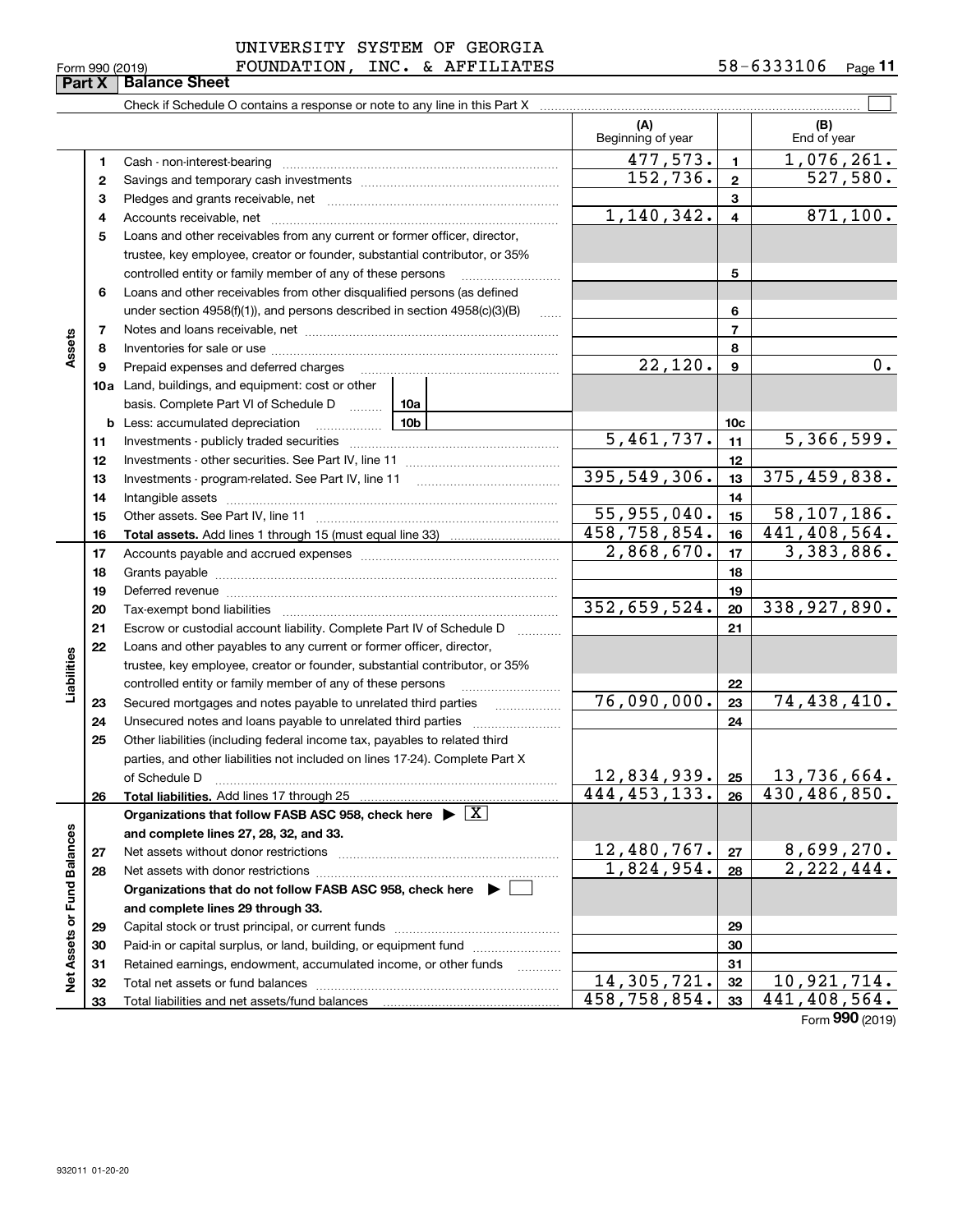|              | FOUNDATION, INC. & AFFILIATES<br>Form 990 (2019)                                                                                                                                                                               |                          | 58-6333106 |                           |     | Page 12                 |
|--------------|--------------------------------------------------------------------------------------------------------------------------------------------------------------------------------------------------------------------------------|--------------------------|------------|---------------------------|-----|-------------------------|
|              | <b>Part XI   Reconciliation of Net Assets</b>                                                                                                                                                                                  |                          |            |                           |     |                         |
|              |                                                                                                                                                                                                                                |                          |            |                           |     | $\overline{\mathbf{x}}$ |
|              |                                                                                                                                                                                                                                |                          |            |                           |     |                         |
| 1            | Total revenue (must equal Part VIII, column (A), line 12)                                                                                                                                                                      | $\blacksquare$           |            | 22, 216, 661.             |     |                         |
| $\mathbf{2}$ |                                                                                                                                                                                                                                | $\overline{2}$           |            | $\overline{16,638,179}$ . |     |                         |
| з            | Revenue less expenses. Subtract line 2 from line 1                                                                                                                                                                             | 3                        |            | 5,578,482.                |     |                         |
| 4            |                                                                                                                                                                                                                                | $\overline{\mathbf{4}}$  |            | 14,305,721.               |     |                         |
| 5            |                                                                                                                                                                                                                                | 5                        |            |                           |     | $-51,127.$              |
| 6            | Donated services and use of facilities [111] processes and the service of facilities [11] processes and use of facilities [11] processes and the service of facilities [11] processes and the service of the service of the se | 6                        |            |                           |     |                         |
| 7            | Investment expenses with a construction of the construction of the construction of the construction of the construction of the construction of the construction of the construction of the construction of the construction of | $\overline{\phantom{a}}$ |            |                           |     |                         |
| 8            | Prior period adjustments material contents and content of the content of the content of the content of the content of the content of the content of the content of the content of the content of the content of the content of | 8                        |            |                           |     |                         |
| 9            | Other changes in net assets or fund balances (explain on Schedule O)                                                                                                                                                           | $\mathbf{9}$             |            | $-8,911,362.$             |     |                         |
| 10           | Net assets or fund balances at end of year. Combine lines 3 through 9 (must equal Part X, line 32,                                                                                                                             |                          |            |                           |     |                         |
|              | column (B))                                                                                                                                                                                                                    | 10                       |            | 10,921,714.               |     |                         |
|              | Part XII Financial Statements and Reporting                                                                                                                                                                                    |                          |            |                           |     |                         |
|              |                                                                                                                                                                                                                                |                          |            |                           |     | $\overline{\mathbf{X}}$ |
|              |                                                                                                                                                                                                                                |                          |            |                           | Yes | No                      |
| 1            | $\boxed{\mathbf{X}}$ Accrual<br>Cash<br>Other<br>Accounting method used to prepare the Form 990:                                                                                                                               |                          |            |                           |     |                         |
|              | If the organization changed its method of accounting from a prior year or checked "Other," explain in Schedule O.                                                                                                              |                          |            |                           |     |                         |
|              | 2a Were the organization's financial statements compiled or reviewed by an independent accountant?                                                                                                                             |                          |            |                           |     | х                       |
|              | If "Yes," check a box below to indicate whether the financial statements for the year were compiled or reviewed on a                                                                                                           |                          |            |                           |     |                         |
|              | separate basis, consolidated basis, or both:                                                                                                                                                                                   |                          |            |                           |     |                         |
|              | Separate basis<br><b>Consolidated basis</b><br>Both consolidated and separate basis                                                                                                                                            |                          |            |                           |     |                         |
|              | <b>b</b> Were the organization's financial statements audited by an independent accountant?                                                                                                                                    |                          |            | 2 <sub>b</sub>            | X   |                         |
|              | If "Yes," check a box below to indicate whether the financial statements for the year were audited on a separate basis,                                                                                                        |                          |            |                           |     |                         |
|              | consolidated basis, or both:                                                                                                                                                                                                   |                          |            |                           |     |                         |
|              | $\boxed{\textbf{X}}$ Consolidated basis<br>Both consolidated and separate basis<br>Separate basis                                                                                                                              |                          |            |                           |     |                         |
|              | c If "Yes" to line 2a or 2b, does the organization have a committee that assumes responsibility for oversight of the audit,                                                                                                    |                          |            |                           |     |                         |
|              |                                                                                                                                                                                                                                |                          |            | 2c                        | X   |                         |
|              | If the organization changed either its oversight process or selection process during the tax year, explain on Schedule O.                                                                                                      |                          |            |                           |     |                         |
|              | 3a As a result of a federal award, was the organization required to undergo an audit or audits as set forth in the Single Audit                                                                                                |                          |            |                           |     |                         |
|              |                                                                                                                                                                                                                                |                          |            | 3a                        |     | X                       |
|              | <b>b</b> If "Yes," did the organization undergo the required audit or audits? If the organization did not undergo the required audit                                                                                           |                          |            |                           |     |                         |
|              | or audits, explain why on Schedule O and describe any steps taken to undergo such audits matured content conte                                                                                                                 |                          |            | 3b                        |     |                         |
|              |                                                                                                                                                                                                                                |                          |            |                           |     | Form 990 (2019)         |
|              |                                                                                                                                                                                                                                |                          |            |                           |     |                         |
|              |                                                                                                                                                                                                                                |                          |            |                           |     |                         |
|              |                                                                                                                                                                                                                                |                          |            |                           |     |                         |
|              |                                                                                                                                                                                                                                |                          |            |                           |     |                         |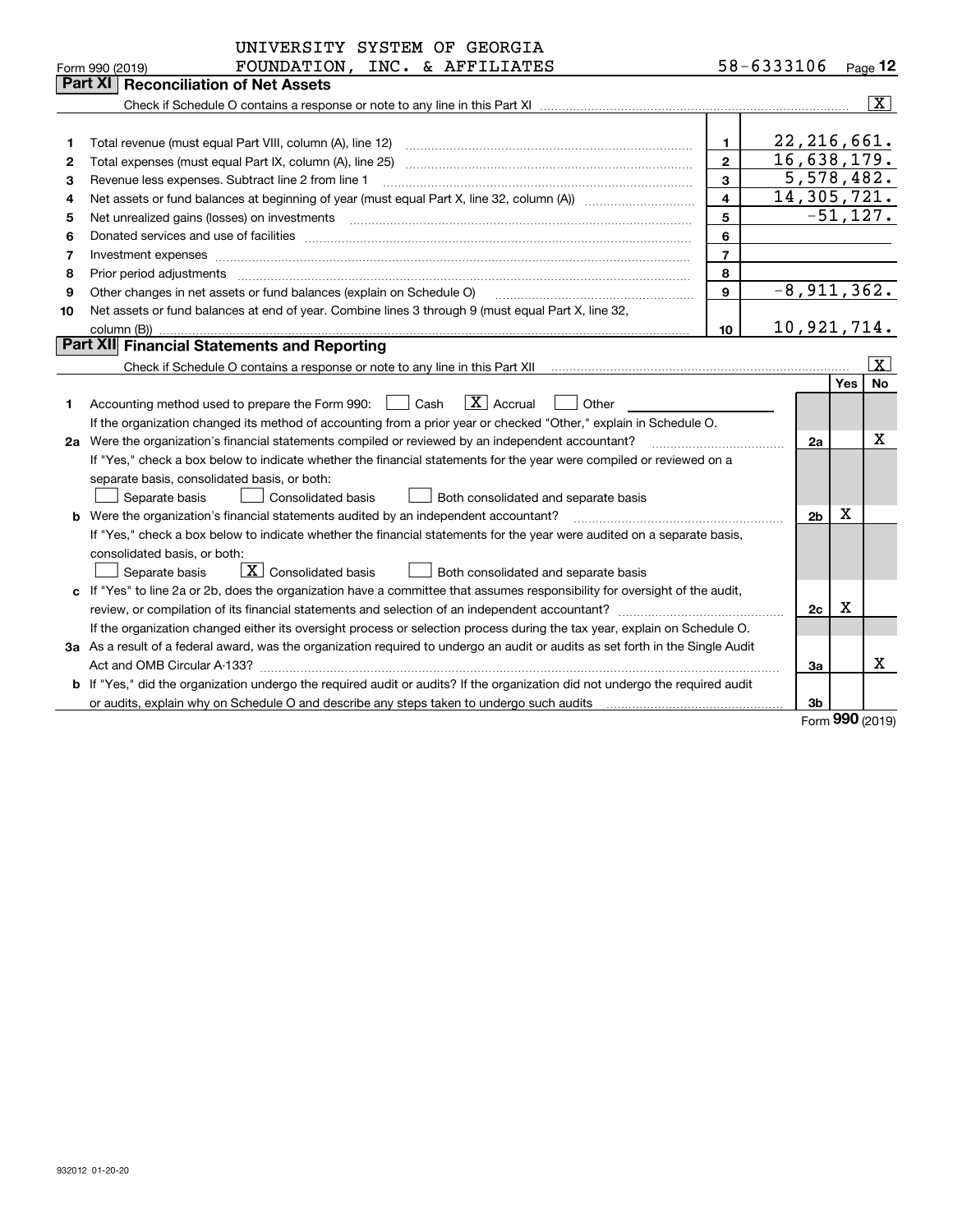| <b>SCHEDULE A</b> |   |                                                        | <b>Public Charity Status and Public Support</b>                        |                                                                                                                                                                                                                                                                                            |                             |                                 | OMB No. 1545-0047                                    |                                                    |
|-------------------|---|--------------------------------------------------------|------------------------------------------------------------------------|--------------------------------------------------------------------------------------------------------------------------------------------------------------------------------------------------------------------------------------------------------------------------------------------|-----------------------------|---------------------------------|------------------------------------------------------|----------------------------------------------------|
|                   |   | (Form 990 or 990-EZ)                                   |                                                                        | Complete if the organization is a section 501(c)(3) organization or a section                                                                                                                                                                                                              |                             |                                 |                                                      |                                                    |
|                   |   |                                                        |                                                                        | 4947(a)(1) nonexempt charitable trust.                                                                                                                                                                                                                                                     |                             |                                 |                                                      |                                                    |
|                   |   | Department of the Treasury<br>Internal Revenue Service |                                                                        | Attach to Form 990 or Form 990-EZ.                                                                                                                                                                                                                                                         |                             |                                 |                                                      | Open to Public                                     |
|                   |   |                                                        |                                                                        | Go to www.irs.gov/Form990 for instructions and the latest information.                                                                                                                                                                                                                     |                             |                                 |                                                      | Inspection                                         |
|                   |   | Name of the organization                               |                                                                        | UNIVERSITY SYSTEM OF GEORGIA                                                                                                                                                                                                                                                               |                             |                                 |                                                      | <b>Employer identification number</b>              |
| Part I            |   |                                                        |                                                                        | FOUNDATION, INC. & AFFILIATES<br>Reason for Public Charity Status (All organizations must complete this part.) See instructions.                                                                                                                                                           |                             |                                 |                                                      | 58-6333106                                         |
|                   |   |                                                        |                                                                        |                                                                                                                                                                                                                                                                                            |                             |                                 |                                                      |                                                    |
| 1                 |   |                                                        |                                                                        | The organization is not a private foundation because it is: (For lines 1 through 12, check only one box.)<br>A church, convention of churches, or association of churches described in section 170(b)(1)(A)(i).                                                                            |                             |                                 |                                                      |                                                    |
| 2                 |   |                                                        |                                                                        | A school described in section 170(b)(1)(A)(ii). (Attach Schedule E (Form 990 or 990-EZ).)                                                                                                                                                                                                  |                             |                                 |                                                      |                                                    |
| 3                 |   |                                                        |                                                                        | A hospital or a cooperative hospital service organization described in section 170(b)(1)(A)(iii).                                                                                                                                                                                          |                             |                                 |                                                      |                                                    |
| 4                 |   |                                                        |                                                                        | A medical research organization operated in conjunction with a hospital described in section 170(b)(1)(A)(iii). Enter the hospital's name,                                                                                                                                                 |                             |                                 |                                                      |                                                    |
|                   |   | city, and state:                                       |                                                                        |                                                                                                                                                                                                                                                                                            |                             |                                 |                                                      |                                                    |
| 5                 | X |                                                        |                                                                        | An organization operated for the benefit of a college or university owned or operated by a governmental unit described in                                                                                                                                                                  |                             |                                 |                                                      |                                                    |
|                   |   |                                                        | section 170(b)(1)(A)(iv). (Complete Part II.)                          |                                                                                                                                                                                                                                                                                            |                             |                                 |                                                      |                                                    |
| 6                 |   |                                                        |                                                                        | A federal, state, or local government or governmental unit described in section 170(b)(1)(A)(v).                                                                                                                                                                                           |                             |                                 |                                                      |                                                    |
| 7                 |   |                                                        |                                                                        | An organization that normally receives a substantial part of its support from a governmental unit or from the general public described in                                                                                                                                                  |                             |                                 |                                                      |                                                    |
|                   |   |                                                        | section 170(b)(1)(A)(vi). (Complete Part II.)                          |                                                                                                                                                                                                                                                                                            |                             |                                 |                                                      |                                                    |
| 8                 |   |                                                        |                                                                        | A community trust described in section 170(b)(1)(A)(vi). (Complete Part II.)                                                                                                                                                                                                               |                             |                                 |                                                      |                                                    |
| 9                 |   |                                                        |                                                                        | An agricultural research organization described in section 170(b)(1)(A)(ix) operated in conjunction with a land-grant college                                                                                                                                                              |                             |                                 |                                                      |                                                    |
|                   |   |                                                        |                                                                        | or university or a non-land-grant college of agriculture (see instructions). Enter the name, city, and state of the college or                                                                                                                                                             |                             |                                 |                                                      |                                                    |
|                   |   | university:                                            |                                                                        |                                                                                                                                                                                                                                                                                            |                             |                                 |                                                      |                                                    |
| 10                |   |                                                        |                                                                        | An organization that normally receives: (1) more than 33 1/3% of its support from contributions, membership fees, and gross receipts from<br>activities related to its exempt functions - subject to certain exceptions, and (2) no more than 33 1/3% of its support from gross investment |                             |                                 |                                                      |                                                    |
|                   |   |                                                        |                                                                        | income and unrelated business taxable income (less section 511 tax) from businesses acquired by the organization after June 30, 1975.                                                                                                                                                      |                             |                                 |                                                      |                                                    |
|                   |   |                                                        | See section 509(a)(2). (Complete Part III.)                            |                                                                                                                                                                                                                                                                                            |                             |                                 |                                                      |                                                    |
| 11                |   |                                                        |                                                                        | An organization organized and operated exclusively to test for public safety. See section 509(a)(4).                                                                                                                                                                                       |                             |                                 |                                                      |                                                    |
| 12                |   |                                                        |                                                                        | An organization organized and operated exclusively for the benefit of, to perform the functions of, or to carry out the purposes of one or                                                                                                                                                 |                             |                                 |                                                      |                                                    |
|                   |   |                                                        |                                                                        | more publicly supported organizations described in section 509(a)(1) or section 509(a)(2). See section 509(a)(3). Check the box in                                                                                                                                                         |                             |                                 |                                                      |                                                    |
|                   |   |                                                        |                                                                        | lines 12a through 12d that describes the type of supporting organization and complete lines 12e, 12f, and 12g.                                                                                                                                                                             |                             |                                 |                                                      |                                                    |
| a                 |   |                                                        |                                                                        | Type I. A supporting organization operated, supervised, or controlled by its supported organization(s), typically by giving                                                                                                                                                                |                             |                                 |                                                      |                                                    |
|                   |   |                                                        |                                                                        | the supported organization(s) the power to regularly appoint or elect a majority of the directors or trustees of the supporting                                                                                                                                                            |                             |                                 |                                                      |                                                    |
|                   |   |                                                        | organization. You must complete Part IV, Sections A and B.             |                                                                                                                                                                                                                                                                                            |                             |                                 |                                                      |                                                    |
| b                 |   |                                                        |                                                                        | Type II. A supporting organization supervised or controlled in connection with its supported organization(s), by having                                                                                                                                                                    |                             |                                 |                                                      |                                                    |
|                   |   |                                                        |                                                                        | control or management of the supporting organization vested in the same persons that control or manage the supported                                                                                                                                                                       |                             |                                 |                                                      |                                                    |
|                   |   |                                                        | organization(s). You must complete Part IV, Sections A and C.          |                                                                                                                                                                                                                                                                                            |                             |                                 |                                                      |                                                    |
| с                 |   |                                                        |                                                                        | Type III functionally integrated. A supporting organization operated in connection with, and functionally integrated with,<br>its supported organization(s) (see instructions). You must complete Part IV, Sections A, D, and E.                                                           |                             |                                 |                                                      |                                                    |
| d                 |   |                                                        |                                                                        | Type III non-functionally integrated. A supporting organization operated in connection with its supported organization(s)                                                                                                                                                                  |                             |                                 |                                                      |                                                    |
|                   |   |                                                        |                                                                        | that is not functionally integrated. The organization generally must satisfy a distribution requirement and an attentiveness                                                                                                                                                               |                             |                                 |                                                      |                                                    |
|                   |   |                                                        |                                                                        | requirement (see instructions). You must complete Part IV, Sections A and D, and Part V.                                                                                                                                                                                                   |                             |                                 |                                                      |                                                    |
| е                 |   |                                                        |                                                                        | Check this box if the organization received a written determination from the IRS that it is a Type I, Type II, Type III                                                                                                                                                                    |                             |                                 |                                                      |                                                    |
|                   |   |                                                        |                                                                        | functionally integrated, or Type III non-functionally integrated supporting organization.                                                                                                                                                                                                  |                             |                                 |                                                      |                                                    |
|                   |   | <b>f</b> Enter the number of supported organizations   |                                                                        |                                                                                                                                                                                                                                                                                            |                             |                                 |                                                      |                                                    |
|                   |   |                                                        | Provide the following information about the supported organization(s). |                                                                                                                                                                                                                                                                                            |                             |                                 |                                                      |                                                    |
|                   |   | (i) Name of supported<br>organization                  | (ii) EIN                                                               | (iii) Type of organization<br>(described on lines 1-10                                                                                                                                                                                                                                     | in your governing document? | (iv) Is the organization listed | (v) Amount of monetary<br>support (see instructions) | (vi) Amount of other<br>support (see instructions) |
|                   |   |                                                        |                                                                        | above (see instructions))                                                                                                                                                                                                                                                                  | Yes                         | No                              |                                                      |                                                    |
|                   |   |                                                        |                                                                        |                                                                                                                                                                                                                                                                                            |                             |                                 |                                                      |                                                    |
|                   |   |                                                        |                                                                        |                                                                                                                                                                                                                                                                                            |                             |                                 |                                                      |                                                    |
|                   |   |                                                        |                                                                        |                                                                                                                                                                                                                                                                                            |                             |                                 |                                                      |                                                    |
|                   |   |                                                        |                                                                        |                                                                                                                                                                                                                                                                                            |                             |                                 |                                                      |                                                    |
|                   |   |                                                        |                                                                        |                                                                                                                                                                                                                                                                                            |                             |                                 |                                                      |                                                    |
|                   |   |                                                        |                                                                        |                                                                                                                                                                                                                                                                                            |                             |                                 |                                                      |                                                    |
|                   |   |                                                        |                                                                        |                                                                                                                                                                                                                                                                                            |                             |                                 |                                                      |                                                    |
|                   |   |                                                        |                                                                        |                                                                                                                                                                                                                                                                                            |                             |                                 |                                                      |                                                    |
|                   |   |                                                        |                                                                        |                                                                                                                                                                                                                                                                                            |                             |                                 |                                                      |                                                    |
| Total             |   |                                                        |                                                                        |                                                                                                                                                                                                                                                                                            |                             |                                 |                                                      |                                                    |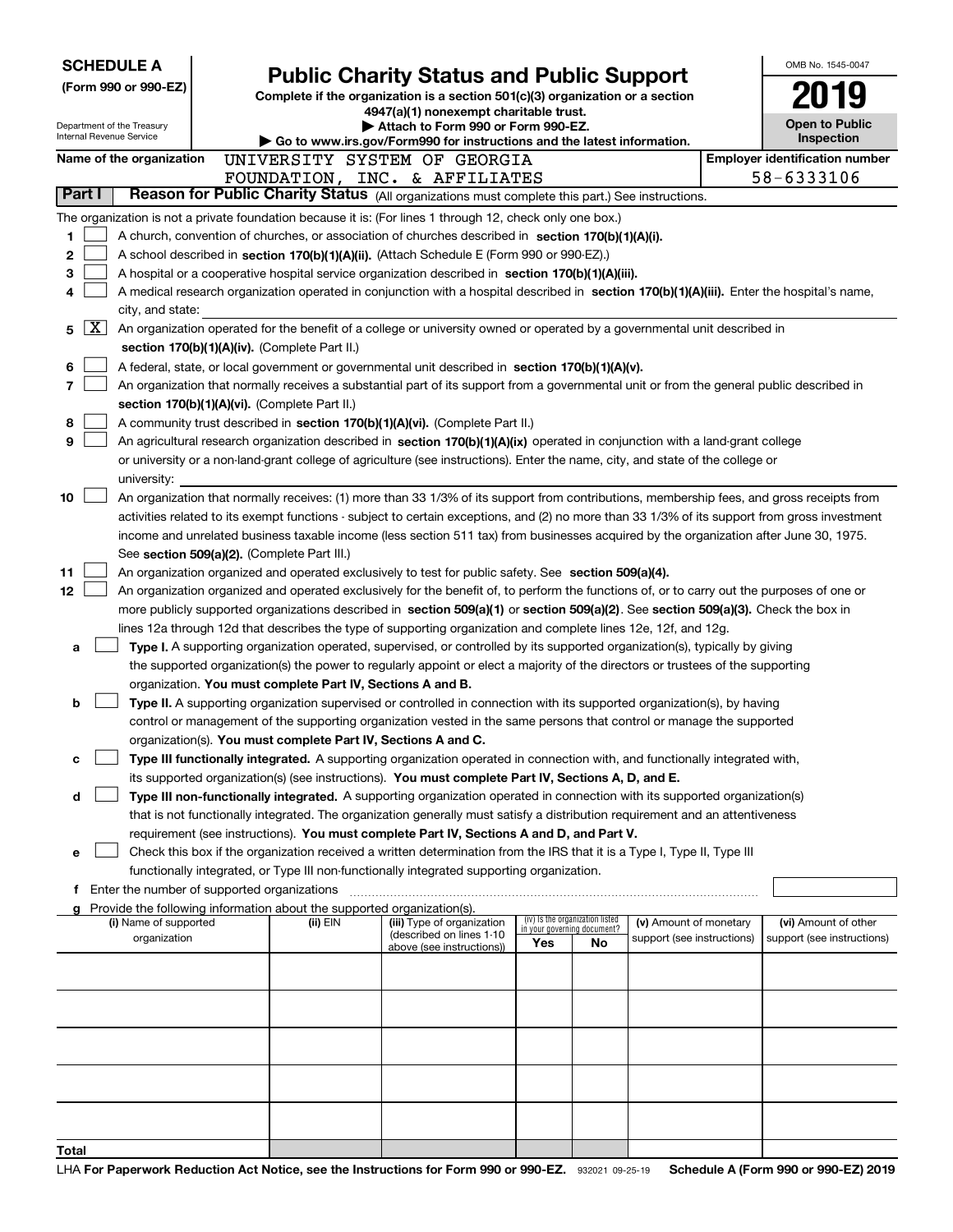# Schedule A (Form 990 or 990-EZ) 2019  $\, {\rm FOUNDATION}$  ,  $\, {\rm INC.} \,$  &  $\, {\rm AFFILLATES} \qquad \qquad 58-6333106 \quad$  Page

**2 Part II Support Schedule for Organizations Described in Sections 170(b)(1)(A)(iv) and 170(b)(1)(A)(vi)** 

(Complete only if you checked the box on line 5, 7, or 8 of Part I or if the organization failed to qualify under Part III. If the organization fails to qualify under the tests listed below, please complete Part III.)

|   | <b>Section A. Public Support</b>                                                                                                               |          |                      |                        |                        |                      |                                          |  |  |
|---|------------------------------------------------------------------------------------------------------------------------------------------------|----------|----------------------|------------------------|------------------------|----------------------|------------------------------------------|--|--|
|   | Calendar year (or fiscal year beginning in) $\blacktriangleright$                                                                              | (a) 2015 | $(b)$ 2016           | $(c)$ 2017             | $(d)$ 2018             | (e) 2019             | (f) Total                                |  |  |
|   | 1 Gifts, grants, contributions, and                                                                                                            |          |                      |                        |                        |                      |                                          |  |  |
|   | membership fees received. (Do not                                                                                                              |          |                      |                        |                        |                      |                                          |  |  |
|   | include any "unusual grants.")                                                                                                                 | 1295587. | 1402250.             | 1092491.               | 2252785.               | 1586698.             | 7629811.                                 |  |  |
|   | 2 Tax revenues levied for the organ-                                                                                                           |          |                      |                        |                        |                      |                                          |  |  |
|   | ization's benefit and either paid to                                                                                                           |          |                      |                        |                        |                      |                                          |  |  |
|   | or expended on its behalf                                                                                                                      |          |                      |                        |                        |                      |                                          |  |  |
|   | 3 The value of services or facilities                                                                                                          |          |                      |                        |                        |                      |                                          |  |  |
|   | furnished by a governmental unit to                                                                                                            |          |                      |                        |                        |                      |                                          |  |  |
|   | the organization without charge                                                                                                                |          |                      |                        |                        |                      |                                          |  |  |
|   | 4 Total. Add lines 1 through 3                                                                                                                 | 1295587. | 1402250.             | 1092491.               | 2252785.               | 1586698.             | 7629811.                                 |  |  |
|   | 5 The portion of total contributions                                                                                                           |          |                      |                        |                        |                      |                                          |  |  |
|   | by each person (other than a                                                                                                                   |          |                      |                        |                        |                      |                                          |  |  |
|   | governmental unit or publicly                                                                                                                  |          |                      |                        |                        |                      |                                          |  |  |
|   | supported organization) included                                                                                                               |          |                      |                        |                        |                      |                                          |  |  |
|   | on line 1 that exceeds 2% of the                                                                                                               |          |                      |                        |                        |                      |                                          |  |  |
|   | amount shown on line 11,                                                                                                                       |          |                      |                        |                        |                      |                                          |  |  |
|   | column (f)                                                                                                                                     |          |                      |                        |                        |                      | 1354615.                                 |  |  |
|   |                                                                                                                                                |          |                      |                        |                        |                      | 6275196.                                 |  |  |
|   | 6 Public support. Subtract line 5 from line 4.<br><b>Section B. Total Support</b>                                                              |          |                      |                        |                        |                      |                                          |  |  |
|   |                                                                                                                                                |          |                      |                        |                        |                      |                                          |  |  |
|   | Calendar year (or fiscal year beginning in) $\blacktriangleright$                                                                              | (a) 2015 | (b) 2016<br>1402250. | $(c)$ 2017<br>1092491. | $(d)$ 2018<br>2252785. | (e) 2019<br>1586698. | (f) Total<br>7629811.                    |  |  |
|   | <b>7</b> Amounts from line 4                                                                                                                   | 1295587. |                      |                        |                        |                      |                                          |  |  |
| 8 | Gross income from interest,                                                                                                                    |          |                      |                        |                        |                      |                                          |  |  |
|   | dividends, payments received on                                                                                                                |          |                      |                        |                        |                      |                                          |  |  |
|   | securities loans, rents, royalties,                                                                                                            |          |                      |                        |                        |                      |                                          |  |  |
|   | and income from similar sources                                                                                                                | 99,256.  | 99, 123.             | 145,277.               | 366,940.               | 538,337.             | 1248933.                                 |  |  |
|   | 9 Net income from unrelated business                                                                                                           |          |                      |                        |                        |                      |                                          |  |  |
|   | activities, whether or not the                                                                                                                 |          |                      |                        |                        |                      |                                          |  |  |
|   | business is regularly carried on                                                                                                               |          |                      |                        |                        |                      |                                          |  |  |
|   | 10 Other income. Do not include gain                                                                                                           |          |                      |                        |                        |                      |                                          |  |  |
|   | or loss from the sale of capital                                                                                                               |          |                      |                        |                        |                      |                                          |  |  |
|   | assets (Explain in Part VI.)                                                                                                                   | 38,911.  | 64,002.              | 122,865.               | 37.                    | 673.                 | 226,488.                                 |  |  |
|   | 11 Total support. Add lines 7 through 10                                                                                                       |          |                      |                        |                        |                      | 9105232.                                 |  |  |
|   | 12 Gross receipts from related activities, etc. (see instructions)                                                                             |          |                      |                        |                        | 12                   | $\overline{97,194,026}$ .                |  |  |
|   | 13 First five years. If the Form 990 is for the organization's first, second, third, fourth, or fifth tax year as a section 501(c)(3)          |          |                      |                        |                        |                      |                                          |  |  |
|   | organization, check this box and stop here                                                                                                     |          |                      |                        |                        |                      |                                          |  |  |
|   | Section C. Computation of Public Support Percentage                                                                                            |          |                      |                        |                        |                      |                                          |  |  |
|   | 14 Public support percentage for 2019 (line 6, column (f) divided by line 11, column (f) <i>mummumumum</i>                                     |          |                      |                        |                        | 14                   | 68.92<br>$\frac{9}{6}$                   |  |  |
|   |                                                                                                                                                |          |                      |                        |                        | 15                   | 71.28<br>%                               |  |  |
|   | 16a 33 1/3% support test - 2019. If the organization did not check the box on line 13, and line 14 is 33 1/3% or more, check this box and      |          |                      |                        |                        |                      |                                          |  |  |
|   | stop here. The organization qualifies as a publicly supported organization                                                                     |          |                      |                        |                        |                      | $\blacktriangleright$ $\boxed{\text{X}}$ |  |  |
|   | b 33 1/3% support test - 2018. If the organization did not check a box on line 13 or 16a, and line 15 is 33 1/3% or more, check this box       |          |                      |                        |                        |                      |                                          |  |  |
|   | and stop here. The organization qualifies as a publicly supported organization [11] [11] [11] [12] [12] [12] [                                 |          |                      |                        |                        |                      |                                          |  |  |
|   | 17a 10% -facts-and-circumstances test - 2019. If the organization did not check a box on line 13, 16a, or 16b, and line 14 is 10% or more,     |          |                      |                        |                        |                      |                                          |  |  |
|   | and if the organization meets the "facts-and-circumstances" test, check this box and stop here. Explain in Part VI how the organization        |          |                      |                        |                        |                      |                                          |  |  |
|   | meets the "facts-and-circumstances" test. The organization qualifies as a publicly supported organization                                      |          |                      |                        |                        |                      |                                          |  |  |
|   | <b>b 10% -facts-and-circumstances test - 2018.</b> If the organization did not check a box on line 13, 16a, 16b, or 17a, and line 15 is 10% or |          |                      |                        |                        |                      |                                          |  |  |
|   | more, and if the organization meets the "facts-and-circumstances" test, check this box and stop here. Explain in Part VI how the               |          |                      |                        |                        |                      |                                          |  |  |
|   |                                                                                                                                                |          |                      |                        |                        |                      |                                          |  |  |
|   | organization meets the "facts-and-circumstances" test. The organization qualifies as a publicly supported organization                         |          |                      |                        |                        |                      |                                          |  |  |
|   | 18 Private foundation. If the organization did not check a box on line 13, 16a, 16b, 17a, or 17b, check this box and see instructions          |          |                      |                        |                        |                      |                                          |  |  |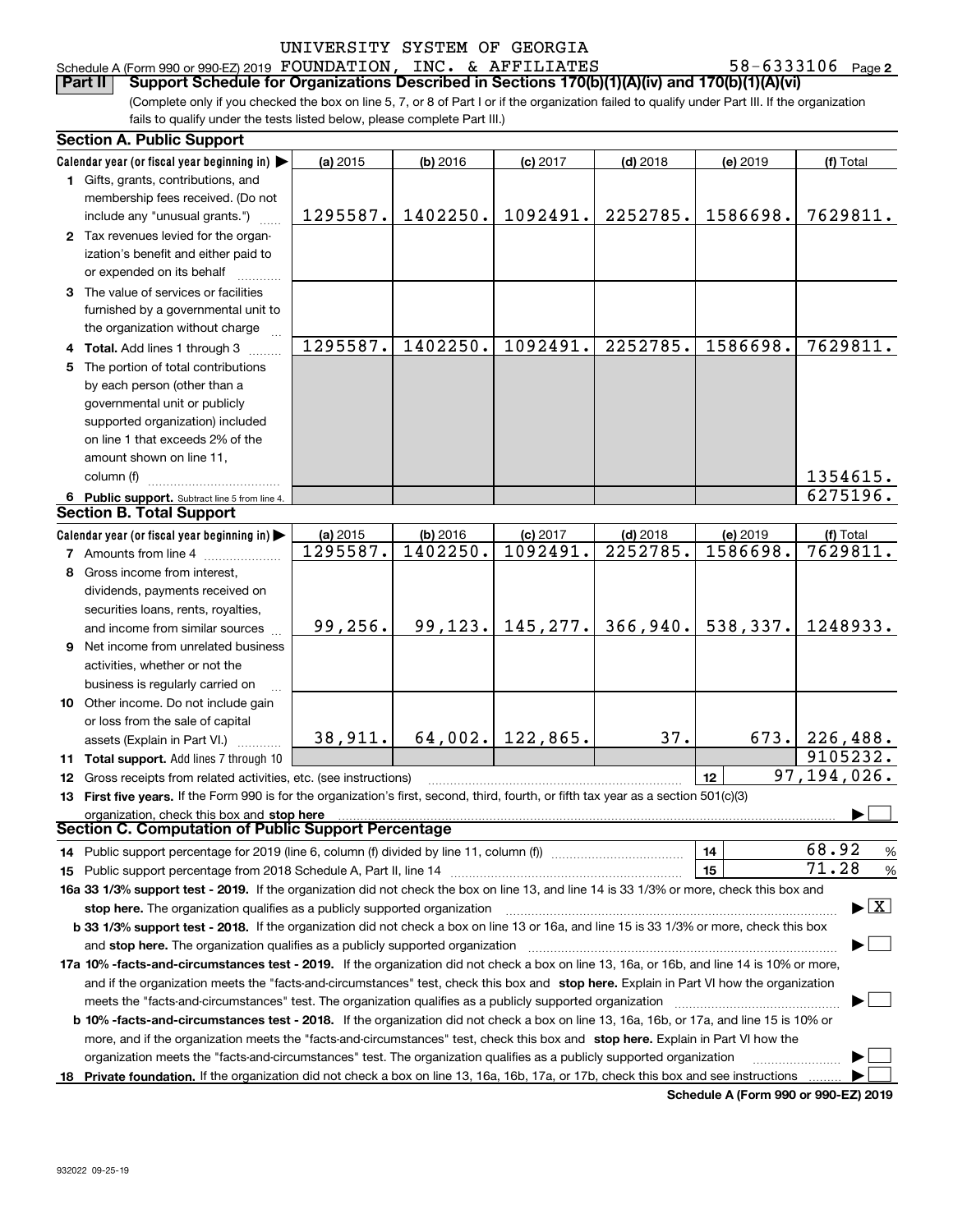| UNIVERSITY SYSTEM OF GEORGIA |  |  |
|------------------------------|--|--|
|                              |  |  |

#### Schedule A (Form 990 or 990-EZ) 2019 FOUNDATION, **Part III Support Schedule for Organizations Described in Section 509(a)(2)**  INC. & AFFILIATES

(Complete only if you checked the box on line 10 of Part I or if the organization failed to qualify under Part II. If the organization fails to qualify under the tests listed below, please complete Part II.)

|     | <b>Section A. Public Support</b>                                                                                                                                                                                                                                         |            |          |                 |            |          |           |  |  |
|-----|--------------------------------------------------------------------------------------------------------------------------------------------------------------------------------------------------------------------------------------------------------------------------|------------|----------|-----------------|------------|----------|-----------|--|--|
|     | Calendar year (or fiscal year beginning in) $\blacktriangleright$                                                                                                                                                                                                        | (a) 2015   | (b) 2016 | <b>(c)</b> 2017 | $(d)$ 2018 | (e) 2019 | (f) Total |  |  |
|     | 1 Gifts, grants, contributions, and                                                                                                                                                                                                                                      |            |          |                 |            |          |           |  |  |
|     | membership fees received. (Do not                                                                                                                                                                                                                                        |            |          |                 |            |          |           |  |  |
|     | include any "unusual grants.")                                                                                                                                                                                                                                           |            |          |                 |            |          |           |  |  |
|     | <b>2</b> Gross receipts from admissions,                                                                                                                                                                                                                                 |            |          |                 |            |          |           |  |  |
|     | merchandise sold or services per-                                                                                                                                                                                                                                        |            |          |                 |            |          |           |  |  |
|     | formed, or facilities furnished in                                                                                                                                                                                                                                       |            |          |                 |            |          |           |  |  |
|     | any activity that is related to the<br>organization's tax-exempt purpose                                                                                                                                                                                                 |            |          |                 |            |          |           |  |  |
|     |                                                                                                                                                                                                                                                                          |            |          |                 |            |          |           |  |  |
|     | 3 Gross receipts from activities that                                                                                                                                                                                                                                    |            |          |                 |            |          |           |  |  |
|     | are not an unrelated trade or bus-                                                                                                                                                                                                                                       |            |          |                 |            |          |           |  |  |
|     | iness under section 513                                                                                                                                                                                                                                                  |            |          |                 |            |          |           |  |  |
|     | 4 Tax revenues levied for the organ-                                                                                                                                                                                                                                     |            |          |                 |            |          |           |  |  |
|     | ization's benefit and either paid to                                                                                                                                                                                                                                     |            |          |                 |            |          |           |  |  |
|     | or expended on its behalf<br>.                                                                                                                                                                                                                                           |            |          |                 |            |          |           |  |  |
|     | 5 The value of services or facilities                                                                                                                                                                                                                                    |            |          |                 |            |          |           |  |  |
|     | furnished by a governmental unit to                                                                                                                                                                                                                                      |            |          |                 |            |          |           |  |  |
|     | the organization without charge                                                                                                                                                                                                                                          |            |          |                 |            |          |           |  |  |
|     | <b>6 Total.</b> Add lines 1 through 5                                                                                                                                                                                                                                    |            |          |                 |            |          |           |  |  |
|     | 7a Amounts included on lines 1, 2, and                                                                                                                                                                                                                                   |            |          |                 |            |          |           |  |  |
|     | 3 received from disqualified persons                                                                                                                                                                                                                                     |            |          |                 |            |          |           |  |  |
|     | <b>b</b> Amounts included on lines 2 and 3 received                                                                                                                                                                                                                      |            |          |                 |            |          |           |  |  |
|     | from other than disqualified persons that                                                                                                                                                                                                                                |            |          |                 |            |          |           |  |  |
|     | exceed the greater of \$5,000 or 1% of the                                                                                                                                                                                                                               |            |          |                 |            |          |           |  |  |
|     | amount on line 13 for the year                                                                                                                                                                                                                                           |            |          |                 |            |          |           |  |  |
|     | c Add lines 7a and 7b                                                                                                                                                                                                                                                    |            |          |                 |            |          |           |  |  |
|     | 8 Public support. (Subtract line 7c from line 6.)<br><b>Section B. Total Support</b>                                                                                                                                                                                     |            |          |                 |            |          |           |  |  |
|     |                                                                                                                                                                                                                                                                          |            |          |                 |            |          |           |  |  |
|     | Calendar year (or fiscal year beginning in)                                                                                                                                                                                                                              | (a) $2015$ | (b) 2016 | <b>(c)</b> 2017 | $(d)$ 2018 | (e) 2019 | (f) Total |  |  |
|     | 9 Amounts from line 6                                                                                                                                                                                                                                                    |            |          |                 |            |          |           |  |  |
|     | 10a Gross income from interest,<br>dividends, payments received on                                                                                                                                                                                                       |            |          |                 |            |          |           |  |  |
|     | securities loans, rents, royalties,                                                                                                                                                                                                                                      |            |          |                 |            |          |           |  |  |
|     | and income from similar sources                                                                                                                                                                                                                                          |            |          |                 |            |          |           |  |  |
|     | <b>b</b> Unrelated business taxable income                                                                                                                                                                                                                               |            |          |                 |            |          |           |  |  |
|     | (less section 511 taxes) from businesses                                                                                                                                                                                                                                 |            |          |                 |            |          |           |  |  |
|     | acquired after June 30, 1975 [10001]                                                                                                                                                                                                                                     |            |          |                 |            |          |           |  |  |
|     | c Add lines 10a and 10b                                                                                                                                                                                                                                                  |            |          |                 |            |          |           |  |  |
|     | 11 Net income from unrelated business                                                                                                                                                                                                                                    |            |          |                 |            |          |           |  |  |
|     | activities not included in line 10b,                                                                                                                                                                                                                                     |            |          |                 |            |          |           |  |  |
|     | whether or not the business is                                                                                                                                                                                                                                           |            |          |                 |            |          |           |  |  |
|     | regularly carried on<br>12 Other income. Do not include gain                                                                                                                                                                                                             |            |          |                 |            |          |           |  |  |
|     | or loss from the sale of capital                                                                                                                                                                                                                                         |            |          |                 |            |          |           |  |  |
|     | assets (Explain in Part VI.)                                                                                                                                                                                                                                             |            |          |                 |            |          |           |  |  |
|     | 13 Total support. (Add lines 9, 10c, 11, and 12.)                                                                                                                                                                                                                        |            |          |                 |            |          |           |  |  |
|     | 14 First five years. If the Form 990 is for the organization's first, second, third, fourth, or fifth tax year as a section 501(c)(3) organization,                                                                                                                      |            |          |                 |            |          |           |  |  |
|     | check this box and stop here manufactured content to the state of the state of the state of the state of the state of the state of the state of the state of the state of the state of the state of the state of the state of                                            |            |          |                 |            |          |           |  |  |
|     | <b>Section C. Computation of Public Support Percentage</b>                                                                                                                                                                                                               |            |          |                 |            |          |           |  |  |
|     | 15 Public support percentage for 2019 (line 8, column (f), divided by line 13, column (f))                                                                                                                                                                               |            |          |                 |            | 15       | %         |  |  |
| 16. | Public support percentage from 2018 Schedule A, Part III, line 15                                                                                                                                                                                                        |            |          |                 |            | 16       | %         |  |  |
|     | <b>Section D. Computation of Investment Income Percentage</b>                                                                                                                                                                                                            |            |          |                 |            |          |           |  |  |
|     | 17 Investment income percentage for 2019 (line 10c, column (f), divided by line 13, column (f))                                                                                                                                                                          |            |          |                 |            | 17       | %         |  |  |
|     | 18 Investment income percentage from 2018 Schedule A, Part III, line 17                                                                                                                                                                                                  |            |          |                 |            | 18       | %         |  |  |
|     | 19a 33 1/3% support tests - 2019. If the organization did not check the box on line 14, and line 15 is more than 33 1/3%, and line 17 is not                                                                                                                             |            |          |                 |            |          |           |  |  |
|     | more than 33 1/3%, check this box and stop here. The organization qualifies as a publicly supported organization                                                                                                                                                         |            |          |                 |            |          | $\sim$ 1  |  |  |
|     |                                                                                                                                                                                                                                                                          |            |          |                 |            |          |           |  |  |
|     | b 33 1/3% support tests - 2018. If the organization did not check a box on line 14 or line 19a, and line 16 is more than 33 1/3%, and<br>line 18 is not more than 33 1/3%, check this box and stop here. The organization qualifies as a publicly supported organization |            |          |                 |            |          |           |  |  |
| 20  |                                                                                                                                                                                                                                                                          |            |          |                 |            |          |           |  |  |
|     |                                                                                                                                                                                                                                                                          |            |          |                 |            |          |           |  |  |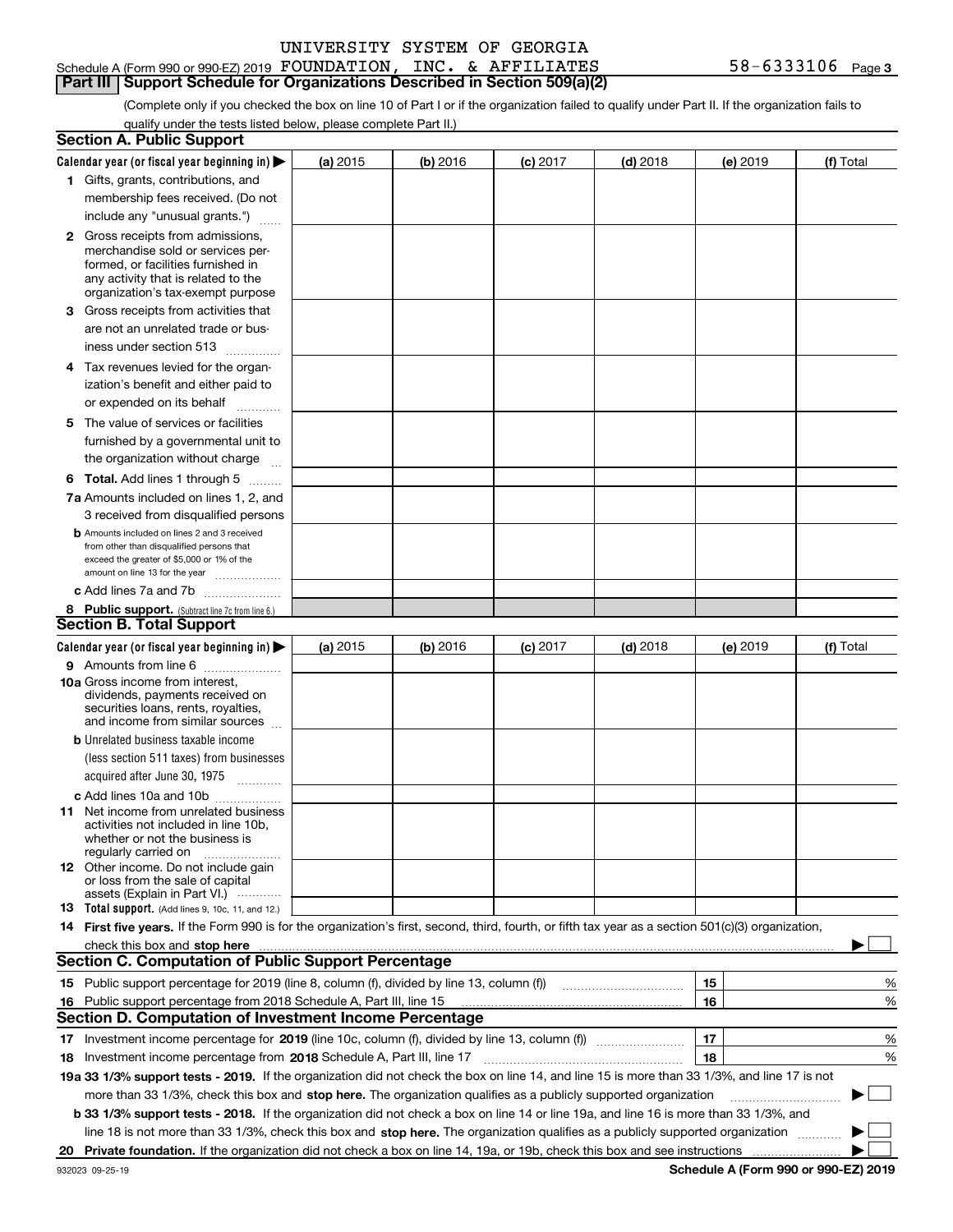# **Part IV Supporting Organizations**

(Complete only if you checked a box in line 12 on Part I. If you checked 12a of Part I, complete Sections A and B. If you checked 12b of Part I, complete Sections A and C. If you checked 12c of Part I, complete Sections A, D, and E. If you checked 12d of Part I, complete Sections A and D, and complete Part V.)

#### **Section A. All Supporting Organizations**

- **1** Are all of the organization's supported organizations listed by name in the organization's governing documents? If "No," describe in **Part VI** how the supported organizations are designated. If designated by *class or purpose, describe the designation. If historic and continuing relationship, explain.*
- **2** Did the organization have any supported organization that does not have an IRS determination of status under section 509(a)(1) or (2)? If "Yes," explain in Part VI how the organization determined that the supported *organization was described in section 509(a)(1) or (2).*
- **3a** Did the organization have a supported organization described in section 501(c)(4), (5), or (6)? If "Yes," answer *(b) and (c) below.*
- **b** Did the organization confirm that each supported organization qualified under section 501(c)(4), (5), or (6) and satisfied the public support tests under section 509(a)(2)? If "Yes," describe in **Part VI** when and how the *organization made the determination.*
- **c**Did the organization ensure that all support to such organizations was used exclusively for section 170(c)(2)(B) purposes? If "Yes," explain in **Part VI** what controls the organization put in place to ensure such use.
- **4a***If* Was any supported organization not organized in the United States ("foreign supported organization")? *"Yes," and if you checked 12a or 12b in Part I, answer (b) and (c) below.*
- **b** Did the organization have ultimate control and discretion in deciding whether to make grants to the foreign supported organization? If "Yes," describe in **Part VI** how the organization had such control and discretion *despite being controlled or supervised by or in connection with its supported organizations.*
- **c** Did the organization support any foreign supported organization that does not have an IRS determination under sections 501(c)(3) and 509(a)(1) or (2)? If "Yes," explain in **Part VI** what controls the organization used *to ensure that all support to the foreign supported organization was used exclusively for section 170(c)(2)(B) purposes.*
- **5a***If "Yes,"* Did the organization add, substitute, or remove any supported organizations during the tax year? answer (b) and (c) below (if applicable). Also, provide detail in **Part VI,** including (i) the names and EIN *numbers of the supported organizations added, substituted, or removed; (ii) the reasons for each such action; (iii) the authority under the organization's organizing document authorizing such action; and (iv) how the action was accomplished (such as by amendment to the organizing document).*
- **b** Type I or Type II only. Was any added or substituted supported organization part of a class already designated in the organization's organizing document?
- **cSubstitutions only.**  Was the substitution the result of an event beyond the organization's control?
- **6** Did the organization provide support (whether in the form of grants or the provision of services or facilities) to **Part VI.** *If "Yes," provide detail in* support or benefit one or more of the filing organization's supported organizations? anyone other than (i) its supported organizations, (ii) individuals that are part of the charitable class benefited by one or more of its supported organizations, or (iii) other supporting organizations that also
- **7**Did the organization provide a grant, loan, compensation, or other similar payment to a substantial contributor *If "Yes," complete Part I of Schedule L (Form 990 or 990-EZ).* regard to a substantial contributor? (as defined in section 4958(c)(3)(C)), a family member of a substantial contributor, or a 35% controlled entity with
- **8** Did the organization make a loan to a disqualified person (as defined in section 4958) not described in line 7? *If "Yes," complete Part I of Schedule L (Form 990 or 990-EZ).*
- **9a** Was the organization controlled directly or indirectly at any time during the tax year by one or more in section 509(a)(1) or (2))? If "Yes," *provide detail in* <code>Part VI.</code> disqualified persons as defined in section 4946 (other than foundation managers and organizations described
- **b** Did one or more disqualified persons (as defined in line 9a) hold a controlling interest in any entity in which the supporting organization had an interest? If "Yes," provide detail in P**art VI**.
- **c**Did a disqualified person (as defined in line 9a) have an ownership interest in, or derive any personal benefit from, assets in which the supporting organization also had an interest? If "Yes," provide detail in P**art VI.**
- **10a** Was the organization subject to the excess business holdings rules of section 4943 because of section supporting organizations)? If "Yes," answer 10b below. 4943(f) (regarding certain Type II supporting organizations, and all Type III non-functionally integrated
- **b** Did the organization have any excess business holdings in the tax year? (Use Schedule C, Form 4720, to *determine whether the organization had excess business holdings.)*

**Schedule A (Form 990 or 990-EZ) 2019**

**1**

**2**

**3a**

**3b**

**3c**

**4a**

**4b**

**4c**

**5a**

**5b5c**

**6**

**7**

**8**

**9a**

**9b**

**9c**

**10a**

**10b**

**YesNo**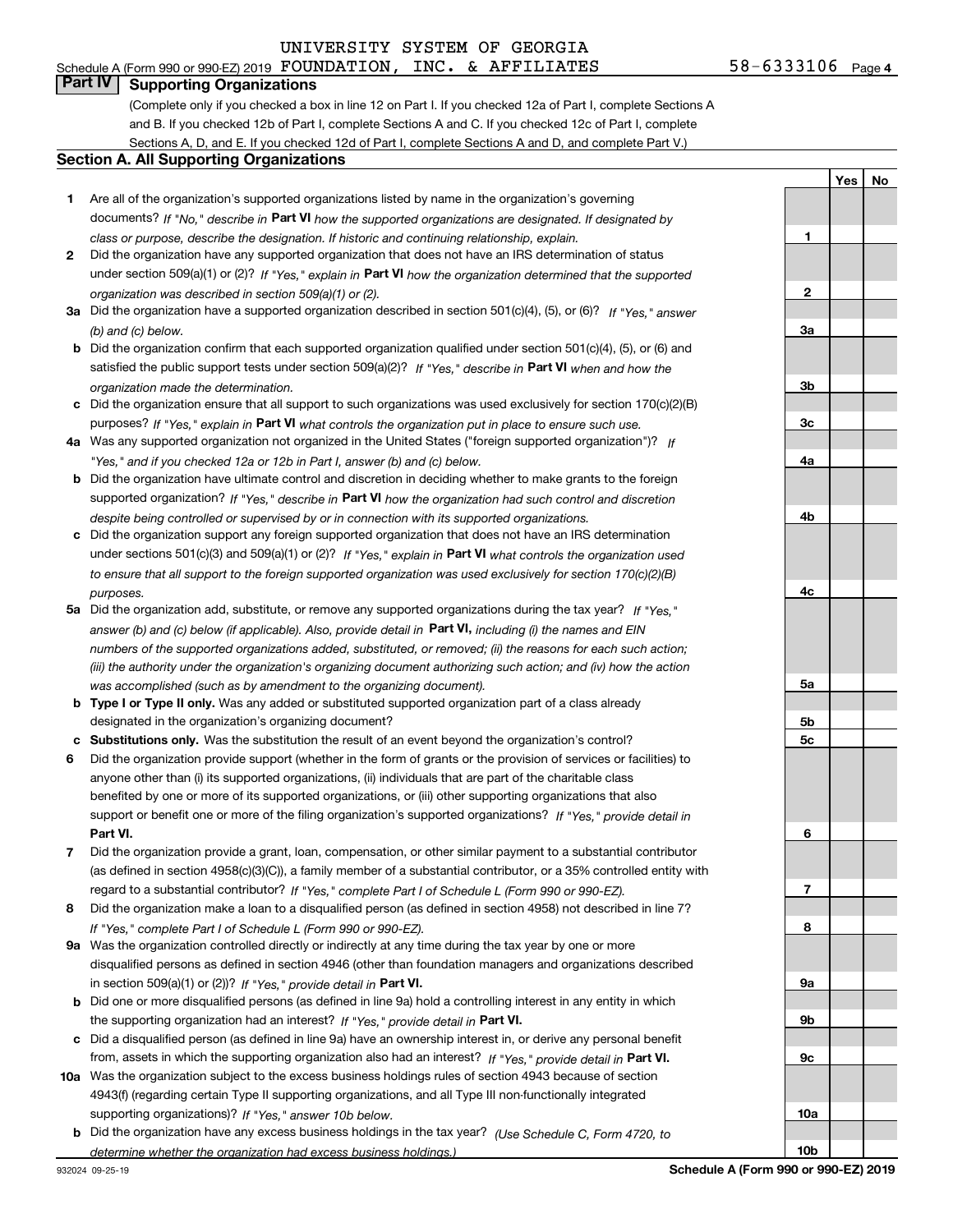**5** Schedule A (Form 990 or 990-EZ) 2019 POUNDATILON,INC。& AFFILILATES 58-6333106 Page  ${\tt FOUNDATION}$ ,  ${\tt INC.}$  &  ${\tt AFFLLIATES}$   $58-6333106$ 

|        | Part IV<br><b>Supporting Organizations (continued)</b>                                                                                                                                                                           |                 |     |    |
|--------|----------------------------------------------------------------------------------------------------------------------------------------------------------------------------------------------------------------------------------|-----------------|-----|----|
|        |                                                                                                                                                                                                                                  |                 | Yes | No |
| 11     | Has the organization accepted a gift or contribution from any of the following persons?                                                                                                                                          |                 |     |    |
|        | a A person who directly or indirectly controls, either alone or together with persons described in (b) and (c)                                                                                                                   |                 |     |    |
|        | below, the governing body of a supported organization?                                                                                                                                                                           | 11a             |     |    |
|        | <b>b</b> A family member of a person described in (a) above?                                                                                                                                                                     | 11 <sub>b</sub> |     |    |
|        | c A 35% controlled entity of a person described in (a) or (b) above? If "Yes" to a, b, or c, provide detail in Part VI.                                                                                                          | 11c             |     |    |
|        | <b>Section B. Type I Supporting Organizations</b>                                                                                                                                                                                |                 |     |    |
|        |                                                                                                                                                                                                                                  |                 | Yes | No |
| 1.     | Did the directors, trustees, or membership of one or more supported organizations have the power to                                                                                                                              |                 |     |    |
|        | regularly appoint or elect at least a majority of the organization's directors or trustees at all times during the                                                                                                               |                 |     |    |
|        | tax year? If "No," describe in Part VI how the supported organization(s) effectively operated, supervised, or                                                                                                                    |                 |     |    |
|        | controlled the organization's activities. If the organization had more than one supported organization,                                                                                                                          |                 |     |    |
|        | describe how the powers to appoint and/or remove directors or trustees were allocated among the supported                                                                                                                        |                 |     |    |
|        | organizations and what conditions or restrictions, if any, applied to such powers during the tax year.                                                                                                                           | 1               |     |    |
| 2      | Did the organization operate for the benefit of any supported organization other than the supported                                                                                                                              |                 |     |    |
|        | organization(s) that operated, supervised, or controlled the supporting organization? If "Yes," explain in                                                                                                                       |                 |     |    |
|        | Part VI how providing such benefit carried out the purposes of the supported organization(s) that operated,                                                                                                                      |                 |     |    |
|        | supervised, or controlled the supporting organization.<br><b>Section C. Type II Supporting Organizations</b>                                                                                                                     | 2               |     |    |
|        |                                                                                                                                                                                                                                  |                 | Yes | No |
| 1      | Were a majority of the organization's directors or trustees during the tax year also a majority of the directors                                                                                                                 |                 |     |    |
|        | or trustees of each of the organization's supported organization(s)? If "No," describe in Part VI how control                                                                                                                    |                 |     |    |
|        | or management of the supporting organization was vested in the same persons that controlled or managed                                                                                                                           |                 |     |    |
|        | the supported organization(s).                                                                                                                                                                                                   | 1               |     |    |
|        | <b>Section D. All Type III Supporting Organizations</b>                                                                                                                                                                          |                 |     |    |
|        |                                                                                                                                                                                                                                  |                 | Yes | No |
| 1      | Did the organization provide to each of its supported organizations, by the last day of the fifth month of the                                                                                                                   |                 |     |    |
|        | organization's tax year, (i) a written notice describing the type and amount of support provided during the prior tax                                                                                                            |                 |     |    |
|        | year, (ii) a copy of the Form 990 that was most recently filed as of the date of notification, and (iii) copies of the                                                                                                           |                 |     |    |
|        | organization's governing documents in effect on the date of notification, to the extent not previously provided?                                                                                                                 | 1               |     |    |
| 2      | Were any of the organization's officers, directors, or trustees either (i) appointed or elected by the supported                                                                                                                 |                 |     |    |
|        | organization(s) or (ii) serving on the governing body of a supported organization? If "No," explain in Part VI how                                                                                                               |                 |     |    |
|        | the organization maintained a close and continuous working relationship with the supported organization(s).                                                                                                                      | 2               |     |    |
| 3      | By reason of the relationship described in (2), did the organization's supported organizations have a                                                                                                                            |                 |     |    |
|        | significant voice in the organization's investment policies and in directing the use of the organization's                                                                                                                       |                 |     |    |
|        | income or assets at all times during the tax year? If "Yes," describe in Part VI the role the organization's                                                                                                                     |                 |     |    |
|        | supported organizations played in this regard.                                                                                                                                                                                   | 3               |     |    |
|        | Section E. Type III Functionally Integrated Supporting Organizations                                                                                                                                                             |                 |     |    |
| 1      | Check the box next to the method that the organization used to satisfy the Integral Part Test during the year (see instructions).                                                                                                |                 |     |    |
| a      | The organization satisfied the Activities Test. Complete line 2 below.                                                                                                                                                           |                 |     |    |
| b<br>c | The organization is the parent of each of its supported organizations. Complete line 3 below.<br>The organization supported a governmental entity. Describe in Part VI how you supported a government entity (see instructions), |                 |     |    |
| 2      | Activities Test. Answer (a) and (b) below.                                                                                                                                                                                       |                 | Yes | No |
| а      | Did substantially all of the organization's activities during the tax year directly further the exempt purposes of                                                                                                               |                 |     |    |
|        | the supported organization(s) to which the organization was responsive? If "Yes," then in Part VI identify                                                                                                                       |                 |     |    |
|        | those supported organizations and explain how these activities directly furthered their exempt purposes,                                                                                                                         |                 |     |    |
|        | how the organization was responsive to those supported organizations, and how the organization determined                                                                                                                        |                 |     |    |
|        | that these activities constituted substantially all of its activities.                                                                                                                                                           | 2a              |     |    |
|        | <b>b</b> Did the activities described in (a) constitute activities that, but for the organization's involvement, one or more                                                                                                     |                 |     |    |
|        | of the organization's supported organization(s) would have been engaged in? If "Yes," explain in Part VI the                                                                                                                     |                 |     |    |
|        | reasons for the organization's position that its supported organization(s) would have engaged in these                                                                                                                           |                 |     |    |
|        | activities but for the organization's involvement.                                                                                                                                                                               | 2b              |     |    |
| з      | Parent of Supported Organizations. Answer (a) and (b) below.                                                                                                                                                                     |                 |     |    |
|        | a Did the organization have the power to regularly appoint or elect a majority of the officers, directors, or                                                                                                                    |                 |     |    |
|        | trustees of each of the supported organizations? Provide details in Part VI.                                                                                                                                                     | За              |     |    |
|        | <b>b</b> Did the organization exercise a substantial degree of direction over the policies, programs, and activities of each                                                                                                     |                 |     |    |
|        | of its supported organizations? If "Yes," describe in Part VI the role played by the organization in this regard.                                                                                                                | 3b              |     |    |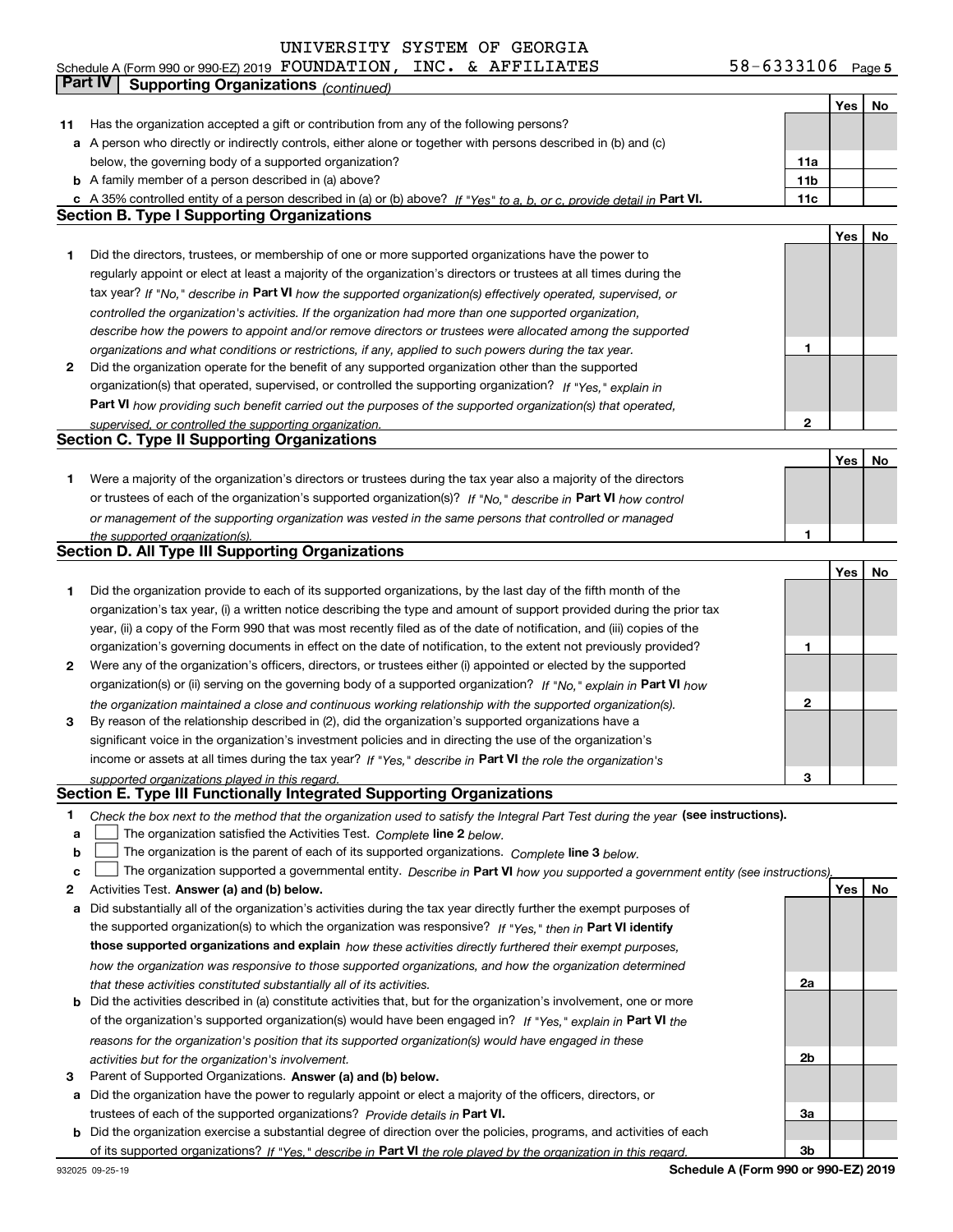|              | <b>Part V</b><br>Type III Non-Functionally Integrated 509(a)(3) Supporting Organizations                                                           |                |                |                                |
|--------------|----------------------------------------------------------------------------------------------------------------------------------------------------|----------------|----------------|--------------------------------|
| 1.           | Check here if the organization satisfied the Integral Part Test as a qualifying trust on Nov. 20, 1970 (explain in Part VI). See instructions. All |                |                |                                |
|              | other Type III non-functionally integrated supporting organizations must complete Sections A through E.                                            |                |                |                                |
|              | Section A - Adjusted Net Income                                                                                                                    |                | (A) Prior Year | (B) Current Year<br>(optional) |
| 1            | Net short-term capital gain                                                                                                                        | 1              |                |                                |
| $\mathbf{2}$ | Recoveries of prior-year distributions                                                                                                             | $\mathbf{2}$   |                |                                |
| 3            | Other gross income (see instructions)                                                                                                              | 3              |                |                                |
| 4            | Add lines 1 through 3.                                                                                                                             | 4              |                |                                |
| 5            | Depreciation and depletion                                                                                                                         | 5              |                |                                |
| 6            | Portion of operating expenses paid or incurred for production or                                                                                   |                |                |                                |
|              | collection of gross income or for management, conservation, or                                                                                     |                |                |                                |
|              | maintenance of property held for production of income (see instructions)                                                                           | 6              |                |                                |
| 7            | Other expenses (see instructions)                                                                                                                  | $\overline{7}$ |                |                                |
| 8            | Adjusted Net Income (subtract lines 5, 6, and 7 from line 4)                                                                                       | 8              |                |                                |
|              | <b>Section B - Minimum Asset Amount</b>                                                                                                            |                | (A) Prior Year | (B) Current Year<br>(optional) |
| 1            | Aggregate fair market value of all non-exempt-use assets (see                                                                                      |                |                |                                |
|              | instructions for short tax year or assets held for part of year):                                                                                  |                |                |                                |
|              | <b>a</b> Average monthly value of securities                                                                                                       | 1a             |                |                                |
|              | <b>b</b> Average monthly cash balances                                                                                                             | 1 <sub>b</sub> |                |                                |
|              | c Fair market value of other non-exempt-use assets                                                                                                 | 1c             |                |                                |
|              | <b>d</b> Total (add lines 1a, 1b, and 1c)                                                                                                          | 1d             |                |                                |
|              | <b>e</b> Discount claimed for blockage or other                                                                                                    |                |                |                                |
|              | factors (explain in detail in Part VI):                                                                                                            |                |                |                                |
| $\mathbf{2}$ | Acquisition indebtedness applicable to non-exempt-use assets                                                                                       | $\mathbf{2}$   |                |                                |
| 3            | Subtract line 2 from line 1d.                                                                                                                      | 3              |                |                                |
| 4            | Cash deemed held for exempt use. Enter 1-1/2% of line 3 (for greater amount,                                                                       |                |                |                                |
|              | see instructions).                                                                                                                                 | 4              |                |                                |
| 5            | Net value of non-exempt-use assets (subtract line 4 from line 3)                                                                                   | 5              |                |                                |
| 6            | Multiply line 5 by .035.                                                                                                                           | 6              |                |                                |
| 7            | Recoveries of prior-year distributions                                                                                                             | $\overline{7}$ |                |                                |
| 8            | Minimum Asset Amount (add line 7 to line 6)                                                                                                        | 8              |                |                                |
|              | <b>Section C - Distributable Amount</b>                                                                                                            |                |                | <b>Current Year</b>            |
| 1            | Adjusted net income for prior year (from Section A, line 8, Column A)                                                                              | $\mathbf{1}$   |                |                                |
| 2            | Enter 85% of line 1.                                                                                                                               | $\mathbf{2}$   |                |                                |
| з            | Minimum asset amount for prior year (from Section B, line 8, Column A)                                                                             | 3              |                |                                |
| 4            | Enter greater of line 2 or line 3.                                                                                                                 | 4              |                |                                |
| 5            | Income tax imposed in prior year                                                                                                                   | 5              |                |                                |
| 6            | <b>Distributable Amount.</b> Subtract line 5 from line 4, unless subject to                                                                        |                |                |                                |
|              | emergency temporary reduction (see instructions).                                                                                                  | 6              |                |                                |

**7**Check here if the current year is the organization's first as a non-functionally integrated Type III supporting organization (see instructions).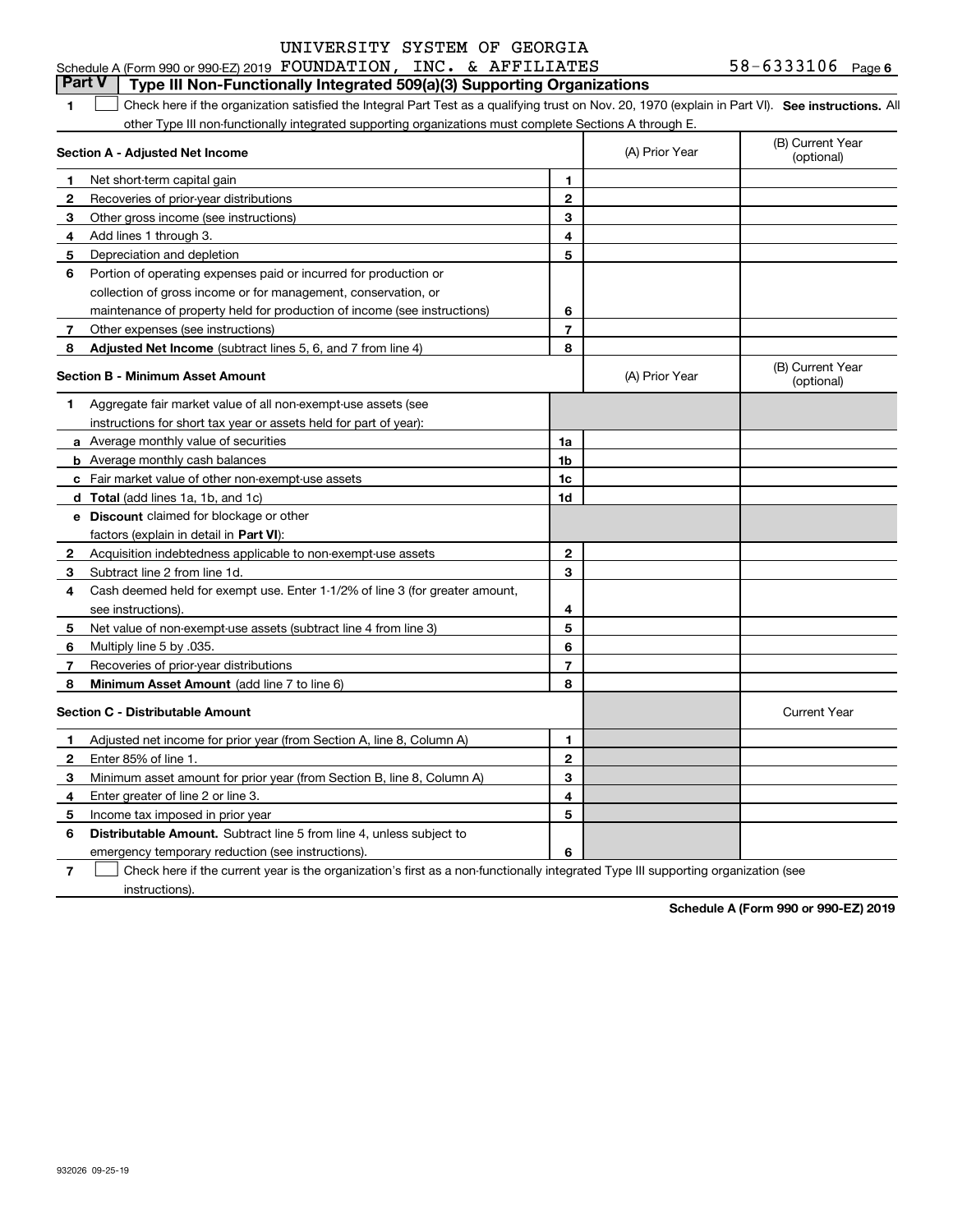|               | Schedule A (Form 990 or 990-EZ) 2019 FOUNDATION, INC. & AFFILIATES                         |                                    |                                               | 58-6333106 Page 7                                       |  |
|---------------|--------------------------------------------------------------------------------------------|------------------------------------|-----------------------------------------------|---------------------------------------------------------|--|
| <b>Part V</b> | Type III Non-Functionally Integrated 509(a)(3) Supporting Organizations                    |                                    | (continued)                                   |                                                         |  |
|               | Section D - Distributions                                                                  |                                    |                                               | <b>Current Year</b>                                     |  |
| 1.            | Amounts paid to supported organizations to accomplish exempt purposes                      |                                    |                                               |                                                         |  |
| 2             | Amounts paid to perform activity that directly furthers exempt purposes of supported       |                                    |                                               |                                                         |  |
|               | organizations, in excess of income from activity                                           |                                    |                                               |                                                         |  |
| 3             | Administrative expenses paid to accomplish exempt purposes of supported organizations      |                                    |                                               |                                                         |  |
| 4             | Amounts paid to acquire exempt-use assets                                                  |                                    |                                               |                                                         |  |
| 5             | Qualified set-aside amounts (prior IRS approval required)                                  |                                    |                                               |                                                         |  |
| 6             | Other distributions (describe in Part VI). See instructions.                               |                                    |                                               |                                                         |  |
| 7             | Total annual distributions. Add lines 1 through 6.                                         |                                    |                                               |                                                         |  |
| 8             | Distributions to attentive supported organizations to which the organization is responsive |                                    |                                               |                                                         |  |
|               | (provide details in Part VI). See instructions.                                            |                                    |                                               |                                                         |  |
| 9             | Distributable amount for 2019 from Section C, line 6                                       |                                    |                                               |                                                         |  |
| 10            | Line 8 amount divided by line 9 amount                                                     |                                    |                                               |                                                         |  |
|               | <b>Section E - Distribution Allocations</b> (see instructions)                             | (i)<br><b>Excess Distributions</b> | (ii)<br><b>Underdistributions</b><br>Pre-2019 | (iii)<br><b>Distributable</b><br><b>Amount for 2019</b> |  |
| 1             | Distributable amount for 2019 from Section C, line 6                                       |                                    |                                               |                                                         |  |
| 2             | Underdistributions, if any, for years prior to 2019 (reason-                               |                                    |                                               |                                                         |  |
|               | able cause required-explain in Part VI). See instructions.                                 |                                    |                                               |                                                         |  |
| 3             | Excess distributions carryover, if any, to 2019                                            |                                    |                                               |                                                         |  |
|               | <b>a</b> From 2014                                                                         |                                    |                                               |                                                         |  |
|               | $b$ From 2015                                                                              |                                    |                                               |                                                         |  |
|               | c From 2016                                                                                |                                    |                                               |                                                         |  |
|               | d From 2017                                                                                |                                    |                                               |                                                         |  |
|               | e From 2018                                                                                |                                    |                                               |                                                         |  |
|               | f Total of lines 3a through e                                                              |                                    |                                               |                                                         |  |
|               | g Applied to underdistributions of prior years                                             |                                    |                                               |                                                         |  |
|               | <b>h</b> Applied to 2019 distributable amount                                              |                                    |                                               |                                                         |  |
| Ť.            | Carryover from 2014 not applied (see instructions)                                         |                                    |                                               |                                                         |  |
|               | Remainder. Subtract lines 3g, 3h, and 3i from 3f.                                          |                                    |                                               |                                                         |  |
| 4             | Distributions for 2019 from Section D.                                                     |                                    |                                               |                                                         |  |
|               | \$<br>line $7:$                                                                            |                                    |                                               |                                                         |  |
|               | a Applied to underdistributions of prior years                                             |                                    |                                               |                                                         |  |
|               | <b>b</b> Applied to 2019 distributable amount                                              |                                    |                                               |                                                         |  |
|               | <b>c</b> Remainder. Subtract lines 4a and 4b from 4.                                       |                                    |                                               |                                                         |  |
|               | Remaining underdistributions for years prior to 2019, if                                   |                                    |                                               |                                                         |  |
|               | any. Subtract lines 3g and 4a from line 2. For result greater                              |                                    |                                               |                                                         |  |
|               | than zero, explain in Part VI. See instructions.                                           |                                    |                                               |                                                         |  |
| 6             | Remaining underdistributions for 2019. Subtract lines 3h                                   |                                    |                                               |                                                         |  |
|               | and 4b from line 1. For result greater than zero, explain in                               |                                    |                                               |                                                         |  |
|               | Part VI. See instructions.                                                                 |                                    |                                               |                                                         |  |
| 7             | Excess distributions carryover to 2020. Add lines 3j                                       |                                    |                                               |                                                         |  |
|               | and 4c.                                                                                    |                                    |                                               |                                                         |  |
| 8             | Breakdown of line 7:                                                                       |                                    |                                               |                                                         |  |
|               | a Excess from 2015                                                                         |                                    |                                               |                                                         |  |
|               | <b>b</b> Excess from 2016                                                                  |                                    |                                               |                                                         |  |
|               | c Excess from 2017                                                                         |                                    |                                               |                                                         |  |
|               | d Excess from 2018                                                                         |                                    |                                               |                                                         |  |
|               | e Excess from 2019                                                                         |                                    |                                               |                                                         |  |
|               |                                                                                            |                                    |                                               |                                                         |  |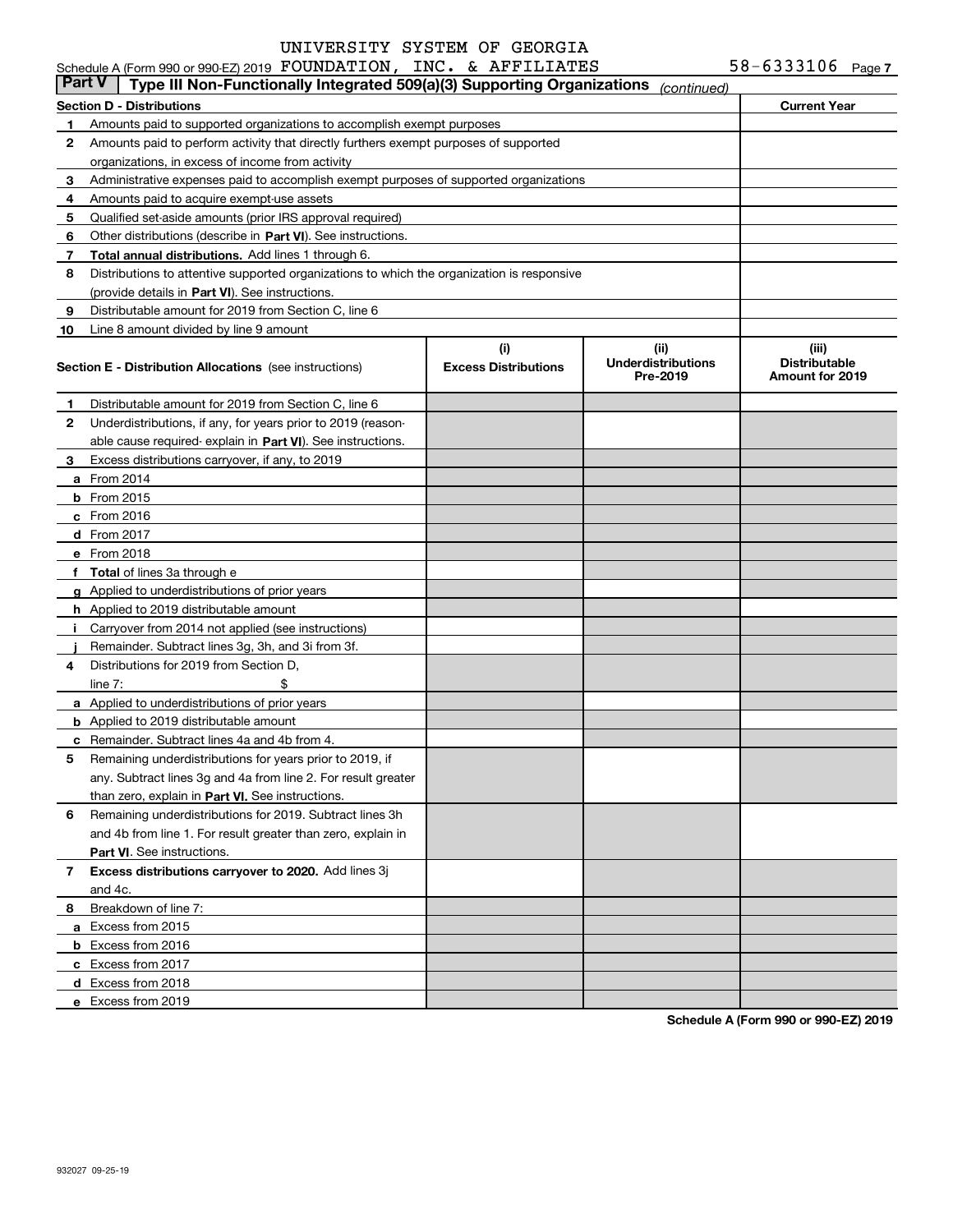|                |                                                                    | UNIVERSITY SYSTEM OF GEORGIA |  |                                                                                                                                                                                                                                                                                                                                                                                                                                                                                                                                                                      |  |
|----------------|--------------------------------------------------------------------|------------------------------|--|----------------------------------------------------------------------------------------------------------------------------------------------------------------------------------------------------------------------------------------------------------------------------------------------------------------------------------------------------------------------------------------------------------------------------------------------------------------------------------------------------------------------------------------------------------------------|--|
|                | Schedule A (Form 990 or 990-EZ) 2019 FOUNDATION, INC. & AFFILIATES |                              |  | 58-6333106 Page 8                                                                                                                                                                                                                                                                                                                                                                                                                                                                                                                                                    |  |
| <b>Part VI</b> | (See instructions.)                                                |                              |  | Supplemental Information. Provide the explanations required by Part II, line 10; Part II, line 17a or 17b; Part III, line 12;<br>Part IV, Section A, lines 1, 2, 3b, 3c, 4b, 4c, 5a, 6, 9a, 9b, 9c, 11a, 11b, and 11c; Part IV, Section B, lines 1 and 2; Part IV, Section C,<br>line 1; Part IV, Section D, lines 2 and 3; Part IV, Section E, lines 1c, 2a, 2b, 3a, and 3b; Part V, line 1; Part V, Section B, line 1e; Part V,<br>Section D, lines 5, 6, and 8; and Part V, Section E, lines 2, 5, and 6. Also complete this part for any additional information. |  |
|                |                                                                    |                              |  |                                                                                                                                                                                                                                                                                                                                                                                                                                                                                                                                                                      |  |
|                |                                                                    |                              |  |                                                                                                                                                                                                                                                                                                                                                                                                                                                                                                                                                                      |  |
|                |                                                                    |                              |  |                                                                                                                                                                                                                                                                                                                                                                                                                                                                                                                                                                      |  |
|                |                                                                    |                              |  |                                                                                                                                                                                                                                                                                                                                                                                                                                                                                                                                                                      |  |
|                |                                                                    |                              |  |                                                                                                                                                                                                                                                                                                                                                                                                                                                                                                                                                                      |  |
|                |                                                                    |                              |  |                                                                                                                                                                                                                                                                                                                                                                                                                                                                                                                                                                      |  |
|                |                                                                    |                              |  |                                                                                                                                                                                                                                                                                                                                                                                                                                                                                                                                                                      |  |
|                |                                                                    |                              |  |                                                                                                                                                                                                                                                                                                                                                                                                                                                                                                                                                                      |  |
|                |                                                                    |                              |  |                                                                                                                                                                                                                                                                                                                                                                                                                                                                                                                                                                      |  |
|                |                                                                    |                              |  |                                                                                                                                                                                                                                                                                                                                                                                                                                                                                                                                                                      |  |
|                |                                                                    |                              |  |                                                                                                                                                                                                                                                                                                                                                                                                                                                                                                                                                                      |  |
|                |                                                                    |                              |  |                                                                                                                                                                                                                                                                                                                                                                                                                                                                                                                                                                      |  |
|                |                                                                    |                              |  |                                                                                                                                                                                                                                                                                                                                                                                                                                                                                                                                                                      |  |
|                |                                                                    |                              |  |                                                                                                                                                                                                                                                                                                                                                                                                                                                                                                                                                                      |  |
|                |                                                                    |                              |  |                                                                                                                                                                                                                                                                                                                                                                                                                                                                                                                                                                      |  |
|                |                                                                    |                              |  |                                                                                                                                                                                                                                                                                                                                                                                                                                                                                                                                                                      |  |
|                |                                                                    |                              |  |                                                                                                                                                                                                                                                                                                                                                                                                                                                                                                                                                                      |  |
|                |                                                                    |                              |  |                                                                                                                                                                                                                                                                                                                                                                                                                                                                                                                                                                      |  |
|                |                                                                    |                              |  |                                                                                                                                                                                                                                                                                                                                                                                                                                                                                                                                                                      |  |
|                |                                                                    |                              |  |                                                                                                                                                                                                                                                                                                                                                                                                                                                                                                                                                                      |  |
|                |                                                                    |                              |  |                                                                                                                                                                                                                                                                                                                                                                                                                                                                                                                                                                      |  |
|                |                                                                    |                              |  |                                                                                                                                                                                                                                                                                                                                                                                                                                                                                                                                                                      |  |
|                |                                                                    |                              |  |                                                                                                                                                                                                                                                                                                                                                                                                                                                                                                                                                                      |  |
|                |                                                                    |                              |  |                                                                                                                                                                                                                                                                                                                                                                                                                                                                                                                                                                      |  |
|                |                                                                    |                              |  |                                                                                                                                                                                                                                                                                                                                                                                                                                                                                                                                                                      |  |
|                |                                                                    |                              |  |                                                                                                                                                                                                                                                                                                                                                                                                                                                                                                                                                                      |  |
|                |                                                                    |                              |  |                                                                                                                                                                                                                                                                                                                                                                                                                                                                                                                                                                      |  |
|                |                                                                    |                              |  |                                                                                                                                                                                                                                                                                                                                                                                                                                                                                                                                                                      |  |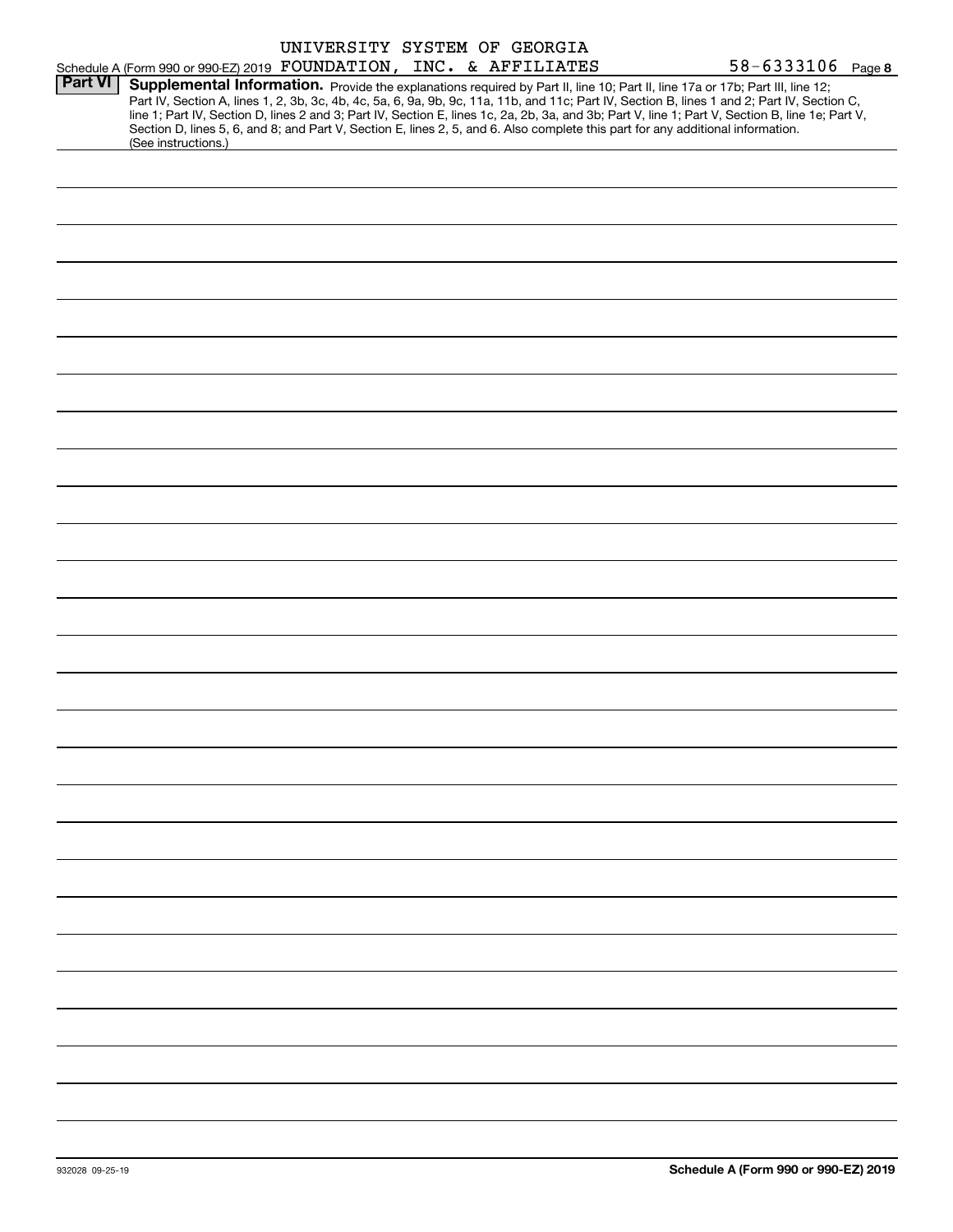Department of the Treasury Internal Revenue Service **(Form 990, 990-EZ, or 990-PF)**

Name of the organization

**Organization type** (check one):

|  |  | ** PUBLIC DISCLOSURE COPY ** |  |  |
|--|--|------------------------------|--|--|
|--|--|------------------------------|--|--|

# **Schedule B Schedule of Contributors**

**| Attach to Form 990, Form 990-EZ, or Form 990-PF. | Go to www.irs.gov/Form990 for the latest information.** OMB No. 1545-0047

**2019**

**Employer identification number**

| UNIVERSITY SYSTEM OF GEORGIA  |  |  |
|-------------------------------|--|--|
| FOUNDATION, INC. & AFFILIATES |  |  |

58-6333106

| Filers of:         | <b>Section:</b>                                                                    |
|--------------------|------------------------------------------------------------------------------------|
| Form 990 or 990-EZ | $\lfloor x \rfloor$ 501(c)( 3) (enter number) organization                         |
|                    | $4947(a)(1)$ nonexempt charitable trust <b>not</b> treated as a private foundation |
|                    | 527 political organization                                                         |
| Form 990-PF        | 501(c)(3) exempt private foundation                                                |
|                    | 4947(a)(1) nonexempt charitable trust treated as a private foundation              |
|                    | 501(c)(3) taxable private foundation                                               |

Check if your organization is covered by the **General Rule** or a **Special Rule. Note:**  Only a section 501(c)(7), (8), or (10) organization can check boxes for both the General Rule and a Special Rule. See instructions.

#### **General Rule**

 $\mathcal{L}^{\text{max}}$ 

For an organization filing Form 990, 990-EZ, or 990-PF that received, during the year, contributions totaling \$5,000 or more (in money or property) from any one contributor. Complete Parts I and II. See instructions for determining a contributor's total contributions.

#### **Special Rules**

any one contributor, during the year, total contributions of the greater of  $\,$  (1) \$5,000; or **(2)** 2% of the amount on (i) Form 990, Part VIII, line 1h;  $\boxed{\textbf{X}}$  For an organization described in section 501(c)(3) filing Form 990 or 990-EZ that met the 33 1/3% support test of the regulations under sections 509(a)(1) and 170(b)(1)(A)(vi), that checked Schedule A (Form 990 or 990-EZ), Part II, line 13, 16a, or 16b, and that received from or (ii) Form 990-EZ, line 1. Complete Parts I and II.

year, total contributions of more than \$1,000 *exclusively* for religious, charitable, scientific, literary, or educational purposes, or for the For an organization described in section 501(c)(7), (8), or (10) filing Form 990 or 990-EZ that received from any one contributor, during the prevention of cruelty to children or animals. Complete Parts I, II, and III.  $\mathcal{L}^{\text{max}}$ 

purpose. Don't complete any of the parts unless the **General Rule** applies to this organization because it received *nonexclusively* year, contributions <sub>exclusively</sub> for religious, charitable, etc., purposes, but no such contributions totaled more than \$1,000. If this box is checked, enter here the total contributions that were received during the year for an  $\;$ exclusively religious, charitable, etc., For an organization described in section 501(c)(7), (8), or (10) filing Form 990 or 990-EZ that received from any one contributor, during the religious, charitable, etc., contributions totaling \$5,000 or more during the year  $\Box$ — $\Box$   $\Box$  $\mathcal{L}^{\text{max}}$ 

**Caution:**  An organization that isn't covered by the General Rule and/or the Special Rules doesn't file Schedule B (Form 990, 990-EZ, or 990-PF),  **must** but it answer "No" on Part IV, line 2, of its Form 990; or check the box on line H of its Form 990-EZ or on its Form 990-PF, Part I, line 2, to certify that it doesn't meet the filing requirements of Schedule B (Form 990, 990-EZ, or 990-PF).

**For Paperwork Reduction Act Notice, see the instructions for Form 990, 990-EZ, or 990-PF. Schedule B (Form 990, 990-EZ, or 990-PF) (2019)** LHA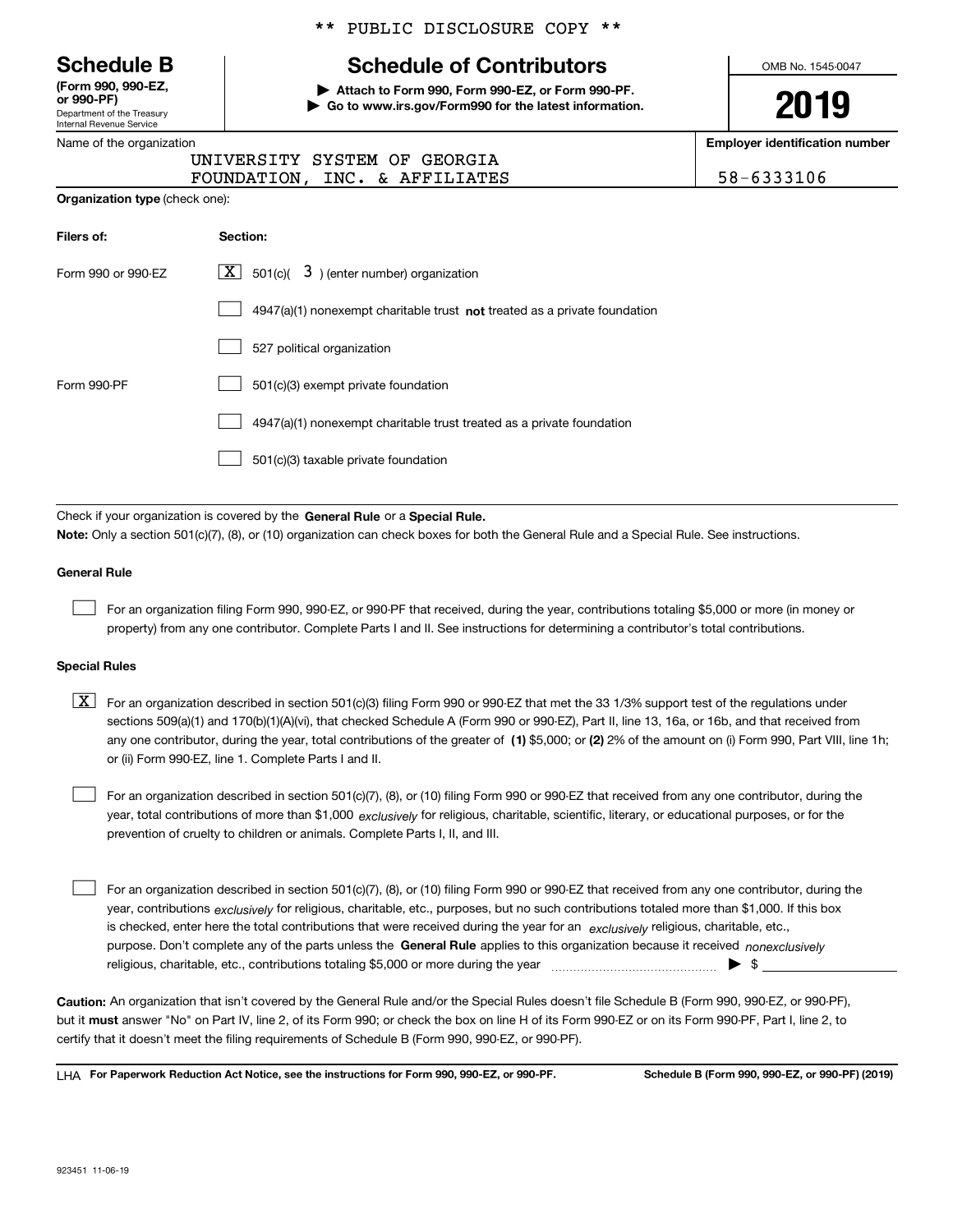|            | Schedule B (Form 990, 990-EZ, or 990-PF) (2019)                                                                                        |                                   | Page 2                                                                                                    |
|------------|----------------------------------------------------------------------------------------------------------------------------------------|-----------------------------------|-----------------------------------------------------------------------------------------------------------|
|            | Name of organization<br>UNIVERSITY SYSTEM OF GEORGIA                                                                                   |                                   | <b>Employer identification number</b>                                                                     |
| Part I     | FOUNDATION, INC. & AFFILIATES<br><b>Contributors</b> (see instructions). Use duplicate copies of Part I if additional space is needed. |                                   | 58-6333106                                                                                                |
| (a)<br>No. | (b)<br>Name, address, and ZIP + 4                                                                                                      | (c)<br><b>Total contributions</b> | (d)<br>Type of contribution                                                                               |
| 1          |                                                                                                                                        | 250,000.<br>\$                    | $\overline{\text{X}}$<br>Person<br>Payroll<br>Noncash<br>(Complete Part II for<br>noncash contributions.) |
| (a)<br>No. | (b)<br>Name, address, and ZIP + 4                                                                                                      | (c)<br><b>Total contributions</b> | (d)<br>Type of contribution                                                                               |
| 2          |                                                                                                                                        | 90,000.<br>\$                     | $\overline{\text{X}}$<br>Person<br>Payroll<br>Noncash<br>(Complete Part II for<br>noncash contributions.) |
| (a)<br>No. | (b)<br>Name, address, and ZIP + 4                                                                                                      | (c)<br><b>Total contributions</b> | (d)<br>Type of contribution                                                                               |
| 3          |                                                                                                                                        | 90,000.<br>\$                     | X<br>Person<br>Payroll<br>Noncash<br>(Complete Part II for<br>noncash contributions.)                     |
| (a)<br>No. | (b)<br>Name, address, and ZIP + 4                                                                                                      | (c)<br><b>Total contributions</b> | (d)<br>Type of contribution                                                                               |
| 4          |                                                                                                                                        | 75,000.<br>\$                     | $\overline{\text{X}}$<br>Person<br>Payroll<br>Noncash<br>(Complete Part II for<br>noncash contributions.) |
| (a)<br>No. | (b)<br>Name, address, and ZIP + 4                                                                                                      | (c)<br><b>Total contributions</b> | (d)<br>Type of contribution                                                                               |
| 5          |                                                                                                                                        | 50,000.<br>\$                     | $\overline{\text{X}}$<br>Person<br>Payroll<br>Noncash<br>(Complete Part II for<br>noncash contributions.) |
| (a)<br>No. | (b)<br>Name, address, and ZIP + 4                                                                                                      | (c)<br><b>Total contributions</b> | (d)<br>Type of contribution                                                                               |
| 6          |                                                                                                                                        | 50,000.<br>\$                     | $\overline{\text{X}}$<br>Person<br>Payroll<br>Noncash<br>(Complete Part II for<br>noncash contributions.) |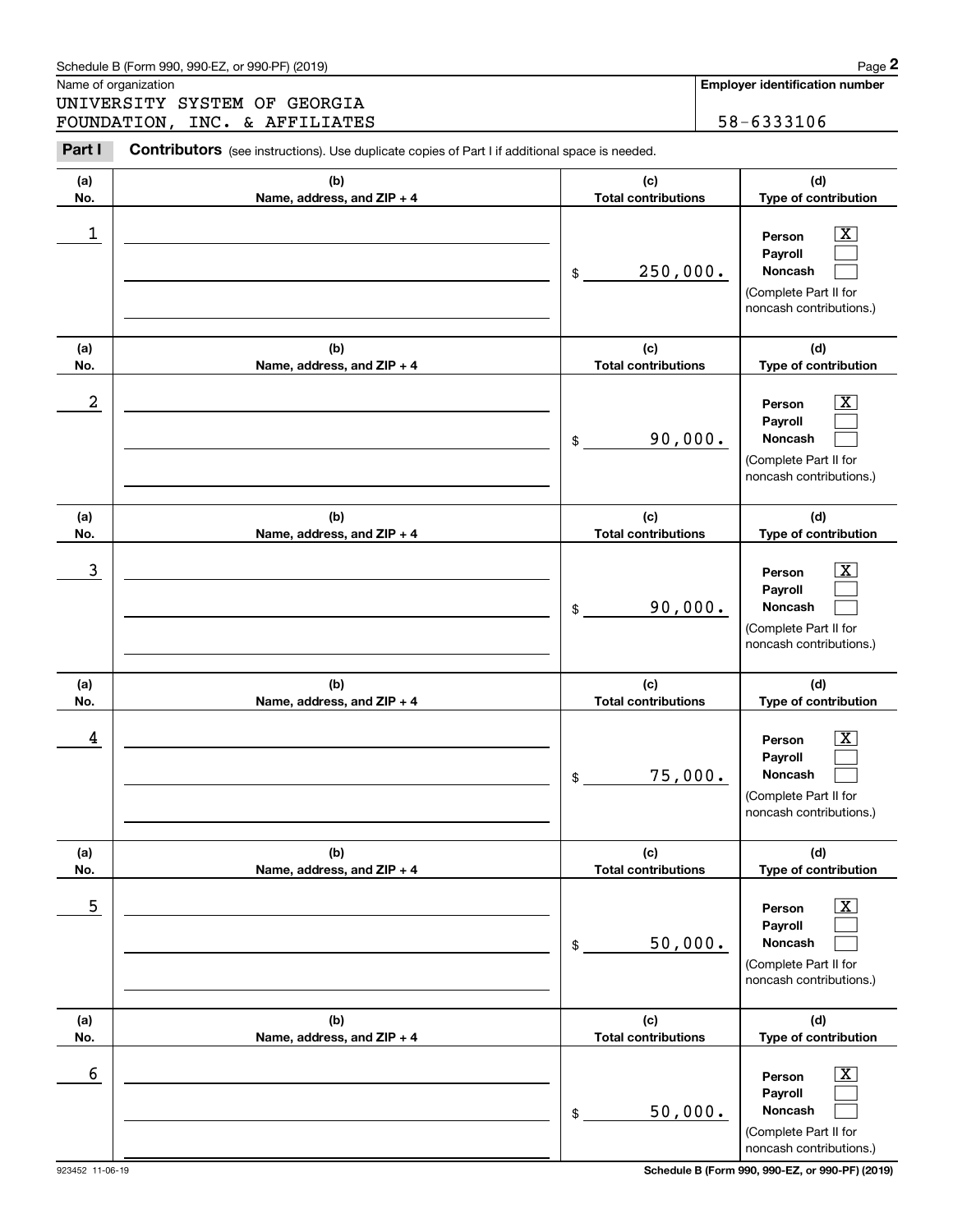|            | Schedule B (Form 990, 990-EZ, or 990-PF) (2019)                                                |                                   | Page 2                                                                                                    |
|------------|------------------------------------------------------------------------------------------------|-----------------------------------|-----------------------------------------------------------------------------------------------------------|
|            | Name of organization                                                                           |                                   | <b>Employer identification number</b>                                                                     |
|            | UNIVERSITY SYSTEM OF GEORGIA<br>FOUNDATION, INC. & AFFILIATES                                  |                                   | 58-6333106                                                                                                |
| Part I     | Contributors (see instructions). Use duplicate copies of Part I if additional space is needed. |                                   |                                                                                                           |
|            |                                                                                                |                                   |                                                                                                           |
| (a)<br>No. | (b)<br>Name, address, and ZIP + 4                                                              | (c)<br><b>Total contributions</b> | (d)<br>Type of contribution                                                                               |
| 7          |                                                                                                | 50,000.<br>\$                     | $\overline{\text{X}}$<br>Person<br>Payroll<br>Noncash<br>(Complete Part II for<br>noncash contributions.) |
| (a)<br>No. | (b)<br>Name, address, and ZIP + 4                                                              | (c)<br><b>Total contributions</b> | (d)<br>Type of contribution                                                                               |
| 8          |                                                                                                | 47,084.<br>$\mathfrak{S}$         | Person<br>$\mathbf{X}$<br>Payroll<br>Noncash<br>(Complete Part II for<br>noncash contributions.)          |
| (a)<br>No. | (b)<br>Name, address, and ZIP + 4                                                              | (c)<br><b>Total contributions</b> | (d)<br>Type of contribution                                                                               |
|            |                                                                                                | \$                                | Person<br>Payroll<br>Noncash<br>(Complete Part II for<br>noncash contributions.)                          |
| (a)<br>No. | (b)<br>Name, address, and ZIP + 4                                                              | (c)<br><b>Total contributions</b> | (d)<br>Type of contribution                                                                               |
|            |                                                                                                | \$                                | Person<br>Payroll<br>Noncash<br>(Complete Part II for<br>noncash contributions.)                          |
| (a)<br>No. | (b)<br>Name, address, and ZIP + 4                                                              | (c)<br><b>Total contributions</b> | (d)<br>Type of contribution                                                                               |
|            |                                                                                                | \$                                | Person<br>Payroll<br>Noncash<br>(Complete Part II for<br>noncash contributions.)                          |
| (a)<br>No. | (b)<br>Name, address, and ZIP + 4                                                              | (c)<br><b>Total contributions</b> | (d)<br>Type of contribution                                                                               |
|            |                                                                                                | \$                                | Person<br>Payroll<br>Noncash<br>(Complete Part II for<br>noncash contributions.)                          |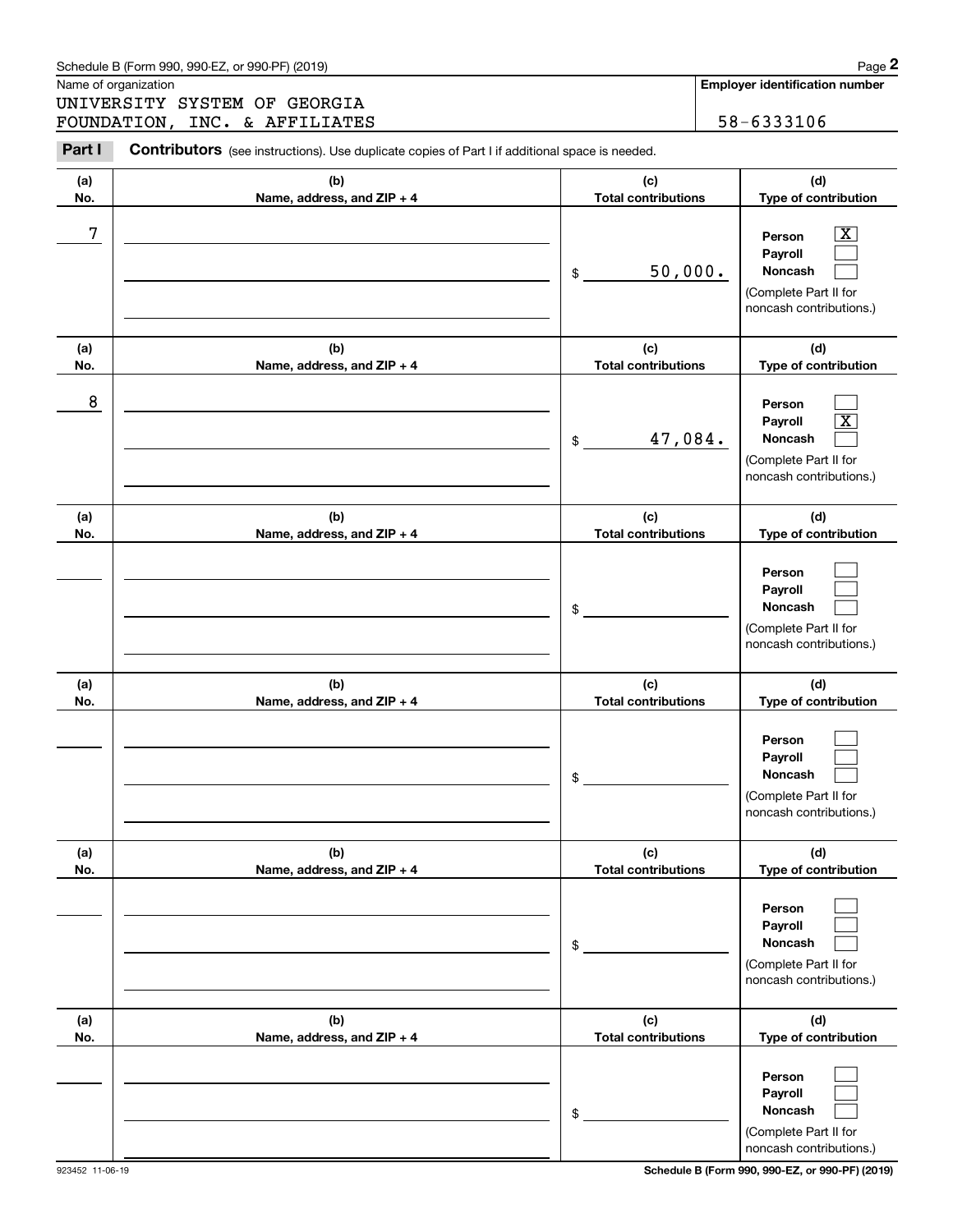|                              | Schedule B (Form 990, 990-EZ, or 990-PF) (2019)                                                     |                                                 | Page 3                                          |
|------------------------------|-----------------------------------------------------------------------------------------------------|-------------------------------------------------|-------------------------------------------------|
|                              | Name of organization                                                                                |                                                 | <b>Employer identification number</b>           |
|                              | UNIVERSITY SYSTEM OF GEORGIA<br>FOUNDATION, INC. & AFFILIATES                                       |                                                 | 58-6333106                                      |
| Part II                      | Noncash Property (see instructions). Use duplicate copies of Part II if additional space is needed. |                                                 |                                                 |
| (a)<br>No.<br>from<br>Part I | (b)<br>Description of noncash property given                                                        | (c)<br>FMV (or estimate)<br>(See instructions.) | (d)<br>Date received                            |
|                              |                                                                                                     | \$                                              |                                                 |
| (a)<br>No.<br>from<br>Part I | (b)<br>Description of noncash property given                                                        | (c)<br>FMV (or estimate)<br>(See instructions.) | (d)<br>Date received                            |
|                              |                                                                                                     | \$                                              |                                                 |
| (a)<br>No.<br>from<br>Part I | (b)<br>Description of noncash property given                                                        | (c)<br>FMV (or estimate)<br>(See instructions.) | (d)<br>Date received                            |
|                              |                                                                                                     | \$                                              |                                                 |
| (a)<br>No.<br>from<br>Part I | (b)<br>Description of noncash property given                                                        | (c)<br>FMV (or estimate)<br>(See instructions.) | (d)<br>Date received                            |
|                              |                                                                                                     | \$                                              |                                                 |
| (a)<br>No.<br>from<br>Part I | (b)<br>Description of noncash property given                                                        | (c)<br>FMV (or estimate)<br>(See instructions.) | (d)<br>Date received                            |
|                              |                                                                                                     | \$                                              |                                                 |
| (a)<br>No.<br>from<br>Part I | (b)<br>Description of noncash property given                                                        | (c)<br>FMV (or estimate)<br>(See instructions.) | (d)<br>Date received                            |
|                              |                                                                                                     | \$                                              |                                                 |
| 923453 11-06-19              |                                                                                                     |                                                 | Schedule B (Form 990, 990-EZ, or 990-PF) (2019) |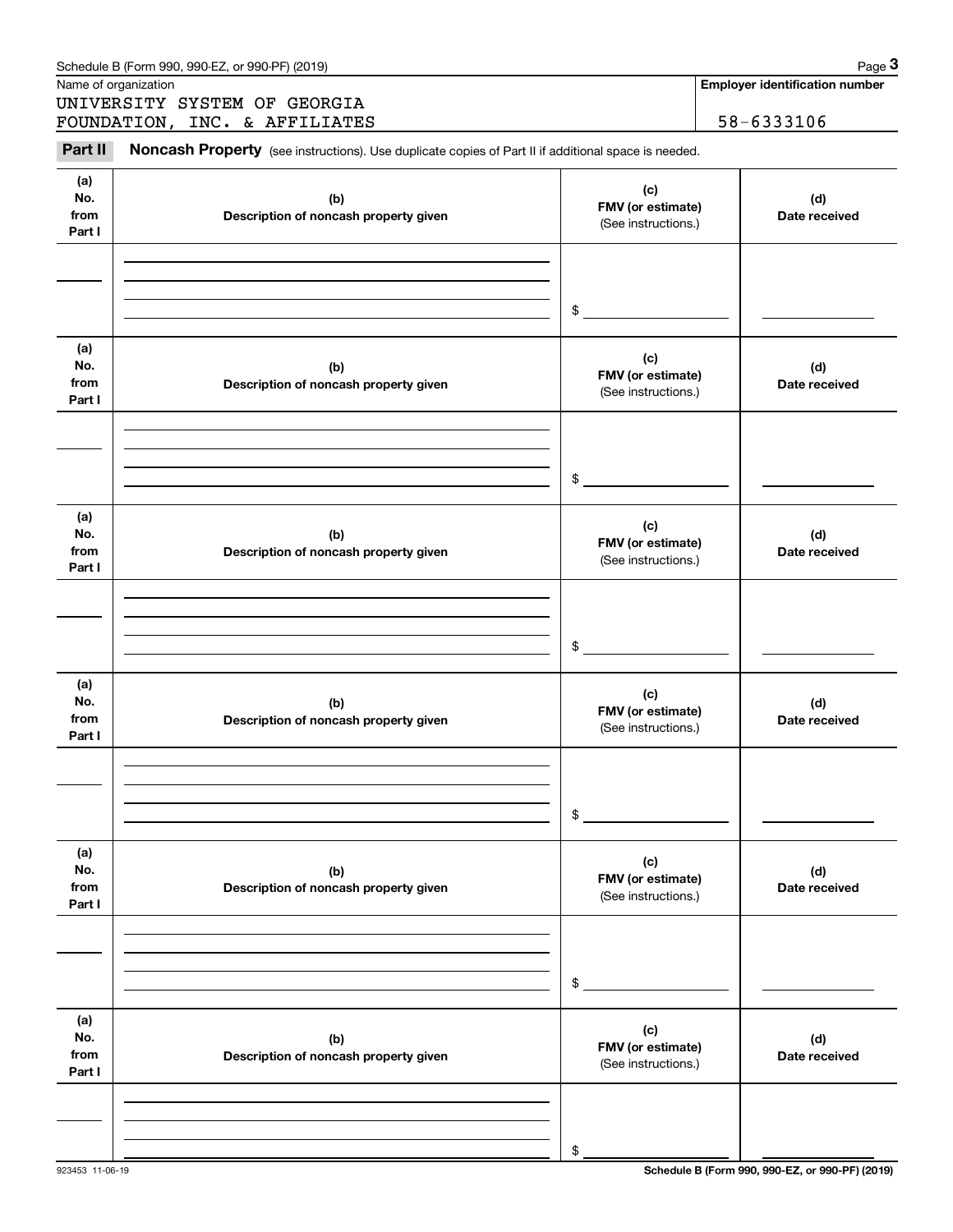|                 | Schedule B (Form 990, 990-EZ, or 990-PF) (2019)                                                                                                                                   |                      | Page 4                                                                                                                                                         |  |  |  |  |
|-----------------|-----------------------------------------------------------------------------------------------------------------------------------------------------------------------------------|----------------------|----------------------------------------------------------------------------------------------------------------------------------------------------------------|--|--|--|--|
|                 | Name of organization                                                                                                                                                              |                      | <b>Employer identification number</b>                                                                                                                          |  |  |  |  |
|                 | UNIVERSITY SYSTEM OF GEORGIA                                                                                                                                                      |                      |                                                                                                                                                                |  |  |  |  |
|                 | FOUNDATION, INC. & AFFILIATES                                                                                                                                                     |                      | 58-6333106                                                                                                                                                     |  |  |  |  |
| Part III        | from any one contributor. Complete columns (a) through (e) and the following line entry. For organizations                                                                        |                      | Exclusively religious, charitable, etc., contributions to organizations described in section 501(c)(7), (8), or (10) that total more than \$1,000 for the year |  |  |  |  |
|                 | completing Part III, enter the total of exclusively religious, charitable, etc., contributions of \$1,000 or less for the year. (Enter this info. once.) $\blacktriangleright$ \$ |                      |                                                                                                                                                                |  |  |  |  |
|                 | Use duplicate copies of Part III if additional space is needed.                                                                                                                   |                      |                                                                                                                                                                |  |  |  |  |
| (a) No.<br>from | (b) Purpose of gift                                                                                                                                                               | (c) Use of gift      | (d) Description of how gift is held                                                                                                                            |  |  |  |  |
| Part I          |                                                                                                                                                                                   |                      |                                                                                                                                                                |  |  |  |  |
|                 |                                                                                                                                                                                   |                      |                                                                                                                                                                |  |  |  |  |
|                 |                                                                                                                                                                                   |                      |                                                                                                                                                                |  |  |  |  |
|                 |                                                                                                                                                                                   |                      |                                                                                                                                                                |  |  |  |  |
|                 |                                                                                                                                                                                   | (e) Transfer of gift |                                                                                                                                                                |  |  |  |  |
|                 |                                                                                                                                                                                   |                      |                                                                                                                                                                |  |  |  |  |
|                 | Transferee's name, address, and $ZIP + 4$                                                                                                                                         |                      | Relationship of transferor to transferee                                                                                                                       |  |  |  |  |
|                 |                                                                                                                                                                                   |                      |                                                                                                                                                                |  |  |  |  |
|                 |                                                                                                                                                                                   |                      |                                                                                                                                                                |  |  |  |  |
|                 |                                                                                                                                                                                   |                      |                                                                                                                                                                |  |  |  |  |
|                 |                                                                                                                                                                                   |                      |                                                                                                                                                                |  |  |  |  |
| (a) No.<br>from | (b) Purpose of gift                                                                                                                                                               | (c) Use of gift      | (d) Description of how gift is held                                                                                                                            |  |  |  |  |
| Part I          |                                                                                                                                                                                   |                      |                                                                                                                                                                |  |  |  |  |
|                 |                                                                                                                                                                                   |                      |                                                                                                                                                                |  |  |  |  |
|                 |                                                                                                                                                                                   |                      |                                                                                                                                                                |  |  |  |  |
|                 |                                                                                                                                                                                   |                      |                                                                                                                                                                |  |  |  |  |
|                 | (e) Transfer of gift                                                                                                                                                              |                      |                                                                                                                                                                |  |  |  |  |
|                 |                                                                                                                                                                                   |                      |                                                                                                                                                                |  |  |  |  |
|                 | Transferee's name, address, and ZIP + 4                                                                                                                                           |                      | Relationship of transferor to transferee                                                                                                                       |  |  |  |  |
|                 |                                                                                                                                                                                   |                      |                                                                                                                                                                |  |  |  |  |
|                 |                                                                                                                                                                                   |                      |                                                                                                                                                                |  |  |  |  |
|                 |                                                                                                                                                                                   |                      |                                                                                                                                                                |  |  |  |  |
| (a) No.         |                                                                                                                                                                                   |                      |                                                                                                                                                                |  |  |  |  |
| from            | (b) Purpose of gift                                                                                                                                                               | (c) Use of gift      | (d) Description of how gift is held                                                                                                                            |  |  |  |  |
| Part I          |                                                                                                                                                                                   |                      |                                                                                                                                                                |  |  |  |  |
|                 |                                                                                                                                                                                   |                      |                                                                                                                                                                |  |  |  |  |
|                 |                                                                                                                                                                                   |                      |                                                                                                                                                                |  |  |  |  |
|                 |                                                                                                                                                                                   |                      |                                                                                                                                                                |  |  |  |  |
|                 |                                                                                                                                                                                   | (e) Transfer of gift |                                                                                                                                                                |  |  |  |  |
|                 |                                                                                                                                                                                   |                      |                                                                                                                                                                |  |  |  |  |
|                 | Transferee's name, address, and ZIP + 4                                                                                                                                           |                      | Relationship of transferor to transferee                                                                                                                       |  |  |  |  |
|                 |                                                                                                                                                                                   |                      |                                                                                                                                                                |  |  |  |  |
|                 |                                                                                                                                                                                   |                      |                                                                                                                                                                |  |  |  |  |
|                 |                                                                                                                                                                                   |                      |                                                                                                                                                                |  |  |  |  |
|                 |                                                                                                                                                                                   |                      |                                                                                                                                                                |  |  |  |  |
| (a) No.<br>from | (b) Purpose of gift                                                                                                                                                               | (c) Use of gift      | (d) Description of how gift is held                                                                                                                            |  |  |  |  |
| Part I          |                                                                                                                                                                                   |                      |                                                                                                                                                                |  |  |  |  |
|                 |                                                                                                                                                                                   |                      |                                                                                                                                                                |  |  |  |  |
|                 |                                                                                                                                                                                   |                      |                                                                                                                                                                |  |  |  |  |
|                 |                                                                                                                                                                                   |                      |                                                                                                                                                                |  |  |  |  |
|                 | (e) Transfer of gift                                                                                                                                                              |                      |                                                                                                                                                                |  |  |  |  |
|                 |                                                                                                                                                                                   |                      |                                                                                                                                                                |  |  |  |  |
|                 | Transferee's name, address, and ZIP + 4                                                                                                                                           |                      | Relationship of transferor to transferee                                                                                                                       |  |  |  |  |
|                 |                                                                                                                                                                                   |                      |                                                                                                                                                                |  |  |  |  |
|                 |                                                                                                                                                                                   |                      |                                                                                                                                                                |  |  |  |  |
|                 |                                                                                                                                                                                   |                      |                                                                                                                                                                |  |  |  |  |
|                 |                                                                                                                                                                                   |                      |                                                                                                                                                                |  |  |  |  |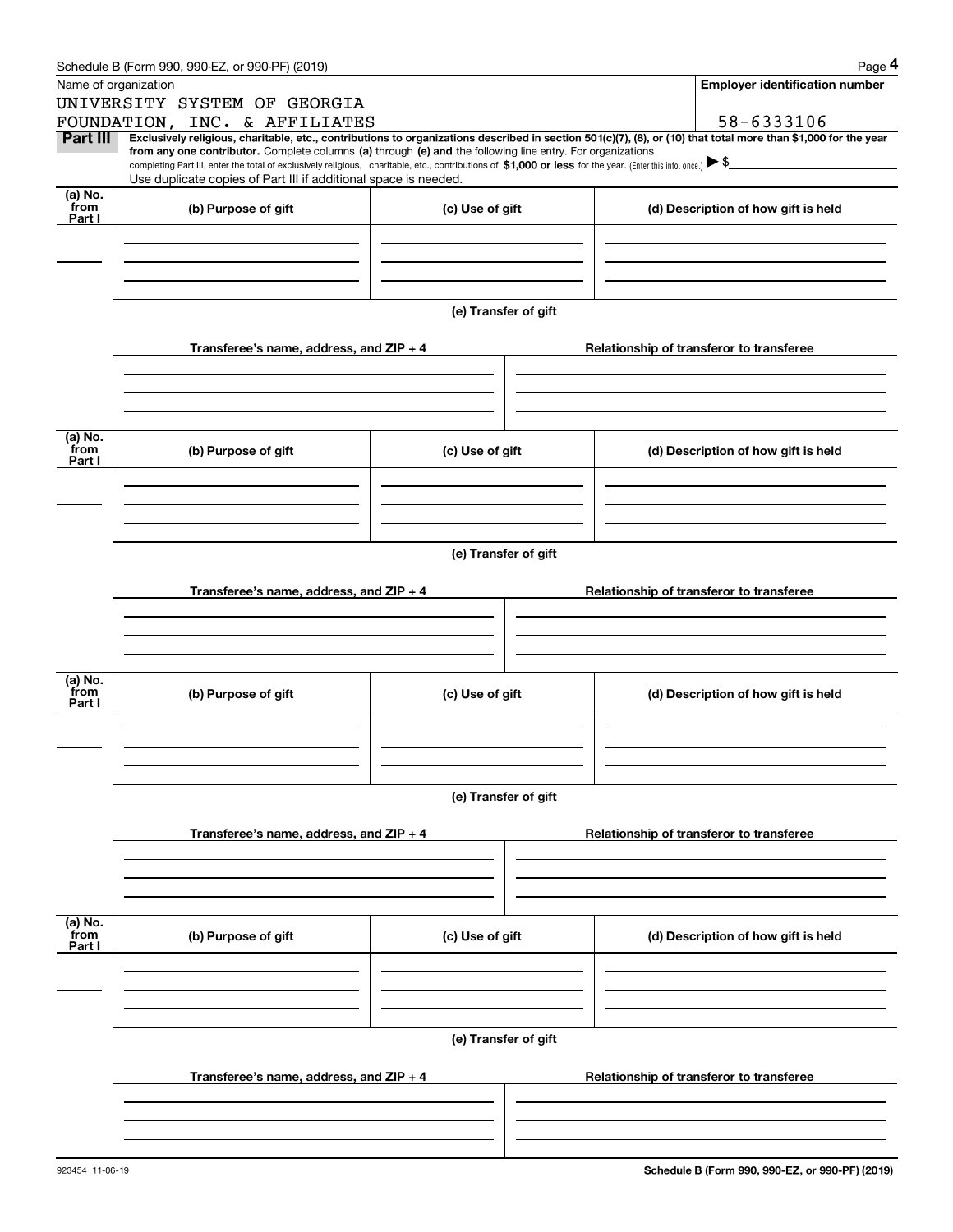| <b>Supplemental Financial Statements</b><br><b>SCHEDULE D</b><br>Complete if the organization answered "Yes" on Form 990,<br>(Form 990) |                                                        |                                                                                                                                                                                                                               |                         |                                                    | OMB No. 1545-0047       |                                       |
|-----------------------------------------------------------------------------------------------------------------------------------------|--------------------------------------------------------|-------------------------------------------------------------------------------------------------------------------------------------------------------------------------------------------------------------------------------|-------------------------|----------------------------------------------------|-------------------------|---------------------------------------|
|                                                                                                                                         |                                                        | Part IV, line 6, 7, 8, 9, 10, 11a, 11b, 11c, 11d, 11e, 11f, 12a, or 12b.                                                                                                                                                      |                         |                                                    |                         | <b>Open to Public</b>                 |
|                                                                                                                                         | Department of the Treasury<br>Internal Revenue Service | Go to www.irs.gov/Form990 for instructions and the latest information.                                                                                                                                                        | Attach to Form 990.     |                                                    |                         | Inspection                            |
|                                                                                                                                         | Name of the organization                               | UNIVERSITY SYSTEM OF GEORGIA                                                                                                                                                                                                  |                         |                                                    |                         | <b>Employer identification number</b> |
|                                                                                                                                         |                                                        | FOUNDATION, INC. & AFFILIATES                                                                                                                                                                                                 |                         |                                                    |                         | 58-6333106                            |
| Part I                                                                                                                                  |                                                        | Organizations Maintaining Donor Advised Funds or Other Similar Funds or Accounts. Complete if the                                                                                                                             |                         |                                                    |                         |                                       |
|                                                                                                                                         |                                                        | organization answered "Yes" on Form 990, Part IV, line 6.                                                                                                                                                                     |                         |                                                    |                         |                                       |
|                                                                                                                                         |                                                        |                                                                                                                                                                                                                               | (a) Donor advised funds |                                                    |                         | (b) Funds and other accounts          |
| 1                                                                                                                                       |                                                        |                                                                                                                                                                                                                               |                         |                                                    |                         |                                       |
| 2                                                                                                                                       |                                                        | Aggregate value of contributions to (during year)                                                                                                                                                                             |                         |                                                    |                         |                                       |
| з                                                                                                                                       |                                                        |                                                                                                                                                                                                                               |                         |                                                    |                         |                                       |
| 4                                                                                                                                       |                                                        |                                                                                                                                                                                                                               |                         |                                                    |                         |                                       |
| 5                                                                                                                                       |                                                        | Did the organization inform all donors and donor advisors in writing that the assets held in donor advised funds                                                                                                              |                         |                                                    |                         |                                       |
|                                                                                                                                         | Yes<br>No                                              |                                                                                                                                                                                                                               |                         |                                                    |                         |                                       |
| 6                                                                                                                                       |                                                        | Did the organization inform all grantees, donors, and donor advisors in writing that grant funds can be used only                                                                                                             |                         |                                                    |                         |                                       |
|                                                                                                                                         |                                                        | for charitable purposes and not for the benefit of the donor or donor advisor, or for any other purpose conferring                                                                                                            |                         |                                                    |                         |                                       |
|                                                                                                                                         |                                                        |                                                                                                                                                                                                                               |                         |                                                    |                         | Yes<br>No                             |
| Part II                                                                                                                                 |                                                        | Conservation Easements. Complete if the organization answered "Yes" on Form 990, Part IV, line 7.                                                                                                                             |                         |                                                    |                         |                                       |
| 1                                                                                                                                       |                                                        | Purpose(s) of conservation easements held by the organization (check all that apply).                                                                                                                                         |                         |                                                    |                         |                                       |
|                                                                                                                                         |                                                        | Preservation of land for public use (for example, recreation or education)                                                                                                                                                    |                         | Preservation of a historically important land area |                         |                                       |
|                                                                                                                                         |                                                        | Protection of natural habitat                                                                                                                                                                                                 |                         | Preservation of a certified historic structure     |                         |                                       |
|                                                                                                                                         |                                                        | Preservation of open space                                                                                                                                                                                                    |                         |                                                    |                         |                                       |
| 2                                                                                                                                       |                                                        | Complete lines 2a through 2d if the organization held a qualified conservation contribution in the form of a conservation easement on the last                                                                                |                         |                                                    |                         |                                       |
|                                                                                                                                         | day of the tax year.                                   |                                                                                                                                                                                                                               |                         |                                                    |                         | Held at the End of the Tax Year       |
| a                                                                                                                                       |                                                        |                                                                                                                                                                                                                               |                         |                                                    | 2a                      |                                       |
| b                                                                                                                                       |                                                        | Total acreage restricted by conservation easements                                                                                                                                                                            |                         |                                                    | 2b                      |                                       |
| с                                                                                                                                       |                                                        |                                                                                                                                                                                                                               |                         |                                                    | 2c                      |                                       |
| d                                                                                                                                       |                                                        | Number of conservation easements included in (c) acquired after 7/25/06, and not on a historic structure                                                                                                                      |                         |                                                    |                         |                                       |
|                                                                                                                                         |                                                        | listed in the National Register [11, 1200] [12] The National Register [11, 1200] [12] The National Register [11, 1200] [12] The National Register [11, 1200] [12] The National Register [11, 1200] [12] The National Register |                         |                                                    | 2d                      |                                       |
| 3                                                                                                                                       |                                                        | Number of conservation easements modified, transferred, released, extinguished, or terminated by the organization during the tax                                                                                              |                         |                                                    |                         |                                       |
|                                                                                                                                         | $year \blacktriangleright$                             |                                                                                                                                                                                                                               |                         |                                                    |                         |                                       |
| 4                                                                                                                                       |                                                        | Number of states where property subject to conservation easement is located $\blacktriangleright$                                                                                                                             |                         |                                                    |                         |                                       |
| 5                                                                                                                                       |                                                        | Does the organization have a written policy regarding the periodic monitoring, inspection, handling of                                                                                                                        |                         |                                                    |                         |                                       |
|                                                                                                                                         |                                                        | violations, and enforcement of the conservation easements it holds?                                                                                                                                                           |                         |                                                    |                         | Yes<br><b>No</b>                      |
| 6                                                                                                                                       |                                                        | Staff and volunteer hours devoted to monitoring, inspecting, handling of violations, and enforcing conservation easements during the year                                                                                     |                         |                                                    |                         |                                       |
|                                                                                                                                         |                                                        |                                                                                                                                                                                                                               |                         |                                                    |                         |                                       |
| 7                                                                                                                                       |                                                        | Amount of expenses incurred in monitoring, inspecting, handling of violations, and enforcing conservation easements during the year                                                                                           |                         |                                                    |                         |                                       |
|                                                                                                                                         | $\blacktriangleright$ \$                               |                                                                                                                                                                                                                               |                         |                                                    |                         |                                       |
| 8                                                                                                                                       |                                                        | Does each conservation easement reported on line 2(d) above satisfy the requirements of section 170(h)(4)(B)(i)                                                                                                               |                         |                                                    |                         |                                       |
|                                                                                                                                         |                                                        |                                                                                                                                                                                                                               |                         |                                                    |                         | Yes<br>No                             |
| 9                                                                                                                                       |                                                        | In Part XIII, describe how the organization reports conservation easements in its revenue and expense statement and                                                                                                           |                         |                                                    |                         |                                       |
|                                                                                                                                         |                                                        | balance sheet, and include, if applicable, the text of the footnote to the organization's financial statements that describes the                                                                                             |                         |                                                    |                         |                                       |
|                                                                                                                                         |                                                        | organization's accounting for conservation easements.                                                                                                                                                                         |                         |                                                    |                         |                                       |
|                                                                                                                                         | Part III                                               | Organizations Maintaining Collections of Art, Historical Treasures, or Other Similar Assets.                                                                                                                                  |                         |                                                    |                         |                                       |
|                                                                                                                                         |                                                        | Complete if the organization answered "Yes" on Form 990, Part IV, line 8.                                                                                                                                                     |                         |                                                    |                         |                                       |
|                                                                                                                                         |                                                        | 1a If the organization elected, as permitted under FASB ASC 958, not to report in its revenue statement and balance sheet works                                                                                               |                         |                                                    |                         |                                       |
|                                                                                                                                         |                                                        | of art, historical treasures, or other similar assets held for public exhibition, education, or research in furtherance of public                                                                                             |                         |                                                    |                         |                                       |
|                                                                                                                                         |                                                        | service, provide in Part XIII the text of the footnote to its financial statements that describes these items.                                                                                                                |                         |                                                    |                         |                                       |
| b                                                                                                                                       |                                                        | If the organization elected, as permitted under FASB ASC 958, to report in its revenue statement and balance sheet works of                                                                                                   |                         |                                                    |                         |                                       |
|                                                                                                                                         |                                                        | art, historical treasures, or other similar assets held for public exhibition, education, or research in furtherance of public service,                                                                                       |                         |                                                    |                         |                                       |
|                                                                                                                                         |                                                        | provide the following amounts relating to these items:                                                                                                                                                                        |                         |                                                    |                         |                                       |
|                                                                                                                                         |                                                        | (i) Revenue included on Form 990, Part VIII, line 1 [1] [1] [1] [1] [1] [1] [1] Revenue included on Form 990, Part VIII, line 1                                                                                               |                         |                                                    |                         |                                       |
|                                                                                                                                         |                                                        | (ii) Assets included in Form 990, Part X                                                                                                                                                                                      |                         |                                                    |                         | $\triangleright$ \$                   |
| 2                                                                                                                                       |                                                        | If the organization received or held works of art, historical treasures, or other similar assets for financial gain, provide                                                                                                  |                         |                                                    |                         |                                       |
|                                                                                                                                         |                                                        | the following amounts required to be reported under FASB ASC 958 relating to these items:                                                                                                                                     |                         |                                                    |                         |                                       |
| а                                                                                                                                       |                                                        | Revenue included on Form 990, Part VIII, line 1 [2000] [2000] [2000] [2000] [3000] [3000] [3000] [3000] [3000                                                                                                                 |                         |                                                    | \$                      |                                       |
|                                                                                                                                         |                                                        |                                                                                                                                                                                                                               |                         |                                                    | $\blacktriangleright$ s |                                       |
|                                                                                                                                         |                                                        | $1\mu\Lambda$ For Deparwork Reduction $\Lambda$ ct Notice, see the Instructions for Form 000                                                                                                                                  |                         |                                                    |                         | Schedule D (Form 000) 2010            |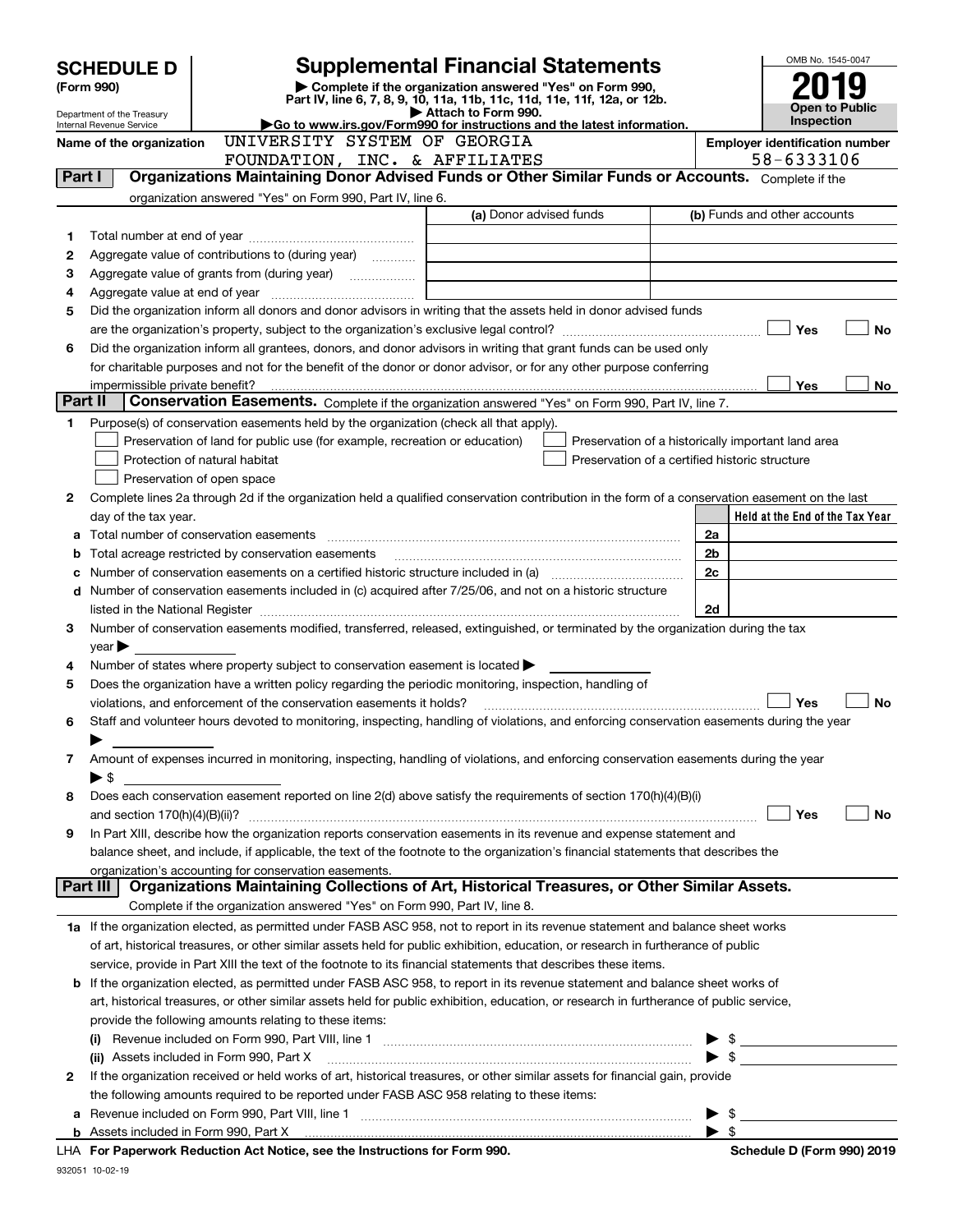|               |                                                                                                                                                                                                                                | UNIVERSITY SYSTEM OF GEORGIA  |                |                          |                 |                                            |                        |     |            |
|---------------|--------------------------------------------------------------------------------------------------------------------------------------------------------------------------------------------------------------------------------|-------------------------------|----------------|--------------------------|-----------------|--------------------------------------------|------------------------|-----|------------|
|               | Schedule D (Form 990) 2019                                                                                                                                                                                                     | FOUNDATION, INC. & AFFILIATES |                |                          |                 | 58-6333106                                 |                        |     | Page $2$   |
|               | Organizations Maintaining Collections of Art, Historical Treasures, or Other Similar Assets (continued)<br>Part III                                                                                                            |                               |                |                          |                 |                                            |                        |     |            |
| 3             | Using the organization's acquisition, accession, and other records, check any of the following that make significant use of its                                                                                                |                               |                |                          |                 |                                            |                        |     |            |
|               | collection items (check all that apply):                                                                                                                                                                                       |                               |                |                          |                 |                                            |                        |     |            |
| a             | Public exhibition                                                                                                                                                                                                              | d                             |                | Loan or exchange program |                 |                                            |                        |     |            |
| b             | Scholarly research                                                                                                                                                                                                             | e                             |                |                          |                 |                                            |                        |     |            |
| c             | Preservation for future generations                                                                                                                                                                                            |                               |                |                          |                 |                                            |                        |     |            |
| 4             | Provide a description of the organization's collections and explain how they further the organization's exempt purpose in Part XIII.                                                                                           |                               |                |                          |                 |                                            |                        |     |            |
| 5             | During the year, did the organization solicit or receive donations of art, historical treasures, or other similar assets                                                                                                       |                               |                |                          |                 |                                            |                        |     |            |
|               | to be sold to raise funds rather than to be maintained as part of the organization's collection?                                                                                                                               |                               |                |                          |                 |                                            | Yes                    |     | No         |
|               | Part IV<br>Escrow and Custodial Arrangements. Complete if the organization answered "Yes" on Form 990, Part IV, line 9, or                                                                                                     |                               |                |                          |                 |                                            |                        |     |            |
|               | reported an amount on Form 990, Part X, line 21.                                                                                                                                                                               |                               |                |                          |                 |                                            |                        |     |            |
|               | 1a Is the organization an agent, trustee, custodian or other intermediary for contributions or other assets not included                                                                                                       |                               |                |                          |                 |                                            |                        |     |            |
|               |                                                                                                                                                                                                                                |                               |                |                          |                 |                                            | Yes                    |     | No         |
|               | on Form 990, Part X? [11] matter and the contract of the contract of the contract of the contract of the contract of the contract of the contract of the contract of the contract of the contract of the contract of the contr |                               |                |                          |                 |                                            |                        |     |            |
|               | b If "Yes," explain the arrangement in Part XIII and complete the following table:                                                                                                                                             |                               |                |                          |                 |                                            |                        |     |            |
|               |                                                                                                                                                                                                                                |                               |                |                          |                 |                                            | Amount                 |     |            |
|               | c Beginning balance                                                                                                                                                                                                            |                               |                |                          | 1c              |                                            |                        |     |            |
|               |                                                                                                                                                                                                                                |                               |                |                          | 1d              |                                            |                        |     |            |
|               | e Distributions during the year manufactured and contain an account of the state of the state of the state of the state of the state of the state of the state of the state of the state of the state of the state of the stat |                               |                |                          | 1e              |                                            |                        |     |            |
| f             |                                                                                                                                                                                                                                |                               |                |                          |                 | 1f                                         |                        |     |            |
|               | 2a Did the organization include an amount on Form 990, Part X, line 21, for escrow or custodial account liability?                                                                                                             |                               |                |                          |                 |                                            | $\boxed{\text{X}}$ Yes |     | No         |
|               | b If "Yes," explain the arrangement in Part XIII. Check here if the explanation has been provided on Part XIII                                                                                                                 |                               |                |                          |                 |                                            |                        |     |            |
| <b>Part V</b> | Endowment Funds. Complete if the organization answered "Yes" on Form 990, Part IV, line 10.                                                                                                                                    |                               |                |                          |                 |                                            |                        |     |            |
|               |                                                                                                                                                                                                                                | (a) Current year              | (b) Prior year | (c) Two years back       |                 | (d) Three years back   (e) Four years back |                        |     |            |
| 1a            | Beginning of year balance                                                                                                                                                                                                      | 5,461,737.                    | 5,458,580.     | 5,436,506.               |                 | 4,621,573.                                 |                        |     | 4,826,610. |
|               |                                                                                                                                                                                                                                | 141,046.                      | 47,977.        | 61,450.                  |                 | 241,927.                                   |                        |     | 5,000.     |
| с             | Net investment earnings, gains, and losses                                                                                                                                                                                     | 1,111.                        | 263, 451.      | 483,727.                 |                 | 579, 114.                                  |                        |     | 47,931.    |
|               |                                                                                                                                                                                                                                | 12,295.                       | 25,000.        |                          |                 |                                            |                        |     |            |
|               | <b>e</b> Other expenditures for facilities                                                                                                                                                                                     |                               |                |                          |                 |                                            |                        |     |            |
|               | and programs                                                                                                                                                                                                                   |                               |                |                          |                 |                                            |                        |     |            |
| f             | Administrative expenses                                                                                                                                                                                                        | 225,000.                      | 283, 271.      | 523,103.                 |                 | 6,108.                                     |                        |     | 257,968.   |
|               | End of year balance                                                                                                                                                                                                            | 5,366,599.                    | 5,461,737.     | 5,458,580.               |                 | 5,436,506.                                 |                        |     | 4,621,573. |
| g<br>2        | Provide the estimated percentage of the current year end balance (line 1g, column (a)) held as:                                                                                                                                |                               |                |                          |                 |                                            |                        |     |            |
|               |                                                                                                                                                                                                                                | 88.49                         |                |                          |                 |                                            |                        |     |            |
| a             | Board designated or quasi-endowment ><br>11.37                                                                                                                                                                                 |                               | %              |                          |                 |                                            |                        |     |            |
| b             | Permanent endowment                                                                                                                                                                                                            | %                             |                |                          |                 |                                            |                        |     |            |
| c             | .14<br>Term endowment $\blacktriangleright$ $\_\_$                                                                                                                                                                             | %                             |                |                          |                 |                                            |                        |     |            |
|               | The percentages on lines 2a, 2b, and 2c should equal 100%.                                                                                                                                                                     |                               |                |                          |                 |                                            |                        |     |            |
|               | 3a Are there endowment funds not in the possession of the organization that are held and administered for the organization                                                                                                     |                               |                |                          |                 |                                            |                        |     |            |
|               | by:                                                                                                                                                                                                                            |                               |                |                          |                 |                                            |                        | Yes | No         |
|               | Unrelated organizations [111] March 1999, March 1999, March 1999, March 1999, March 1999, March 1999, March 19<br>(i)                                                                                                          |                               |                |                          |                 |                                            | 3a(i)                  | X   |            |
|               |                                                                                                                                                                                                                                |                               |                |                          |                 |                                            | 3a(ii)                 |     | X          |
|               |                                                                                                                                                                                                                                |                               |                |                          |                 |                                            | 3b                     |     |            |
| 4             | Describe in Part XIII the intended uses of the organization's endowment funds.                                                                                                                                                 |                               |                |                          |                 |                                            |                        |     |            |
|               | Land, Buildings, and Equipment.<br><b>Part VI</b>                                                                                                                                                                              |                               |                |                          |                 |                                            |                        |     |            |
|               | Complete if the organization answered "Yes" on Form 990, Part IV, line 11a. See Form 990, Part X, line 10.                                                                                                                     |                               |                |                          |                 |                                            |                        |     |            |
|               | Description of property                                                                                                                                                                                                        | (a) Cost or other             |                | (b) Cost or other        | (c) Accumulated |                                            | (d) Book value         |     |            |
|               |                                                                                                                                                                                                                                | basis (investment)            |                | basis (other)            | depreciation    |                                            |                        |     |            |
|               |                                                                                                                                                                                                                                |                               |                |                          |                 |                                            |                        |     |            |
|               |                                                                                                                                                                                                                                |                               |                |                          |                 |                                            |                        |     |            |
|               |                                                                                                                                                                                                                                |                               |                |                          |                 |                                            |                        |     |            |
|               |                                                                                                                                                                                                                                |                               |                |                          |                 |                                            |                        |     |            |
|               |                                                                                                                                                                                                                                |                               |                |                          |                 |                                            |                        |     |            |
|               |                                                                                                                                                                                                                                |                               |                |                          |                 |                                            |                        |     | 0.         |
|               |                                                                                                                                                                                                                                |                               |                |                          |                 | Schedule D (Form 990) 2019                 |                        |     |            |
|               |                                                                                                                                                                                                                                |                               |                |                          |                 |                                            |                        |     |            |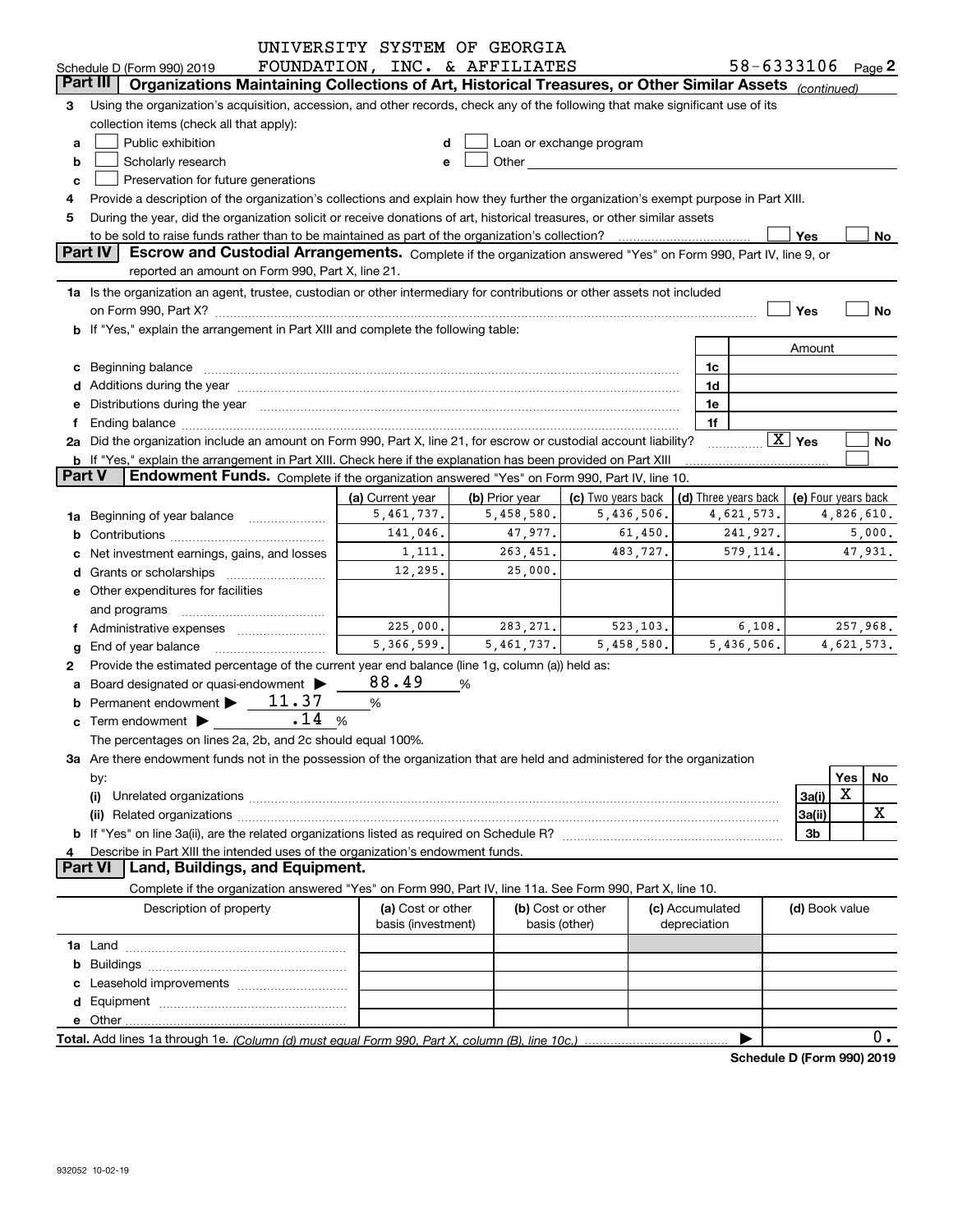| UNIVERSITY SYSTEM OF GEORGIA |      |   |
|------------------------------|------|---|
|                              |      |   |
| -----------                  | ---- | . |

#### (a) Description of security or category (including name of security)  $\vert$  (b) Book value  $\vert$  (c) Total. (Col. (b) must equal Form 990, Part X, col. (B) line 12.) **Total.**  (Col. (b) must equal Form 990, Part X, col. (B) line 13.) | 375,459,838. **(1)** Financial derivatives ~~~~~~~~~~~~~~~ **(2)** Closely held equity interests ~~~~~~~~~~~ **(3)** Other (a) Description of investment **b (b)** Book value **(1)**INVESTMENTS IN FINANCE **(2)**LEASE **(3)(4) (5)(6)(7)(8)(9)(a) (b)**  Description**(1)**ASSETS LIMITED TO USE **(2)(3)**CONSTRUCTION IN PROGRESS **(4)(5) (6)(7) (8)(9)Total.**  *(Column (b) must equal Form 990, Part X, col. (B) line 15.)* **1.(a)** Description of liability **Book value** Book value Book value Book value Book value **Total.**  *(Column (b) must equal Form 990, Part X, col. (B) line 25.)* **2.**Schedule D (Form 990) 2019  ${\hbox{FOUNDATION}}$  ,  ${\hbox{INC.}}$  &  ${\hbox{AFFILIATES}}$  58-6333106 Page Complete if the organization answered "Yes" on Form 990, Part IV, line 11b. See Form 990, Part X, line 12.  $(b)$  Book value  $\vert$  (c) Method of valuation: Cost or end-of-year market value (A)(B)(C)(D)(E)(F)(G)(H)Complete if the organization answered "Yes" on Form 990, Part IV, line 11c. See Form 990, Part X, line 13. (c) Method of valuation: Cost or end-of-year market value Complete if the organization answered "Yes" on Form 990, Part IV, line 11d. See Form 990, Part X, line 15. (b) Book value  $\blacktriangleright$ Complete if the organization answered "Yes" on Form 990, Part IV, line 11e or 11f. See Form 990, Part X, line 25. (1)Federal income taxes <sub>(2)</sub> SCHOLARSHIPS PAYABLE (3)(4)(5)ESTATE FOUNDATION VIII, LLC (6)(7)(8)(9) $\blacktriangleright$ Liability for uncertain tax positions. In Part XIII, provide the text of the footnote to the organization's financial statements that reports the organization's liability for uncertain tax positions under FASB ASC 740. Check here if the text of the footnote has been provided in Part XIII **Schedule D (Form 990) 2019 FOUNDATION**,<br>**Part VII Investments - Other Securities. Part VIII Investments - Program Related. Part IX Other Assets. Part X Other Liabilities.**  $\vert$  X  $\vert$ DEBT ISSUANCE COST CONSTRUCTION PAYABLE REFUNDING SERIES 2018B USG REAL TAXABLE BONDS 375,459,838. 34,473,214. 5,240,887. 18,393,085. 58,107,186. 76,040. 1,725,624. 11,935,000. 13,736,664. END-OF-YEAR MARKET VALUE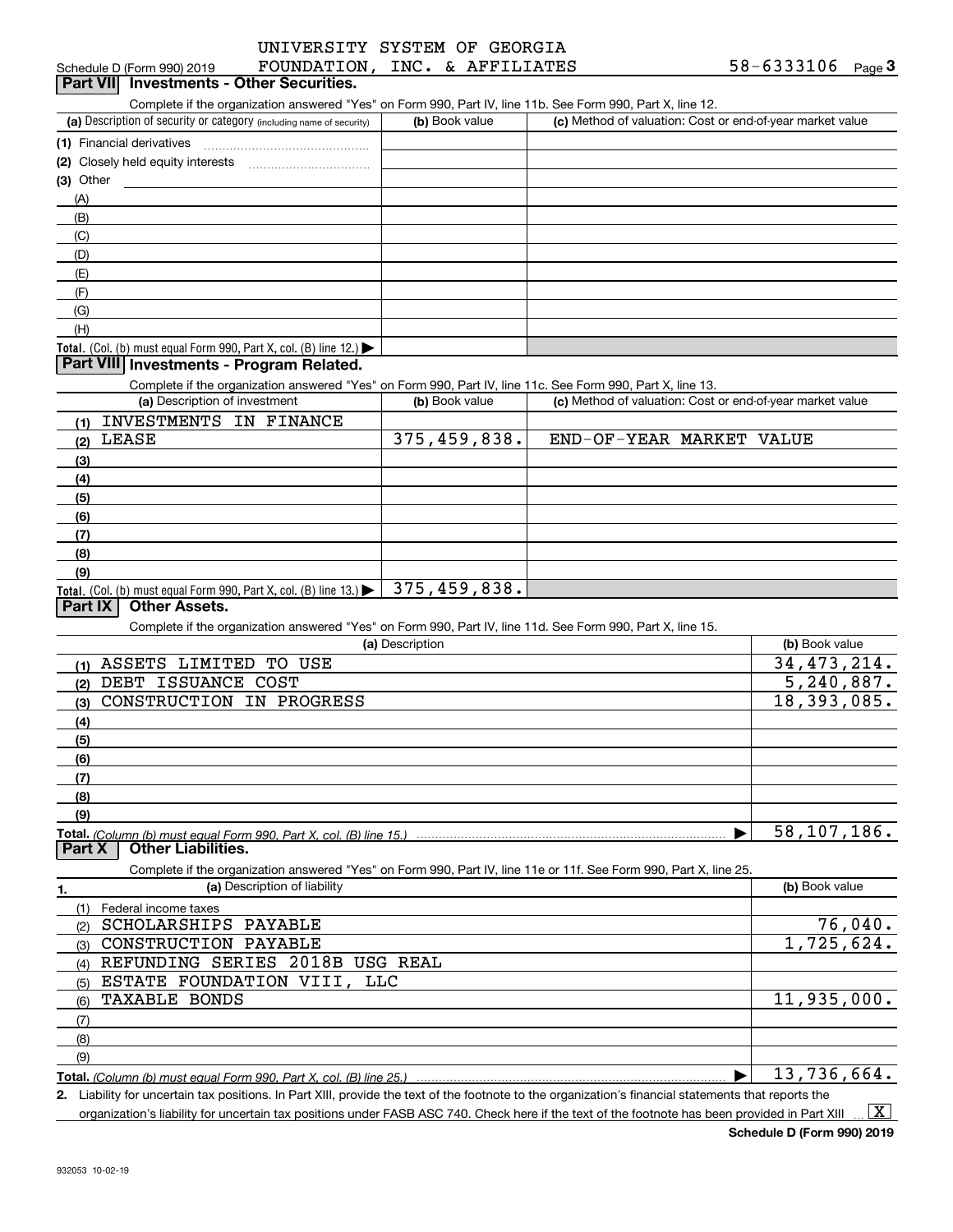|   | UNIVERSITY SYSTEM OF GEORGIA                                                                                                                                                                                                       |                |                   |
|---|------------------------------------------------------------------------------------------------------------------------------------------------------------------------------------------------------------------------------------|----------------|-------------------|
|   | FOUNDATION, INC. & AFFILIATES<br>Schedule D (Form 990) 2019                                                                                                                                                                        |                | 58-6333106 Page 4 |
|   | Reconciliation of Revenue per Audited Financial Statements With Revenue per Return.<br>Part XI                                                                                                                                     |                |                   |
|   | Complete if the organization answered "Yes" on Form 990, Part IV, line 12a.                                                                                                                                                        |                |                   |
| 1 | Total revenue, gains, and other support per audited financial statements                                                                                                                                                           |                | $\mathbf{1}$      |
| 2 | Amounts included on line 1 but not on Form 990, Part VIII, line 12:                                                                                                                                                                |                |                   |
| a | Net unrealized gains (losses) on investments [11] matter contracts and the unrealized gains (losses) on investments                                                                                                                | 2a             |                   |
|   |                                                                                                                                                                                                                                    | 2 <sub>b</sub> |                   |
| c |                                                                                                                                                                                                                                    | 2c             |                   |
| d |                                                                                                                                                                                                                                    | 2d             |                   |
| e | Add lines 2a through 2d                                                                                                                                                                                                            |                | 2e                |
| 3 |                                                                                                                                                                                                                                    |                | 3                 |
| 4 | Amounts included on Form 990, Part VIII, line 12, but not on line 1:                                                                                                                                                               |                |                   |
| a |                                                                                                                                                                                                                                    | 4a l           |                   |
|   | Other (Describe in Part XIII.) <b>COLOGIST:</b> (2001)                                                                                                                                                                             | 4b             |                   |
|   | Add lines 4a and 4b                                                                                                                                                                                                                |                | 4c                |
| 5 |                                                                                                                                                                                                                                    |                | 5                 |
|   | Part XII   Reconciliation of Expenses per Audited Financial Statements With Expenses per Return.                                                                                                                                   |                |                   |
|   | Complete if the organization answered "Yes" on Form 990, Part IV, line 12a.                                                                                                                                                        |                |                   |
| 1 |                                                                                                                                                                                                                                    |                | $\mathbf{1}$      |
| 2 | Amounts included on line 1 but not on Form 990, Part IX, line 25:                                                                                                                                                                  |                |                   |
| a |                                                                                                                                                                                                                                    | 2a             |                   |
|   |                                                                                                                                                                                                                                    | 2 <sub>b</sub> |                   |
|   |                                                                                                                                                                                                                                    | 2с             |                   |
| d |                                                                                                                                                                                                                                    | 2d             |                   |
| е | Add lines 2a through 2d <b>manufactures</b> in the contract of the contract of the contract of the contract of the contract of the contract of the contract of the contract of the contract of the contract of the contract of the |                | 2e                |
| з |                                                                                                                                                                                                                                    |                | 3                 |
| 4 | Amounts included on Form 990, Part IX, line 25, but not on line 1:                                                                                                                                                                 |                |                   |
| a |                                                                                                                                                                                                                                    | 4a -           |                   |
| b |                                                                                                                                                                                                                                    | 4 <sub>b</sub> |                   |
|   | c Add lines 4a and 4b                                                                                                                                                                                                              |                | 4c                |
| 5 |                                                                                                                                                                                                                                    |                | 5                 |
|   | Part XIII Supplemental Information.                                                                                                                                                                                                |                |                   |

Provide the descriptions required for Part II, lines 3, 5, and 9; Part III, lines 1a and 4; Part IV, lines 1b and 2b; Part V, line 4; Part X, line 2; Part XI, lines 2d and 4b; and Part XII, lines 2d and 4b. Also complete this part to provide any additional information.

## PART V, LINE 4:

TO SUPPORT THE EXEMPT PURPOSES OF THE FOUNDATION.

PART X, LINE 2:

THE FOUNDATION QUALIFIES AS A TAX-EXEMPT ORGANIZATION AS DESCRIBED IN

INTERNAL REVENUE CODE SECTION 501(C)(3) AND HAS BEEN CLASSIFIED BY THE

INTERNAL REVENUE SERVICE AS A PUBLICLY SUPPORTED ORGANIZATION AND NOT AS A

PRIVATE FOUNDATION. HOWEVER, INCOME FROM CERTAIN ACTIVITIES NOT DIRECTLY

RELATED TO THE FOUNDATION'S TAX-EXEMPT PURPOSE IS SUBJECT TO TAXATION AS

UNRELATED BUSINESS INCOME. THE FOUNDATION FOLLOWS THE STATUTORY

REQUIREMENTS FOR ITS INCOME TAX ACCOUNTING AND GENERALLY AVOIDS RISKS

## ASSOCIATED WITH POTENTIALLY PROBLEMATIC TAX POSITIONS THAT MAY BE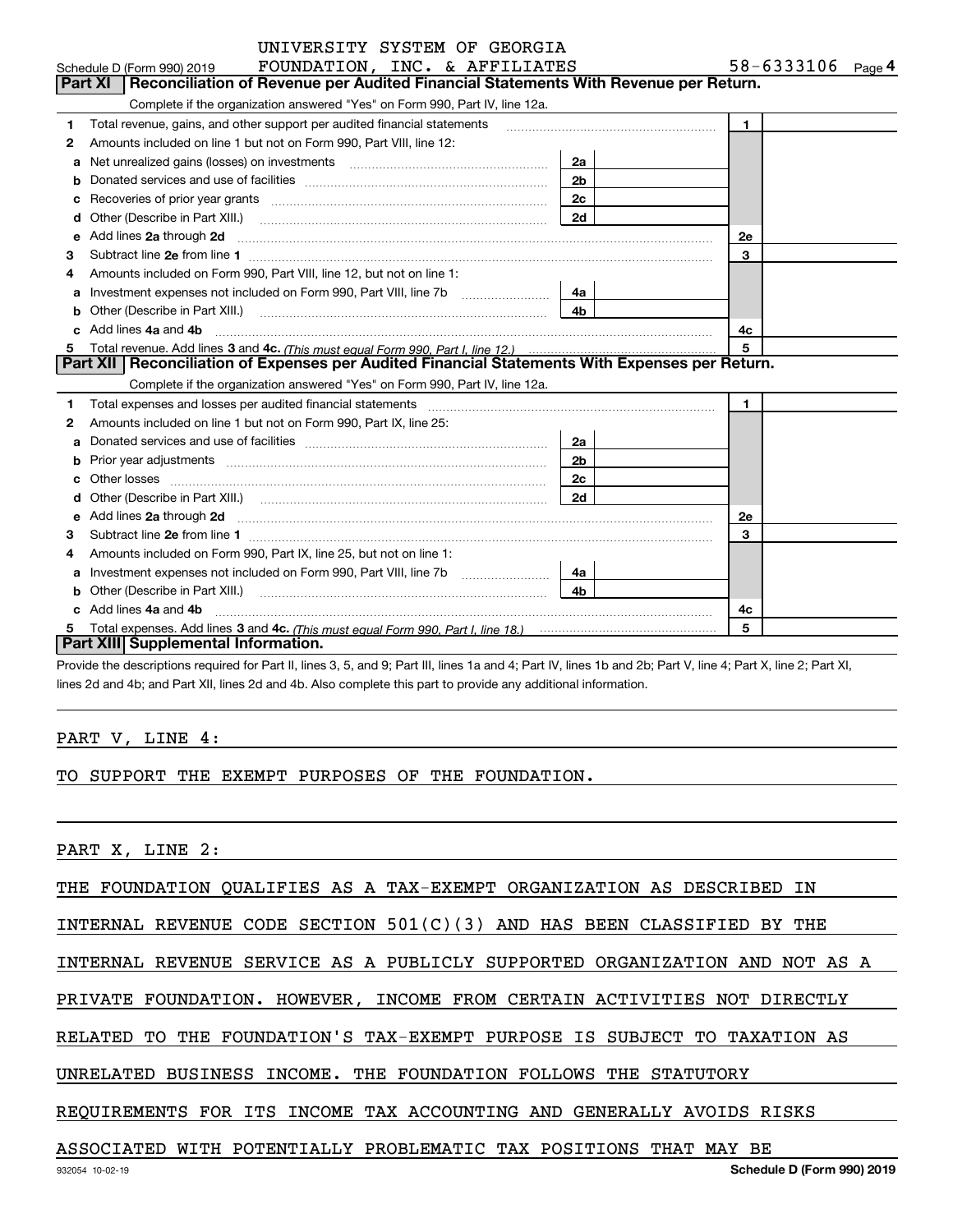*(continued)* **Part XIII Supplemental Information** 

### CHALLENGED UPON EXAMINATION.

MANAGEMENT BELIEVES ANY LIABILITY RESULTING FROM TAXING AUTHORITIES

IMPOSING ADDITIONAL INCOME TAXES FROM ACTIVITIES DEEMED TO BE UNRELATED TO

THE FOUNDATION'S TAX-EXEMPT STATUS WOULD NOT HAVE A MATERIAL EFFECT ON THE

FOUNDATION'S CONSOLIDATED FINANCIAL STATEMENTS.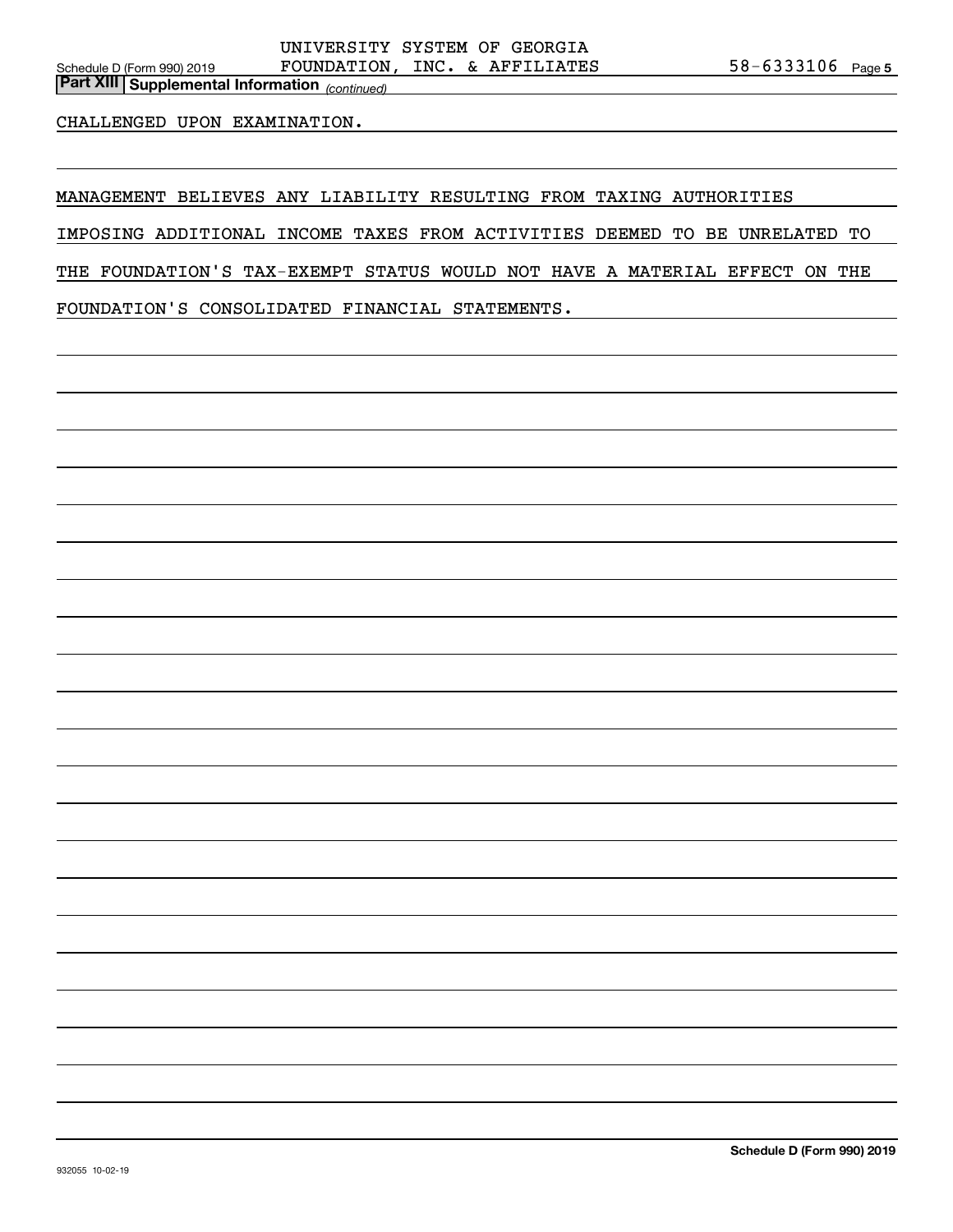| <b>SCHEDULE G</b>                                            |                                  | <b>Supplemental Information Regarding Fundraising or Gaming Activities</b>                                                                                          |                            |                                 |                                       |                                   | OMB No. 1545-0047                     |
|--------------------------------------------------------------|----------------------------------|---------------------------------------------------------------------------------------------------------------------------------------------------------------------|----------------------------|---------------------------------|---------------------------------------|-----------------------------------|---------------------------------------|
| (Form 990 or 990-EZ)                                         |                                  | Complete if the organization answered "Yes" on Form 990, Part IV, line 17, 18, or 19, or if the<br>organization entered more than \$15,000 on Form 990-EZ, line 6a. |                            |                                 |                                       |                                   | 2019                                  |
| Department of the Treasury                                   |                                  | Attach to Form 990 or Form 990-EZ.                                                                                                                                  |                            |                                 |                                       |                                   | <b>Open to Public</b>                 |
| <b>Internal Revenue Service</b>                              |                                  | Go to www.irs.gov/Form990 for instructions and the latest information.                                                                                              |                            |                                 |                                       |                                   | Inspection                            |
| Name of the organization                                     |                                  | UNIVERSITY SYSTEM OF GEORGIA                                                                                                                                        |                            |                                 |                                       |                                   | <b>Employer identification number</b> |
|                                                              |                                  | FOUNDATION, INC. & AFFILIATES                                                                                                                                       |                            |                                 |                                       | 58-6333106                        |                                       |
| Part I                                                       |                                  | Fundraising Activities. Complete if the organization answered "Yes" on Form 990, Part IV, line 17. Form 990-EZ filers are not                                       |                            |                                 |                                       |                                   |                                       |
|                                                              | required to complete this part.  | 1 Indicate whether the organization raised funds through any of the following activities. Check all that apply.                                                     |                            |                                 |                                       |                                   |                                       |
| Mail solicitations<br>a                                      |                                  | е                                                                                                                                                                   |                            |                                 | Solicitation of non-government grants |                                   |                                       |
| b                                                            | Internet and email solicitations | f                                                                                                                                                                   |                            |                                 | Solicitation of government grants     |                                   |                                       |
| Phone solicitations<br>c                                     |                                  | g                                                                                                                                                                   | Special fundraising events |                                 |                                       |                                   |                                       |
| In-person solicitations<br>d                                 |                                  |                                                                                                                                                                     |                            |                                 |                                       |                                   |                                       |
|                                                              |                                  | 2 a Did the organization have a written or oral agreement with any individual (including officers, directors, trustees, or                                          |                            |                                 |                                       |                                   |                                       |
|                                                              |                                  | key employees listed in Form 990, Part VII) or entity in connection with professional fundraising services?                                                         |                            |                                 |                                       | Yes                               | No                                    |
|                                                              |                                  | b If "Yes," list the 10 highest paid individuals or entities (fundraisers) pursuant to agreements under which the fundraiser is to be                               |                            |                                 |                                       |                                   |                                       |
| compensated at least \$5,000 by the organization.            |                                  |                                                                                                                                                                     |                            |                                 |                                       |                                   |                                       |
|                                                              |                                  |                                                                                                                                                                     |                            | (iii) Did<br>fundraiser         |                                       | (v) Amount paid                   | (vi) Amount paid                      |
| (i) Name and address of individual<br>or entity (fundraiser) |                                  | (ii) Activity                                                                                                                                                       |                            | have custody                    | (iv) Gross receipts<br>from activity  | to (or retained by)<br>fundraiser | to (or retained by)                   |
|                                                              |                                  |                                                                                                                                                                     |                            | or control of<br>contributions? |                                       | listed in col. (i)                | organization                          |
|                                                              |                                  |                                                                                                                                                                     | Yes                        | <b>No</b>                       |                                       |                                   |                                       |
|                                                              |                                  |                                                                                                                                                                     |                            |                                 |                                       |                                   |                                       |
|                                                              |                                  |                                                                                                                                                                     |                            |                                 |                                       |                                   |                                       |
|                                                              |                                  |                                                                                                                                                                     |                            |                                 |                                       |                                   |                                       |
|                                                              |                                  |                                                                                                                                                                     |                            |                                 |                                       |                                   |                                       |
|                                                              |                                  |                                                                                                                                                                     |                            |                                 |                                       |                                   |                                       |
|                                                              |                                  |                                                                                                                                                                     |                            |                                 |                                       |                                   |                                       |
|                                                              |                                  |                                                                                                                                                                     |                            |                                 |                                       |                                   |                                       |
|                                                              |                                  |                                                                                                                                                                     |                            |                                 |                                       |                                   |                                       |
|                                                              |                                  |                                                                                                                                                                     |                            |                                 |                                       |                                   |                                       |
|                                                              |                                  |                                                                                                                                                                     |                            |                                 |                                       |                                   |                                       |
|                                                              |                                  |                                                                                                                                                                     |                            |                                 |                                       |                                   |                                       |
|                                                              |                                  |                                                                                                                                                                     |                            |                                 |                                       |                                   |                                       |
|                                                              |                                  |                                                                                                                                                                     |                            |                                 |                                       |                                   |                                       |
|                                                              |                                  |                                                                                                                                                                     |                            |                                 |                                       |                                   |                                       |
|                                                              |                                  |                                                                                                                                                                     |                            |                                 |                                       |                                   |                                       |
|                                                              |                                  |                                                                                                                                                                     |                            |                                 |                                       |                                   |                                       |
|                                                              |                                  |                                                                                                                                                                     |                            |                                 |                                       |                                   |                                       |
|                                                              |                                  |                                                                                                                                                                     |                            |                                 |                                       |                                   |                                       |
| Total                                                        |                                  |                                                                                                                                                                     |                            |                                 |                                       |                                   |                                       |
| or licensing.                                                |                                  | 3 List all states in which the organization is registered or licensed to solicit contributions or has been notified it is exempt from registration                  |                            |                                 |                                       |                                   |                                       |
|                                                              |                                  |                                                                                                                                                                     |                            |                                 |                                       |                                   |                                       |
|                                                              |                                  |                                                                                                                                                                     |                            |                                 |                                       |                                   |                                       |
|                                                              |                                  |                                                                                                                                                                     |                            |                                 |                                       |                                   |                                       |
|                                                              |                                  |                                                                                                                                                                     |                            |                                 |                                       |                                   |                                       |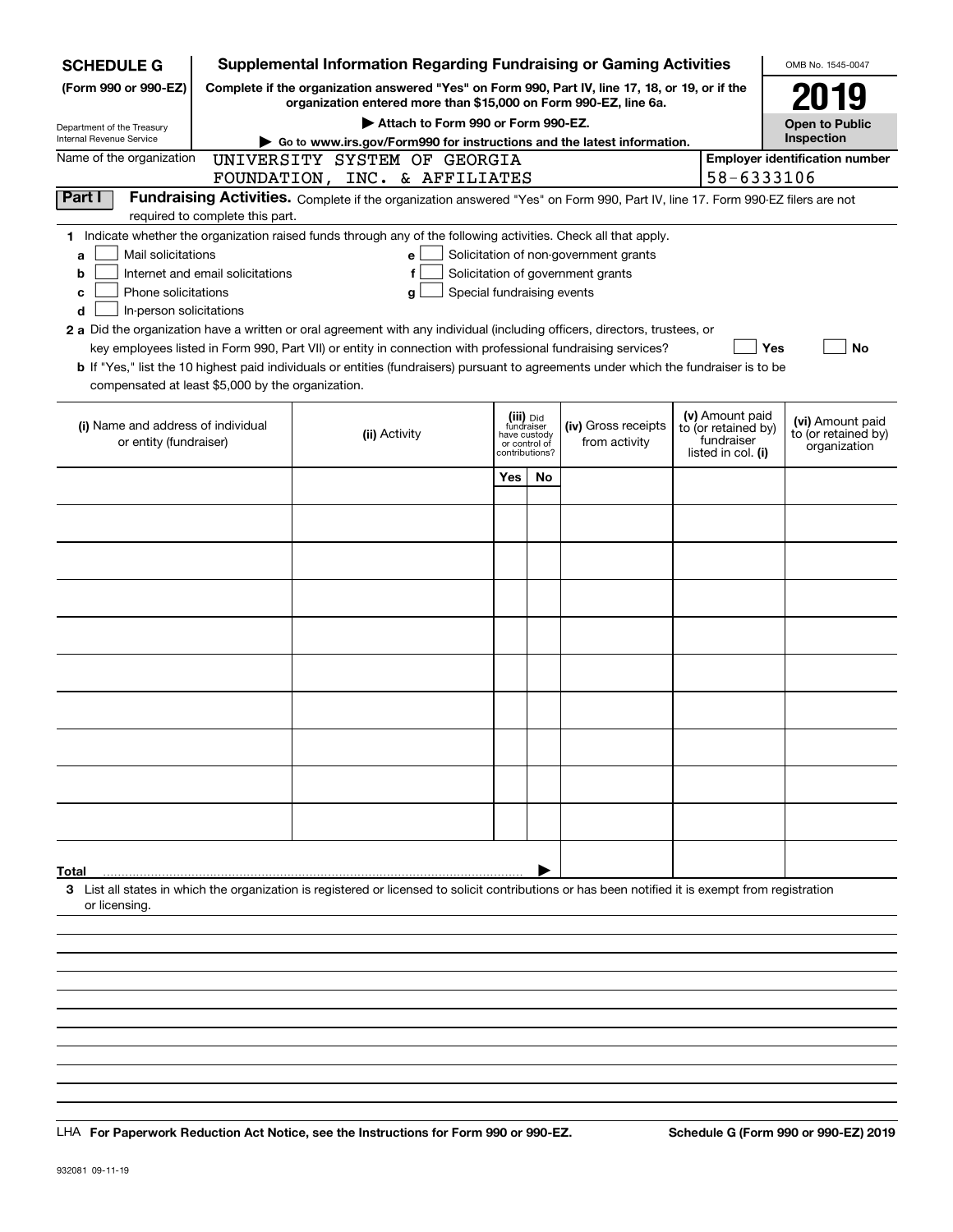**2** Schedule G (Form 990 or 990-EZ) 2019  ${\hbox{ FOUNDATION}}$  ,  ${\hbox{INC.}}$  &  ${\hbox{AFFLLIATES}}$   ${\hbox{58-6333106}}$   ${\hbox{ Page}}$ 

**Part II** | Fundraising Events. Complete if the organization answered "Yes" on Form 990, Part IV, line 18, or reported more than \$15,000 of fundraising event contributions and gross income on Form 990-EZ, lines 1 and 6b. List events with gross receipts greater than \$5,000.

|                 |          | of fundraising event contributions and gross income on Form 990-EZ, lines 1 and 6D. List events with gross receipts greater than \$5,000. |                        |                                                  |                                 |                                                     |
|-----------------|----------|-------------------------------------------------------------------------------------------------------------------------------------------|------------------------|--------------------------------------------------|---------------------------------|-----------------------------------------------------|
|                 |          |                                                                                                                                           | (a) Event $#1$<br>GALA | $(b)$ Event #2                                   | (c) Other events<br><b>NONE</b> | (d) Total events<br>(add col. (a) through           |
|                 |          |                                                                                                                                           | (event type)           | (event type)                                     | (total number)                  | col. (c)                                            |
|                 |          |                                                                                                                                           |                        |                                                  |                                 |                                                     |
| Revenue         | 1.       |                                                                                                                                           | 792,151.               |                                                  |                                 | 792, 151.                                           |
|                 |          |                                                                                                                                           | 732,651.               |                                                  |                                 | 732,651.                                            |
|                 |          | 3 Gross income (line 1 minus line 2)                                                                                                      | 59,500.                |                                                  |                                 | 59,500.                                             |
|                 |          |                                                                                                                                           |                        |                                                  |                                 |                                                     |
|                 |          |                                                                                                                                           |                        |                                                  |                                 |                                                     |
|                 |          |                                                                                                                                           | 46,760.                |                                                  |                                 | 46,760.                                             |
| Direct Expenses |          | 7 Food and beverages                                                                                                                      | 112,412.               |                                                  |                                 | 112,412.                                            |
|                 | 8        |                                                                                                                                           |                        |                                                  |                                 |                                                     |
|                 | 9        |                                                                                                                                           | 72,676.                |                                                  |                                 | 72,676.                                             |
|                 |          | 10 Direct expense summary. Add lines 4 through 9 in column (d)                                                                            |                        |                                                  |                                 | 231,848.                                            |
|                 |          | 11 Net income summary. Subtract line 10 from line 3, column (d)                                                                           |                        |                                                  |                                 | $-172,348.$                                         |
|                 | Part III | Gaming. Complete if the organization answered "Yes" on Form 990, Part IV, line 19, or reported more than                                  |                        |                                                  |                                 |                                                     |
|                 |          | \$15,000 on Form 990-EZ, line 6a.                                                                                                         |                        |                                                  |                                 |                                                     |
| Revenue         |          |                                                                                                                                           | (a) Bingo              | (b) Pull tabs/instant<br>bingo/progressive bingo | (c) Other gaming                | (d) Total gaming (add<br>col. (a) through col. (c)) |
|                 | 1        |                                                                                                                                           |                        |                                                  |                                 |                                                     |
|                 |          |                                                                                                                                           |                        |                                                  |                                 |                                                     |
| Direct Expenses | 3        |                                                                                                                                           |                        |                                                  |                                 |                                                     |
|                 |          |                                                                                                                                           |                        |                                                  |                                 |                                                     |
|                 |          | 5 Other direct expenses                                                                                                                   |                        |                                                  |                                 |                                                     |
|                 | 6        | Volunteer labor                                                                                                                           | %<br>Yes<br>No         | Yes<br>%<br>No                                   | Yes<br>%<br>No                  |                                                     |
|                 | 7        | Direct expense summary. Add lines 2 through 5 in column (d)                                                                               |                        |                                                  |                                 |                                                     |
|                 |          |                                                                                                                                           |                        |                                                  |                                 |                                                     |
|                 | 8        |                                                                                                                                           |                        |                                                  |                                 |                                                     |
|                 |          | <b>9</b> Enter the state(s) in which the organization conducts gaming activities:                                                         |                        |                                                  |                                 |                                                     |
|                 |          | <b>b</b> If "No," explain:                                                                                                                |                        |                                                  |                                 | Yes<br><b>No</b>                                    |
|                 |          |                                                                                                                                           |                        |                                                  |                                 |                                                     |
|                 |          | <b>b</b> If "Yes," explain: <b>b</b> If "Yes," explain:                                                                                   |                        |                                                  |                                 | Yes<br>No                                           |
|                 |          |                                                                                                                                           |                        |                                                  |                                 |                                                     |
|                 |          |                                                                                                                                           |                        |                                                  |                                 |                                                     |

932082 09-11-19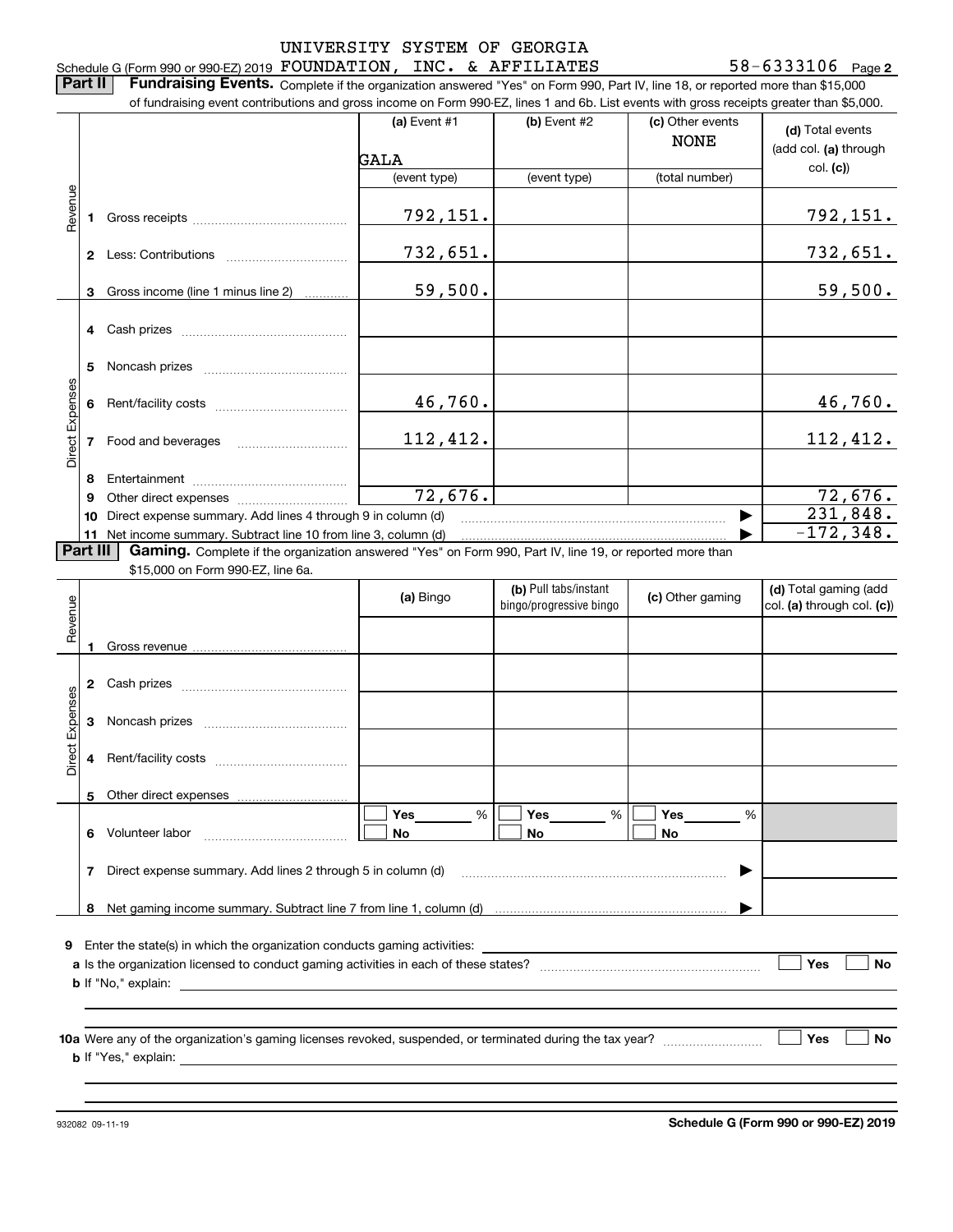| UNIVERSITY SYSTEM OF GEORGIA                                                                                                                                                                                                                                                                                                                                      |            |                              |              |
|-------------------------------------------------------------------------------------------------------------------------------------------------------------------------------------------------------------------------------------------------------------------------------------------------------------------------------------------------------------------|------------|------------------------------|--------------|
| 58-6333106<br>Schedule G (Form 990 or 990-EZ) 2019 FOUNDATION, INC. & AFFILIATES<br>the control of the control of                                                                                                                                                                                                                                                 |            |                              | Page 3       |
|                                                                                                                                                                                                                                                                                                                                                                   |            | Yes                          | No           |
| 12 Is the organization a grantor, beneficiary or trustee of a trust, or a member of a partnership or other entity formed                                                                                                                                                                                                                                          |            |                              |              |
|                                                                                                                                                                                                                                                                                                                                                                   |            | $\overline{\phantom{a}}$ Yes | No           |
| 13 Indicate the percentage of gaming activity conducted in:                                                                                                                                                                                                                                                                                                       |            |                              |              |
|                                                                                                                                                                                                                                                                                                                                                                   | 13а<br>13b |                              |              |
| <b>b</b> An outside facility <i>www.communicality communicality communicality communicality communicality communicality communicality communicality communicality communicality communicality communicality communicality communicali</i><br>14 Enter the name and address of the person who prepares the organization's gaming/special events books and records: |            |                              |              |
|                                                                                                                                                                                                                                                                                                                                                                   |            |                              |              |
|                                                                                                                                                                                                                                                                                                                                                                   |            |                              |              |
|                                                                                                                                                                                                                                                                                                                                                                   |            |                              |              |
|                                                                                                                                                                                                                                                                                                                                                                   |            |                              |              |
|                                                                                                                                                                                                                                                                                                                                                                   |            | Yes                          | No           |
|                                                                                                                                                                                                                                                                                                                                                                   |            |                              |              |
| of gaming revenue retained by the third party $\triangleright$ \$                                                                                                                                                                                                                                                                                                 |            |                              |              |
| c If "Yes," enter name and address of the third party:                                                                                                                                                                                                                                                                                                            |            |                              |              |
|                                                                                                                                                                                                                                                                                                                                                                   |            |                              |              |
|                                                                                                                                                                                                                                                                                                                                                                   |            |                              |              |
|                                                                                                                                                                                                                                                                                                                                                                   |            |                              |              |
|                                                                                                                                                                                                                                                                                                                                                                   |            |                              |              |
| 16 Gaming manager information:                                                                                                                                                                                                                                                                                                                                    |            |                              |              |
|                                                                                                                                                                                                                                                                                                                                                                   |            |                              |              |
|                                                                                                                                                                                                                                                                                                                                                                   |            |                              |              |
|                                                                                                                                                                                                                                                                                                                                                                   |            |                              |              |
| Gaming manager compensation > \$                                                                                                                                                                                                                                                                                                                                  |            |                              |              |
| Description of services provided states and the service of the service of the services provided states are not                                                                                                                                                                                                                                                    |            |                              |              |
|                                                                                                                                                                                                                                                                                                                                                                   |            |                              |              |
|                                                                                                                                                                                                                                                                                                                                                                   |            |                              |              |
|                                                                                                                                                                                                                                                                                                                                                                   |            |                              |              |
| Director/officer<br>Employee<br>Independent contractor                                                                                                                                                                                                                                                                                                            |            |                              |              |
|                                                                                                                                                                                                                                                                                                                                                                   |            |                              |              |
| <b>17</b> Mandatory distributions:                                                                                                                                                                                                                                                                                                                                |            |                              |              |
| a Is the organization required under state law to make charitable distributions from the gaming proceeds to<br>retain the state gaming license?                                                                                                                                                                                                                   |            | Yes                          |              |
| <b>b</b> Enter the amount of distributions required under state law to be distributed to other exempt organizations or spent in the                                                                                                                                                                                                                               |            |                              |              |
| organization's own exempt activities during the tax year > \$                                                                                                                                                                                                                                                                                                     |            |                              |              |
| <b>Part IV</b><br>Supplemental Information. Provide the explanations required by Part I, line 2b, columns (iii) and (v); and Part III, lines 9, 9b, 10b,                                                                                                                                                                                                          |            |                              |              |
| 15b, 15c, 16, and 17b, as applicable. Also provide any additional information. See instructions.                                                                                                                                                                                                                                                                  |            |                              |              |
|                                                                                                                                                                                                                                                                                                                                                                   |            |                              |              |
|                                                                                                                                                                                                                                                                                                                                                                   |            |                              |              |
|                                                                                                                                                                                                                                                                                                                                                                   |            |                              |              |
|                                                                                                                                                                                                                                                                                                                                                                   |            |                              |              |
|                                                                                                                                                                                                                                                                                                                                                                   |            |                              |              |
|                                                                                                                                                                                                                                                                                                                                                                   |            |                              |              |
|                                                                                                                                                                                                                                                                                                                                                                   |            |                              |              |
|                                                                                                                                                                                                                                                                                                                                                                   |            |                              |              |
|                                                                                                                                                                                                                                                                                                                                                                   |            |                              |              |
|                                                                                                                                                                                                                                                                                                                                                                   |            |                              | %<br>%<br>No |
|                                                                                                                                                                                                                                                                                                                                                                   |            |                              |              |
|                                                                                                                                                                                                                                                                                                                                                                   |            |                              |              |
|                                                                                                                                                                                                                                                                                                                                                                   |            |                              |              |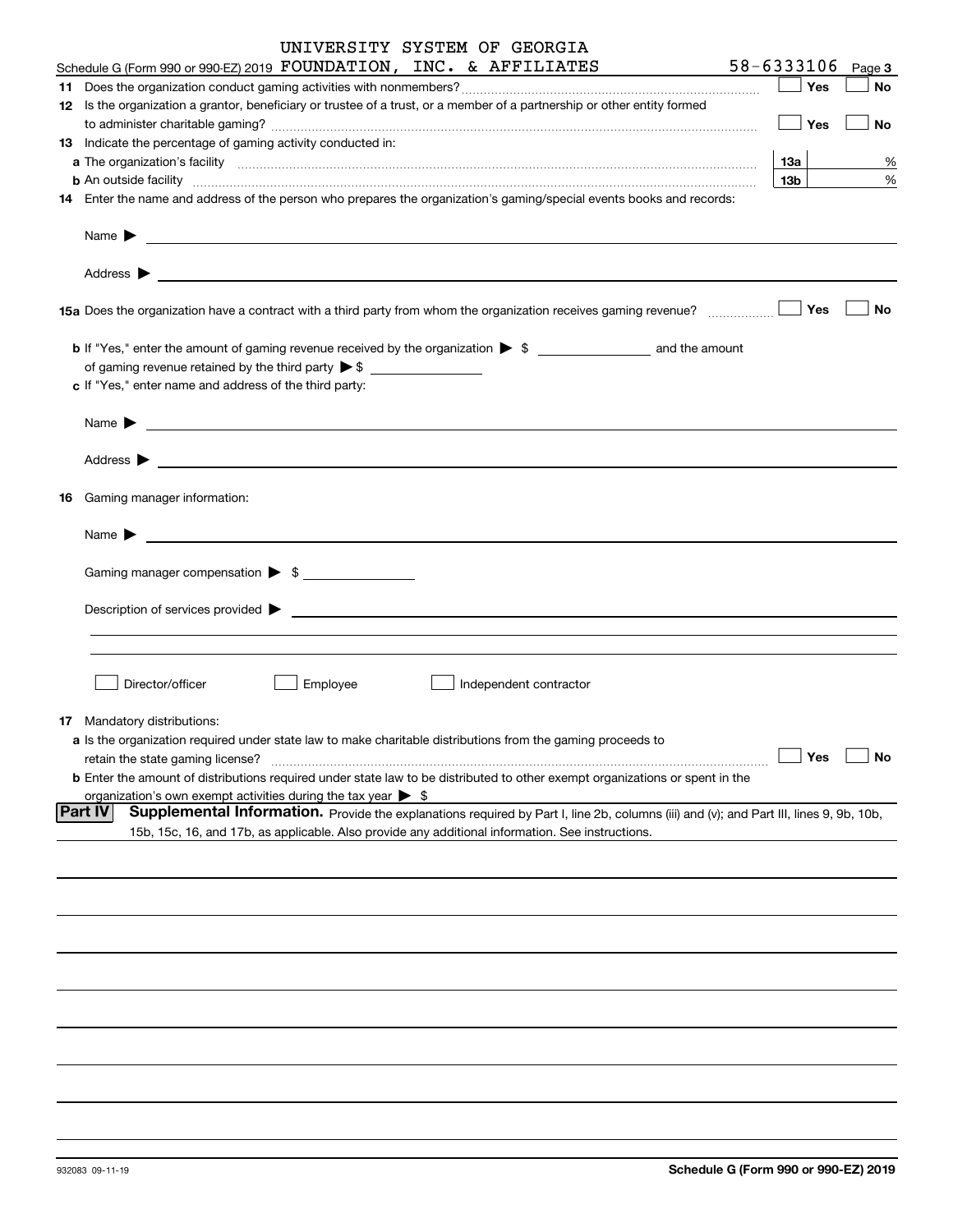|                                                          |  | UNIVERSITY SYSTEM OF GEORGIA  |                       |  |
|----------------------------------------------------------|--|-------------------------------|-----------------------|--|
| Schedule G (Form 990 or 990-EZ)                          |  | FOUNDATION, INC. & AFFILIATES | $58 - 6333106$ Page 4 |  |
| <b>Part IV</b> Supplemental Information $\text{control}$ |  |                               |                       |  |

| <b>Part IV</b> Supplemental Information (continued) |  |  |
|-----------------------------------------------------|--|--|
|                                                     |  |  |
|                                                     |  |  |
|                                                     |  |  |
|                                                     |  |  |
|                                                     |  |  |
|                                                     |  |  |
|                                                     |  |  |
|                                                     |  |  |
|                                                     |  |  |
|                                                     |  |  |
|                                                     |  |  |
|                                                     |  |  |
|                                                     |  |  |
|                                                     |  |  |
|                                                     |  |  |
|                                                     |  |  |
|                                                     |  |  |
|                                                     |  |  |
|                                                     |  |  |
|                                                     |  |  |
|                                                     |  |  |
|                                                     |  |  |
|                                                     |  |  |
|                                                     |  |  |
|                                                     |  |  |
|                                                     |  |  |
|                                                     |  |  |
|                                                     |  |  |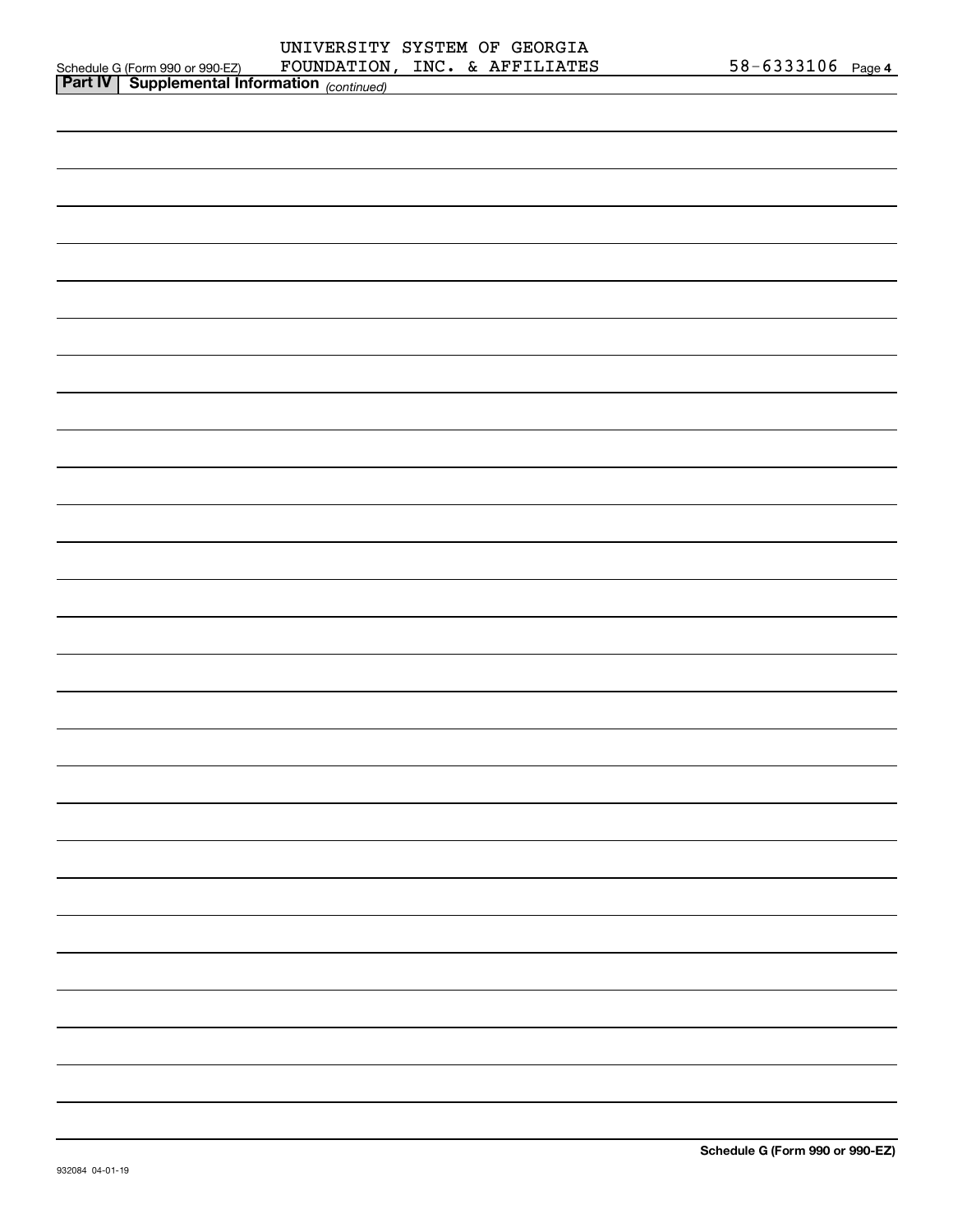| <b>SCHEDULE I</b>                                                                                                                                                                                                                                                                                                        |                                                               | <b>Grants and Other Assistance to Organizations,</b>                                                                                  |                                                                              |                                         |                                                                |                                          |              | OMB No. 1545-0047                                   |           |
|--------------------------------------------------------------------------------------------------------------------------------------------------------------------------------------------------------------------------------------------------------------------------------------------------------------------------|---------------------------------------------------------------|---------------------------------------------------------------------------------------------------------------------------------------|------------------------------------------------------------------------------|-----------------------------------------|----------------------------------------------------------------|------------------------------------------|--------------|-----------------------------------------------------|-----------|
| (Form 990)                                                                                                                                                                                                                                                                                                               |                                                               | Governments, and Individuals in the United States<br>Complete if the organization answered "Yes" on Form 990, Part IV, line 21 or 22. |                                                                              |                                         |                                                                |                                          |              | 2019                                                |           |
| Department of the Treasury<br>Internal Revenue Service                                                                                                                                                                                                                                                                   |                                                               |                                                                                                                                       | Attach to Form 990.<br>Go to www.irs.gov/Form990 for the latest information. |                                         |                                                                |                                          |              | <b>Open to Public</b><br>Inspection                 |           |
| Name of the organization                                                                                                                                                                                                                                                                                                 | UNIVERSITY SYSTEM OF GEORGIA<br>FOUNDATION, INC. & AFFILIATES |                                                                                                                                       |                                                                              |                                         |                                                                |                                          |              | <b>Employer identification number</b><br>58-6333106 |           |
| Part I<br><b>General Information on Grants and Assistance</b>                                                                                                                                                                                                                                                            |                                                               |                                                                                                                                       |                                                                              |                                         |                                                                |                                          |              |                                                     |           |
| Does the organization maintain records to substantiate the amount of the grants or assistance, the grantees' eligibility for the grants or assistance, and the selection<br>$\mathbf 1$<br>Describe in Part IV the organization's procedures for monitoring the use of grant funds in the United States.<br>$\mathbf{2}$ |                                                               |                                                                                                                                       |                                                                              |                                         |                                                                |                                          |              | $\boxed{\text{X}}$ Yes                              | $ $ No    |
| Part II<br>Grants and Other Assistance to Domestic Organizations and Domestic Governments. Complete if the organization answered "Yes" on Form 990, Part IV, line 21, for any                                                                                                                                            |                                                               |                                                                                                                                       |                                                                              |                                         |                                                                |                                          |              |                                                     |           |
| recipient that received more than \$5,000. Part II can be duplicated if additional space is needed.                                                                                                                                                                                                                      |                                                               |                                                                                                                                       |                                                                              |                                         |                                                                |                                          |              |                                                     |           |
| 1 (a) Name and address of organization<br>or government                                                                                                                                                                                                                                                                  | $(b)$ EIN                                                     | (c) IRC section<br>(if applicable)                                                                                                    | (d) Amount of<br>cash grant                                                  | (e) Amount of<br>non-cash<br>assistance | (f) Method of<br>valuation (book,<br>FMV, appraisal,<br>other) | (g) Description of<br>noncash assistance |              | (h) Purpose of grant<br>or assistance               |           |
| ABRAHAM BALDWIN AGRICULTURAL<br>COLLEGE FOUNDATION - ABAC 13, 2802<br>MOORE HWY - TIFTON, GA 31793                                                                                                                                                                                                                       | $58 - 6073263$ $501(C)(3)$                                    |                                                                                                                                       | 93,232.                                                                      | 0.                                      |                                                                |                                          | SCHOLARSHIPS |                                                     |           |
| ALBANY STATE UNIVERSITY<br>504 COLLEGE DRIVE<br>ALBANY, GA 31705                                                                                                                                                                                                                                                         |                                                               | 501(C)(3)                                                                                                                             | 15,000                                                                       | $\mathbf{0}$ .                          |                                                                |                                          | SCHOLARSHIPS |                                                     |           |
| ALBANY STATE UNIVERSITY FOUNDATION<br>504 COLLEGE DRIVE<br>ALBANY, GA 31705                                                                                                                                                                                                                                              | $23 - 7032763$ 501(C)(3)                                      |                                                                                                                                       | 20,000                                                                       | 0.                                      |                                                                |                                          | SCHOLARSHIPS |                                                     |           |
| ATLANTA METROPOLITAN COLLEGE<br>FOUNDATION, INC. - 1630<br>METROPOLITAN PARKWAY - ATLANTA, GA<br>30310                                                                                                                                                                                                                   | $58-1727943$ $501(C)(3)$                                      |                                                                                                                                       | 23,770.                                                                      | 0.                                      |                                                                |                                          | SCHOLARSHIPS |                                                     |           |
| AUGUSTA STATE UNIVERSITY<br>FOUNDATION - 2500 WALTON WAY -<br>AUGUSTA, GA 30904                                                                                                                                                                                                                                          | $23 - 7419286$ 501(C)(3)                                      |                                                                                                                                       | 57,500.                                                                      | 0.                                      |                                                                |                                          | SCHOLARSHIPS |                                                     |           |
| CLAYTON STATE UNIVERSITY<br>FOUNDATION - 2000 CLAYTON STATE<br>BOULEVARD - MORROW, GA 30260                                                                                                                                                                                                                              | $23 - 7419285$ 501(C)(3)                                      |                                                                                                                                       | 20,000.                                                                      | 0.                                      |                                                                |                                          | SCHOLARSHIPS |                                                     |           |
| 2 Enter total number of section 501(c)(3) and government organizations listed in the line 1 table<br>3 Enter total number of other organizations listed in the line 1 table                                                                                                                                              |                                                               |                                                                                                                                       |                                                                              |                                         |                                                                |                                          |              |                                                     | 31.<br>1. |
|                                                                                                                                                                                                                                                                                                                          |                                                               |                                                                                                                                       |                                                                              |                                         |                                                                |                                          |              |                                                     |           |

**For Paperwork Reduction Act Notice, see the Instructions for Form 990. Schedule I (Form 990) (2019)** LHA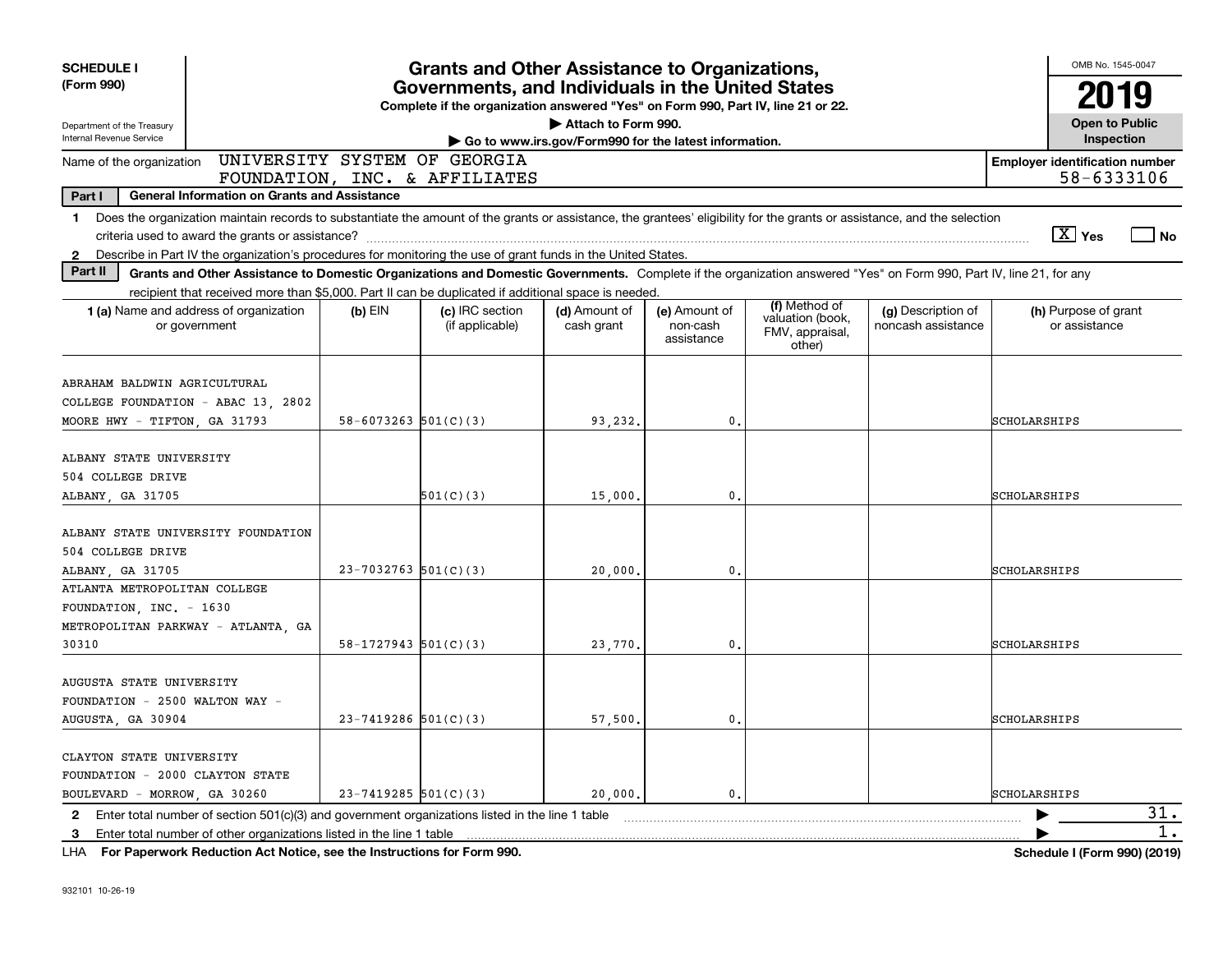**Part II Continuation of Grants and Other Assistance to Governments and Organizations in the United States**  (Schedule I (Form 990), Part II.)

Schedule I (Form 990) **FOUNDATION, INC. & AFFILIATES** 5 8-6 3 3 3 1 0 6 Page 1

| (a) Name and address of<br>organization or government | $(b)$ EIN                  | (c) IRC section<br>if applicable | (d) Amount of<br>cash grant | (e) Amount of<br>non-cash<br>assistance | (f) Method of<br>valuation<br>(book, FMV,<br>appraisal, other) | (g) Description of<br>non-cash assistance | (h) Purpose of grant<br>or assistance |
|-------------------------------------------------------|----------------------------|----------------------------------|-----------------------------|-----------------------------------------|----------------------------------------------------------------|-------------------------------------------|---------------------------------------|
| COLLEGE OF COASTAL GEORGIA                            |                            |                                  |                             |                                         |                                                                |                                           |                                       |
| FOUNDATION - 4225 UNIVERSITY                          |                            |                                  |                             |                                         |                                                                |                                           |                                       |
| AVENUE - MORROW, GA 31907                             | $58 - 6043198$ $501(C)(3)$ |                                  | 57,187.                     | 0.                                      |                                                                |                                           | SCHOLARSHIPS                          |
|                                                       |                            |                                  |                             |                                         |                                                                |                                           |                                       |
| COLUMBUS STATE UNIVERSITY                             |                            |                                  |                             |                                         |                                                                |                                           |                                       |
| FOUNDATION - 4225 UNIVERSITY                          |                            |                                  |                             |                                         |                                                                |                                           |                                       |
| AVENUE - COLUMBUS, GA 31907                           | $58 - 6043198$ $501(C)(3)$ |                                  | 73,762.                     | 0.                                      |                                                                |                                           | SCHOLARSHIPS                          |
|                                                       |                            |                                  |                             |                                         |                                                                |                                           |                                       |
| DALTON STATE COLLEGE FOUNDATION                       |                            |                                  |                             |                                         |                                                                |                                           |                                       |
| 2400 DILLIONVILLE ROAD                                |                            |                                  |                             |                                         |                                                                |                                           |                                       |
| ALBANY, GA 31717                                      | $58-0964652$ $501(C)(3)$   |                                  | 40,023.                     | 0.                                      |                                                                |                                           | SCHOLARSHIPS                          |
|                                                       |                            |                                  |                             |                                         |                                                                |                                           |                                       |
| EAST GEORGIA STATE COLLEGE                            |                            |                                  |                             |                                         |                                                                |                                           |                                       |
| FOUNDATION - 131 COLLEGE CIRCLE -                     |                            |                                  |                             |                                         |                                                                |                                           |                                       |
| SWAINSBORO, GA 30401                                  | 58-1318200 $501(C)(3)$     |                                  | 43,175.                     | 0.                                      |                                                                |                                           | SCHOLARSHIPS                          |
| FORT VALLEY STATE UNIVERSITY                          |                            |                                  |                             |                                         |                                                                |                                           |                                       |
| FOUNDATION, INC. - 1005 STATE                         |                            |                                  |                             |                                         |                                                                |                                           |                                       |
| UNIVERSITY DRIVE - FORT VALLEY, GA                    |                            |                                  |                             |                                         |                                                                |                                           |                                       |
| 31030                                                 | $23 - 7281905$ 501(C)(3)   |                                  | 37,322.                     | $\mathbf{0}$ .                          |                                                                |                                           | SCHOLARSHIPS                          |
|                                                       |                            |                                  |                             |                                         |                                                                |                                           |                                       |
| GEORGIA COLLEGE & STATE UNIVERSITY                    |                            |                                  |                             |                                         |                                                                |                                           |                                       |
| FOUNDATION - CAMPUS BOX 096 -                         |                            |                                  |                             |                                         |                                                                |                                           |                                       |
| MILLEDGEVILLE, GA 31061                               | $58 - 6043972$ $501(C)(3)$ |                                  | 20,000                      | 0.                                      |                                                                |                                           | SCHOLARSHIPS                          |
|                                                       |                            |                                  |                             |                                         |                                                                |                                           |                                       |
| GEORGIA EDUCATION ADVANCEMENT                         |                            |                                  |                             |                                         |                                                                |                                           |                                       |
| COUNCIL - PO BOX 2945 - LAGRANGE,                     |                            |                                  |                             |                                         |                                                                |                                           |                                       |
| GA 30241                                              | $58 - 2444891$ $501(C)(6)$ |                                  | 10,000                      | 0.                                      |                                                                |                                           | SCHOLARSHIPS                          |
| GEORGIA GWINNETT COLLEGE                              |                            |                                  |                             |                                         |                                                                |                                           |                                       |
| FOUNDATION - 1000 UNIVERSITY                          |                            |                                  |                             |                                         |                                                                |                                           |                                       |
| CENTER LANE - LAWRENCEVILLE, GA                       |                            |                                  |                             |                                         |                                                                |                                           |                                       |
| 30043                                                 | $20 - 5107997$ 501(C)(3)   |                                  | 40,000.                     | 0.                                      |                                                                |                                           | SCHOLARSHIPS                          |
|                                                       |                            |                                  |                             |                                         |                                                                |                                           |                                       |
| GEORGIA HEALTH SCIENCES UNIVERSITY                    |                            |                                  |                             |                                         |                                                                |                                           |                                       |
| FOUNDATION - 1120 15TH ST -                           |                            |                                  |                             |                                         |                                                                |                                           |                                       |

AUGUSTA, GA 30912 | 35-2310573 501(C)(3) | 37,833. 0. 0.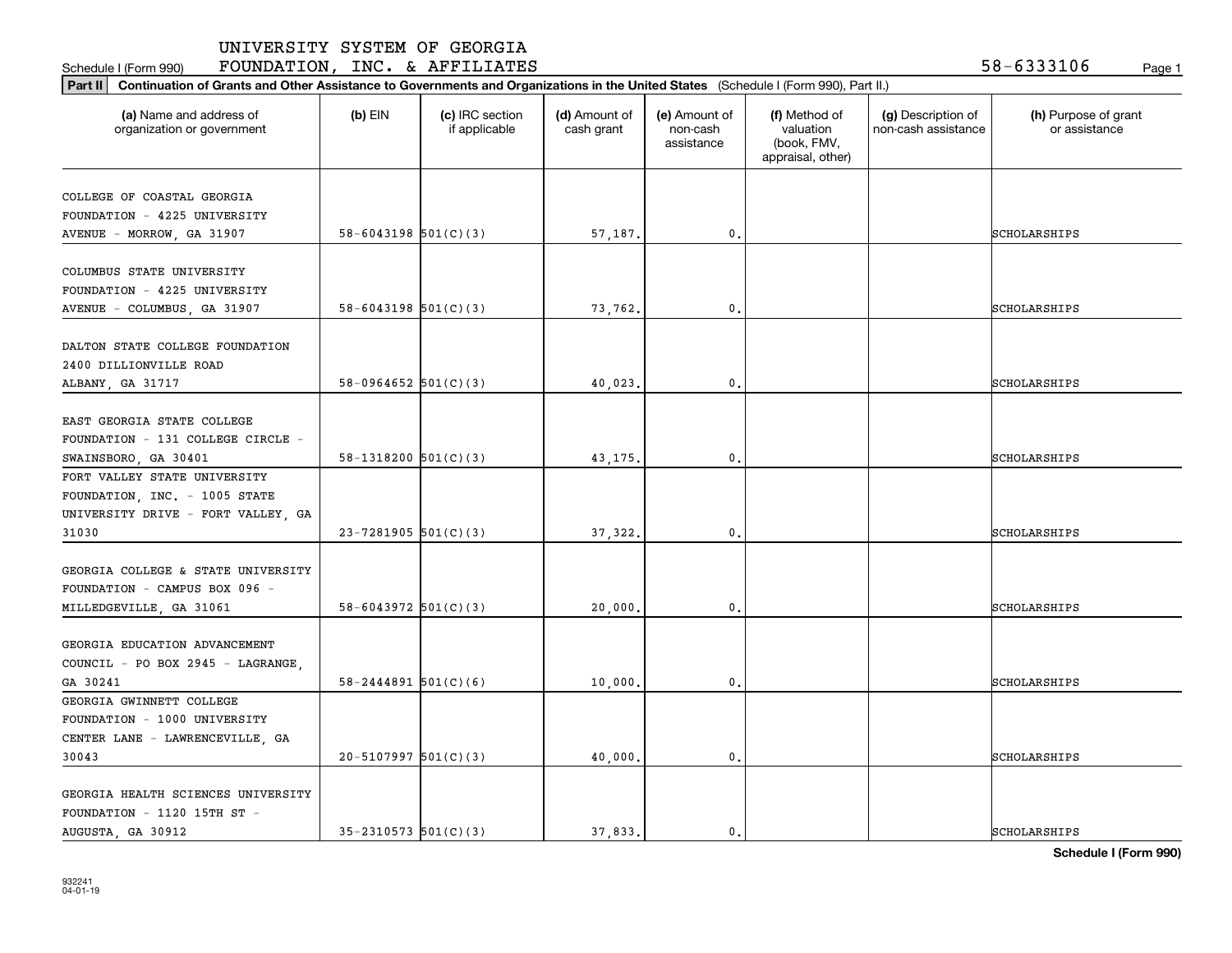**Part II Continuation of Grants and Other Assistance to Governments and Organizations in the United States**  (Schedule I (Form 990), Part II.)

Schedule I (Form 990) **FOUNDATION, INC. & AFFILIATES** 5 8-6 3 3 3 1 0 6 Page 1

| (a) Name and address of<br>organization or government                                       | $(b)$ EIN                  | (c) IRC section<br>if applicable | (d) Amount of<br>cash grant | (e) Amount of<br>non-cash<br>assistance | (f) Method of<br>valuation<br>(book, FMV,<br>appraisal, other) | (g) Description of<br>non-cash assistance | (h) Purpose of grant<br>or assistance |
|---------------------------------------------------------------------------------------------|----------------------------|----------------------------------|-----------------------------|-----------------------------------------|----------------------------------------------------------------|-------------------------------------------|---------------------------------------|
| GEORGIA SOUTHERN UNIVERSITY                                                                 |                            |                                  |                             |                                         |                                                                |                                           |                                       |
| FOUNDATION - PO BOX 8053, 2472                                                              |                            |                                  |                             |                                         |                                                                |                                           |                                       |
| AKINS BOULEVARD - STATESBORO, GA                                                            |                            |                                  |                             |                                         |                                                                |                                           |                                       |
| 30460                                                                                       | $58 - 6034031$ $501(C)(3)$ |                                  | 93,530,                     | $\mathbf{0}$ .                          |                                                                |                                           | <b>SCHOLARSHIPS</b>                   |
| GEORGIA SOUTHWESTERN STATE                                                                  |                            |                                  |                             |                                         |                                                                |                                           |                                       |
| UNIVERSITY FOUNDATION - P.O. BOX                                                            |                            |                                  |                             |                                         |                                                                |                                           |                                       |
|                                                                                             | 58-1386358 $501(C)(3)$     |                                  | 522,000.                    | 0.                                      |                                                                |                                           | SCHOLARSHIPS                          |
| 926 - AMERICUS, GA 31709                                                                    |                            |                                  |                             |                                         |                                                                |                                           |                                       |
| GEORGIA STATE UNIVERSITY                                                                    |                            |                                  |                             |                                         |                                                                |                                           |                                       |
| FOUNDATION - ONE PARK PLACE, SUITE                                                          |                            |                                  |                             |                                         |                                                                |                                           |                                       |
| 533 - ATLANTA, GA 30303                                                                     | 58-6033185 $501(C)(3)$     |                                  | 214,098.                    | $\mathbf{0}$ .                          |                                                                |                                           | SCHOLARSHIPS                          |
| GEORGIA TECH FOUNDATION, INC.<br>760 SPRING STREET 4TH FLOOR<br>ATLANTA, GA 30308           | $58 - 6043294$ $501(C)(3)$ |                                  | 37,000.                     | 0.                                      |                                                                |                                           | SCHOLARSHIPS                          |
| GORDON COLLEGE FOUNDATION, INC.<br>419 COLLEGE DRIVE<br>BARNESVILLE, GA 30204               | $23 - 7271047$ 501(C)(3)   |                                  | 22,000.                     | 0.                                      |                                                                |                                           | SCHOLARSHIPS                          |
| KENNESAW STATE UNIVERSITY<br>FOUNDATION - 1000 CHASTAIN ROAD<br>MD9101 - KENNESAW, GA 30144 | $23 - 7034345$ 501(C)(3)   |                                  | 20,000                      | $\mathsf{0}\,$ .                        |                                                                |                                           | SCHOLARSHIPS                          |
| LEADERSHIP GEORGIA FOUNDATION<br>3348 PEACHTREE RD NE STE 700<br>ATLANTA, GA 30326          | 58-1329285 $501(C)(3)$     |                                  | 5,000                       | 0.                                      |                                                                |                                           | SCHOLARSHIPS                          |
| MIDDLE GEORGIA STATE UNIVERSITY<br>FOUNDATION - 100 COLLEGE STATION<br>DR - MACON, GA 31206 | $23-7066010$ 501(C)(3)     |                                  | 21,000.                     | 0.                                      |                                                                |                                           | SCHOLARSHIPS                          |
| REACH FOUNDATION<br>2082 E. EXCHANGE PLACE<br>TUCKER GA 30084                               | $47-3727250$ $501(C)(3)$   |                                  | 27,500.                     | $\mathbf{0}$ .                          |                                                                |                                           | <b>SCHOLARSHIPS</b>                   |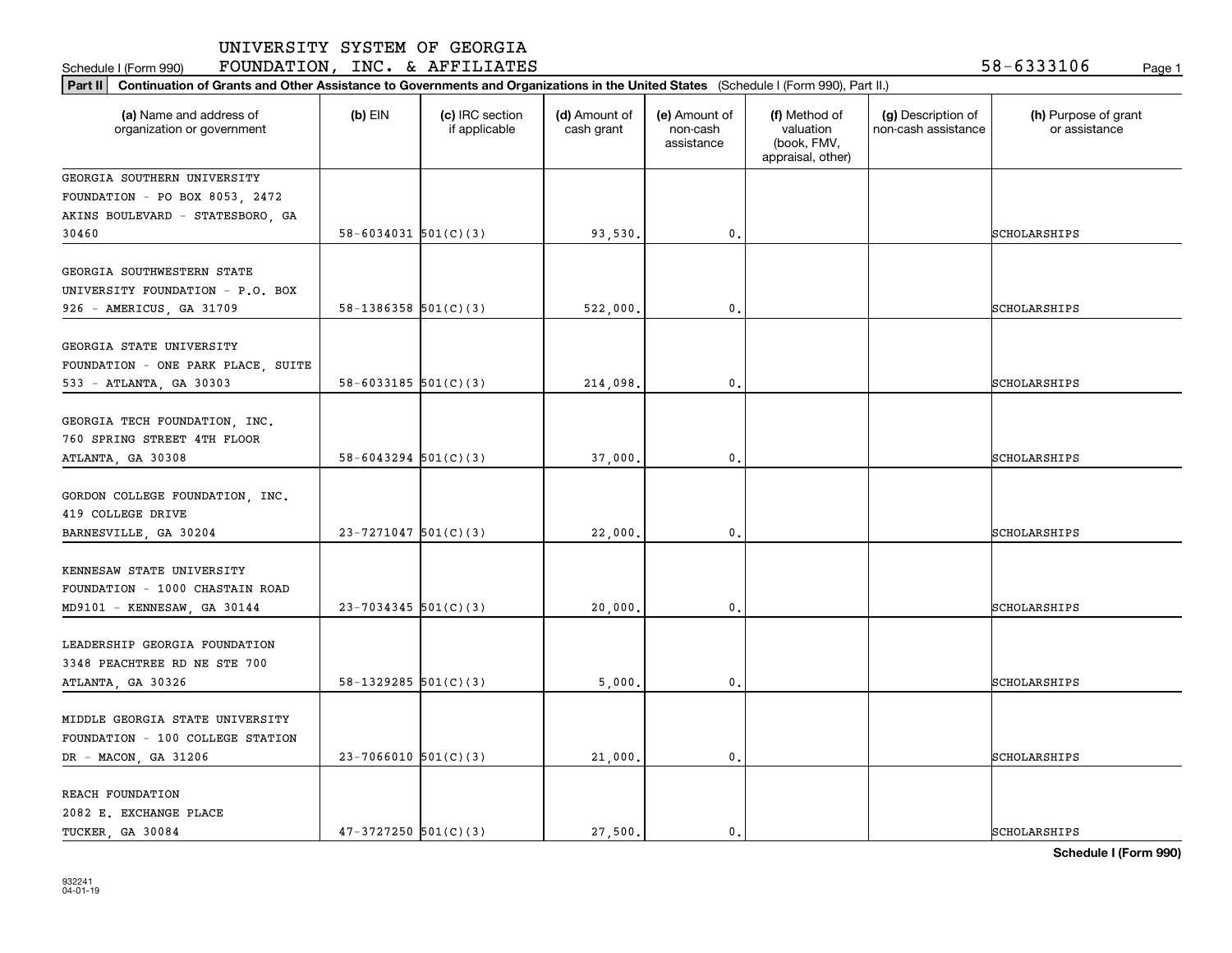Schedule I (Form 990) **FOUNDATION, INC. & AFFILIATES** 5 8-6 3 3 3 1 0 6 <sub>Page 1</sub>

| (a) Name and address of<br>organization or government                                               | $(b)$ EIN                  | (c) IRC section<br>if applicable | (d) Amount of<br>cash grant | (e) Amount of<br>non-cash<br>assistance | (f) Method of<br>valuation<br>(book, FMV,<br>appraisal, other) | (g) Description of<br>non-cash assistance | (h) Purpose of grant<br>or assistance |
|-----------------------------------------------------------------------------------------------------|----------------------------|----------------------------------|-----------------------------|-----------------------------------------|----------------------------------------------------------------|-------------------------------------------|---------------------------------------|
| SAVANNAH STATE UNIVERSITY                                                                           |                            |                                  |                             |                                         |                                                                |                                           |                                       |
| FOUNDATION - PO BOX 201439 -                                                                        |                            |                                  |                             |                                         |                                                                |                                           |                                       |
| SAVANNAH, GA 31404                                                                                  | $23-7305890$ $501(C)(3)$   |                                  | 43,770.                     | $\mathbf{0}$                            |                                                                |                                           | SCHOLARSHIPS                          |
| SOUTH GEORGIA STATE COLLEGE<br>FOUNDATION - 100 WEST COLLEGE PARK                                   |                            |                                  |                             |                                         |                                                                |                                           |                                       |
| DR. - DOUGLAS, GA 31533                                                                             | $58 - 1282314$ $501(C)(3)$ |                                  | 109,950.                    | $\mathbf{0}$                            |                                                                |                                           | SCHOLARSHIPS                          |
| THE UNIVERSITY OF GEORGIA<br>FOUNDATION - 394 SOUTH MILLEDGE<br>AVENUE - ATHENS, GA 30602           | $58 - 6033837$ $501(C)(3)$ |                                  | 20,000.                     | 0.                                      |                                                                |                                           | SCHOLARSHIPS                          |
| UNIVERSITY OF GEORGIA OFFICE OF<br>STUDENT FINANCIAL AID - 220<br>HOLMES/HUNTER ACADEMIC BUILDING - |                            |                                  |                             |                                         |                                                                |                                           |                                       |
| ATHENS, GA 30602                                                                                    |                            | 501(C)(3)                        | 10, 200.                    | 0.                                      |                                                                |                                           | SCHOLARSHIPS                          |
| UNIVERSITY OF NORTH GEORGIA -<br>DAHLONEGA, INC - 82 COLLEGE CIR -<br>DAHLONEGA, GA 30597           |                            | 501(C)(3)                        | 5,000,                      | 0.                                      |                                                                |                                           | SCHOLARSHIPS                          |
| UNIVERSITY OF NORTH GEORGIA<br>FOUNDATION - DAHLONEGA, INC. - PO                                    |                            |                                  |                             |                                         |                                                                |                                           |                                       |
| BOX 1599 - DAHLONEGA, GA 30533                                                                      | $23-7066297$ 501(C)(3)     |                                  | 66,793.                     | 0.                                      |                                                                |                                           | SCHOLARSHIPS                          |
| UNIVERSITY OF WEST GEORGIA<br>FOUNDATION - 1601 MAPLE ST -<br>CARROLLTON, GA 30118                  | $58 - 6056464$ $501(C)(3)$ |                                  | 20,000.                     | $\mathbf{0}$ .                          |                                                                |                                           | SCHOLARSHIPS                          |
| VALDOSTA STATE UNIVERSTITY<br>1500 N PATTERSON ST                                                   |                            |                                  |                             |                                         |                                                                |                                           |                                       |
| VALDOSTA, GA 31698                                                                                  | 58-6002072 $501(C)(3)$     |                                  | 23,000.                     | $\mathbf{0}$ .                          |                                                                |                                           | SCHOLARSHIPS                          |

**Schedule I (Form 990)**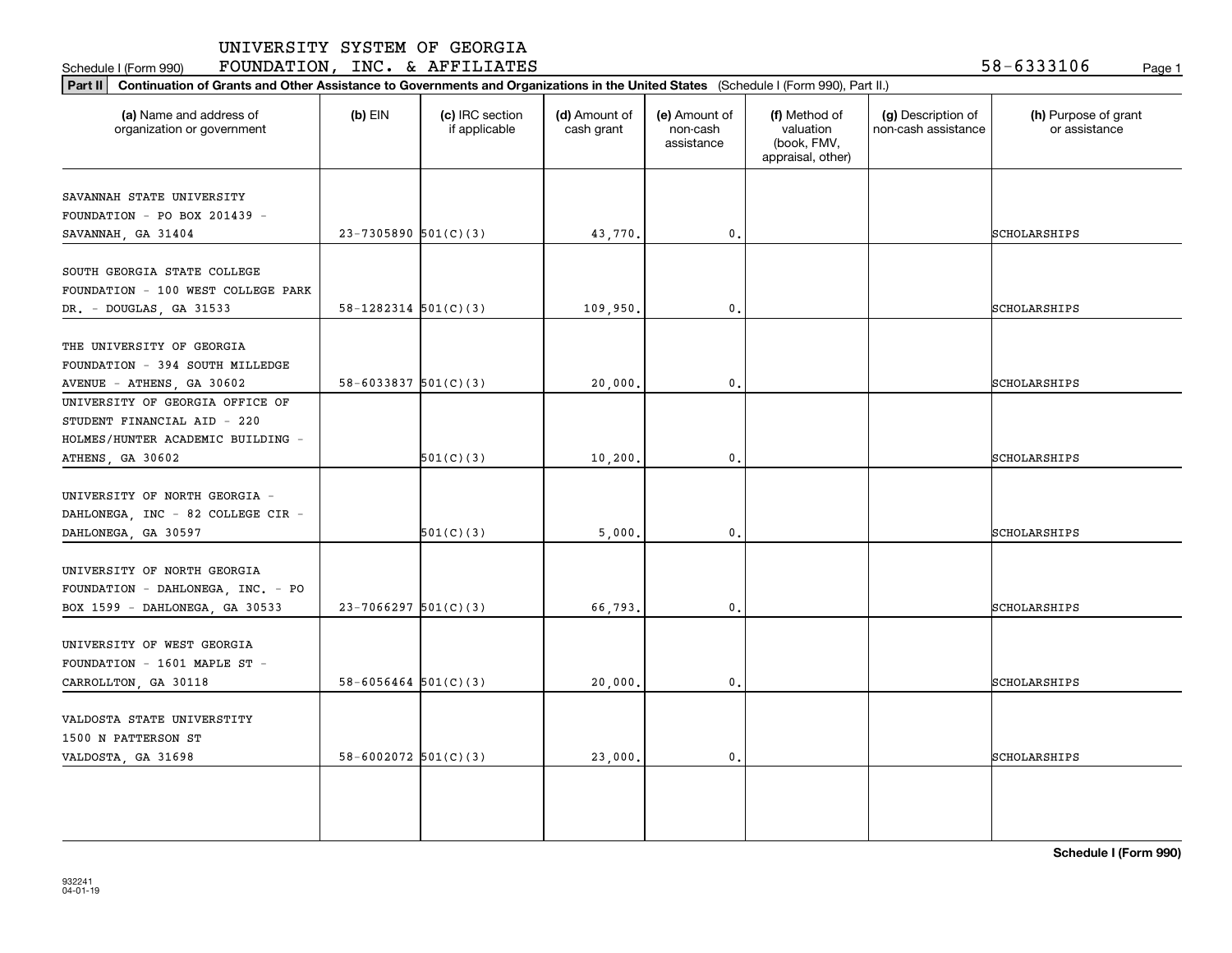#### Schedule I (Form 990) (2019) **FOUNDATION, INC. & AFFILIATES** 5 8-6 3 3 3 1 0 6 Page

**2**

**Part III | Grants and Other Assistance to Domestic Individuals. Complete if the organization answered "Yes" on Form 990, Part IV, line 22.** Part III can be duplicated if additional space is needed.

| (b) Number of<br>recipients | (c) Amount of<br>cash grant | cash assistance | (e) Method of valuation<br>(book, FMV, appraisal, other) | (f) Description of noncash assistance |
|-----------------------------|-----------------------------|-----------------|----------------------------------------------------------|---------------------------------------|
|                             |                             |                 |                                                          |                                       |
|                             |                             |                 |                                                          | RECOGNITION FOR EXCELLENCE IN         |
|                             |                             | $\mathbf{0}$ .  |                                                          | THEIR FIELD                           |
|                             |                             |                 |                                                          |                                       |
|                             |                             |                 |                                                          |                                       |
|                             |                             |                 |                                                          |                                       |
|                             |                             |                 |                                                          |                                       |
|                             |                             |                 |                                                          |                                       |
|                             |                             |                 |                                                          |                                       |
|                             |                             |                 |                                                          |                                       |
|                             |                             |                 |                                                          |                                       |
|                             |                             |                 |                                                          |                                       |
|                             |                             |                 |                                                          |                                       |
|                             |                             |                 |                                                          |                                       |
|                             |                             |                 |                                                          |                                       |
|                             |                             |                 | 30,000.                                                  | (d) Amount of non-                    |

Part IV | Supplemental Information. Provide the information required in Part I, line 2; Part III, column (b); and any other additional information.

PART II, LINE 1, COLUMN C

GOVERNING AGENCY FOR UNIVERSITIES AND COLLEGES LISTED ON PART II: THE

UNIVERSITY SYSTEM OF GEORGIA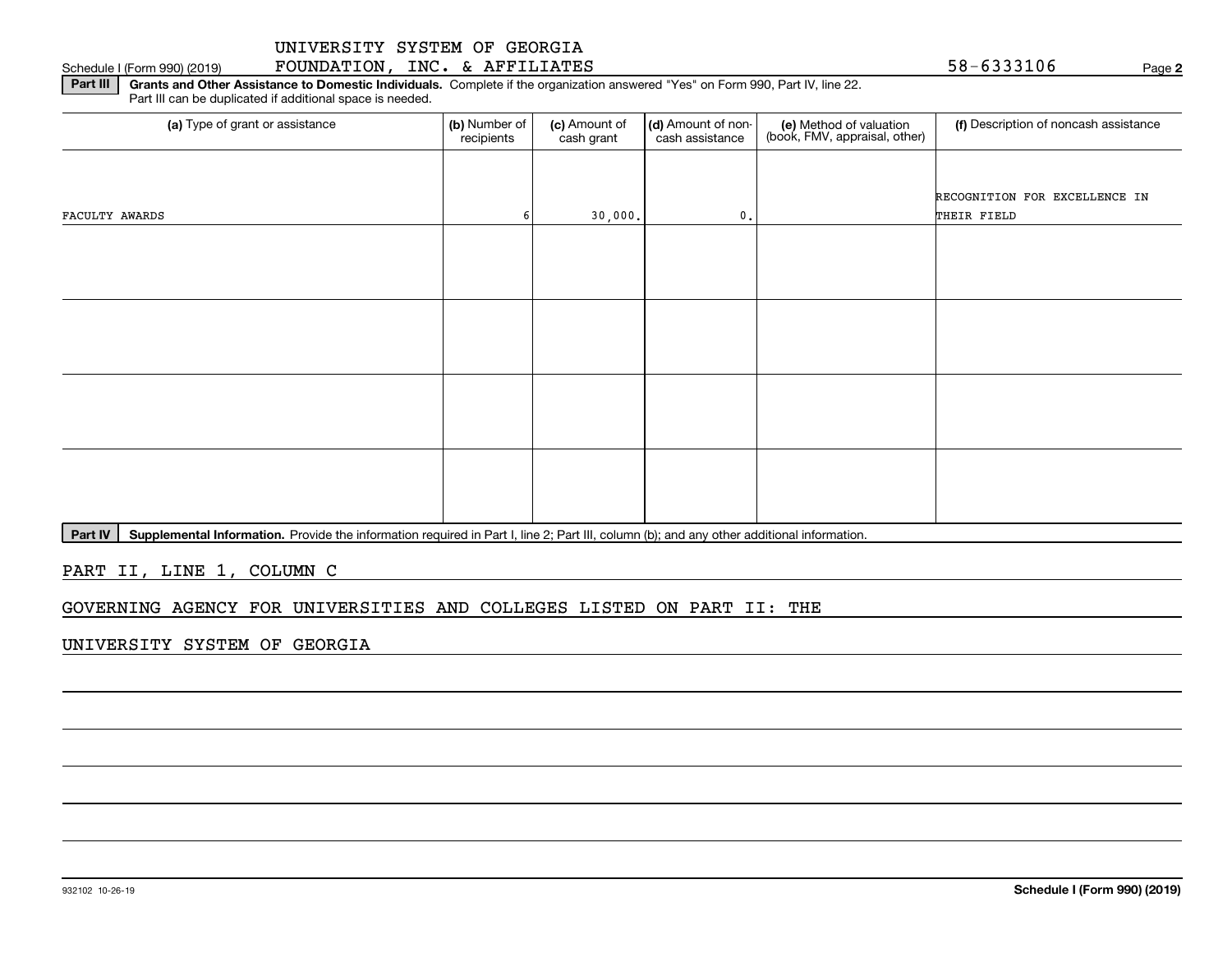|        | <b>Compensation Information</b><br><b>SCHEDULE J</b>                                                                             | OMB No. 1545-0047     |     |    |
|--------|----------------------------------------------------------------------------------------------------------------------------------|-----------------------|-----|----|
|        | (Form 990)<br>For certain Officers, Directors, Trustees, Key Employees, and Highest                                              |                       |     |    |
|        | <b>Compensated Employees</b>                                                                                                     | 2019                  |     |    |
|        | Complete if the organization answered "Yes" on Form 990, Part IV, line 23.<br>Attach to Form 990.                                | <b>Open to Public</b> |     |    |
|        | Department of the Treasury<br>Go to www.irs.gov/Form990 for instructions and the latest information.<br>Internal Revenue Service | <b>Inspection</b>     |     |    |
|        | UNIVERSITY SYSTEM OF GEORGIA<br><b>Employer identification number</b><br>Name of the organization                                |                       |     |    |
|        | 58-6333106<br>FOUNDATION, INC. & AFFILIATES                                                                                      |                       |     |    |
| Part I | <b>Questions Regarding Compensation</b>                                                                                          |                       |     |    |
|        |                                                                                                                                  |                       | Yes | No |
|        | Check the appropriate box(es) if the organization provided any of the following to or for a person listed on Form 990,           |                       |     |    |
|        | Part VII, Section A, line 1a. Complete Part III to provide any relevant information regarding these items.                       |                       |     |    |
|        | First-class or charter travel<br>Housing allowance or residence for personal use                                                 |                       |     |    |
|        | Travel for companions<br>Payments for business use of personal residence                                                         |                       |     |    |
|        | Tax indemnification and gross-up payments<br>Health or social club dues or initiation fees                                       |                       |     |    |
|        | Discretionary spending account<br>Personal services (such as maid, chauffeur, chef)                                              |                       |     |    |
|        |                                                                                                                                  |                       |     |    |
|        | <b>b</b> If any of the boxes on line 1a are checked, did the organization follow a written policy regarding payment or           |                       |     |    |
|        |                                                                                                                                  | 1b                    |     |    |
| 2      | Did the organization require substantiation prior to reimbursing or allowing expenses incurred by all directors,                 |                       |     |    |
|        |                                                                                                                                  | $\mathbf{2}$          |     |    |
|        |                                                                                                                                  |                       |     |    |
| з      | Indicate which, if any, of the following the organization used to establish the compensation of the organization's               |                       |     |    |
|        | CEO/Executive Director. Check all that apply. Do not check any boxes for methods used by a related organization to               |                       |     |    |
|        | establish compensation of the CEO/Executive Director, but explain in Part III.                                                   |                       |     |    |
|        | Compensation committee<br>Written employment contract                                                                            |                       |     |    |
|        | Independent compensation consultant<br>Compensation survey or study                                                              |                       |     |    |
|        | Form 990 of other organizations<br>Approval by the board or compensation committee                                               |                       |     |    |
|        |                                                                                                                                  |                       |     |    |
| 4      | During the year, did any person listed on Form 990, Part VII, Section A, line 1a, with respect to the filing                     |                       |     |    |
|        | organization or a related organization:                                                                                          |                       |     |    |
| а      | Receive a severance payment or change-of-control payment?                                                                        | 4a                    |     | х  |
| b      |                                                                                                                                  | 4b                    |     | X  |
| с      |                                                                                                                                  | 4c                    |     | х  |
|        | If "Yes" to any of lines 4a-c, list the persons and provide the applicable amounts for each item in Part III.                    |                       |     |    |
|        |                                                                                                                                  |                       |     |    |
|        | Only section 501(c)(3), 501(c)(4), and 501(c)(29) organizations must complete lines 5-9.                                         |                       |     |    |
| 5      | For persons listed on Form 990, Part VII, Section A, line 1a, did the organization pay or accrue any compensation                |                       |     |    |
|        | contingent on the revenues of:                                                                                                   |                       |     | х  |
| a      |                                                                                                                                  | 5а                    |     | х  |
|        | If "Yes" on line 5a or 5b, describe in Part III.                                                                                 | 5b                    |     |    |
|        |                                                                                                                                  |                       |     |    |
|        | 6 For persons listed on Form 990, Part VII, Section A, line 1a, did the organization pay or accrue any compensation              |                       |     |    |
|        | contingent on the net earnings of:                                                                                               |                       |     | х  |
| a      |                                                                                                                                  | 6a<br>6b              |     | Х  |
|        | If "Yes" on line 6a or 6b, describe in Part III.                                                                                 |                       |     |    |
|        | 7 For persons listed on Form 990, Part VII, Section A, line 1a, did the organization provide any nonfixed payments               |                       |     |    |
|        |                                                                                                                                  | 7                     |     | x  |
| 8      | Were any amounts reported on Form 990, Part VII, paid or accrued pursuant to a contract that was subject to the                  |                       |     |    |
|        | initial contract exception described in Regulations section 53.4958-4(a)(3)? If "Yes," describe in Part III                      | 8                     |     | х  |
| 9      | If "Yes" on line 8, did the organization also follow the rebuttable presumption procedure described in                           |                       |     |    |
|        |                                                                                                                                  | 9                     |     |    |
|        | <b>LHA.</b> For Paperwork Reduction Act Notice, see the Instructions for Form 990<br>Schodule I (Form 000) 2010                  |                       |     |    |

LHA For Paperwork Reduction Act Notice, see the Instructions for Form 990. Schedule J (Form 990) 2019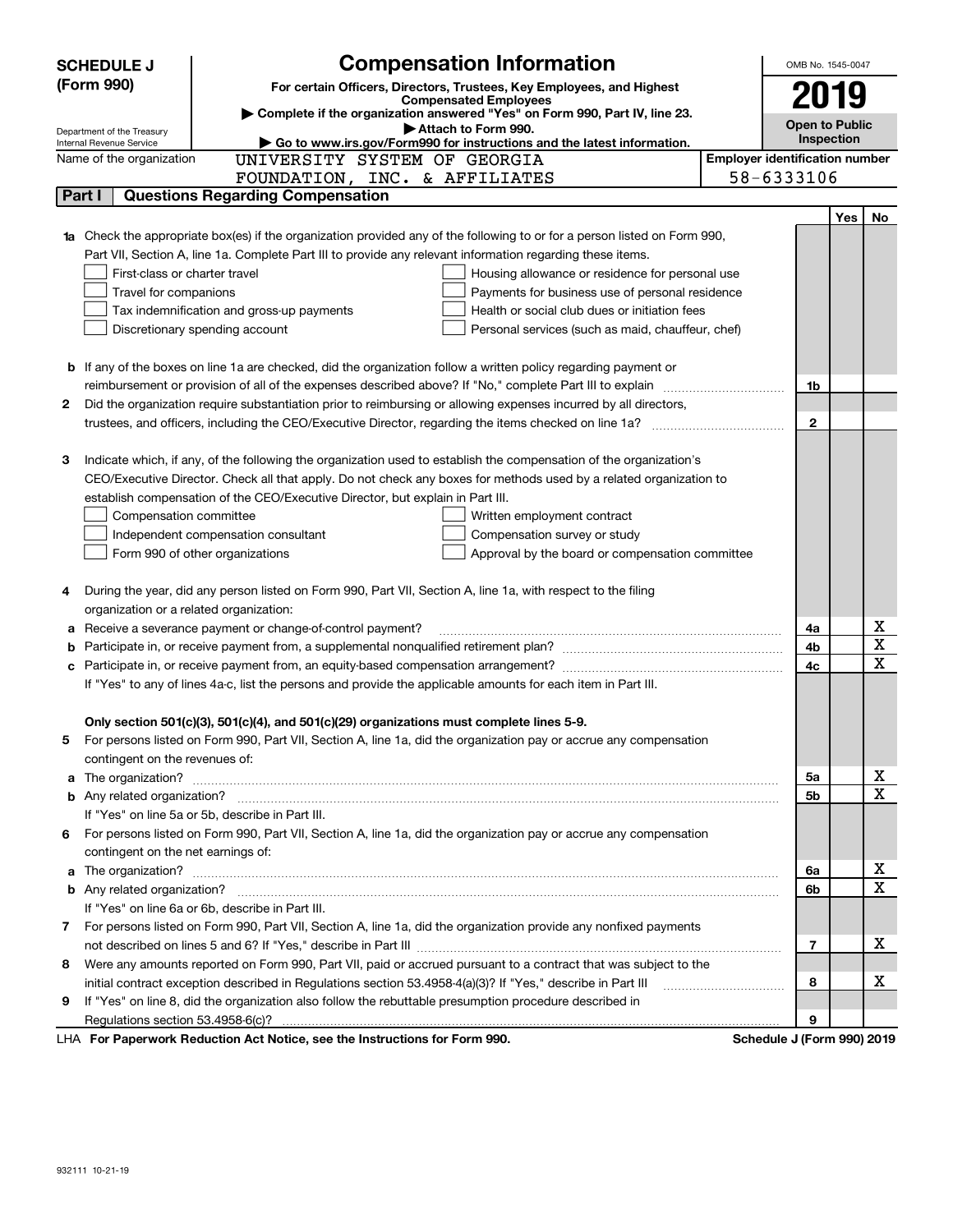#### UNIVERSITY SYSTEM OF GEORGIA FOUNDATION, INC. & AFFILIATES

**Part II Officers, Directors, Trustees, Key Employees, and Highest Compensated Employees.**  Schedule J (Form 990) 2019 Page Use duplicate copies if additional space is needed.

For each individual whose compensation must be reported on Schedule J, report compensation from the organization on row (i) and from related organizations, described in the instructions, on row (ii). Do not list any individuals that aren't listed on Form 990, Part VII.

**Note:**  The sum of columns (B)(i)-(iii) for each listed individual must equal the total amount of Form 990, Part VII, Section A, line 1a, applicable column (D) and (E) amounts for that individual.

|                                 | (B) Breakdown of W-2 and/or 1099-MISC compensation |                          |                                           | (C) Retirement and<br>other deferred      | (D) Nontaxable<br>benefits | (E) Total of columns | (F) Compensation<br>in column (B) |                                           |
|---------------------------------|----------------------------------------------------|--------------------------|-------------------------------------------|-------------------------------------------|----------------------------|----------------------|-----------------------------------|-------------------------------------------|
| (A) Name and Title              |                                                    | (i) Base<br>compensation | (ii) Bonus &<br>incentive<br>compensation | (iii) Other<br>reportable<br>compensation | compensation               |                      | $(B)(i)-(D)$                      | reported as deferred<br>on prior Form 990 |
| KAREN MCCAULEY<br>(1)           | (i)                                                | 189,844.                 | $\overline{0}$ .                          | $\overline{0}$ .                          | 17,541.                    | 16,762.              | 224, 147.                         | 0.                                        |
| VICE CHANCELLOR FOR DEVELOPMENT | (ii)                                               | 0.                       | $\overline{0}$ .                          | $\overline{0}$ .                          | $\overline{0}$ .           | $\overline{0}$ .     | $\overline{0}$ .                  | $\overline{0}$ .                          |
|                                 | $(\sf{i})$                                         |                          |                                           |                                           |                            |                      |                                   |                                           |
|                                 | (ii)                                               |                          |                                           |                                           |                            |                      |                                   |                                           |
|                                 | (i)                                                |                          |                                           |                                           |                            |                      |                                   |                                           |
|                                 | (ii)                                               |                          |                                           |                                           |                            |                      |                                   |                                           |
|                                 | (i)                                                |                          |                                           |                                           |                            |                      |                                   |                                           |
|                                 | (ii)                                               |                          |                                           |                                           |                            |                      |                                   |                                           |
|                                 | (i)                                                |                          |                                           |                                           |                            |                      |                                   |                                           |
|                                 | (ii)                                               |                          |                                           |                                           |                            |                      |                                   |                                           |
|                                 | (i)                                                |                          |                                           |                                           |                            |                      |                                   |                                           |
|                                 | (ii)                                               |                          |                                           |                                           |                            |                      |                                   |                                           |
|                                 | (i)                                                |                          |                                           |                                           |                            |                      |                                   |                                           |
|                                 | (ii)                                               |                          |                                           |                                           |                            |                      |                                   |                                           |
|                                 | (i)                                                |                          |                                           |                                           |                            |                      |                                   |                                           |
|                                 | (ii)<br>(i)                                        |                          |                                           |                                           |                            |                      |                                   |                                           |
|                                 | (ii)                                               |                          |                                           |                                           |                            |                      |                                   |                                           |
|                                 | (i)                                                |                          |                                           |                                           |                            |                      |                                   |                                           |
|                                 | (ii)                                               |                          |                                           |                                           |                            |                      |                                   |                                           |
|                                 | (i)                                                |                          |                                           |                                           |                            |                      |                                   |                                           |
|                                 | (ii)                                               |                          |                                           |                                           |                            |                      |                                   |                                           |
|                                 | (i)                                                |                          |                                           |                                           |                            |                      |                                   |                                           |
|                                 | (ii)                                               |                          |                                           |                                           |                            |                      |                                   |                                           |
|                                 | (i)                                                |                          |                                           |                                           |                            |                      |                                   |                                           |
|                                 | (ii)                                               |                          |                                           |                                           |                            |                      |                                   |                                           |
|                                 | (i)                                                |                          |                                           |                                           |                            |                      |                                   |                                           |
|                                 | (ii)                                               |                          |                                           |                                           |                            |                      |                                   |                                           |
|                                 | (i)                                                |                          |                                           |                                           |                            |                      |                                   |                                           |
|                                 | (ii)                                               |                          |                                           |                                           |                            |                      |                                   |                                           |
|                                 | (i)                                                |                          |                                           |                                           |                            |                      |                                   |                                           |
|                                 | (ii)                                               |                          |                                           |                                           |                            |                      |                                   |                                           |

**2**

58-6333106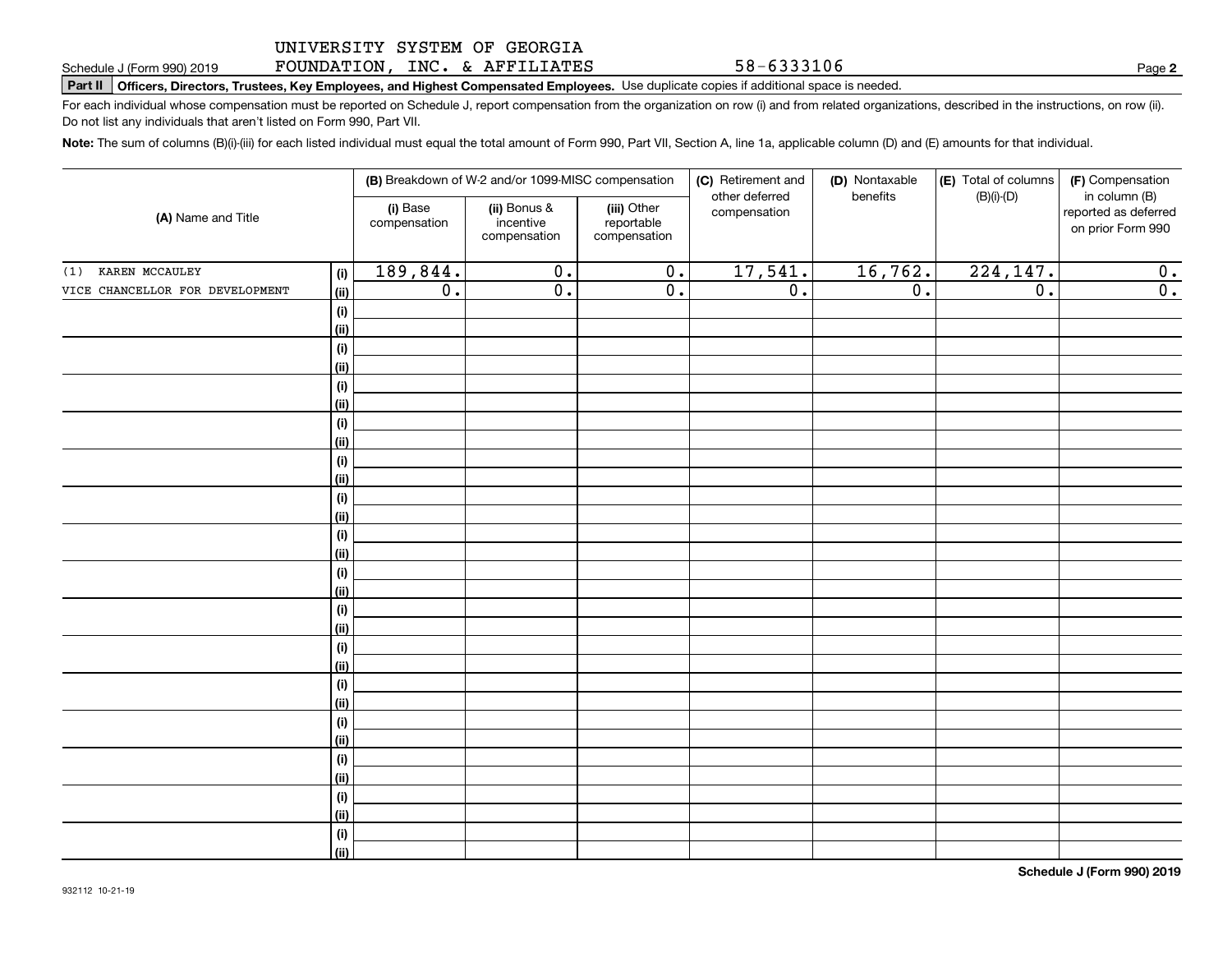## FOUNDATION, INC. & AFFILIATES

**Part III Supplemental Information**

Schedule J (Form 990) 2019 FOUNDATION, INC. & AFFILIATES<br>Part III Supplemental Information<br>Provide the information, explanation, or descriptions required for Part I, lines 1a, 1b, 3, 4a, 4b, 4c, 5a, 5b, 6a, 6b, 7, and 8, a

#### PART VII, LINE 1B, COLUMN D

OFFICERS ARE COMPENSATED BY THE UNIVERSITY SYSTEM OF GEORGIA, AN

UNRELATED ENTITY, WHICH IS REIMBURSED BY THE FOUNDATION. IN 2019,

OFFICERS CHRISTINA PALOSKI AND KAREN MCCAULEY RECEIVED COMPENSATION IN

THE AMOUNTS OF \$116,540 AND \$224,147, RESPECTIVELY, FOR SERVICES TO THE

FOUNDATION.

**Schedule J (Form 990) 2019**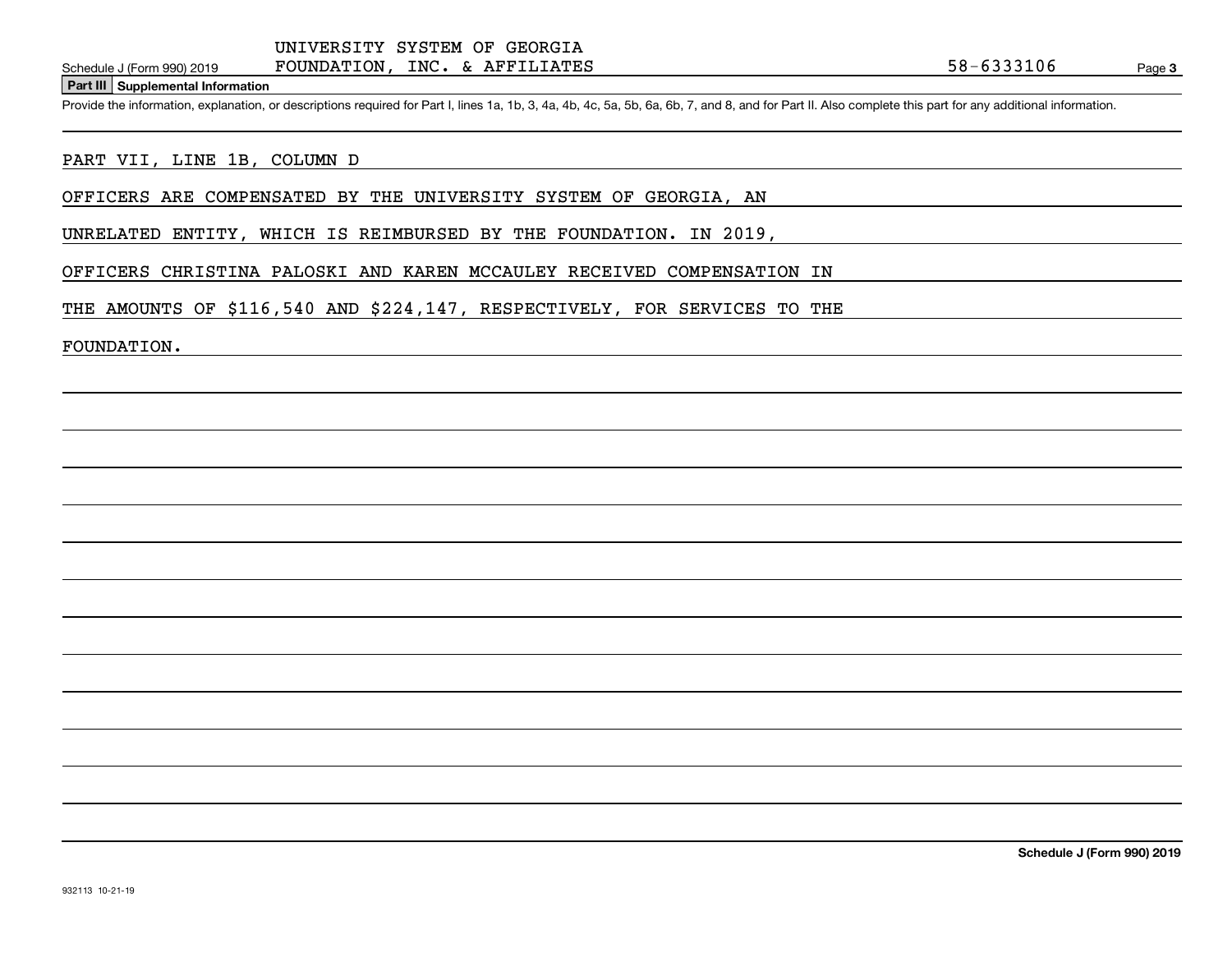|                                                                                                       |                                                                                                   |                                                                                                                 |                                           |                |             |                  | ENTITY                      | $\mathbf{1}$ |                                       |                                         |                                                    |                         |             |
|-------------------------------------------------------------------------------------------------------|---------------------------------------------------------------------------------------------------|-----------------------------------------------------------------------------------------------------------------|-------------------------------------------|----------------|-------------|------------------|-----------------------------|--------------|---------------------------------------|-----------------------------------------|----------------------------------------------------|-------------------------|-------------|
| <b>SCHEDULE K</b><br>(Form 990)<br>Department of the Treasury                                         | Complete if the organization answered "Yes" on Form 990, Part IV, line 24a. Provide descriptions, | <b>Supplemental Information on Tax-Exempt Bonds</b><br>explanations, and any additional information in Part VI. |                                           |                |             |                  |                             |              |                                       |                                         | OMB No. 1545-0047<br>2019<br><b>Open to Public</b> |                         |             |
| Internal Revenue Service                                                                              | Attach to Form 990. Co to www.irs.gov/Form990 for instructions and the latest information.        |                                                                                                                 |                                           |                |             |                  |                             | Inspection   |                                       |                                         |                                                    |                         |             |
| Name of the organization                                                                              | UNIVERSITY SYSTEM OF GEORGIA                                                                      |                                                                                                                 |                                           |                |             |                  |                             |              | <b>Employer identification number</b> |                                         |                                                    |                         |             |
|                                                                                                       | FOUNDATION, INC. & AFFILIATES                                                                     |                                                                                                                 | (F)<br>CONTINUATIONS<br>(A)<br><b>AND</b> |                |             |                  |                             | 58-6333106   |                                       |                                         |                                                    |                         |             |
| <b>Bond Issues</b><br>Part I                                                                          |                                                                                                   | SEE PART VI FOR COLUMNS                                                                                         |                                           |                |             |                  |                             |              |                                       |                                         |                                                    |                         |             |
| (a) Issuer name                                                                                       | (b) Issuer EIN                                                                                    | $(c)$ CUSIP $#$<br>(d) Date issued<br>(e) Issue price<br>(f) Description of purpose                             |                                           |                |             |                  |                             |              |                                       | (g) Defeased (h) On behalf<br>of issuer |                                                    | (i) Pooled<br>financing |             |
|                                                                                                       |                                                                                                   |                                                                                                                 |                                           |                |             |                  |                             |              | <b>No</b>                             |                                         | <b>No</b>                                          |                         |             |
| GEORGIA HIGHER EDUCATION                                                                              |                                                                                                   |                                                                                                                 |                                           |                |             | USG REAL ESTATE  |                             | Yes          |                                       | Yes                                     |                                                    | Yes   No                |             |
| A FACILITIES AUTHORITY                                                                                | 13-4350870373511BN3                                                                               |                                                                                                                 | 03/27/19                                  |                |             |                  | 58395000. FOUNDATION II, LL |              | X                                     | X                                       |                                                    |                         | X           |
| GEORGIA HIGHER EDUCATION                                                                              |                                                                                                   |                                                                                                                 |                                           |                |             | USG REAL ESTATE  |                             |              |                                       |                                         |                                                    |                         |             |
| <b>B FACILITIES AUTHORITY</b>                                                                         | 13-4350870373511CP7                                                                               |                                                                                                                 | 08/12/10                                  |                |             |                  | 94210000. FOUNDATION III, L |              | X                                     | X                                       |                                                    |                         | X.          |
| GEORGIA HIGHER EDUCATION                                                                              |                                                                                                   |                                                                                                                 |                                           |                |             | REFUNDING OF USG |                             |              |                                       |                                         |                                                    |                         |             |
| C FACILITIES AUTHORITY                                                                                | 13-4350870373511FU3                                                                               |                                                                                                                 | 06/09/15                                  |                |             |                  | 85570000. REAL ESTATE FOUND |              | $\mathbf X$                           | X                                       |                                                    |                         | $\mathbf X$ |
| BARNESVILLE - LAMAR                                                                                   |                                                                                                   |                                                                                                                 |                                           |                |             | REFUNDING SERIES |                             |              |                                       |                                         |                                                    |                         |             |
| D COUNTY INDUSTRIAL DEVELO 58-1587819068049BR5 06/28/18                                               |                                                                                                   |                                                                                                                 |                                           |                |             |                  | 27566193. 2018 USG REAL EST |              | $\mathbf X$                           | X                                       |                                                    |                         | X           |
| Part II<br><b>Proceeds</b>                                                                            |                                                                                                   |                                                                                                                 |                                           |                |             |                  |                             |              |                                       |                                         |                                                    |                         |             |
|                                                                                                       |                                                                                                   |                                                                                                                 | A                                         |                |             | B                | $\mathbf{C}$                |              |                                       |                                         | D                                                  |                         |             |
| Amount of bonds retired<br>$\mathbf 1$                                                                |                                                                                                   |                                                                                                                 |                                           | 44,250,000.    |             | 46,570,000.      | 7,520,000.                  |              |                                       |                                         | 2,070,000.                                         |                         |             |
| $\overline{2}$<br>Amount of bonds legally defeased                                                    |                                                                                                   |                                                                                                                 |                                           |                |             |                  |                             |              |                                       |                                         |                                                    |                         |             |
| Total proceeds of issue<br>3                                                                          |                                                                                                   |                                                                                                                 |                                           | 58,395,000.    |             | 94,210,000.      | 85,570,000.                 |              |                                       |                                         | 27,034,388.                                        |                         |             |
| Gross proceeds in reserve funds<br>4                                                                  |                                                                                                   |                                                                                                                 |                                           |                |             |                  |                             |              |                                       |                                         |                                                    |                         |             |
| Capitalized interest from proceeds<br>5                                                               |                                                                                                   |                                                                                                                 |                                           |                |             |                  |                             |              |                                       |                                         |                                                    |                         |             |
| Proceeds in refunding escrows<br>6                                                                    |                                                                                                   |                                                                                                                 |                                           |                |             |                  |                             |              |                                       |                                         |                                                    |                         |             |
| $\overline{7}$<br>Issuance costs from proceeds                                                        |                                                                                                   |                                                                                                                 |                                           |                |             |                  | 642,956.                    |              |                                       |                                         | 531,804.                                           |                         |             |
| Credit enhancement from proceeds<br>8                                                                 |                                                                                                   |                                                                                                                 |                                           |                |             |                  |                             |              |                                       |                                         |                                                    |                         |             |
| 9<br>Working capital expenditures from proceeds                                                       |                                                                                                   |                                                                                                                 |                                           |                |             |                  |                             |              |                                       |                                         |                                                    |                         |             |
| Capital expenditures from proceeds<br>10                                                              |                                                                                                   |                                                                                                                 |                                           | 100, 850, 000. |             | 94,210,000.      |                             |              |                                       |                                         |                                                    |                         |             |
| Other spent proceeds<br>11                                                                            |                                                                                                   |                                                                                                                 |                                           |                |             |                  |                             |              |                                       |                                         |                                                    |                         |             |
| 12<br>Other unspent proceeds                                                                          |                                                                                                   |                                                                                                                 |                                           |                |             |                  |                             |              |                                       |                                         |                                                    |                         |             |
| 13<br>Year of substantial completion                                                                  |                                                                                                   |                                                                                                                 |                                           |                |             | 2012             |                             |              |                                       |                                         |                                                    |                         |             |
|                                                                                                       |                                                                                                   |                                                                                                                 | Yes                                       | No             | <b>Yes</b>  | <b>No</b>        | Yes                         | No           |                                       | Yes                                     |                                                    | No                      |             |
| Were the bonds issued as part of a refunding issue of tax-exempt bonds (or,<br>14                     |                                                                                                   |                                                                                                                 | X                                         |                |             | X                | X                           |              |                                       | X                                       |                                                    |                         |             |
| if issued prior to 2018, a current refunding issue)?                                                  |                                                                                                   |                                                                                                                 |                                           |                |             |                  |                             |              |                                       |                                         |                                                    |                         |             |
| Were the bonds issued as part of a refunding issue of taxable bonds (or, if<br>15                     |                                                                                                   |                                                                                                                 |                                           | Χ              |             | $\mathbf X$      | $\mathbf X$                 |              |                                       | X                                       |                                                    |                         |             |
| issued prior to 2018, an advance refunding issue)?<br>Has the final allocation of proceeds been made? |                                                                                                   |                                                                                                                 |                                           | X              | x           |                  |                             | х            |                                       |                                         |                                                    |                         | $\mathbf X$ |
| 16<br>Does the organization maintain adequate books and records to support the<br>17                  |                                                                                                   |                                                                                                                 |                                           |                |             |                  |                             |              |                                       |                                         |                                                    |                         |             |
| final allocation of proceeds?                                                                         |                                                                                                   |                                                                                                                 | X                                         |                | $\mathbf X$ |                  | X                           |              |                                       | $\mathbf X$                             |                                                    |                         |             |
|                                                                                                       |                                                                                                   |                                                                                                                 |                                           |                |             |                  |                             |              |                                       |                                         |                                                    |                         |             |

**For Paperwork Reduction Act Notice, see the Instructions for Form 990. Schedule K (Form 990) 2019** LHA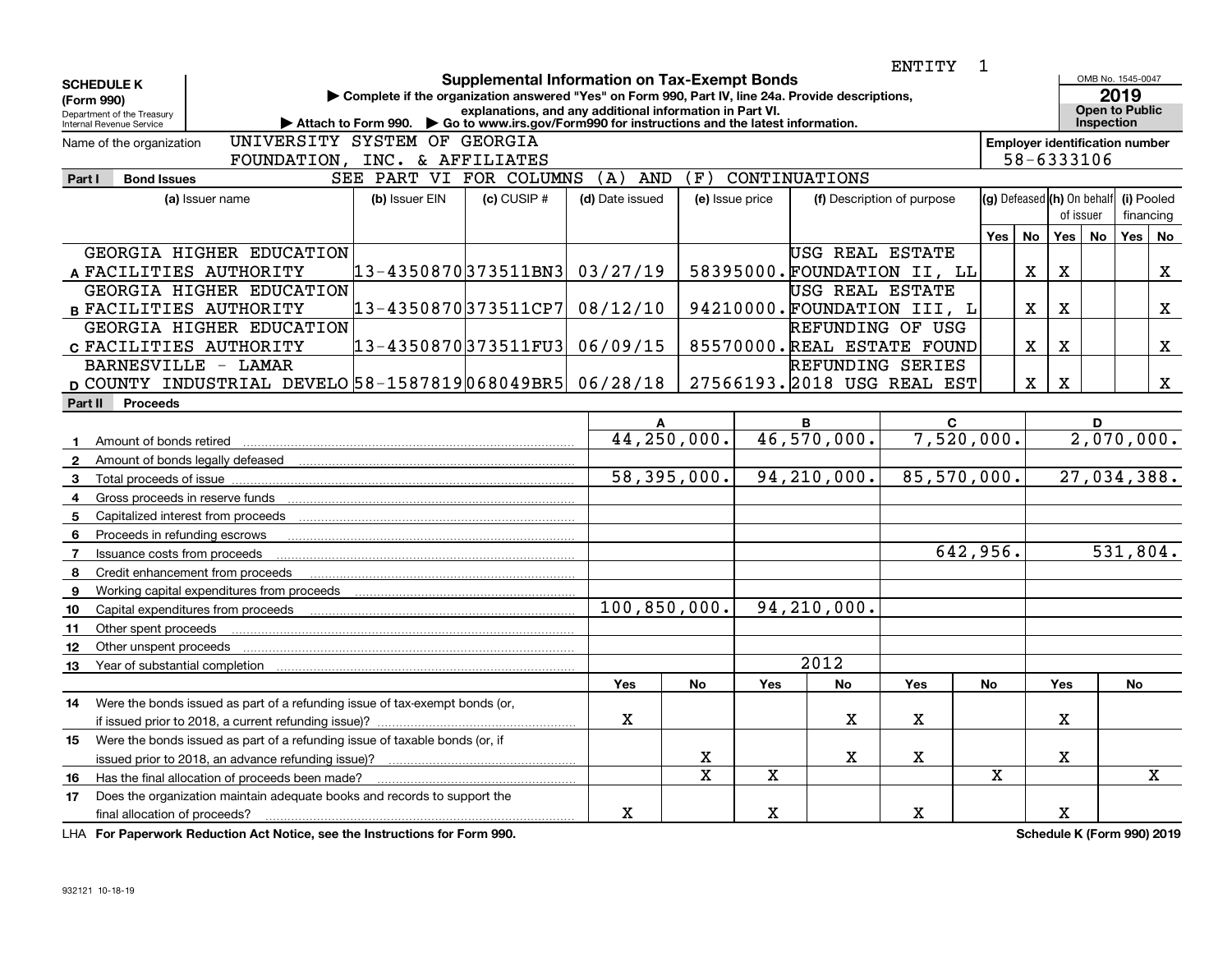|                                                                                           |                                                                             |                                                                                                                                                                                                 |                 |                                                                                                                 |             |                 |                          | ENTITY                      | 2                                     |             |                                         |                                                                  |                         |             |
|-------------------------------------------------------------------------------------------|-----------------------------------------------------------------------------|-------------------------------------------------------------------------------------------------------------------------------------------------------------------------------------------------|-----------------|-----------------------------------------------------------------------------------------------------------------|-------------|-----------------|--------------------------|-----------------------------|---------------------------------------|-------------|-----------------------------------------|------------------------------------------------------------------|-------------------------|-------------|
| <b>SCHEDULE K</b><br>(Form 990)<br>Department of the Treasury<br>Internal Revenue Service |                                                                             | Complete if the organization answered "Yes" on Form 990, Part IV, line 24a. Provide descriptions,<br>Attach to Form 990. Co to www.irs.gov/Form990 for instructions and the latest information. |                 | <b>Supplemental Information on Tax-Exempt Bonds</b><br>explanations, and any additional information in Part VI. |             |                 |                          |                             |                                       |             |                                         | OMB No. 1545-0047<br>2019<br><b>Open to Public</b><br>Inspection |                         |             |
| Name of the organization                                                                  | UNIVERSITY SYSTEM OF GEORGIA                                                |                                                                                                                                                                                                 |                 |                                                                                                                 |             |                 |                          |                             | <b>Employer identification number</b> |             |                                         |                                                                  |                         |             |
|                                                                                           | FOUNDATION, INC. & AFFILIATES                                               |                                                                                                                                                                                                 |                 |                                                                                                                 |             |                 |                          |                             |                                       |             | 58-6333106                              |                                                                  |                         |             |
| <b>Bond Issues</b><br>Part I                                                              |                                                                             | SEE PART VI FOR COLUMNS                                                                                                                                                                         |                 | (F)<br>CONTINUATIONS<br>(A)<br><b>AND</b>                                                                       |             |                 |                          |                             |                                       |             |                                         |                                                                  |                         |             |
|                                                                                           | (a) Issuer name                                                             | (b) Issuer EIN                                                                                                                                                                                  | $(c)$ CUSIP $#$ | (d) Date issued                                                                                                 |             | (e) Issue price |                          | (f) Description of purpose  |                                       |             | (g) Defeased (h) On behalf<br>of issuer |                                                                  | (i) Pooled<br>financing |             |
|                                                                                           |                                                                             |                                                                                                                                                                                                 |                 |                                                                                                                 |             |                 |                          |                             | Yes                                   | <b>No</b>   | Yes                                     | <b>No</b>                                                        | Yes   No                |             |
| JOINT DEVELOPMENT                                                                         |                                                                             |                                                                                                                                                                                                 |                 |                                                                                                                 |             |                 | REFUNDING SERIES         |                             |                                       |             |                                         |                                                                  |                         |             |
|                                                                                           | A AUTHORITY OF BLECKLEY CO 26-1894499 093488AV6                             |                                                                                                                                                                                                 |                 | 06/12/18                                                                                                        |             |                 |                          | 54148698. 2018 USG REAL EST |                                       | X           | X                                       |                                                                  |                         | X           |
| AMERICUS - SUMTER                                                                         |                                                                             |                                                                                                                                                                                                 |                 |                                                                                                                 |             |                 | REFUNDING SERIES         |                             |                                       |             |                                         |                                                                  |                         |             |
|                                                                                           | B PAYROLL DEVELOPMENT AUTH 58-148564103069XCQ0                              |                                                                                                                                                                                                 |                 | 06/14/18                                                                                                        |             |                 |                          | 22549796. 2018A USG REAL ES |                                       | $\mathbf X$ | х                                       |                                                                  |                         | X.          |
|                                                                                           | DEVELOPMENT AUTHORITY OF                                                    |                                                                                                                                                                                                 |                 |                                                                                                                 |             |                 | USG REAL ESTATE          |                             |                                       |             |                                         |                                                                  |                         |             |
| C BIBB COUNTY                                                                             |                                                                             | 58-144594508869FFV6                                                                                                                                                                             |                 | 04/17/19                                                                                                        |             |                 |                          | 20580547. FOUNDATION, IX, L |                                       | $\mathbf X$ | X                                       |                                                                  |                         | X           |
|                                                                                           | ALBANY-DOUGHERTY INNER                                                      |                                                                                                                                                                                                 |                 |                                                                                                                 |             |                 | REFUNDING OF USG         |                             |                                       |             |                                         |                                                                  |                         |             |
|                                                                                           | D CITY AUTHORITY (ADICA)                                                    | 58-1298706012173JE1 05/30/19                                                                                                                                                                    |                 |                                                                                                                 |             |                 |                          | 24747010. REAL ESTATE FOUND |                                       | $\mathbf X$ | х                                       |                                                                  |                         | X           |
| Part II<br><b>Proceeds</b>                                                                |                                                                             |                                                                                                                                                                                                 |                 |                                                                                                                 |             |                 |                          |                             |                                       |             |                                         |                                                                  |                         |             |
|                                                                                           |                                                                             |                                                                                                                                                                                                 |                 | A                                                                                                               |             |                 | B                        | C                           |                                       |             |                                         | D                                                                |                         |             |
| Amount of bonds retired<br>$\mathbf{1}$                                                   |                                                                             |                                                                                                                                                                                                 |                 |                                                                                                                 | 1,325,000.  |                 | $\overline{1,470}$ ,000. |                             |                                       |             |                                         |                                                                  | 855,000.                |             |
| $\mathbf{2}$                                                                              | Amount of bonds legally defeased                                            |                                                                                                                                                                                                 |                 |                                                                                                                 |             |                 |                          |                             |                                       |             |                                         |                                                                  |                         |             |
| 3 Total proceeds of issue                                                                 |                                                                             |                                                                                                                                                                                                 |                 |                                                                                                                 | 53,426,038. |                 | 22, 169, 568.            | 20,189,082.                 |                                       |             |                                         | 24, 361, 717.                                                    |                         |             |
| Gross proceeds in reserve funds<br>4                                                      |                                                                             |                                                                                                                                                                                                 |                 |                                                                                                                 |             |                 |                          |                             |                                       |             |                                         |                                                                  |                         |             |
| Capitalized interest from proceeds<br>5                                                   |                                                                             |                                                                                                                                                                                                 |                 |                                                                                                                 |             |                 |                          |                             |                                       |             |                                         |                                                                  |                         |             |
| 6<br>Proceeds in refunding escrows                                                        |                                                                             |                                                                                                                                                                                                 |                 |                                                                                                                 |             |                 |                          |                             |                                       |             |                                         |                                                                  |                         |             |
| $\overline{7}$<br>Issuance costs from proceeds                                            |                                                                             |                                                                                                                                                                                                 |                 |                                                                                                                 | 772,659.    |                 | 380,228.                 | 391,465.                    |                                       |             |                                         |                                                                  | 385,293.                |             |
| 8                                                                                         | Credit enhancement from proceeds                                            |                                                                                                                                                                                                 |                 |                                                                                                                 |             |                 |                          |                             |                                       |             |                                         |                                                                  |                         |             |
| 9                                                                                         | Working capital expenditures from proceeds                                  |                                                                                                                                                                                                 |                 |                                                                                                                 |             |                 |                          |                             |                                       |             |                                         |                                                                  |                         |             |
| 10                                                                                        | Capital expenditures from proceeds                                          |                                                                                                                                                                                                 |                 |                                                                                                                 |             |                 |                          |                             |                                       |             |                                         |                                                                  |                         |             |
| Other spent proceeds<br>11                                                                |                                                                             |                                                                                                                                                                                                 |                 |                                                                                                                 |             |                 |                          |                             |                                       |             |                                         |                                                                  |                         |             |
| 12 <sup>2</sup><br>Other unspent proceeds                                                 |                                                                             |                                                                                                                                                                                                 |                 |                                                                                                                 |             |                 |                          |                             |                                       |             |                                         |                                                                  |                         |             |
| 13<br>Year of substantial completion                                                      |                                                                             |                                                                                                                                                                                                 |                 |                                                                                                                 |             |                 |                          |                             |                                       |             |                                         |                                                                  |                         |             |
|                                                                                           |                                                                             |                                                                                                                                                                                                 |                 | Yes                                                                                                             | No          | <b>Yes</b>      | No                       | Yes                         | No                                    |             | Yes                                     |                                                                  | No                      |             |
| 14                                                                                        | Were the bonds issued as part of a refunding issue of tax-exempt bonds (or, |                                                                                                                                                                                                 |                 |                                                                                                                 |             |                 |                          |                             |                                       |             |                                         |                                                                  |                         |             |
|                                                                                           | if issued prior to 2018, a current refunding issue)?                        |                                                                                                                                                                                                 |                 | X                                                                                                               |             | X               |                          |                             | x                                     |             | X                                       |                                                                  |                         |             |
| 15                                                                                        | Were the bonds issued as part of a refunding issue of taxable bonds (or, if |                                                                                                                                                                                                 |                 |                                                                                                                 |             |                 |                          |                             |                                       |             |                                         |                                                                  |                         |             |
|                                                                                           | issued prior to 2018, an advance refunding issue)?                          |                                                                                                                                                                                                 |                 | $\mathbf X$                                                                                                     |             | $\mathbf X$     |                          |                             | X                                     |             | $\mathbf X$                             |                                                                  |                         |             |
| 16                                                                                        | Has the final allocation of proceeds been made?                             |                                                                                                                                                                                                 |                 |                                                                                                                 | X           |                 | $\mathbf X$              |                             | $\mathbf X$                           |             |                                         |                                                                  |                         | $\mathbf X$ |
| 17                                                                                        | Does the organization maintain adequate books and records to support the    |                                                                                                                                                                                                 |                 |                                                                                                                 |             |                 |                          |                             |                                       |             |                                         |                                                                  |                         |             |
| final allocation of proceeds?                                                             |                                                                             |                                                                                                                                                                                                 |                 | X                                                                                                               |             | $\mathbf X$     |                          | X                           |                                       |             | $\mathbf X$                             |                                                                  |                         |             |

**For Paperwork Reduction Act Notice, see the Instructions for Form 990. Schedule K (Form 990) 2019** LHA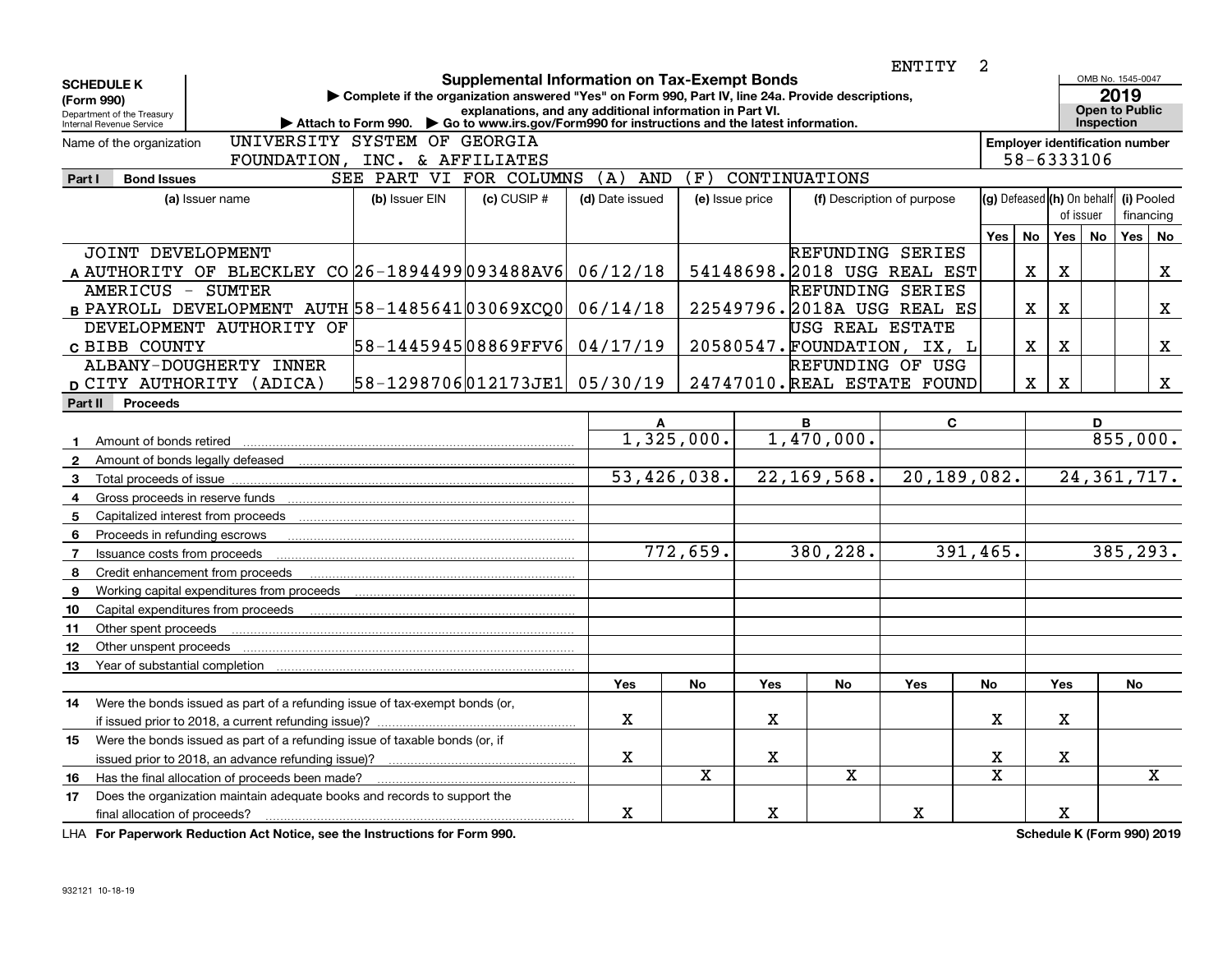# ENTITY 1

| Schedule K (Form 990) 2019              | <b>FOUNDATION</b> | INC.<br>AFFILIATES<br>$\sim$ | $ \sim$<br>6333106<br>8 כ<br>$ \sim$ | Page |
|-----------------------------------------|-------------------|------------------------------|--------------------------------------|------|
| Part III<br><b>Private Business Use</b> |                   |                              |                                      |      |

**2**

|   |                                                                                                    | B<br>A       |                         | C          |                         |              | D           |     |                         |
|---|----------------------------------------------------------------------------------------------------|--------------|-------------------------|------------|-------------------------|--------------|-------------|-----|-------------------------|
|   | Was the organization a partner in a partnership, or a member of an LLC,                            | <b>Yes</b>   | No                      | <b>Yes</b> | No                      | <b>Yes</b>   | <b>No</b>   | Yes | No                      |
|   |                                                                                                    | $\mathbf{x}$ |                         | X          |                         | $\mathbf{x}$ |             | X   |                         |
|   | 2 Are there any lease arrangements that may result in private business use of                      |              |                         |            |                         |              |             |     |                         |
|   |                                                                                                    |              | X                       |            | x                       |              | $\mathbf x$ |     | x                       |
|   | 3a Are there any management or service contracts that may result in private                        |              |                         |            |                         |              |             |     |                         |
|   |                                                                                                    |              | $\mathbf X$             |            | X                       |              | X           |     | X.                      |
|   | <b>b</b> If "Yes" to line 3a, does the organization routinely engage bond counsel or other outside |              |                         |            |                         |              |             |     |                         |
|   | counsel to review any management or service contracts relating to the financed property?           |              |                         |            |                         |              |             |     |                         |
|   | c Are there any research agreements that may result in private business use of                     |              |                         |            |                         |              |             |     |                         |
|   |                                                                                                    |              | $\mathbf X$             |            | X                       |              | $\mathbf X$ |     | x                       |
|   | d If "Yes" to line 3c, does the organization routinely engage bond counsel or other outside        |              |                         |            |                         |              |             |     |                         |
|   | counsel to review any research agreements relating to the financed property?                       |              |                         |            |                         |              |             |     |                         |
| 4 | Enter the percentage of financed property used in a private business use by                        |              |                         |            |                         |              |             |     |                         |
|   | entities other than a section 501(c)(3) organization or a state or local government                |              | %                       |            | %                       |              | %           |     | %                       |
| 5 | Enter the percentage of financed property used in a private business use as a result of            |              |                         |            |                         |              |             |     |                         |
|   | unrelated trade or business activity carried on by your organization, another                      |              |                         |            |                         |              |             |     |                         |
|   |                                                                                                    |              | %                       |            | %                       |              | %           |     | %                       |
| 6 |                                                                                                    |              | $\frac{0}{6}$           |            | %                       |              | %           |     | %                       |
|   |                                                                                                    |              | $\mathbf X$             |            | $\mathbf X$             |              | $\mathbf X$ |     | $\overline{\mathbf{x}}$ |
|   | 8a Has there been a sale or disposition of any of the bond-financed property to a non-             |              |                         |            |                         |              |             |     |                         |
|   | governmental person other than a 501(c)(3) organization since the bonds were issued?               |              | $\mathbf x$             |            | X                       |              | х           |     | X.                      |
|   | b If "Yes" to line 8a, enter the percentage of bond-financed property sold or disposed             |              |                         |            |                         |              |             |     |                         |
|   |                                                                                                    |              | %                       |            | $\%$                    |              | %           |     | %                       |
|   | c If "Yes" to line 8a, was any remedial action taken pursuant to Regulations sections              |              |                         |            |                         |              |             |     |                         |
|   |                                                                                                    |              |                         |            |                         |              |             |     |                         |
|   | 9 Has the organization established written procedures to ensure that all nonqualified              |              |                         |            |                         |              |             |     |                         |
|   | bonds of the issue are remediated in accordance with the requirements under                        |              |                         |            |                         |              |             |     |                         |
|   | Regulations sections 1.141-12 and 1.145-2?                                                         |              | x                       |            | x                       |              | х           |     | X.                      |
|   | Part IV Arbitrage                                                                                  |              |                         |            |                         |              |             |     |                         |
|   |                                                                                                    |              | A                       |            | B                       |              | C           |     | D                       |
| 1 | Has the issuer filed Form 8038-T, Arbitrage Rebate, Yield Reduction and                            | Yes          | No                      | Yes        | No                      | Yes          | No          | Yes | No                      |
|   | Penalty in Lieu of Arbitrage Rebate?                                                               |              | X                       |            | X                       |              | x           |     | x                       |
|   | 2 If "No" to line 1, did the following apply?                                                      |              |                         |            |                         |              |             |     |                         |
|   |                                                                                                    |              | $\mathbf X$             |            | $\mathbf X$             |              | $\mathbf X$ |     | X                       |
|   |                                                                                                    |              | $\overline{\mathbf{X}}$ |            | $\overline{\textbf{X}}$ |              | X           |     | X                       |
|   |                                                                                                    |              | $\mathbf X$             |            | X                       |              | x           |     | $\mathbf X$             |
|   | If "Yes" to line 2c, provide in Part VI the date the rebate computation was                        |              |                         |            |                         |              |             |     |                         |
|   |                                                                                                    |              |                         |            |                         |              |             |     |                         |
| 3 | Is the bond issue a variable rate issue?                                                           |              | $\mathbf X$             |            | x                       |              | х           |     | X                       |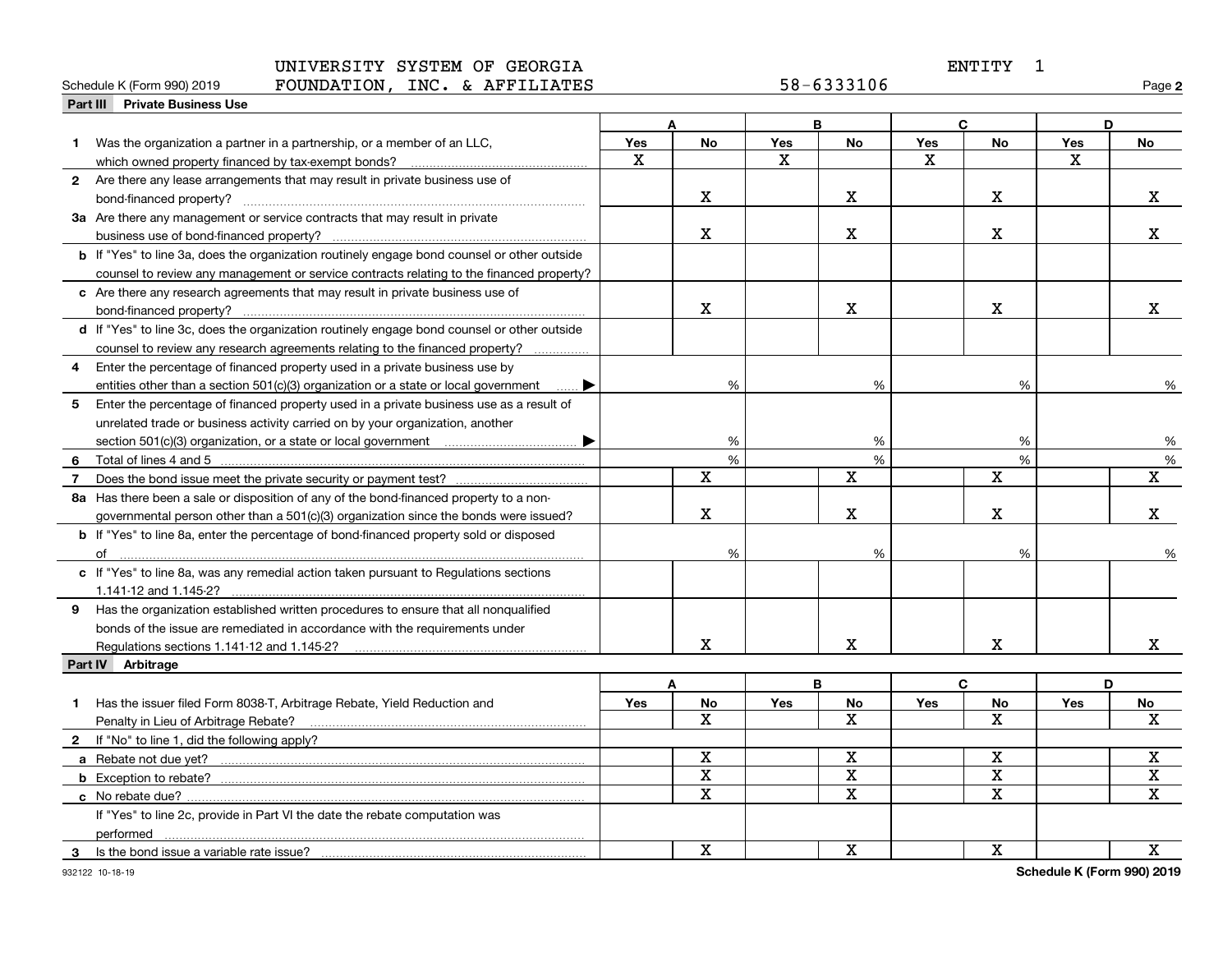# ENTITY 2

#### **Part III Private Business Use** Schedule K (Form 990) 2019  ${\bf F}$ OUNDATION, INC. &  ${\bf A}$ FFILIATES 58-6333106 Page

**2**

|   |                                                                                                    |     | A            |            | B                       |            | $\mathbf{C}$ | D          |                         |
|---|----------------------------------------------------------------------------------------------------|-----|--------------|------------|-------------------------|------------|--------------|------------|-------------------------|
| 1 | Was the organization a partner in a partnership, or a member of an LLC,                            | Yes | <b>No</b>    | Yes        | No                      | Yes        | <b>No</b>    | <b>Yes</b> | <b>No</b>               |
|   | which owned property financed by tax-exempt bonds?                                                 | X   |              | x          |                         | x          |              | x          |                         |
|   | 2 Are there any lease arrangements that may result in private business use of                      |     |              |            |                         |            |              |            |                         |
|   |                                                                                                    |     | $\mathbf X$  |            | X                       |            | X            |            | X                       |
|   | <b>3a</b> Are there any management or service contracts that may result in private                 |     |              |            |                         |            |              |            |                         |
|   |                                                                                                    |     | $\mathbf X$  |            | X                       |            | х            |            | x                       |
|   |                                                                                                    |     |              |            |                         |            |              |            |                         |
|   | <b>b</b> If "Yes" to line 3a, does the organization routinely engage bond counsel or other outside |     |              |            |                         |            |              |            |                         |
|   | counsel to review any management or service contracts relating to the financed property?           |     |              |            |                         |            |              |            |                         |
|   | c Are there any research agreements that may result in private business use of                     |     |              |            |                         |            |              |            |                         |
|   | bond-financed property?                                                                            |     | X            |            | х                       |            | $\mathbf X$  |            | x                       |
|   | d If "Yes" to line 3c, does the organization routinely engage bond counsel or other outside        |     |              |            |                         |            |              |            |                         |
|   | counsel to review any research agreements relating to the financed property?                       |     |              |            |                         |            |              |            |                         |
| 4 | Enter the percentage of financed property used in a private business use by                        |     |              |            |                         |            |              |            |                         |
|   | entities other than a section 501(c)(3) organization or a state or local government                |     | %            |            | %                       |            | %            |            | %                       |
| 5 | Enter the percentage of financed property used in a private business use as a result of            |     |              |            |                         |            |              |            |                         |
|   | unrelated trade or business activity carried on by your organization, another                      |     |              |            |                         |            |              |            |                         |
|   |                                                                                                    |     | %            |            | %                       |            | %            |            | %                       |
| 6 |                                                                                                    |     | $\%$         |            | %                       |            | %            |            | %                       |
|   |                                                                                                    |     | $\mathbf X$  |            | $\mathbf X$             |            | $\mathbf X$  |            | $\overline{\mathbf{X}}$ |
|   | 8a Has there been a sale or disposition of any of the bond-financed property to a non-             |     |              |            |                         |            |              |            |                         |
|   | governmental person other than a 501(c)(3) organization since the bonds were issued?               |     | $\mathbf X$  |            | X                       |            | X            |            | X.                      |
|   | <b>b</b> If "Yes" to line 8a, enter the percentage of bond-financed property sold or disposed      |     |              |            |                         |            |              |            |                         |
|   | of                                                                                                 |     | %            |            | %                       |            | %            |            | %                       |
|   | c If "Yes" to line 8a, was any remedial action taken pursuant to Regulations sections              |     |              |            |                         |            |              |            |                         |
|   |                                                                                                    |     |              |            |                         |            |              |            |                         |
|   | 9 Has the organization established written procedures to ensure that all nonqualified              |     |              |            |                         |            |              |            |                         |
|   | bonds of the issue are remediated in accordance with the requirements under                        |     |              |            |                         |            |              |            |                         |
|   |                                                                                                    |     | $\mathbf X$  |            | X                       |            | $\mathbf X$  |            | x                       |
|   | Part IV Arbitrage                                                                                  |     |              |            |                         |            |              |            |                         |
|   |                                                                                                    |     | A            |            | В                       | C          |              | D          |                         |
| 1 | Has the issuer filed Form 8038-T, Arbitrage Rebate, Yield Reduction and                            | Yes | No           | <b>Yes</b> | <b>No</b>               | <b>Yes</b> | No           | Yes        | No                      |
|   | Penalty in Lieu of Arbitrage Rebate?                                                               |     | $\mathbf{x}$ |            | $\overline{\mathbf{x}}$ |            | X            |            | x                       |
|   | 2 If "No" to line 1, did the following apply?                                                      |     |              |            |                         |            |              |            |                         |
|   | a Rebate not due yet?                                                                              |     | $\mathbf x$  |            | $\mathbf x$             |            | $\mathbf X$  |            | $\mathbf X$             |
|   |                                                                                                    |     | $\mathbf X$  |            | $\mathbf x$             |            | $\mathbf X$  |            | X                       |
|   | c No rebate due?.                                                                                  |     | $\mathbf X$  |            | $\overline{\mathbf{x}}$ |            | $\mathbf X$  |            | $\mathbf X$             |
|   | If "Yes" to line 2c, provide in Part VI the date the rebate computation was                        |     |              |            |                         |            |              |            |                         |
|   | performed                                                                                          |     |              |            |                         |            |              |            |                         |
| 3 | Is the bond issue a variable rate issue?                                                           |     | $\mathbf X$  |            | $\mathbf X$             |            | $\mathbf X$  |            | $\mathbf X$             |
|   |                                                                                                    |     |              |            |                         |            |              |            |                         |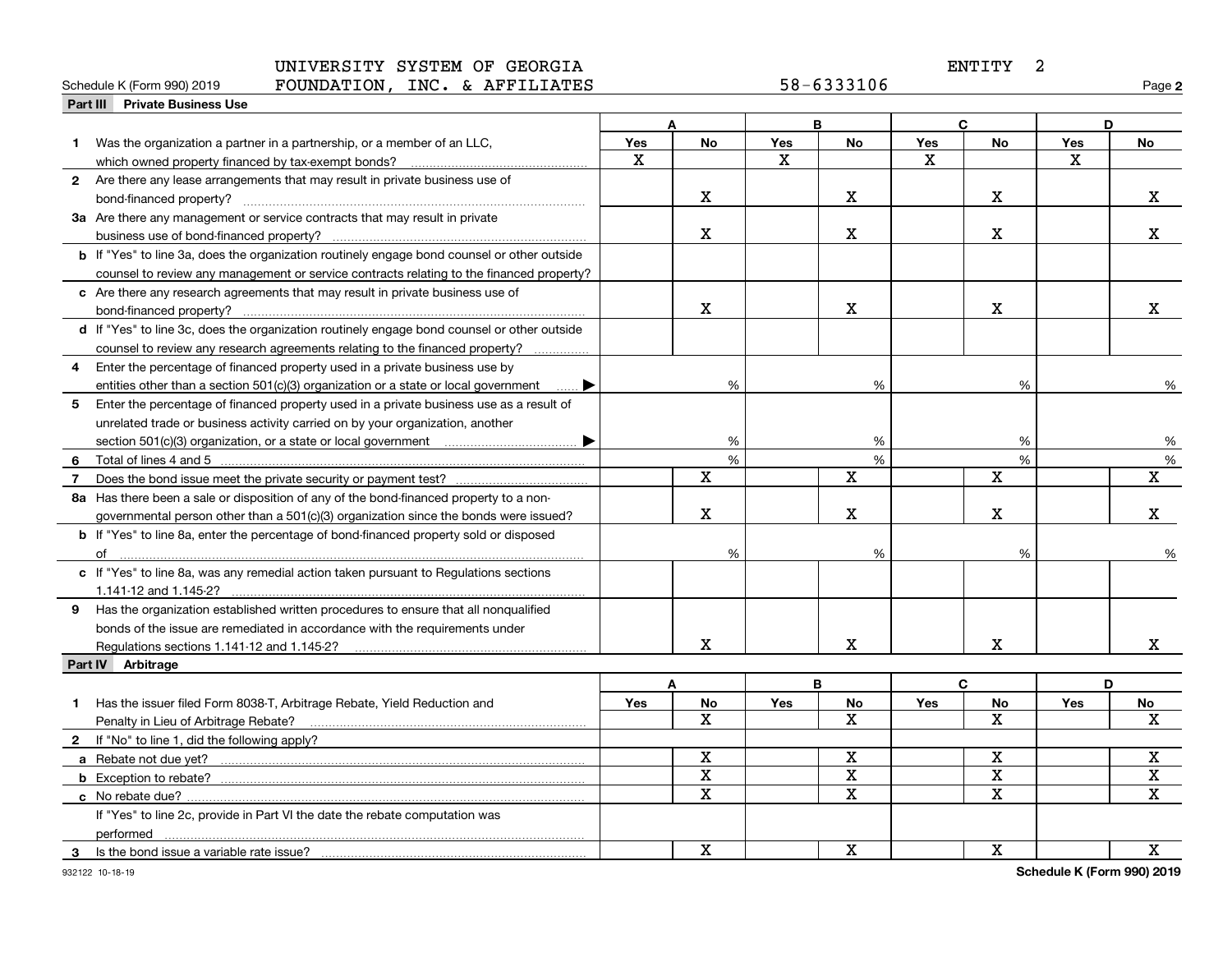ENTITY 1

| FOUNDATION, INC. & AFFILIATES<br>Schedule K (Form 990) 2019                                                                         |             |                         |             | 58-6333106              |             |                         |             | Page 3       |
|-------------------------------------------------------------------------------------------------------------------------------------|-------------|-------------------------|-------------|-------------------------|-------------|-------------------------|-------------|--------------|
| Part IV Arbitrage (continued)                                                                                                       |             |                         |             |                         |             |                         |             |              |
|                                                                                                                                     |             | A                       |             | B                       |             | C                       | D           |              |
| 4a Has the organization or the governmental issuer entered into a qualified                                                         | <b>Yes</b>  | No                      | <b>Yes</b>  | <b>No</b>               | Yes         | No                      | <b>Yes</b>  | No           |
| hedge with respect to the bond issue?                                                                                               |             | X                       |             | $\overline{\mathbf{x}}$ |             | $\overline{\mathbf{x}}$ |             | X            |
|                                                                                                                                     |             |                         |             |                         |             |                         |             |              |
|                                                                                                                                     |             |                         |             |                         |             |                         |             |              |
|                                                                                                                                     |             |                         |             |                         |             |                         |             |              |
|                                                                                                                                     |             |                         |             |                         |             |                         |             |              |
| 5a Were gross proceeds invested in a guaranteed investment contract (GIC)?                                                          |             | $\overline{\mathbf{x}}$ |             | $\mathbf X$             |             | $\mathbf X$             |             | $\mathbf X$  |
|                                                                                                                                     |             |                         |             |                         |             |                         |             |              |
| c Term of GIC                                                                                                                       |             |                         |             |                         |             |                         |             |              |
| d Was the regulatory safe harbor for establishing the fair market value of the GIC satisfied?                                       |             |                         |             |                         |             |                         |             |              |
| Were any gross proceeds invested beyond an available temporary period?<br>-6                                                        |             | $\mathbf{x}$            |             | $\mathbf X$             |             | $\mathbf x$             |             | $\mathbf{x}$ |
| Has the organization established written procedures to monitor the requirements of<br>$\overline{7}$                                |             |                         |             |                         |             |                         |             |              |
| section 148?                                                                                                                        | x           |                         | $\mathbf X$ |                         | $\mathbf X$ |                         | Х           |              |
| <b>Procedures To Undertake Corrective Action</b><br>Part V                                                                          |             |                         |             |                         |             |                         |             |              |
|                                                                                                                                     |             | A                       |             | B                       |             | C                       | D           |              |
| Has the organization established written procedures to ensure that violations of                                                    | <b>Yes</b>  | No                      | Yes         | <b>No</b>               | Yes         | <b>No</b>               | Yes         | No           |
| federal tax requirements are timely identified and corrected through the voluntary                                                  |             |                         |             |                         |             |                         |             |              |
| closing agreement program if self-remediation isn't available under applicable                                                      |             |                         |             |                         |             |                         |             |              |
| requlations?                                                                                                                        | $\mathbf X$ |                         | X           |                         | $\mathbf X$ |                         | $\mathbf X$ |              |
| Part VI Supplemental Information. Provide additional information for responses to questions on Schedule K. See instructions         |             |                         |             |                         |             |                         |             |              |
| SCHEDULE K, PART I, BOND ISSUES:                                                                                                    |             |                         |             |                         |             |                         |             |              |
| (A) ISSUER NAME: GEORGIA HIGHER EDUCATION FACILITIES AUTHORITY                                                                      |             |                         |             |                         |             |                         |             |              |
| DESCRIPTION OF PURPOSE:<br>(F)                                                                                                      |             |                         |             |                         |             |                         |             |              |
| USG REAL ESTATE FOUNDATION II, LLC CONSTRUCTION PROJECTS                                                                            |             |                         |             |                         |             |                         |             |              |
|                                                                                                                                     |             |                         |             |                         |             |                         |             |              |
| ISSUER NAME: GEORGIA HIGHER EDUCATION FACILITIES AUTHORITY<br>(A)                                                                   |             |                         |             |                         |             |                         |             |              |
| DESCRIPTION OF PURPOSE:<br>(F)                                                                                                      |             |                         |             |                         |             |                         |             |              |
| USG REAL ESTATE FOUNDATION III, LLC CONSTRUCTION PROJECTS                                                                           |             |                         |             |                         |             |                         |             |              |
|                                                                                                                                     |             |                         |             |                         |             |                         |             |              |
| ISSUER NAME: GEORGIA HIGHER EDUCATION FACILITIES AUTHORITY<br>(A)                                                                   |             |                         |             |                         |             |                         |             |              |
| DESCRIPTION OF PURPOSE:<br>(F)                                                                                                      |             |                         |             |                         |             |                         |             |              |
| REFUNDING OF USG REAL ESTATE FOUNDATION I, LLC CONSTRUCTION PROJECTS                                                                |             |                         |             |                         |             |                         |             |              |
|                                                                                                                                     |             |                         |             |                         |             |                         |             |              |
| ISSUER NAME:<br>(A)                                                                                                                 |             |                         |             |                         |             |                         |             |              |
| BARNESVILLE - LAMAR COUNTY INDUSTRIAL DEVELOPMENT AUTHORITY                                                                         |             |                         |             |                         |             |                         |             |              |
| (F) DESCRIPTION OF PURPOSE: REFUNDING SERIES 2018 USG REAL ESTATE VI, LLC                                                           |             |                         |             |                         |             |                         |             |              |
|                                                                                                                                     |             |                         |             |                         |             |                         |             |              |
| ISSUER NAME:<br>(A)                                                                                                                 |             |                         |             |                         |             |                         |             |              |
| JOINT DEVELOPMENT AUTHORITY OF BLECKLEY COUNTY AND DODGE COUNTY<br>pooptperator on propose. Deministra octas onto itas itanana itti |             |                         |             | $T T \Omega$            |             |                         |             |              |
|                                                                                                                                     |             |                         |             |                         |             |                         |             |              |

(F) DESCRIPTION OF PURPOSE: REFUNDING SERIES 2018 USG REAL ESTATE VII, LLC

932123 10-18-19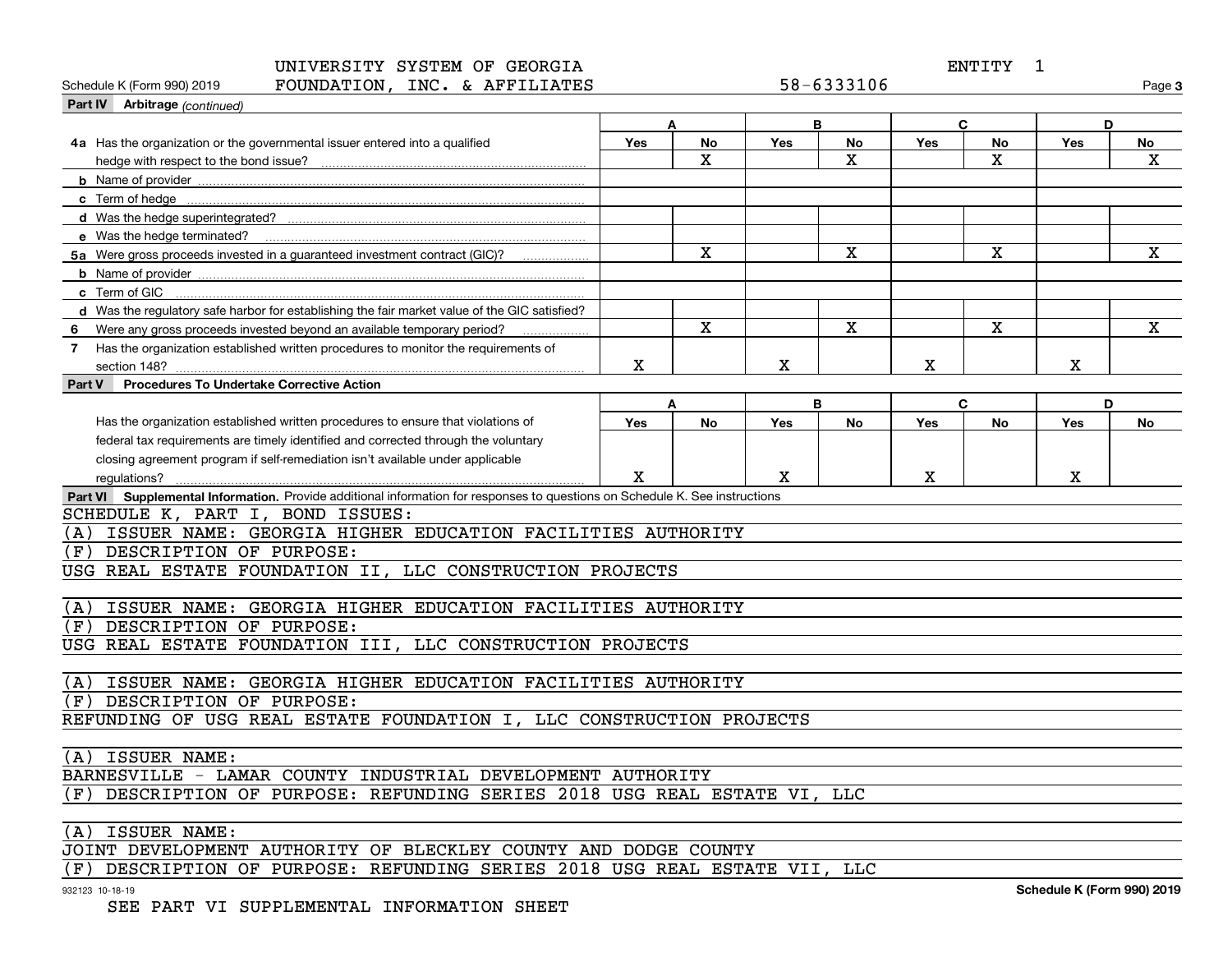ENTITY 2

| FOUNDATION, INC. & AFFILIATES<br>Schedule K (Form 990) 2019                                                                 |             |                         |             | 58-6333106   |             |             |     | Page 3       |
|-----------------------------------------------------------------------------------------------------------------------------|-------------|-------------------------|-------------|--------------|-------------|-------------|-----|--------------|
| Part IV Arbitrage (continued)                                                                                               |             |                         |             |              |             |             |     |              |
|                                                                                                                             |             | A                       |             | B            |             | C           | D   |              |
| 4a Has the organization or the governmental issuer entered into a qualified                                                 | <b>Yes</b>  | No                      | <b>Yes</b>  | No           | <b>Yes</b>  | No          | Yes | No           |
|                                                                                                                             |             | $\mathbf x$             |             | $\mathbf{x}$ |             | X           |     | $\mathbf{x}$ |
|                                                                                                                             |             |                         |             |              |             |             |     |              |
|                                                                                                                             |             |                         |             |              |             |             |     |              |
|                                                                                                                             |             |                         |             |              |             |             |     |              |
| e Was the hedge terminated?                                                                                                 |             |                         |             |              |             |             |     |              |
| 5a Were gross proceeds invested in a quaranteed investment contract (GIC)?                                                  |             | $\mathbf x$             |             | x            |             | X           |     | $\mathbf{x}$ |
|                                                                                                                             |             |                         |             |              |             |             |     |              |
| c Term of GIC                                                                                                               |             |                         |             |              |             |             |     |              |
| d Was the regulatory safe harbor for establishing the fair market value of the GIC satisfied?                               |             |                         |             |              |             |             |     |              |
| Were any gross proceeds invested beyond an available temporary period?                                                      |             | $\overline{\mathbf{x}}$ |             | $\mathbf x$  |             | $\mathbf X$ |     | $\mathbf{x}$ |
| Has the organization established written procedures to monitor the requirements of<br>$\overline{7}$                        |             |                         |             |              |             |             |     |              |
|                                                                                                                             | $\mathbf X$ |                         | $\mathbf X$ |              | $\mathbf X$ |             | X   |              |
| <b>Procedures To Undertake Corrective Action</b><br>Part V                                                                  |             |                         |             |              |             |             |     |              |
|                                                                                                                             |             | A                       |             | B            |             | $\mathbf C$ | D   |              |
| Has the organization established written procedures to ensure that violations of                                            | Yes         | No                      | Yes         | <b>No</b>    | <b>Yes</b>  | No          | Yes | No           |
| federal tax requirements are timely identified and corrected through the voluntary                                          |             |                         |             |              |             |             |     |              |
| closing agreement program if self-remediation isn't available under applicable                                              |             |                         |             |              |             |             |     |              |
| regulations?                                                                                                                | X           |                         | X           |              | $\mathbf X$ |             | X   |              |
| Part VI Supplemental Information. Provide additional information for responses to questions on Schedule K. See instructions |             |                         |             |              |             |             |     |              |
| SCHEDULE K, PART I, BOND ISSUES:                                                                                            |             |                         |             |              |             |             |     |              |
| ISSUER NAME: GEORGIA HIGHER EDUCATION FACILITIES AUTHORITY<br>(A)                                                           |             |                         |             |              |             |             |     |              |
| DESCRIPTION OF PURPOSE:<br>(F)                                                                                              |             |                         |             |              |             |             |     |              |
| USG REAL ESTATE FOUNDATION II, LLC CONSTRUCTION PROJECTS                                                                    |             |                         |             |              |             |             |     |              |
|                                                                                                                             |             |                         |             |              |             |             |     |              |
| ISSUER NAME: GEORGIA HIGHER EDUCATION FACILITIES AUTHORITY<br>(A)                                                           |             |                         |             |              |             |             |     |              |
| DESCRIPTION OF PURPOSE:<br>(F)                                                                                              |             |                         |             |              |             |             |     |              |
| USG REAL ESTATE FOUNDATION III, LLC CONSTRUCTION PROJECTS                                                                   |             |                         |             |              |             |             |     |              |
|                                                                                                                             |             |                         |             |              |             |             |     |              |
| ISSUER NAME: GEORGIA HIGHER EDUCATION FACILITIES AUTHORITY<br>(A)                                                           |             |                         |             |              |             |             |     |              |
| DESCRIPTION OF PURPOSE:<br>(F)                                                                                              |             |                         |             |              |             |             |     |              |
| REFUNDING OF USG REAL ESTATE FOUNDATION I, LLC CONSTRUCTION PROJECTS                                                        |             |                         |             |              |             |             |     |              |
|                                                                                                                             |             |                         |             |              |             |             |     |              |
| <b>ISSUER NAME:</b><br>(A)                                                                                                  |             |                         |             |              |             |             |     |              |
| BARNESVILLE - LAMAR COUNTY INDUSTRIAL DEVELOPMENT AUTHORITY                                                                 |             |                         |             |              |             |             |     |              |
| DESCRIPTION OF PURPOSE: REFUNDING SERIES 2018 USG REAL ESTATE VI, LLC<br>(F)                                                |             |                         |             |              |             |             |     |              |
|                                                                                                                             |             |                         |             |              |             |             |     |              |
| ISSUER NAME:<br>(A)                                                                                                         |             |                         |             |              |             |             |     |              |
| JOINT DEVELOPMENT AUTHORITY OF BLECKLEY COUNTY AND DODGE COUNTY                                                             |             |                         |             |              |             |             |     |              |
|                                                                                                                             |             |                         |             |              |             |             |     |              |

(F) DESCRIPTION OF PURPOSE: REFUNDING SERIES 2018 USG REAL ESTATE VII, LLC

932123 10-18-19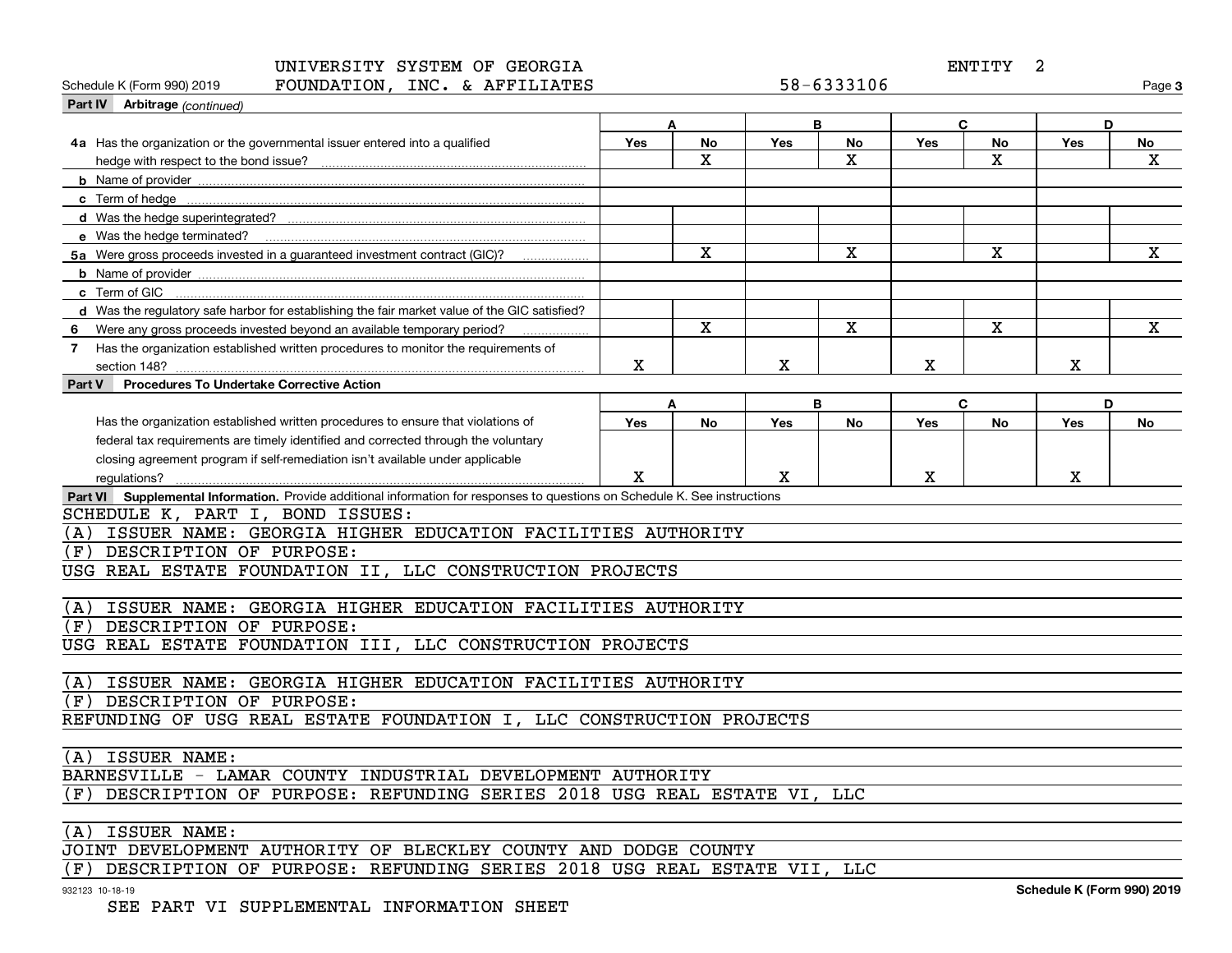Schedule K (Form 990) 2019 **FOUNDATION, INC. & AFFILIATES 58-6333106** Page

Part VI Supplemental Information. Provide additional information for responses to questions on Schedule K. See instructions (continued)

(A) ISSUER NAME: AMERICUS - SUMTER PAYROLL DEVELOPMENT AUTHORITY

(F) DESCRIPTION OF PURPOSE:

REFUNDING SERIES 2018A USG REAL ESTATE VIII, LLC

(A) ISSUER NAME: DEVELOPMENT AUTHORITY OF BIBB COUNTY (F) DESCRIPTION OF PURPOSE: USG REAL ESTATE FOUNDATION, IX, LLC CONSTRUCTION PROJECTS

(A) ISSUER NAME: ALBANY-DOUGHERTY INNER CITY AUTHORITY (ADICA) (F) DESCRIPTION OF PURPOSE: REFUNDING OF USG REAL ESTATE FOUNDATION X, LLC CONSTRUCTION PROJECTS

**4**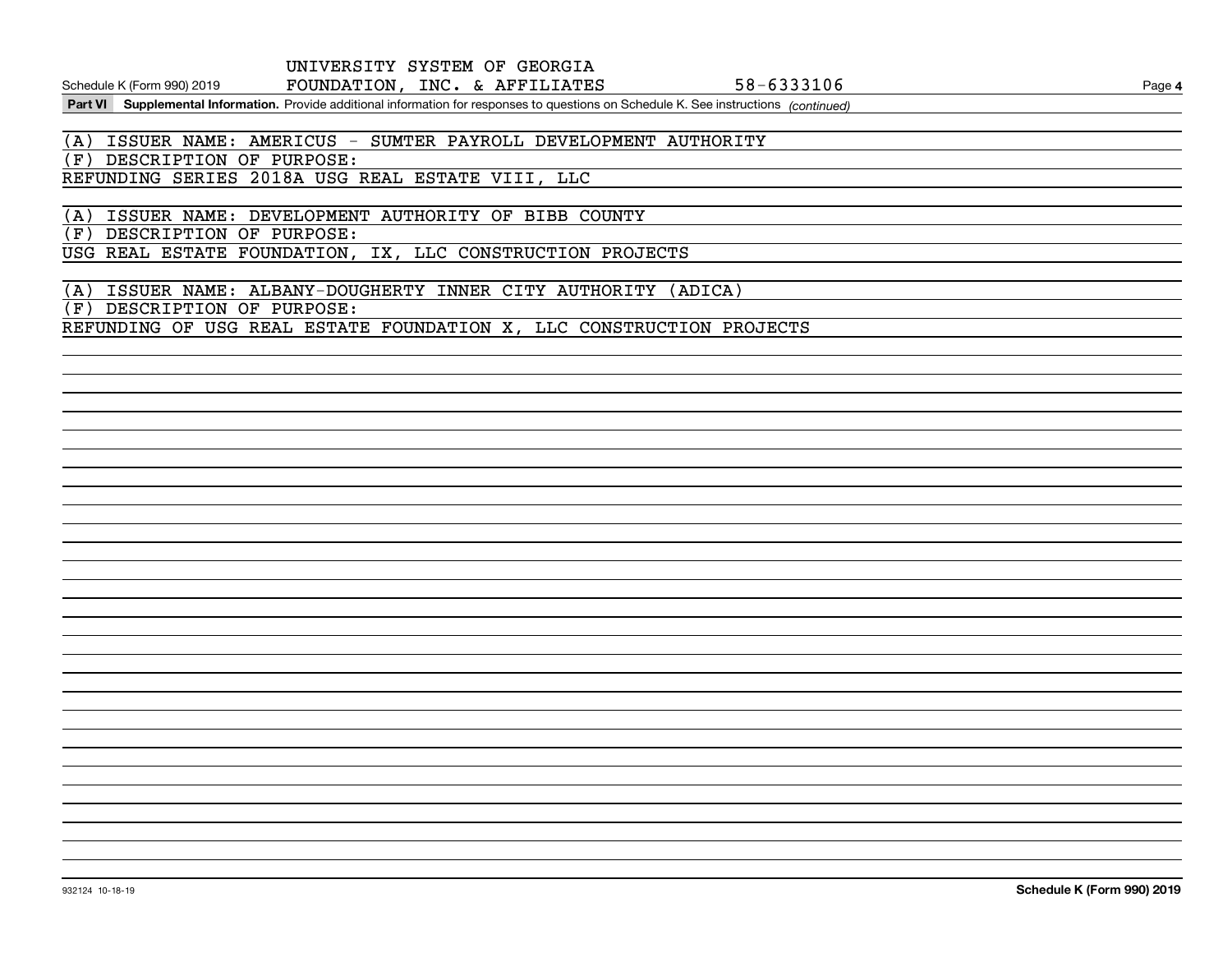|              | <b>SCHEDULE M</b>                                      |                                                                                                                   |                        | <b>Noncash Contributions</b>  |                                                                                                                                |  | OMB No. 1545-0047                                     |  |  |  |
|--------------|--------------------------------------------------------|-------------------------------------------------------------------------------------------------------------------|------------------------|-------------------------------|--------------------------------------------------------------------------------------------------------------------------------|--|-------------------------------------------------------|--|--|--|
|              | (Form 990)                                             |                                                                                                                   |                        |                               | 2019<br>> Complete if the organizations answered "Yes" on Form 990, Part IV, lines 29 or 30.                                   |  |                                                       |  |  |  |
|              | Department of the Treasury<br>Internal Revenue Service | Attach to Form 990.<br>Go to www.irs.gov/Form990 for instructions and the latest information.                     |                        |                               |                                                                                                                                |  | <b>Open to Public</b><br>Inspection                   |  |  |  |
|              | Name of the organization                               | UNIVERSITY SYSTEM OF GEORGIA                                                                                      |                        |                               |                                                                                                                                |  | <b>Employer identification number</b>                 |  |  |  |
|              |                                                        | FOUNDATION, INC. & AFFILIATES                                                                                     |                        |                               |                                                                                                                                |  | 58-6333106                                            |  |  |  |
| Part I       | <b>Types of Property</b>                               |                                                                                                                   |                        |                               |                                                                                                                                |  |                                                       |  |  |  |
|              |                                                        |                                                                                                                   | (a)                    | (b)                           | (c)                                                                                                                            |  | (d)                                                   |  |  |  |
|              |                                                        |                                                                                                                   | Check if<br>applicable | Number of<br>contributions or | Noncash contribution<br>amounts reported on<br>items contributed Form 990, Part VIII, line 1g                                  |  | Method of determining<br>noncash contribution amounts |  |  |  |
| 1            |                                                        |                                                                                                                   |                        |                               |                                                                                                                                |  |                                                       |  |  |  |
| $\mathbf{2}$ |                                                        |                                                                                                                   |                        |                               |                                                                                                                                |  |                                                       |  |  |  |
| 3            |                                                        |                                                                                                                   |                        |                               |                                                                                                                                |  |                                                       |  |  |  |
| 4            |                                                        |                                                                                                                   |                        |                               |                                                                                                                                |  |                                                       |  |  |  |
| 5            |                                                        |                                                                                                                   |                        |                               |                                                                                                                                |  |                                                       |  |  |  |
| 6            |                                                        | Clothing and household goods                                                                                      |                        |                               |                                                                                                                                |  |                                                       |  |  |  |
|              |                                                        |                                                                                                                   |                        |                               |                                                                                                                                |  |                                                       |  |  |  |
| 7            |                                                        |                                                                                                                   |                        |                               |                                                                                                                                |  |                                                       |  |  |  |
| 8            |                                                        |                                                                                                                   |                        |                               |                                                                                                                                |  |                                                       |  |  |  |
| 9            |                                                        |                                                                                                                   |                        |                               |                                                                                                                                |  |                                                       |  |  |  |
| 10           |                                                        | Securities - Closely held stock                                                                                   |                        |                               |                                                                                                                                |  |                                                       |  |  |  |
| 11           | Securities - Partnership, LLC, or<br>trust interests   |                                                                                                                   |                        |                               |                                                                                                                                |  |                                                       |  |  |  |
| 12           | Securities - Miscellaneous                             |                                                                                                                   |                        |                               |                                                                                                                                |  |                                                       |  |  |  |
| 13           | Qualified conservation contribution -                  |                                                                                                                   |                        |                               |                                                                                                                                |  |                                                       |  |  |  |
|              | Historic structures                                    |                                                                                                                   |                        |                               |                                                                                                                                |  |                                                       |  |  |  |
| 14           |                                                        | Qualified conservation contribution - Other                                                                       |                        |                               |                                                                                                                                |  |                                                       |  |  |  |
| 15           |                                                        |                                                                                                                   |                        |                               |                                                                                                                                |  |                                                       |  |  |  |
| 16           |                                                        |                                                                                                                   |                        |                               |                                                                                                                                |  |                                                       |  |  |  |
| 17           |                                                        |                                                                                                                   |                        |                               |                                                                                                                                |  |                                                       |  |  |  |
| 18           |                                                        |                                                                                                                   |                        |                               |                                                                                                                                |  |                                                       |  |  |  |
| 19           |                                                        |                                                                                                                   |                        |                               |                                                                                                                                |  |                                                       |  |  |  |
| 20           |                                                        |                                                                                                                   |                        |                               |                                                                                                                                |  |                                                       |  |  |  |
| 21           |                                                        |                                                                                                                   |                        |                               |                                                                                                                                |  |                                                       |  |  |  |
| 22           |                                                        |                                                                                                                   |                        |                               |                                                                                                                                |  |                                                       |  |  |  |
| 23           |                                                        |                                                                                                                   |                        |                               |                                                                                                                                |  |                                                       |  |  |  |
| 24           | Archeological artifacts                                |                                                                                                                   |                        |                               |                                                                                                                                |  |                                                       |  |  |  |
| 25           | Other                                                  | DONATED AUCTI)                                                                                                    | х                      | 2                             | 20,004.FMV                                                                                                                     |  |                                                       |  |  |  |
| 26           | Other                                                  | DONATED MATER                                                                                                     | $\mathbf X$            | $\overline{2}$                | 8,152.FMV                                                                                                                      |  |                                                       |  |  |  |
| 27           | Other                                                  |                                                                                                                   |                        |                               |                                                                                                                                |  |                                                       |  |  |  |
| 28           | Other                                                  |                                                                                                                   |                        |                               |                                                                                                                                |  |                                                       |  |  |  |
| 29           |                                                        | Number of Forms 8283 received by the organization during the tax year for contributions                           |                        |                               |                                                                                                                                |  |                                                       |  |  |  |
|              |                                                        | for which the organization completed Form 8283, Part IV, Donee Acknowledgement                                    |                        |                               | 29                                                                                                                             |  | 0                                                     |  |  |  |
|              |                                                        |                                                                                                                   |                        |                               |                                                                                                                                |  | Yes<br>No                                             |  |  |  |
|              |                                                        |                                                                                                                   |                        |                               | 30a During the year, did the organization receive by contribution any property reported in Part I, lines 1 through 28, that it |  |                                                       |  |  |  |
|              |                                                        |                                                                                                                   |                        |                               | must hold for at least three years from the date of the initial contribution, and which isn't required to be used for          |  |                                                       |  |  |  |
|              |                                                        | exempt purposes for the entire holding period?                                                                    |                        |                               |                                                                                                                                |  | х<br><b>30a</b>                                       |  |  |  |
|              |                                                        | <b>b</b> If "Yes," describe the arrangement in Part II.                                                           |                        |                               |                                                                                                                                |  |                                                       |  |  |  |
| 31           |                                                        |                                                                                                                   |                        |                               | Does the organization have a gift acceptance policy that requires the review of any nonstandard contributions?                 |  | х<br>31                                               |  |  |  |
|              |                                                        | 32a Does the organization hire or use third parties or related organizations to solicit, process, or sell noncash |                        |                               |                                                                                                                                |  |                                                       |  |  |  |
|              | contributions?                                         |                                                                                                                   |                        |                               |                                                                                                                                |  | х<br>32a                                              |  |  |  |
|              | <b>b</b> If "Yes," describe in Part II.                |                                                                                                                   |                        |                               |                                                                                                                                |  |                                                       |  |  |  |
| 33           |                                                        |                                                                                                                   |                        |                               | If the organization didn't report an amount in column (c) for a type of property for which column (a) is checked,              |  |                                                       |  |  |  |
|              | describe in Part II.                                   |                                                                                                                   |                        |                               |                                                                                                                                |  |                                                       |  |  |  |
| LHA          |                                                        | For Paperwork Reduction Act Notice, see the Instructions for Form 990.                                            |                        |                               |                                                                                                                                |  | Schedule M (Form 990) 2019                            |  |  |  |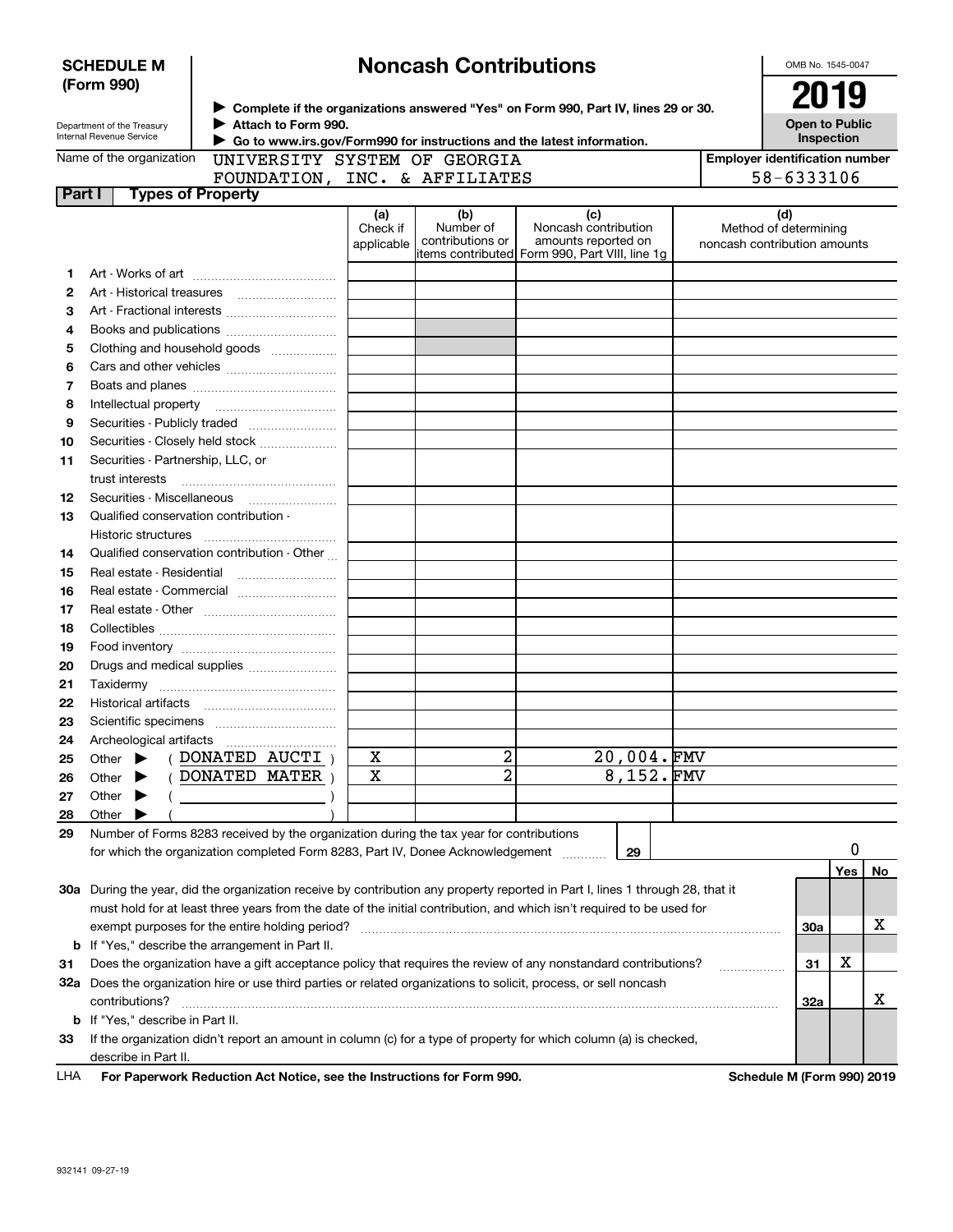Part II | Supplemental Information. Provide the information required by Part I, lines 30b, 32b, and 33, and whether the organization is reporting in Part I, column (b), the number of contributions, the number of items received, or a combination of both. Also complete this part for any additional information.

# SCHEDULE M, PART I, COLUMN (B):

## NUMBER OF CONTRIBUTIONS.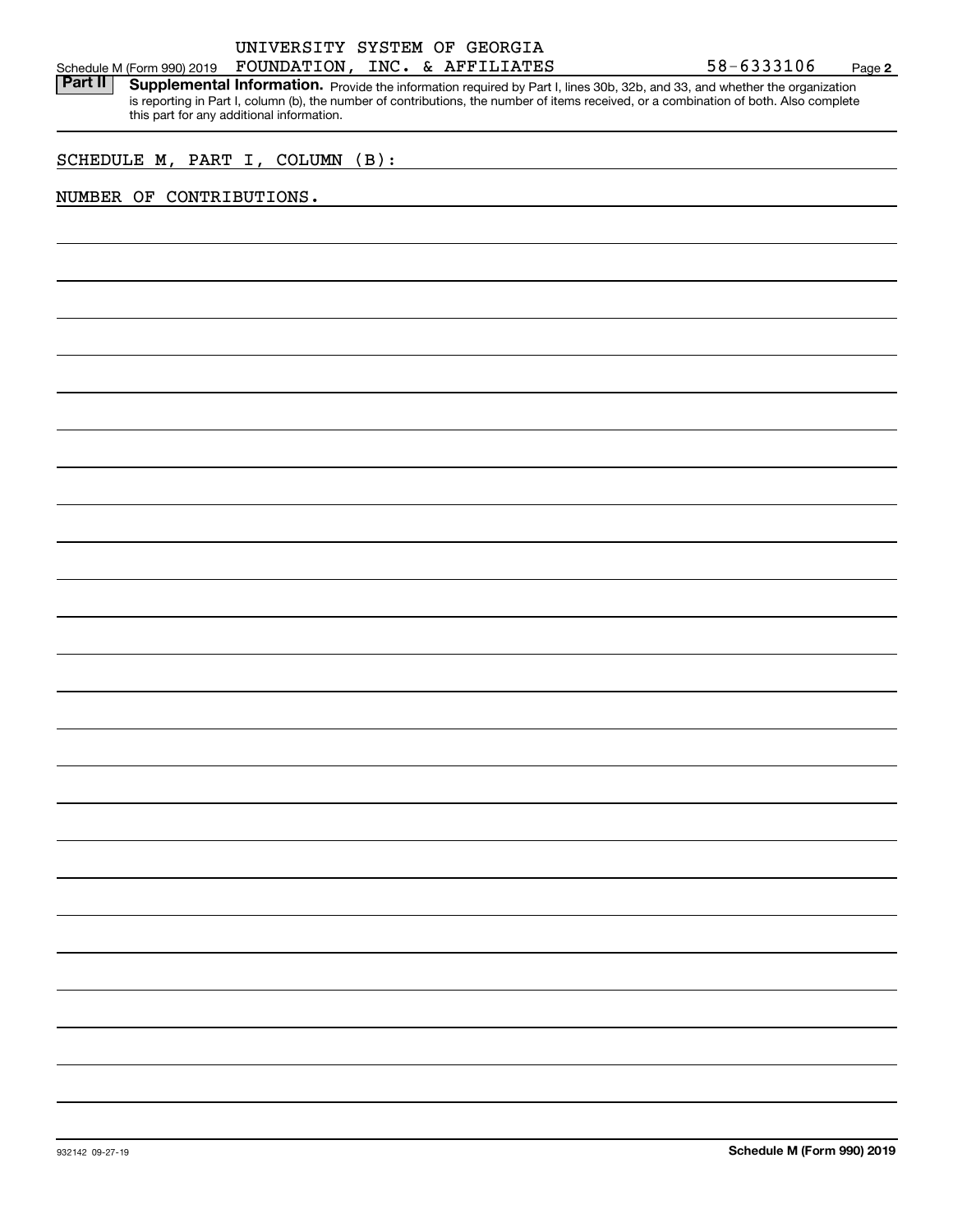**(Form 990 or 990-EZ)**

Department of the Treasury Internal Revenue Service Name of the organization

## **Complete to provide information for responses to specific questions on Form 990 or 990-EZ or to provide any additional information. SCHEDULE O Supplemental Information to Form 990 or 990-EZ**

**| Attach to Form 990 or 990-EZ. | Go to www.irs.gov/Form990 for the latest information.** UNIVERSITY SYSTEM OF GEORGIA



OMB No. 1545-0047

FOUNDATION, INC. & AFFILIATES  $\vert$  58-6333106

FORM 990, PART I, LINE 1, DESCRIPTION OF ORGANIZATION MISSION:

THE UNIVERSITY SYSTEM OF GEORGIA FOUNDATION'S PRIMARY GOAL IS TO

SUPPORT THE STATE OF GEORGIA UNIVERSITY SYSTEM AND ITS 26 COLLEGES AND

UNIVERSITIES TO ENSURE ACCESS TO ACADEMIC EXCELLENCE AND EDUCATIONAL

OPPORTUNITIES FOR ALL GEORGIANS.

FORM 990, PART VI, SECTION B, LINE 11B:

A COMPLETE DRAFT OF THE 990 WILL BE PRESENTED TO THE FULL BOARD

ELECTRONICALLY FOR ANY QUESTIONS AND COMMENTS AND/OR REVISIONS WITH A TWO

WEEK DEADLINE. IF THERE AREN'T ANY SUGGESTED REVISIONS OR COMMENTS, THE 990

WILL BE APPROVED AS IT AND FILED. IT WILL THEN BE PRESENTED ON OUR WEBSITE.

FORM 990, PART VI, SECTION B, LINE 12C:

THE TRUSTEE THAT HAS THE CONFLICT MUST NOTIFY THE CHAIRMAN OF THE BOARD AND SHALL REFRAIN FROM VOTING ON ANY SUCH TRANSACTION, PARTICIPATE IN

DELIBERATIONS CONERNING IT, OR USING PERSONAL INFLUENCE IN ANY WAY IN THE MATTER.

FORM 990, PART VI, SECTION B, LINE 15:

ALL COMPENSATION REVIEW ARE PERFORMED BY THE EXECUTIVE DIRECTOR WITH THE

CHAIRMAN OF THE BOARD REVIEWING COMPARATIVE DATA AND EXPECTIONS WITHIN THE ORGANIZATION

FORM 990, PART VI, SECTION C, LINE 19:

ANNUAL REPORTS ARE POSTED ON THE USG FOUNDATION WEBSITE. ALL DOCUMENTS ARE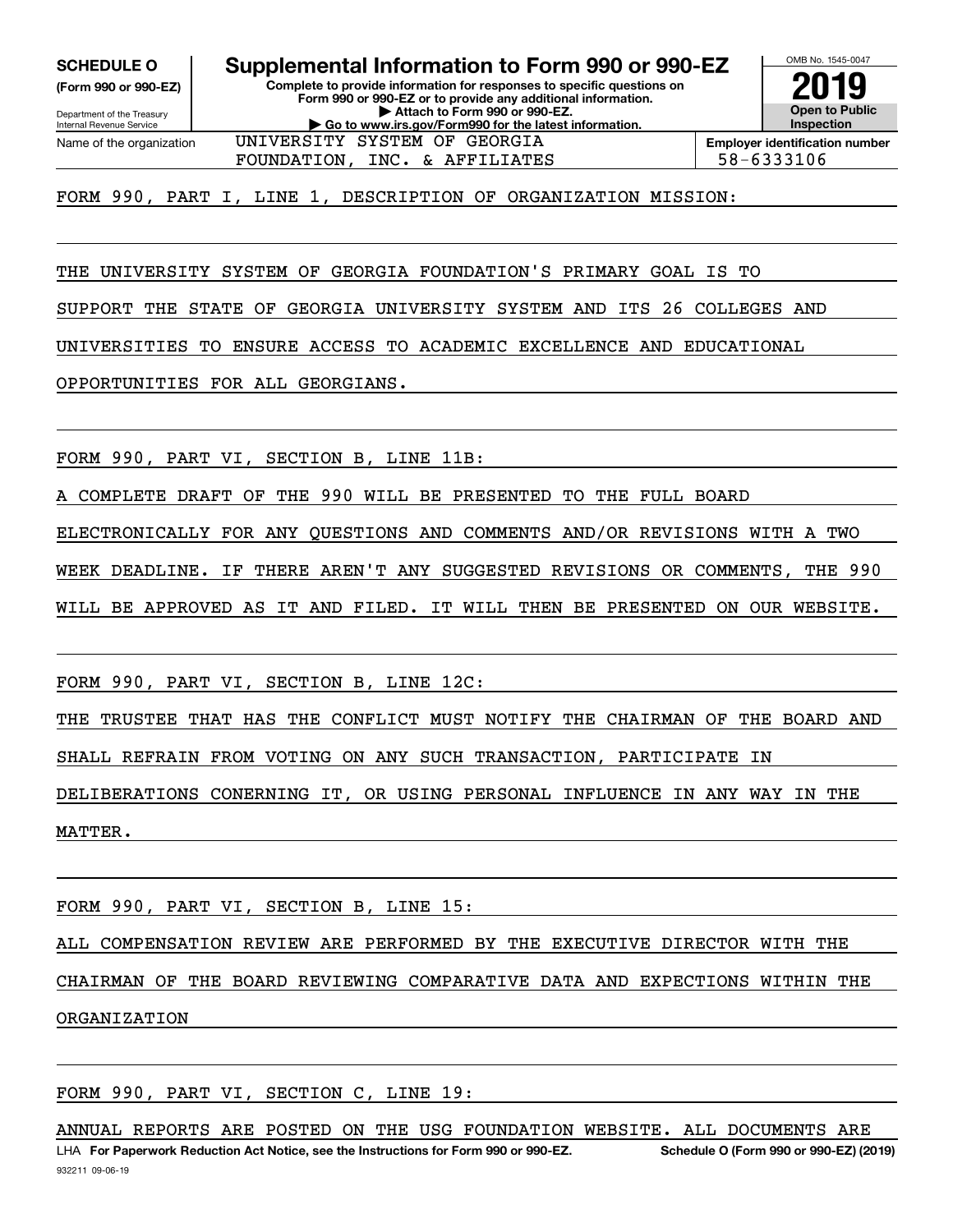Schedule O (Form 990 or 990-EZ) (2019) Page Name of the organization UNIVERSITY SYSTEM OF GEORGIAFOUNDATION, INC. & AFFILIATES  $\vert$  58-6333106

AVAILABLE UPON REQUEST.

FORM 990, PART XI, LINE 9, CHANGES IN NET ASSETS:

LOSS ON BOND DEFEASANCE  $-8,911,362$ .

FORM 990 PART XII LINE 2C

THE FINANCIAL STATEMENT OVERSIGHT PROCESS HAS NOT CHANGED FROM PRIOR

YEARS. THE AUDIT WAS CONDUCTED BY THE SAME AUDITORS AS IN THE PRIOR

YEAR.

FORM 990 PART 1 LINE 5 AND PART V LINE 2A

THE FOUNDATION DOES NOT REPORT ANY PAYROLL. THE PAYMASTER IS THE

UNIVERSITY SYSTEM OF GEORGIA/GEORGIA BOARD OF REGENTS, AN UNRELATED

ENTITY. THE FOUNDATION REIMBURSES THE BOARD OF REGENTS SYSTEM OFFICE

FOR SALARIES AND BENEFITS OF EMPLOYEES. THE FOUNDATION DOES NOT

RECOGNIZE DONATED SALARIES AS REVENUE, NOR EXPENSE.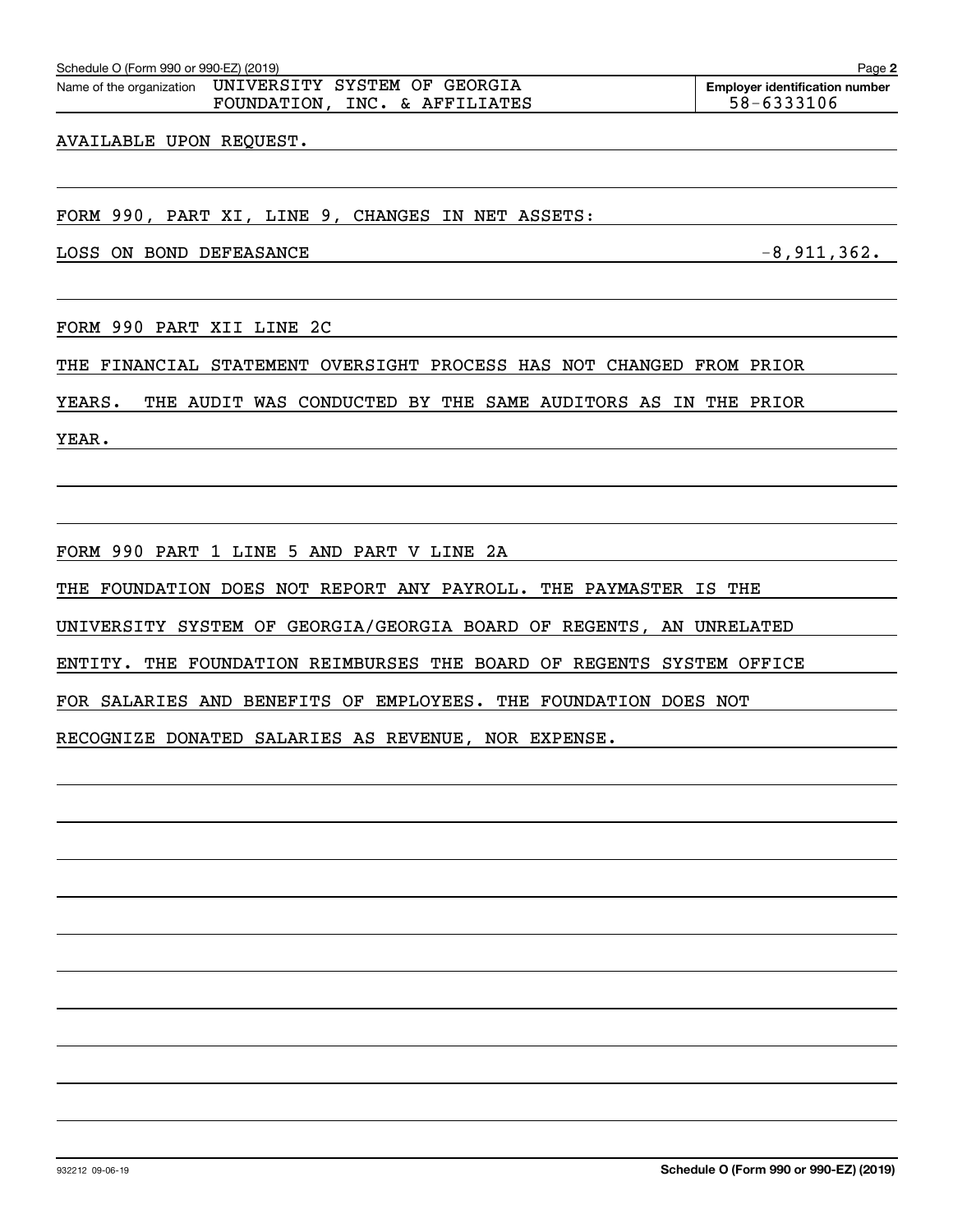| <b>SCHEDULE R</b> |
|-------------------|
| (Form 990)        |

# **Related Organizations and Unrelated Partnerships**

**Complete if the organization answered "Yes" on Form 990, Part IV, line 33, 34, 35b, 36, or 37.** |

**Attach to Form 990.**  |

OMB No. 1545-0047

**Open to Public 2019**

**Employer identification number**

58-6333106

| Department of the Treasury |  |
|----------------------------|--|
| Internal Revenue Service   |  |

## **| Go to www.irs.gov/Form990 for instructions and the latest information. Inspection**

Name of the organization UNIVERSITY SYSTEM OF GEORGIA FOUNDATION, INC. & AFFILIATES

**Part I Identification of Disregarded Entities.**  Complete if the organization answered "Yes" on Form 990, Part IV, line 33.

| (a)<br>Name, address, and EIN (if applicable)<br>of disregarded entity | (b)<br>Primary activity   | (c)<br>Legal domicile (state or<br>foreign country) | (d)<br>Total income | (e)<br>End-of-year assets     | (f)<br>Direct controlling<br>entity |
|------------------------------------------------------------------------|---------------------------|-----------------------------------------------------|---------------------|-------------------------------|-------------------------------------|
| USG REAL ESTATE FOUNDATION I, LLC -                                    |                           |                                                     |                     |                               | UNIVERSITY SYSTEM OF                |
| 26-3541574, 270 WASHINGTON ST SW, SUITE                                | CONSTRUCTION AND LEASE OF |                                                     |                     |                               | GEORGIA FOUNDATION.                 |
| 5175, ATLANTA, GA 30334                                                | REAL ESTATE               | GEORGIA                                             | 4,509,466.          | 72,824,761. INC.              |                                     |
| USGREF MANAGER, LLC - 26-3541509                                       |                           |                                                     |                     |                               | UNIVERSITY SYSTEM OF                |
| 270 WASHINGTON ST SW, SUITE 5175                                       |                           |                                                     |                     |                               | GEORGIA FOUNDATION,                 |
| ATLANTA, GA 30334                                                      | ENTITY MANAGEMENT         | GEORGIA                                             |                     |                               | INC.                                |
| USG REAL ESTATE FOUNDATION II LLC -                                    |                           |                                                     |                     |                               | UNIVERSITY SYSTEM OF                |
| 27-0549673, 270 WASHINGTON ST SW, SUITE                                | CONSTRUCTION AND LEASE OF |                                                     |                     |                               | GEORGIA FOUNDATION,                 |
| 5175, ATLANTA, GA 30334                                                | REAL ESTATE               | GEORGIA                                             | 3,076,967.          | $59,802,111.$ $\texttt{INC.}$ |                                     |
| USG REAL ESTATE FOUNDATION III, LLC -                                  |                           |                                                     |                     |                               | UNIVERSITY SYSTEM OF                |
| 27-2615552, 270 WASHINGTON ST SW, SUITE                                | CONSTRUCTION AND LEASE OF |                                                     |                     |                               | GEORGIA FOUNDATION,                 |
| 5175, ATLANTA, GA 30334                                                | REAL ESTATE               | GEORGIA                                             | 3, 134, 168.        | 51,364,371.µNC.               |                                     |

**Identification of Related Tax-Exempt Organizations.** Complete if the organization answered "Yes" on Form 990, Part IV, line 34, because it had one or more related tax-exempt **Part II** organizations during the tax year.

| (a)<br>Name, address, and EIN<br>of related organization | (b)<br>Primary activity | (c)<br>Legal domicile (state or<br>foreign country) | (d)<br><b>Exempt Code</b><br>section | (e)<br>Public charity<br>status (if section | (f)<br>Direct controlling<br>entity |     | $(g)$<br>Section 512(b)(13)<br>controlled<br>entity? |
|----------------------------------------------------------|-------------------------|-----------------------------------------------------|--------------------------------------|---------------------------------------------|-------------------------------------|-----|------------------------------------------------------|
|                                                          |                         |                                                     |                                      | 501(c)(3)                                   |                                     | Yes | No                                                   |
|                                                          |                         |                                                     |                                      |                                             |                                     |     |                                                      |
|                                                          |                         |                                                     |                                      |                                             |                                     |     |                                                      |
|                                                          |                         |                                                     |                                      |                                             |                                     |     |                                                      |
|                                                          |                         |                                                     |                                      |                                             |                                     |     |                                                      |

**For Paperwork Reduction Act Notice, see the Instructions for Form 990. Schedule R (Form 990) 2019**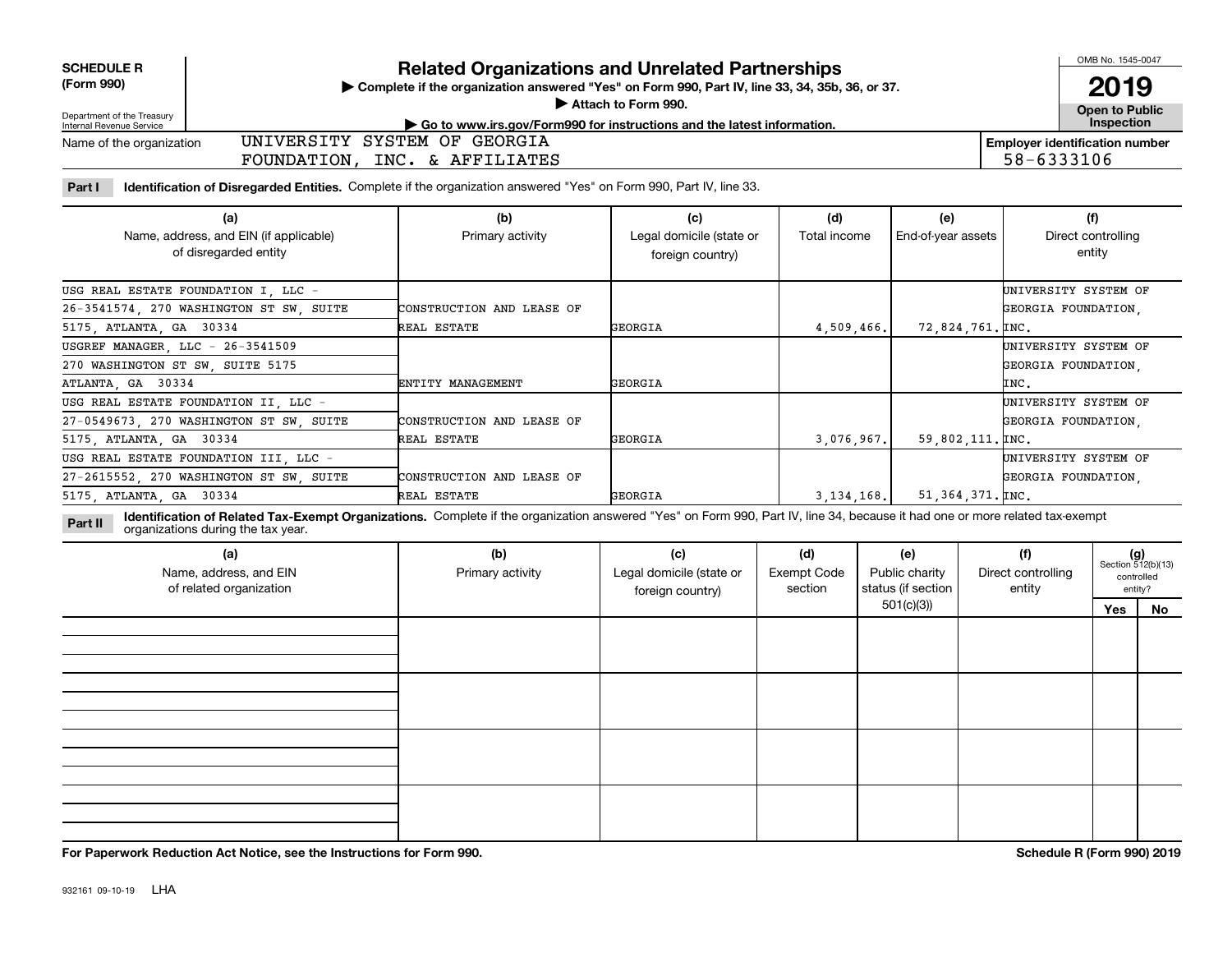Schedule R (Form 990)

FOUNDATION, INC. & AFFILIATES

# **Part I Continuation of Identification of Disregarded Entities**

| (a)                                     | (b)                       | (c)                      | (d)          | (e)                         | (f)                  |
|-----------------------------------------|---------------------------|--------------------------|--------------|-----------------------------|----------------------|
| Name, address, and EIN                  | Primary activity          | Legal domicile (state or | Total income | End-of-year assets          | Direct controlling   |
| of disregarded entity                   |                           | foreign country)         |              |                             | entity               |
|                                         |                           |                          |              |                             |                      |
| USG REAL ESTATE FOUNDATION IV LLC -     |                           |                          |              |                             | UNIVERSITY SYSTEM OF |
| 47-4793787, 270 WASHINGTON ST SW, SUITE | CONSTRUCTION AND LEASE OF |                          |              |                             | GEORGIA FOUNDATION.  |
| 5175, ATLANTA, GA 30334                 | REAL ESTATE               | GEORGIA                  | 1,467,923.   | 41,732,732. INC.            |                      |
| USG REAL ESTATE FOUNDATION V, LLC -     |                           |                          |              |                             | UNIVERSITY SYSTEM OF |
| 81-3901992, 270 WASHINGTON ST SW, SUITE | CONSTRUCTION AND LEASE OF |                          |              |                             | GEORGIA FOUNDATION,  |
| 7005A, ATLANTA, GA 30334                | REAL ESTATE               | GEORGIA                  | 1,329,980.   | $37,460,889.$ [INC.         |                      |
| USG REAL ESTATE FOUNDATION VI, LLC -    |                           |                          |              |                             | UNIVERSITY SYSTEM OF |
| 82-2422368, 270 WASHINGTON ST SW, SUITE | CONSTRUCTION AND LEASE OF |                          |              |                             | GEORGIA FOUNDATION.  |
| 5175, ATLANTA, GA 30334                 | REAL ESTATE               | GEORGIA                  | 1,298,349.   | $27, 209, 195.$ [INC.       |                      |
| USG REAL ESTATE FOUNDATION VII, LLC -   |                           |                          |              |                             | UNIVERSITY SYSTEM OF |
| 82-5406903, 270 WASHINGTON ST SW, SUITE | CONSTRUCTION AND LEASE OF |                          |              |                             | GEORGIA FOUNDATION.  |
| 5175, ATLANTA, GA 30334                 | REAL ESTATE               | GEORGIA                  | 2,446,181.   | $56, 133, 873, \text{INC.}$ |                      |
| USG REAL ESTATE FOUNDATION VIII, LLC -  |                           |                          |              |                             | UNIVERSITY SYSTEM OF |
| 82-5414884, 270 WASHINGTON ST SW, SUITE | CONSTRUCTION AND LEASE OF |                          |              |                             | GEORGIA FOUNDATION,  |
| 5175, ATLANTA, GA 30334                 | REAL ESTATE               | GEORGIA                  | 1,707,283.   | 34,584,213. INC.            |                      |
| USG REAL ESTATE FOUNDATION IX LLC -     |                           |                          |              |                             | UNIVERSITY SYSTEM OF |
| 58-1445945, 270 WASHINGTON ST SW, SUITE | CONSTRUCTION AND LEASE OF |                          |              |                             | GEORGIA FOUNDATION.  |
| 5175, ATLANTA, GA 30334                 | REAL ESTATE               | <b>GEORGIA</b>           | 195,043.     | $22, 241, 562.$ [INC.       |                      |
| USG REAL ESTATE FOUNDATION X LLC -      |                           |                          |              |                             | UNIVERSITY SYSTEM OF |
| 58-1298706, 270 WASHINGTON ST SW, SUITE | CONSTRUCTION AND LEASE OF |                          |              |                             | GEORGIA FOUNDATION,  |
| 5175, ATLANTA, GA 30334                 | REAL ESTATE               | GEORGIA                  | 964, 167.    | $25, 123, 911.$ [INC.       |                      |
| USG REAL ESTATE FOUNDATION XI, LLC -    |                           |                          |              |                             | UNIVERSITY SYSTEM OF |
| 84-4058936, 270 WASHINGTON ST SW, SUITE | CONSTRUCTION AND LEASE OF |                          |              |                             | GEORGIA FOUNDATION,  |
| 5175, ATLANTA, GA 30334                 | REAL ESTATE               | GEORGIA                  | 0.           |                             | $0.$ $\texttt{INC.}$ |
|                                         |                           |                          |              |                             |                      |
|                                         |                           |                          |              |                             |                      |
|                                         |                           |                          |              |                             |                      |
|                                         |                           |                          |              |                             |                      |
|                                         |                           |                          |              |                             |                      |
|                                         |                           |                          |              |                             |                      |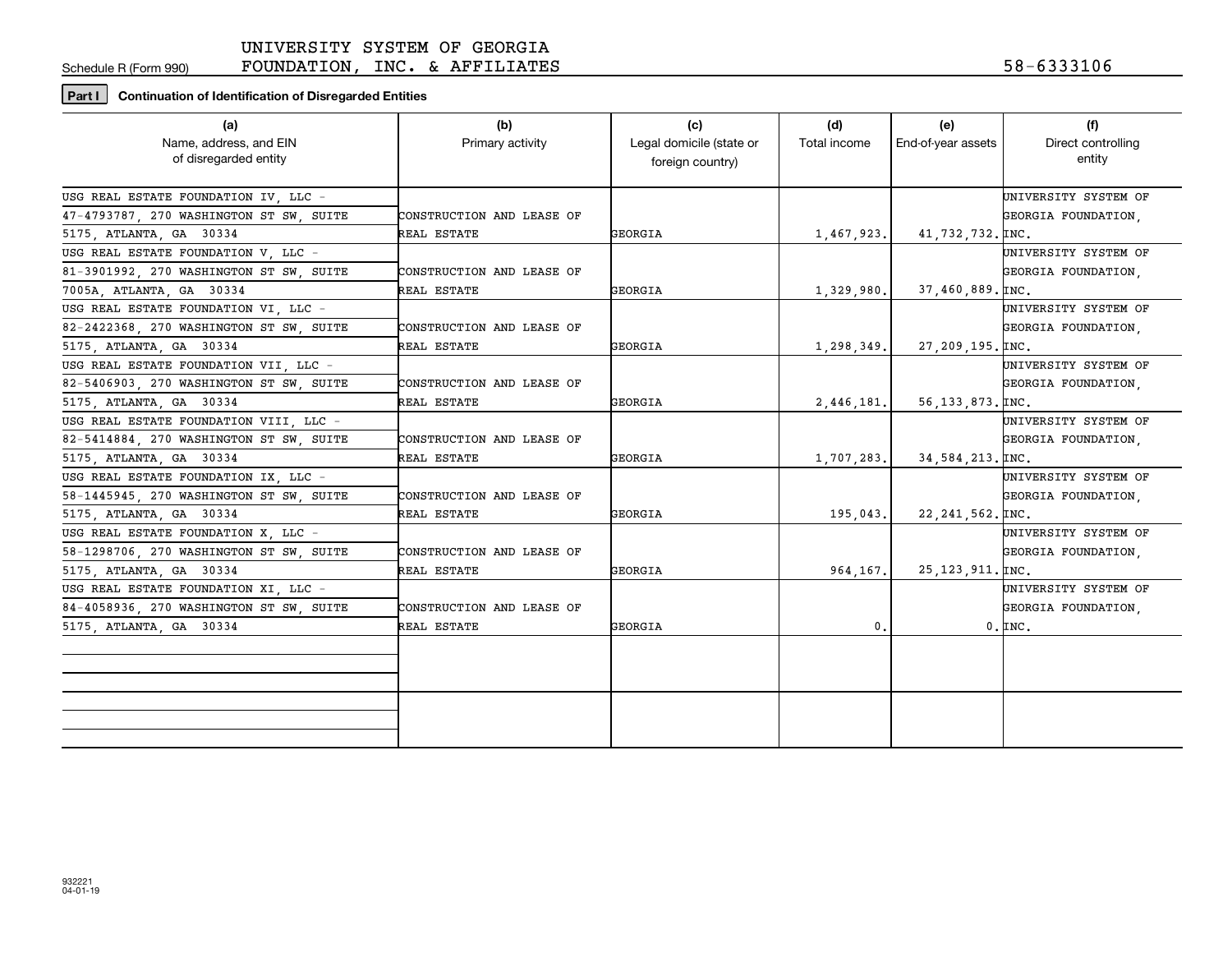#### Schedule R (Form 990) 2019  ${\bf F}$ OUNDATION,INC. & A ${\bf F}$ FILIATES  $58-6333106$  Page

**2**

**Identification of Related Organizations Taxable as a Partnership.** Complete if the organization answered "Yes" on Form 990, Part IV, line 34, because it had one or more related **Part III** organizations treated as a partnership during the tax year.

| (a)                                               | (b)              | (c)                  | (d)                          | (e)                                                                 | (f)                      | (g)                     |         | (h)              | (i)                                       | (i) | (k)                                                     |
|---------------------------------------------------|------------------|----------------------|------------------------------|---------------------------------------------------------------------|--------------------------|-------------------------|---------|------------------|-------------------------------------------|-----|---------------------------------------------------------|
| Name, address, and EIN<br>of related organization | Primary activity | Legal<br>domicile    | Direct controlling<br>entity | Predominant income                                                  | Share of total<br>income | Share of<br>end-of-year |         | Disproportionate | Code V-UBI<br>amount in box               |     | General or Percentage<br>managing ownership<br>partner? |
|                                                   |                  | (state or<br>foreign |                              |                                                                     | assets                   | allocations?            |         |                  |                                           |     |                                                         |
|                                                   |                  | country)             |                              | related, unrelated,<br>excluded from tax under<br>sections 512-514) |                          |                         | Yes $ $ | No               | 20 of Schedule<br>K-1 (Form 1065) Yes No. |     |                                                         |
|                                                   |                  |                      |                              |                                                                     |                          |                         |         |                  |                                           |     |                                                         |
|                                                   |                  |                      |                              |                                                                     |                          |                         |         |                  |                                           |     |                                                         |
|                                                   |                  |                      |                              |                                                                     |                          |                         |         |                  |                                           |     |                                                         |
|                                                   |                  |                      |                              |                                                                     |                          |                         |         |                  |                                           |     |                                                         |
|                                                   |                  |                      |                              |                                                                     |                          |                         |         |                  |                                           |     |                                                         |
|                                                   |                  |                      |                              |                                                                     |                          |                         |         |                  |                                           |     |                                                         |
|                                                   |                  |                      |                              |                                                                     |                          |                         |         |                  |                                           |     |                                                         |
|                                                   |                  |                      |                              |                                                                     |                          |                         |         |                  |                                           |     |                                                         |
|                                                   |                  |                      |                              |                                                                     |                          |                         |         |                  |                                           |     |                                                         |
|                                                   |                  |                      |                              |                                                                     |                          |                         |         |                  |                                           |     |                                                         |
|                                                   |                  |                      |                              |                                                                     |                          |                         |         |                  |                                           |     |                                                         |
|                                                   |                  |                      |                              |                                                                     |                          |                         |         |                  |                                           |     |                                                         |
|                                                   |                  |                      |                              |                                                                     |                          |                         |         |                  |                                           |     |                                                         |
|                                                   |                  |                      |                              |                                                                     |                          |                         |         |                  |                                           |     |                                                         |
|                                                   |                  |                      |                              |                                                                     |                          |                         |         |                  |                                           |     |                                                         |
|                                                   |                  |                      |                              |                                                                     |                          |                         |         |                  |                                           |     |                                                         |
|                                                   |                  |                      |                              |                                                                     |                          |                         |         |                  |                                           |     |                                                         |

**Identification of Related Organizations Taxable as a Corporation or Trust.** Complete if the organization answered "Yes" on Form 990, Part IV, line 34, because it had one or more related **Part IV** organizations treated as a corporation or trust during the tax year.

| (a)<br>Name, address, and EIN<br>of related organization | (b)<br>Primary activity | (c)<br>Legal domicile<br>(state or<br>foreign | (d)<br>Direct controlling<br>entity | (e)<br>Type of entity<br>(C corp, S corp,<br>or trust) | (f)<br>Share of total<br>income | (g)<br>Share of<br>end-of-year<br>assets | (h)<br> Percentage <br>ownership | $\begin{array}{c} \textbf{(i)}\\ \text{Section}\\ 512 \text{(b)} \text{(13)}\\ \text{controlled}\\ \text{entity?} \end{array}$ |
|----------------------------------------------------------|-------------------------|-----------------------------------------------|-------------------------------------|--------------------------------------------------------|---------------------------------|------------------------------------------|----------------------------------|--------------------------------------------------------------------------------------------------------------------------------|
|                                                          |                         | country)                                      |                                     |                                                        |                                 |                                          |                                  | Yes No                                                                                                                         |
|                                                          |                         |                                               |                                     |                                                        |                                 |                                          |                                  |                                                                                                                                |
|                                                          |                         |                                               |                                     |                                                        |                                 |                                          |                                  |                                                                                                                                |
|                                                          |                         |                                               |                                     |                                                        |                                 |                                          |                                  |                                                                                                                                |
|                                                          |                         |                                               |                                     |                                                        |                                 |                                          |                                  |                                                                                                                                |
|                                                          |                         |                                               |                                     |                                                        |                                 |                                          |                                  |                                                                                                                                |
|                                                          |                         |                                               |                                     |                                                        |                                 |                                          |                                  |                                                                                                                                |
|                                                          |                         |                                               |                                     |                                                        |                                 |                                          |                                  |                                                                                                                                |
|                                                          |                         |                                               |                                     |                                                        |                                 |                                          |                                  |                                                                                                                                |
|                                                          |                         |                                               |                                     |                                                        |                                 |                                          |                                  |                                                                                                                                |
|                                                          |                         |                                               |                                     |                                                        |                                 |                                          |                                  |                                                                                                                                |
|                                                          |                         |                                               |                                     |                                                        |                                 |                                          |                                  |                                                                                                                                |
|                                                          |                         |                                               |                                     |                                                        |                                 |                                          |                                  |                                                                                                                                |
|                                                          |                         |                                               |                                     |                                                        |                                 |                                          |                                  |                                                                                                                                |
|                                                          |                         |                                               |                                     |                                                        |                                 |                                          |                                  |                                                                                                                                |
|                                                          |                         |                                               |                                     |                                                        |                                 |                                          |                                  |                                                                                                                                |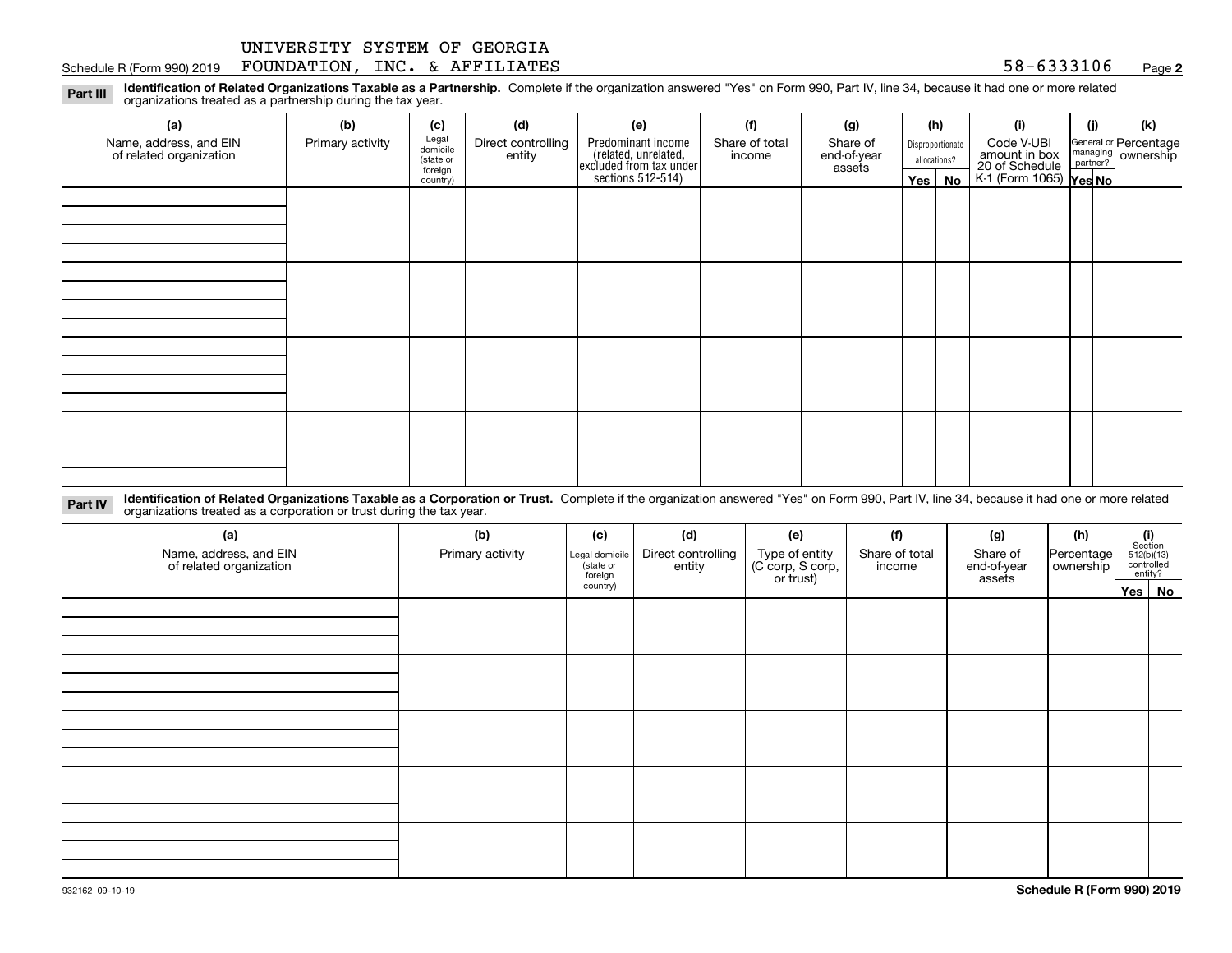Schedule R (Form 990) 2019  ${\bf F}$ OUNDATION,INC. & A ${\bf F}$ FILIATES  $58-6333106$  Page

|  |  | Part V Transactions With Related Organizations. Complete if the organization answered "Yes" on Form 990, Part IV, line 34, 35b, or 36. |  |  |  |
|--|--|----------------------------------------------------------------------------------------------------------------------------------------|--|--|--|
|--|--|----------------------------------------------------------------------------------------------------------------------------------------|--|--|--|

| Note: Complete line 1 if any entity is listed in Parts II, III, or IV of this schedule.                                                                                                                                             |                | Yes   No |
|-------------------------------------------------------------------------------------------------------------------------------------------------------------------------------------------------------------------------------------|----------------|----------|
| During the tax year, did the organization engage in any of the following transactions with one or more related organizations listed in Parts II-IV?                                                                                 |                |          |
|                                                                                                                                                                                                                                     | 1a             |          |
| <b>b</b> Gift, grant, or capital contribution to related organization(s)                                                                                                                                                            | 1b             |          |
| c Gift, grant, or capital contribution from related organization(s)                                                                                                                                                                 | 1c             |          |
| <b>d</b> Loans or loan quarantees to or for related organization(s)                                                                                                                                                                 | 1d             |          |
| e Loans or loan guarantees by related organization(s) enconversement contracts and controlled to the control of the control of the control of the control of the control of the control of the control of the control of the c      | 1e             |          |
|                                                                                                                                                                                                                                     |                |          |
| f Dividends from related organization(s) material contracts and contracts are contracted as a contract of the contract or contract or contract or contract or contract or contract or contract or contract or contract or cont      | 1f             |          |
|                                                                                                                                                                                                                                     | 1g             |          |
| h Purchase of assets from related organization(s) manufactured and content to content the content of assets from related organization(s)                                                                                            | 1 <sub>h</sub> |          |
|                                                                                                                                                                                                                                     | 1i             |          |
|                                                                                                                                                                                                                                     | 1i             |          |
|                                                                                                                                                                                                                                     |                |          |
| k Lease of facilities, equipment, or other assets from related organization(s) manufaction content and content to the content of facilities, equipment, or other assets from related organization(s) manufaction content and c      | 1k             |          |
| Performance of services or membership or fundraising solicitations for related organization(s)                                                                                                                                      | 11             |          |
| m Performance of services or membership or fundraising solicitations by related organization(s)                                                                                                                                     | 1m             |          |
|                                                                                                                                                                                                                                     | 1n             |          |
| o Sharing of paid employees with related organization(s) <b>construction</b> and account of the state of the state of the state organization(s) and construction of the state of the state of the state of the state of the state o | 10             |          |
|                                                                                                                                                                                                                                     |                |          |
| p Reimbursement paid to related organization(s) for expenses <b>manufacture and construction and construction</b> and construction and construction and construction and construction and construction and construction and constru | 1p             |          |
|                                                                                                                                                                                                                                     | 1q             |          |
|                                                                                                                                                                                                                                     |                |          |
| r Other transfer of cash or property to related organization(s)                                                                                                                                                                     | 1r             |          |
|                                                                                                                                                                                                                                     | 1s             |          |

**2**If the answer to any of the above is "Yes," see the instructions for information on who must complete this line, including covered relationships and transaction thresholds.

|     | (a)<br>Name of related organization | (b)<br>Transaction<br>type (a-s) | (c)<br>Amount involved | (d)<br>Method of determining amount involved |
|-----|-------------------------------------|----------------------------------|------------------------|----------------------------------------------|
| (1) |                                     |                                  |                        |                                              |
| (2) |                                     |                                  |                        |                                              |
| (3) |                                     |                                  |                        |                                              |
| (4) |                                     |                                  |                        |                                              |
| (5) |                                     |                                  |                        |                                              |
| (6) |                                     |                                  |                        |                                              |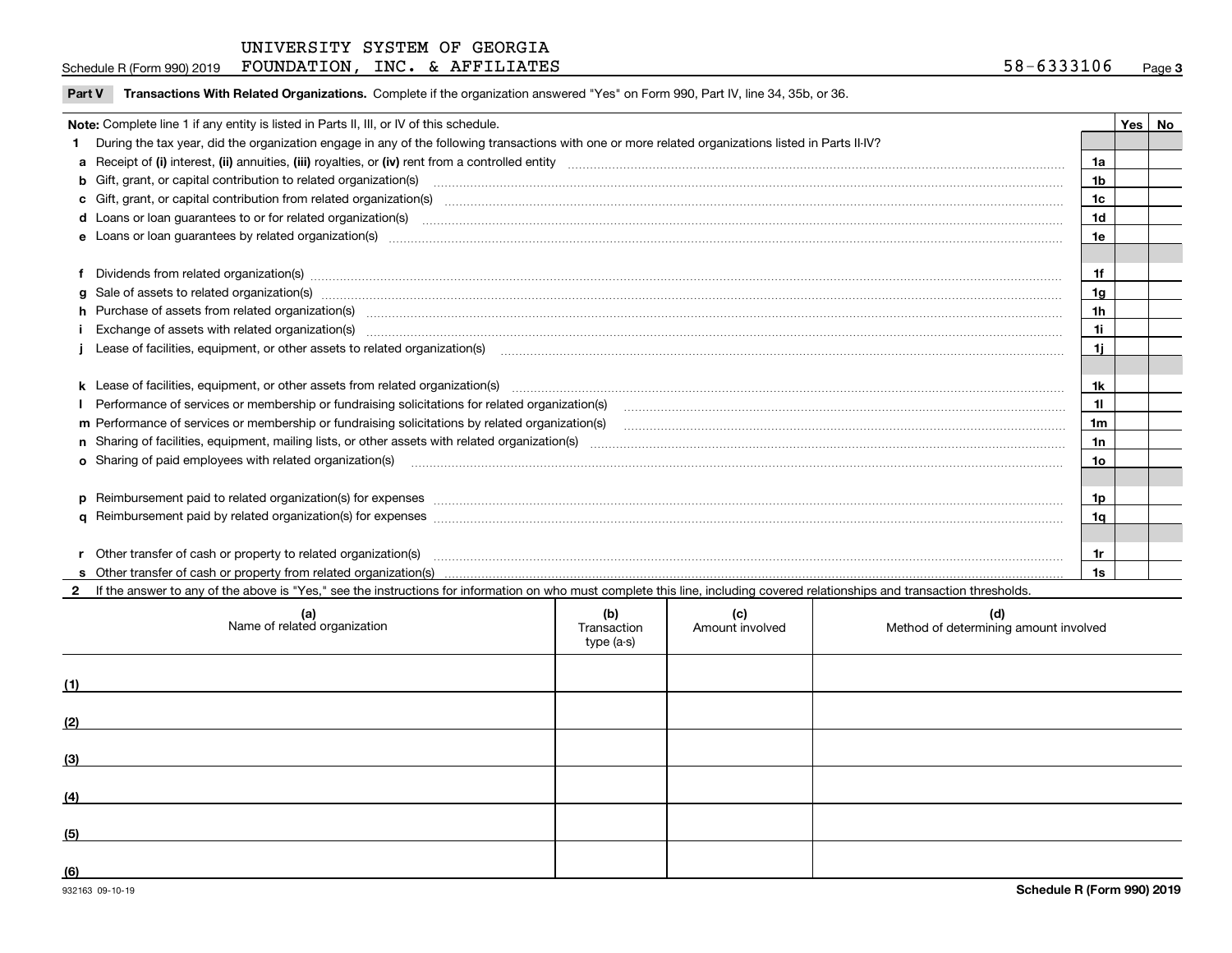#### **Part VI Unrelated Organizations Taxable as a Partnership. Complete if the organization answered "Yes" on Form 990, Part IV, line 37.**

Provide the following information for each entity taxed as a partnership through which the organization conducted more than five percent of its activities (measured by total assets or gross revenue) that was not a related organization. See instructions regarding exclusion for certain investment partnerships.

| ັ<br>(a)<br>Name, address, and EIN<br>of entity | ັ<br>ັ<br>(b)<br>Primary activity | (c)<br>Legal domicile<br>(state or foreign<br>country) | and the state of the state<br>(d)<br>Predominant income<br>(related, unrelated,<br>excluded from tax under<br>sections 512-514) | (e)<br>Are all<br>$\begin{array}{c}\n\text{partners} & \text{sec.} \\ 501(c)(3) & \text{orgs.?} \\ \end{array}$ | (f)<br>Share of<br>total<br>income | (g)<br>Share of<br>end-of-year<br>assets | (h)<br>$\begin{tabular}{ c } Dispropor-\\ \hline \textbf{tionate} \end{tabular}$<br>allocations? | (i)<br>Code V-UBI<br>amount in box 20 managing<br>of Schedule K-1<br>(Form 1065)<br>$\overline{Yes}$ No | (i)    | (k) |
|-------------------------------------------------|-----------------------------------|--------------------------------------------------------|---------------------------------------------------------------------------------------------------------------------------------|-----------------------------------------------------------------------------------------------------------------|------------------------------------|------------------------------------------|--------------------------------------------------------------------------------------------------|---------------------------------------------------------------------------------------------------------|--------|-----|
|                                                 |                                   |                                                        |                                                                                                                                 | Yes No                                                                                                          |                                    |                                          | Yes No                                                                                           |                                                                                                         | Yes No |     |
|                                                 |                                   |                                                        |                                                                                                                                 |                                                                                                                 |                                    |                                          |                                                                                                  |                                                                                                         |        |     |
|                                                 |                                   |                                                        |                                                                                                                                 |                                                                                                                 |                                    |                                          |                                                                                                  |                                                                                                         |        |     |
|                                                 |                                   |                                                        |                                                                                                                                 |                                                                                                                 |                                    |                                          |                                                                                                  |                                                                                                         |        |     |
|                                                 |                                   |                                                        |                                                                                                                                 |                                                                                                                 |                                    |                                          |                                                                                                  |                                                                                                         |        |     |
|                                                 |                                   |                                                        |                                                                                                                                 |                                                                                                                 |                                    |                                          |                                                                                                  |                                                                                                         |        |     |
|                                                 |                                   |                                                        |                                                                                                                                 |                                                                                                                 |                                    |                                          |                                                                                                  |                                                                                                         |        |     |
|                                                 |                                   |                                                        |                                                                                                                                 |                                                                                                                 |                                    |                                          |                                                                                                  |                                                                                                         |        |     |
|                                                 |                                   |                                                        |                                                                                                                                 |                                                                                                                 |                                    |                                          |                                                                                                  |                                                                                                         |        |     |

**Schedule R (Form 990) 2019**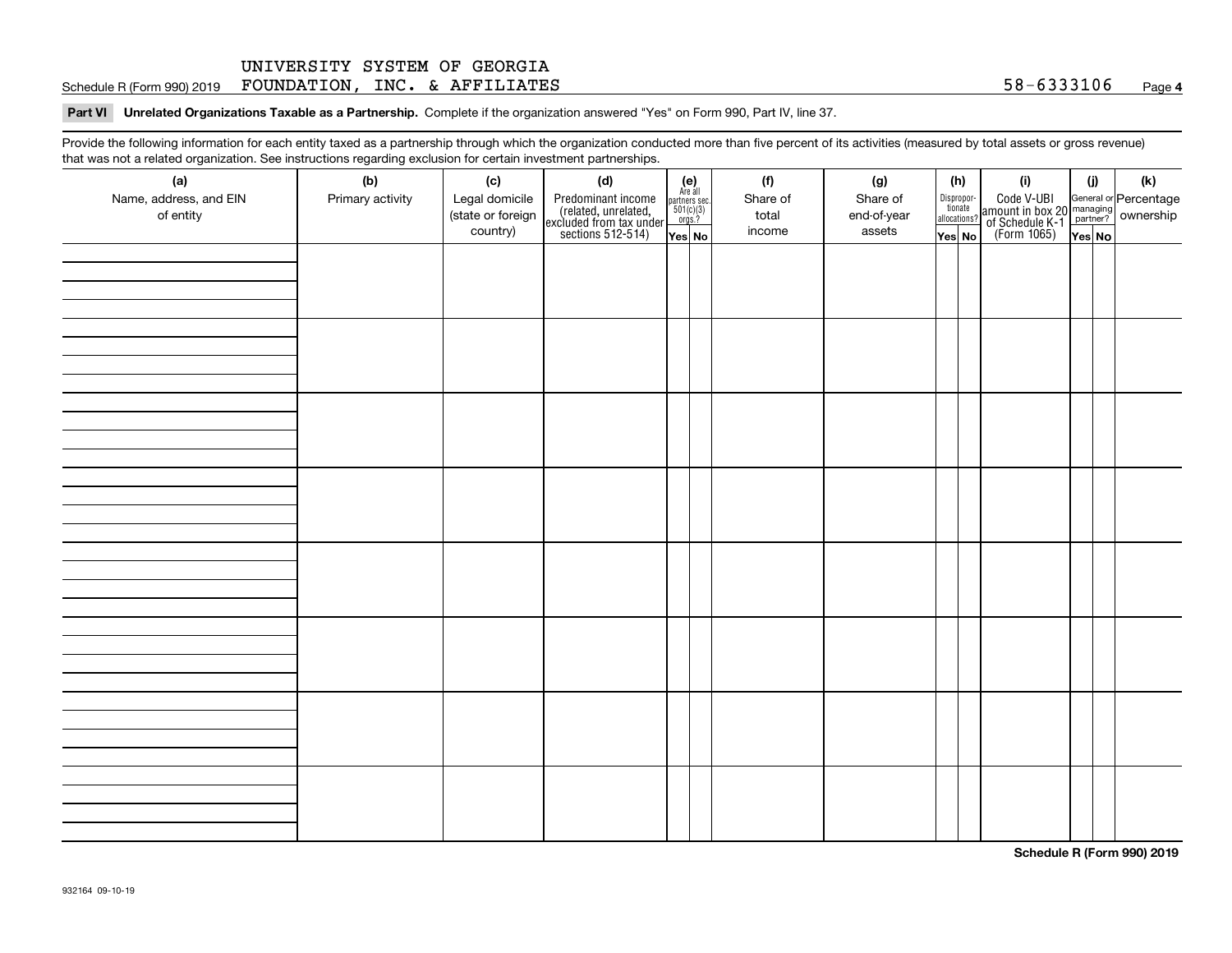# Schedule R (Form 990) 2019  ${\bf FOUNDATION}$  ,  ${\bf INC.}$  &  ${\bf AFFILLATES}$  58-6333106  ${\bf Page}$ UNIVERSITY SYSTEM OF GEORGIA

# **Part VII Supplemental Information**

Provide additional information for responses to questions on Schedule R. See instructions.